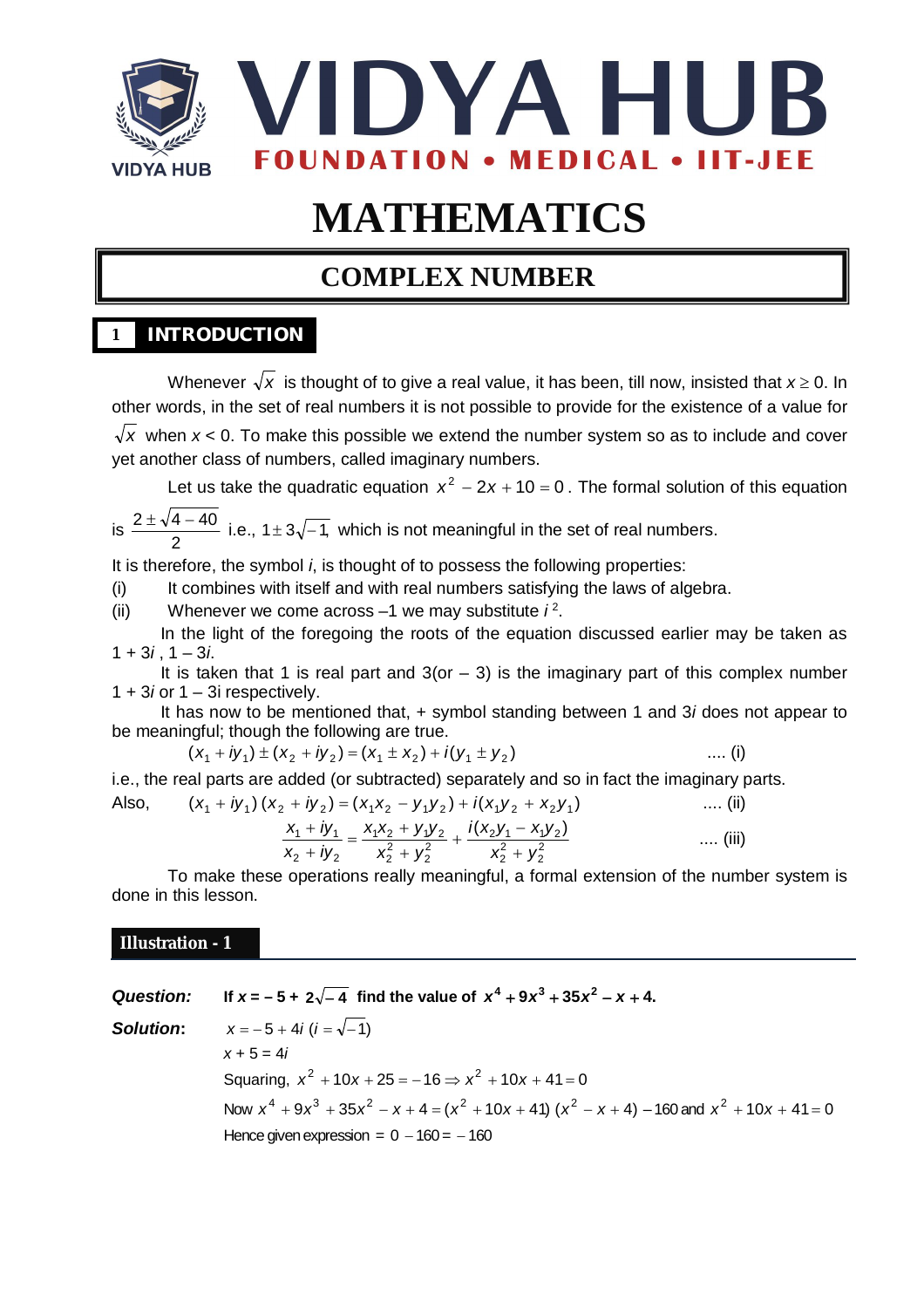# **2 COMPLEX NUMBERS**

A complex number, represented by an expression of the form *x* + *iy* (*x*, *y* are real), is taken to be an ordered pair (*x*, *y*) of two real numbers, combined to form a complex number and an algebra is defined on the set of such numbers, represented by an ordered pair (*x*, *y*) to satisfy the following:

(addition)

\n
$$
(x_1, y_1) + (x_2, y_2) = (x_1 + x_2, y_1 + y_2)
$$
\n(subtraction)

\n
$$
(x_1, y_1) - (x_2, y_2) = (x_1 - x_2, y_1 - y_2)
$$
\n(multiplication)

\n
$$
(x_1, y_1) \times (x_2, y_2) = (x_1x_2 - y_1y_2, x_1y_2 + x_2y_1)
$$
\n(division)

\n
$$
(x_1, y_1) \div (x_2, y_2) = \left( \frac{x_1x_2 + y_1y_2}{x_2^2 + y_2^2}, \frac{x_2y_1 + x_1y_2}{x_2^2 + y_2^2} \right)
$$

For any real number  $\alpha, \alpha(x, y) = (\alpha x, \alpha y)$  and if  $(x, y) = (x', y')$  then it must be  $x' = x$ ;  $y' = x'$ *y*. In other words, the representation of a complex number in the form (*x*, *y*) has a uniqueness property; and for a complex number it is not possible to have two different ordered pairs form of representation. In the light of the foregoing it may be said that the two representation  $(x, y)$  – in the ordered pair form and *x* + *iy* are indistinguishable.

# **Illustration - 2**

| <b>Question:</b> | Find the sum and product of the two complex numbers $Z_1 = 2 + 3i$ and $Z_2 = -1 + 5i$ |  |
|------------------|----------------------------------------------------------------------------------------|--|
| <b>Solution:</b> | $Z_1 + Z_2 = 2 + 3i + (-1 + 5i) = 2 - 1 + 8i = 1 + 8i$                                 |  |
|                  |                                                                                        |  |

 $Z_1Z_2 = (2+3i)(-1+5i) = -2+15i^2-3i+10i = -17+7i$  ( $i^2 = -1$ )

### **Based on the above discussion we are listing a few points:**

- 1. If  $z = a + ib$ , then real part of  $z = \text{Re}(z) = a$  and Imaginary part of  $z = Im(z) = b$ .
- 2. If Re  $(z) = 0$ , the complex number is purely imaginary.
- 3. If  $Im(z) = 0$ , the complex number is real.
- 4. The complex number 0 = 0 + 0*i* is both purely imaginary and real.
- 5. Two complex numbers are equal if and only if their real parts and imaginary parts are separately equal i.e.  $a + ib = c + id \Leftrightarrow a = c$  and  $b = d$ .
- 6. There is no order relation between complex numbers i.e. (*a* + *ib*) > or < (*c* + *id*) is a meaningless expression.

# **Illustration - 3**

**Question:** Express 
$$
\frac{1}{(1-\cos\theta + i\sin\theta)}
$$
 in the form  $a + ib$ .  
\n**Solution:**  
\n
$$
\frac{1}{(1-\cos\theta + i\sin\theta)} = \frac{(1-\cos\theta) - i\sin\theta}{(1-\cos\theta + i\sin\theta)(1-\cos\theta - i\sin\theta)}
$$
\n
$$
= \frac{\{(1-\cos\theta) - i\sin\theta\}}{(1-\cos\theta) - i\sin\theta} \cdot \frac{(1-\cos\theta)^2 + \sin^2\theta\} = \frac{(1-\cos\theta) - i\sin\theta}{2-2\cos\theta}
$$
\n
$$
= \frac{1-\cos\theta}{2(1-\cos\theta)} - \frac{i\cdot 2\sin\frac{\theta}{2}\cos\frac{\theta}{2}}{2\sin^2\frac{\theta}{2}} = \frac{1}{2} - i\cdot\cot\frac{\theta}{2}
$$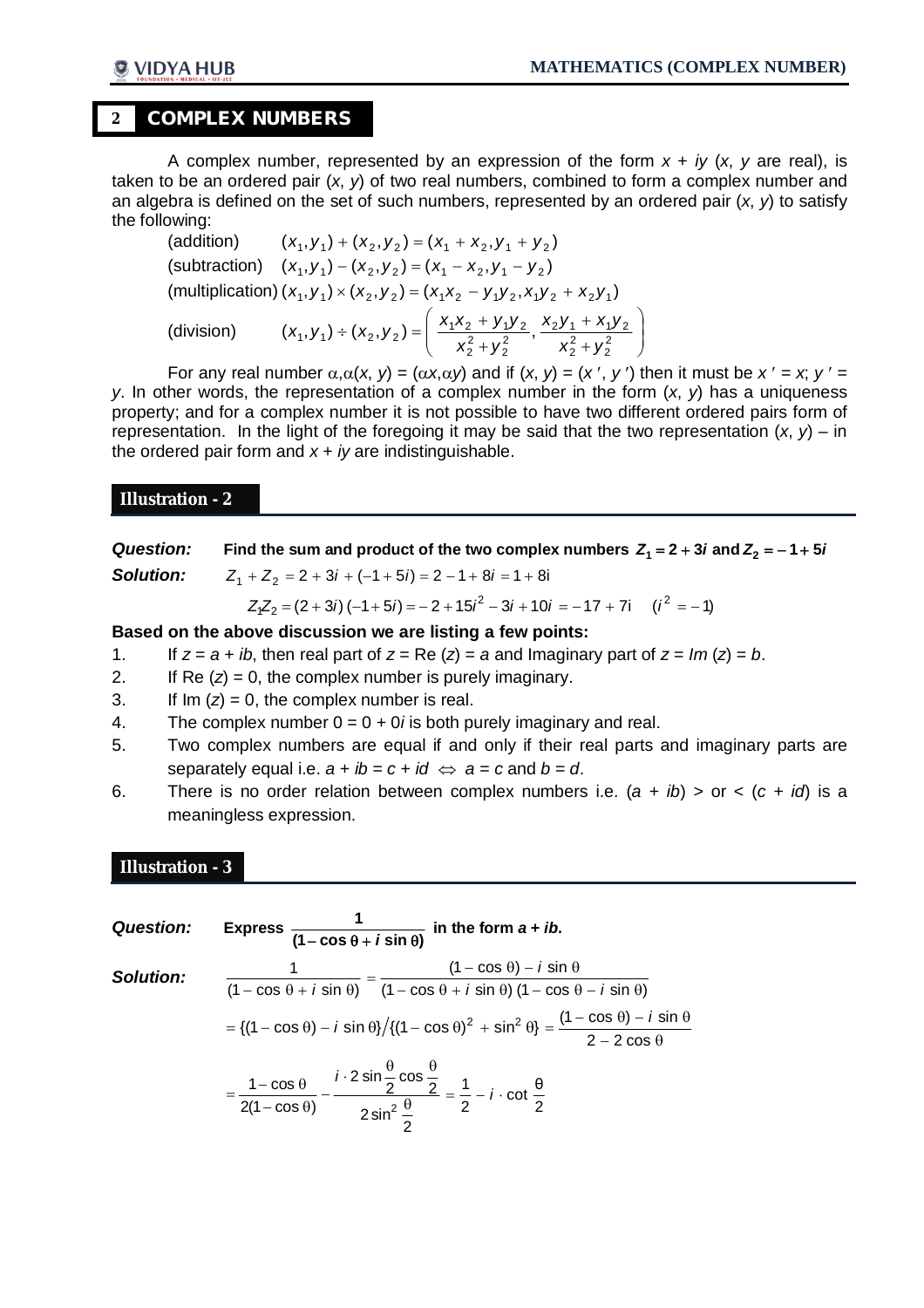X

 $P(x, y) = Z$ 

M

r

 $\theta$ 

O

Y

Y

# **3 REPRESENTATION OF A COMPLEX NUMBER**

# **3.1 GEOMETRICAL REPRESENTATION**

It is known, from coordinate geometry, that the ordered pair (*x*, *y*) represents a point in the Cartesian plane.

It is now seen that the ordered pair (*x*, *y*) taken as *Z* represents a complex number.

It is therefore, that to every complex number  $Z = (x, y)$ , one can associate, a point  $P = (x, y)$ *y*) in the Cartesian plane. The point may be said to be geometrical representation of *Z*. This association is a bijection – in the mapping language – whereby, this correspondence between *Z* and *P* is ONE-ONE and ONTO. It is therefore possible to go over to a point from *Z*, or reversing the roles, come back to *Z* from the point.

# **3.2 ARGAND DIAGRAM**

The graphical representation of a complex number  $Z = (x, y)$  by a point  $P(x, y)$  is called representation in the Argand's Diagram also called Gaussian plane. In this representation, all complex numbers like  $(2, 0)$ ,  $(3, 0)$ ,  $(-1, 0)$ ,  $(\alpha, 0)$  with imaginary part 0 will be represented by points on the *x*-axis. Since the real number  $\alpha$  is represented as a complex number  $(\alpha, 0)$ , all real numbers will get marked on the *x*-axis. For this reason, the *x*-axis is called the real axis. Similarly all purely imaginary numbers (with real part 0)  $like$  (0,  $1),$ 

(0, 2), (0, – 3), (0, $\beta$ ) will be marked on the *y*-axis. Hence the *y*-axis is also called the imaginary axis in this context. The Cartesian plane (two dimensional plane) is also called the complex plane.

# **3.3 POLAR REPRESENTATION**

Let *P*(*x*, *y*) be any point on the complex plane representing the complex number  $z = (x, y)$ , with *XOX* and *YOY* as the axes of coordinates. Let  $OP = r$  and  $\angle XOP = \theta$  (measured in anticlockwise). Then from  $\triangle OMP$ , we find that  $x = OM = r$  $\cos\theta$  and  $y = MP = r \sin\theta$ X Thus  $z = (x, y) = x + iy = r \cos \theta + ir \sin \theta = r (\cos \theta + i \sin \theta)$ where  $e^{i\theta} = \cos\theta + i\sin\theta$  $e^{-i\theta} = \cos\theta - i\sin\theta$  by eulers formula Thus  $z = r(\cos\theta + i\sin\theta)$  can be written as  $z = r e^{i\theta}$ 

This form of representation of *Z* is called the **trigonometric form** or the **polar form** or the **modulus amplitude form**.

When *z* is written in the form  $r$  (cos $\theta$  +  $i$  sin $\theta$ ),  $r$  is called the modulus of *z* and is written as |z|; |z| =  $r = \sqrt{x^2+y^2}$ , a non-negative number. |z| = 0 for the only number (0, 0).

# **Illustration - 4**

| <b>Question:</b> | Represent the given complex numbers in polar form: |                                                       |                                                                                                                                                  |  |
|------------------|----------------------------------------------------|-------------------------------------------------------|--------------------------------------------------------------------------------------------------------------------------------------------------|--|
|                  |                                                    |                                                       | (i) $(1+i\sqrt{3})^2/4i(1-i\sqrt{3})$ (ii) $\sin \alpha - i \cos \alpha$ ( $\alpha$ acute) (iii) $1 + \cos \frac{\pi}{3} + i \sin \frac{\pi}{3}$ |  |
| Solution:        |                                                    | (i) $i(1-i\sqrt{3}) = i - i^2\sqrt{3} = \sqrt{3} + i$ |                                                                                                                                                  |  |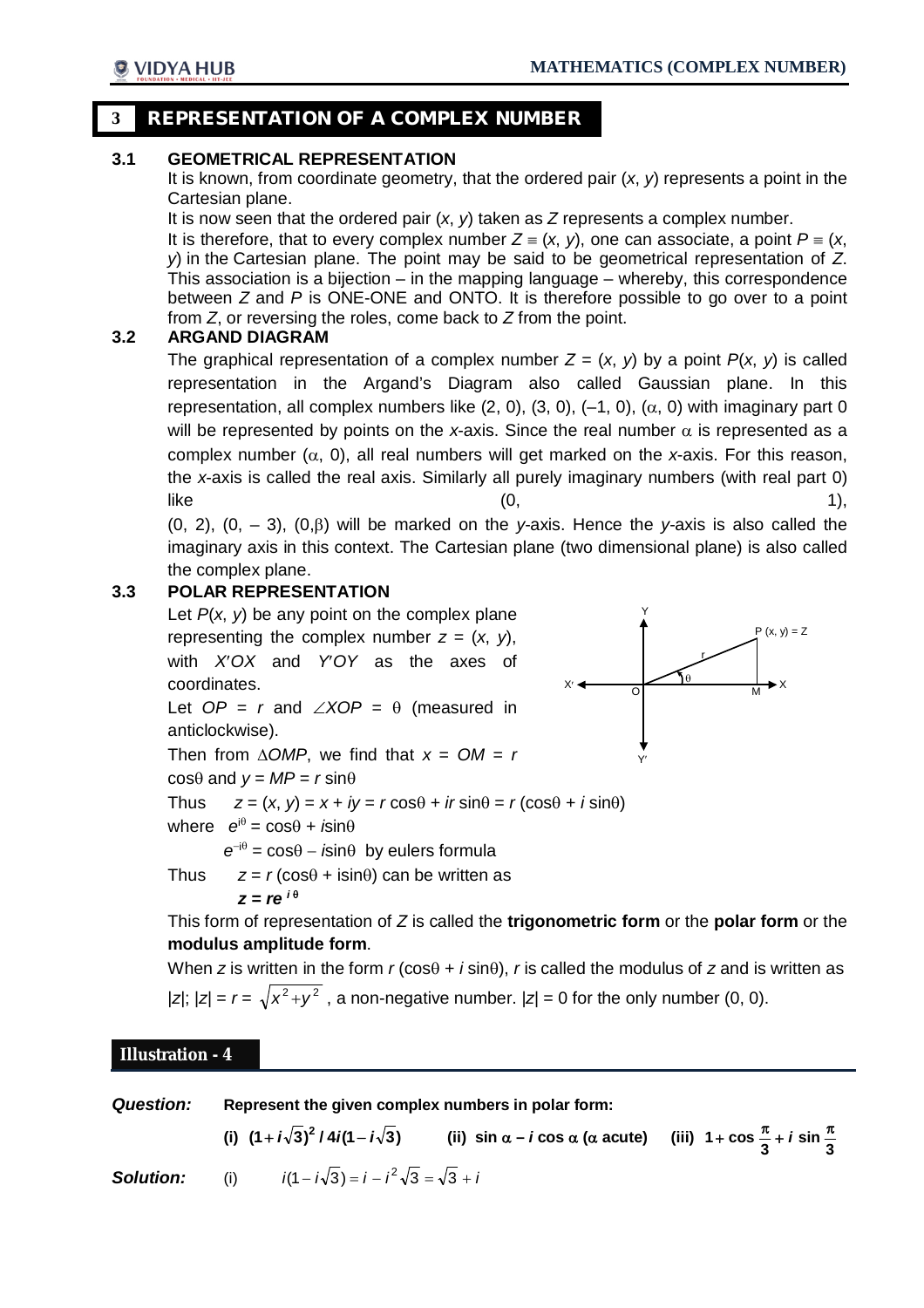$$
\therefore \frac{(1+i\sqrt{3})^2}{4i(1-i\sqrt{3})} = \frac{(1+i\sqrt{3})^2}{4(\sqrt{3}+i)} = \frac{-2+2i\sqrt{3}}{4(\sqrt{3}+i)} = \frac{(-1+i\sqrt{3})(\sqrt{3}-i)}{2(\sqrt{3}+i)(\sqrt{3}-i)} = \frac{-\sqrt{3}+\sqrt{3}+4i}{2(3+1)} = \frac{i}{2}
$$
  
and  $\frac{i}{2} = \frac{1}{2} \left( \cos\frac{\pi}{2} + i \sin\frac{\pi}{2} \right)$ . Hence  $\frac{(1+i\sqrt{3})^2}{4i(1-i\sqrt{3})} = \frac{1}{2} \left( \cos\frac{\pi}{2} + i \sin\frac{\pi}{2} \right) = \frac{1}{2} e^{i\pi/2}$ 

(ii) Real part > 0; Imaginary part < 0

argument of sin  $\alpha$  – *i* cos  $\alpha$  is in the nature of a negative acute angle.

$$
\therefore \sin \alpha - i \cos \alpha = \cos \left(\alpha - \frac{\pi}{2}\right) + i \sin \left(\alpha - \frac{\pi}{2}\right) = e^{i \left(\alpha - \frac{\pi}{2}\right)}
$$
  
(iii) 1 + cos  $\frac{\pi}{3}$  + i sin  $\frac{\pi}{3}$  = 2 cos<sup>2</sup>  $\frac{\pi}{6}$  + i · 2 sin  $\frac{\pi}{6}$  cos  $\frac{\pi}{6}$   
= 2 cos  $\frac{\pi}{6}$   $\left(\cos \frac{\pi}{6} + i \sin \frac{\pi}{6}\right)$  = 2 cos  $\frac{\pi}{6}$  e <sup>$i\pi/6$</sup> 

# **3.4 VECTOR REPRESENTATION OF A COMPLEX NUMBER**

In the Argand's diagram any complex number  $Z = x + iy$  can be represented by a point P with coordinates  $(x, y)$ . The vector  $\overline{OP}$  can also be used to represent *Z*. The length of the vector  $\overline{OP}$ , (i.e.,) *OP* is the modulus of *Z* and the angle  $\theta$  that *OP* makes with the positive X-axis is the amplitude of *Z*.

## **Representation of an algebraic operation on complex numbers**

**Sum:** If two complex numbers  $Z_1$  and  $Z_2$  be represented by the points P and Q or by  $\overline{OP}$  and  $\overline{OQ}$ , then the sum  $Z_1 + Z_2$  is represented by R or  $\overline{OR}$ , where  $\overline{OR} = \overline{OP} + \overline{OQ}$  and OR is the diagonal of the parallelogram with *OP* and *OQ* as adjacent sides.

**Difference:**  $Z_1 - Z_2$  will be represented by  $\overline{QP}$  since  $\overline{QP} = \overline{OP} - \overline{OQ}$ .

 $Z_2 - Z_1$  will be represented by  $\overline{PQ}$ .



**Multiplication:** If  $Z_1 = r_1 (\cos\theta_1 + i \sin\theta_1), Z_2 = r_2 (\cos\theta_2 + i \sin\theta_2),$ 

then  $Z_1 Z_2 = r_1 r_2$  {  $\cos (\theta_1 + \theta_2) + i \sin (\theta_1 + \theta_2)$  }.

If  $\overline{OP}$  and  $\overline{OQ}$  represent  $Z_1$  and  $Z_2$ , construct  $\triangle OQR$  similar to  $\triangle OEP$  where  $OE = 1$ .



Hence OR represents the product  $Z_1 Z_2$ .

**Division**

$$
\frac{Z_1}{Z_2} = \left(\frac{r_1}{r_2}\right) \left\{ \cos \left(\theta_1 - \theta_2\right) + i \sin \left(\theta_1 - \theta_2\right) \right\}
$$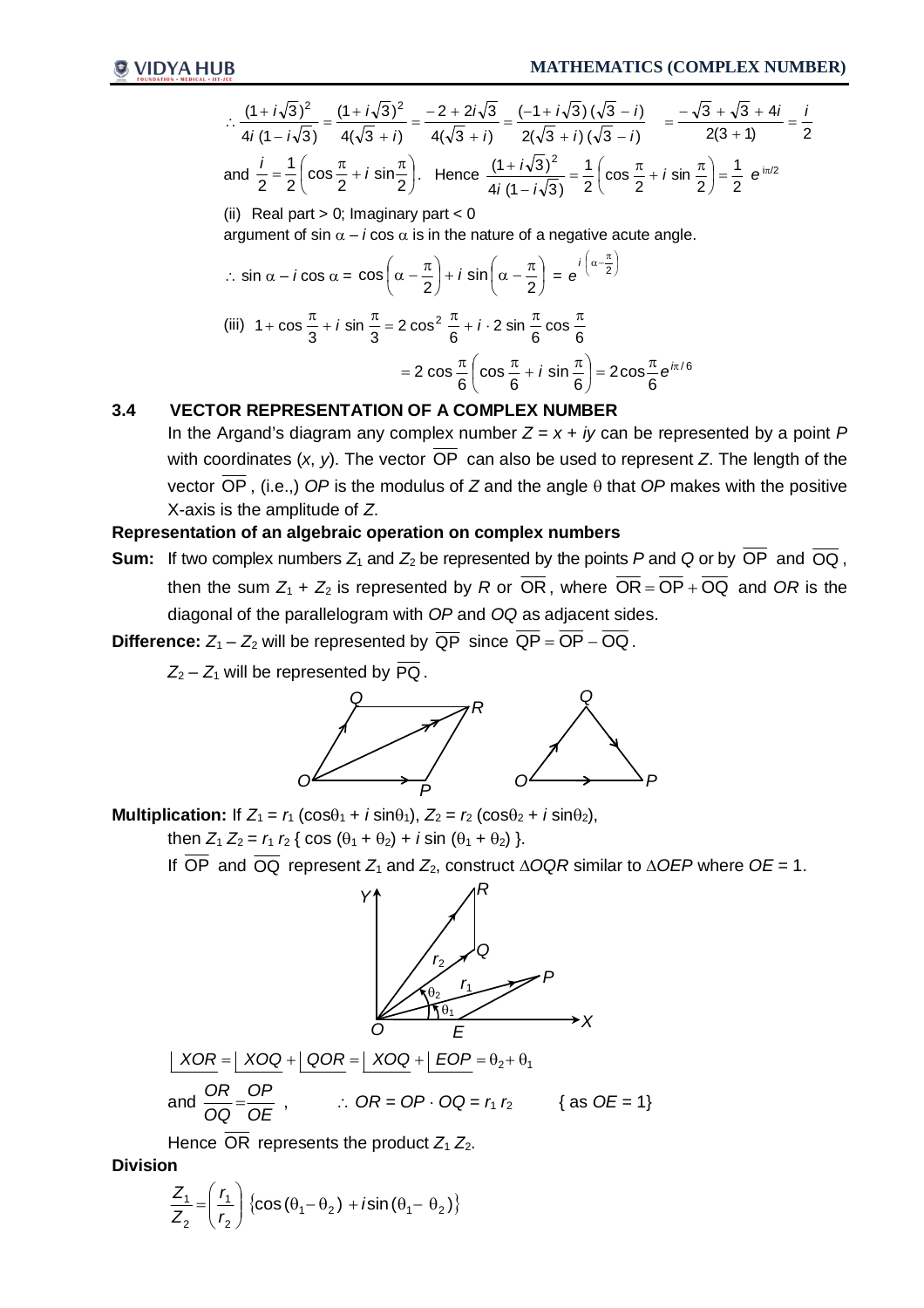

Construct *ORP* similar to *OEQ*

Now 
$$
\frac{OR}{OE} = \frac{OP}{OQ} \implies OR = \frac{r_1}{r_2}
$$
 and  $\boxed{ROX} = \boxed{ROP} - \boxed{EOP} = \boxed{EOQ} - \boxed{EOP} = \theta_2 - \theta_1$   
\n $\therefore \angle XOR = \theta_1 - \theta_2$   
\nHence  $\overline{OR}$  represents  $\frac{Z_1}{T}$ .

**Corollary 1:** If  $Z_1$ ,  $Z_2$ ,  $Z_3$  are the vertices of a triangle ABC described in the counter-clockwise direction, then

$$
\frac{Z_3 - Z_1}{Z_2 - Z_1} = \frac{CA}{BA}
$$
 (cos  $\alpha$  + *i* sin  $\alpha$ ), where  $\alpha = \boxed{BAC}$ 

2

*Z*



Let *P* and *Q* be the points representing  $Z_2 - Z_1$  and  $Z_3 - Z_1$ . Then the triangles *POQ* and *BAC* are congruent.

$$
\therefore \frac{CA}{BA} = \frac{OG}{OP} \text{ and } \boxed{QOP} = \boxed{BAC} = \alpha
$$
  
Now  $\frac{Z_3 - Z_1}{Z_2 - Z_1}$  has modulus  $\frac{OG}{OP} = \frac{CA}{BA}$  and argument  $\boxed{POQ} = \alpha$   
Hence  $\frac{Z_3 - Z_1}{Z_2 - Z_1} = \left(\frac{CA}{BA}\right) (\cos \alpha + i \sin \alpha)$ 

In particular, if  $\alpha = 90^{\circ}$  and  $AB = AC$ , then  $2 - 21$  $3 - 4$ *Z Z*  $Z_{3}$  –  $Z$  $\overline{a}$  $\frac{-Z_1}{Z}$  = *i* or  $(Z_3 - Z_1)$  = *i*  $(Z_2 - Z_1)$ 

## **Corollary 2**

If  $Z_1$ ,  $Z_2$ ,  $Z_3$  are represented by  $A$ ,  $B$ ,  $C$ , then

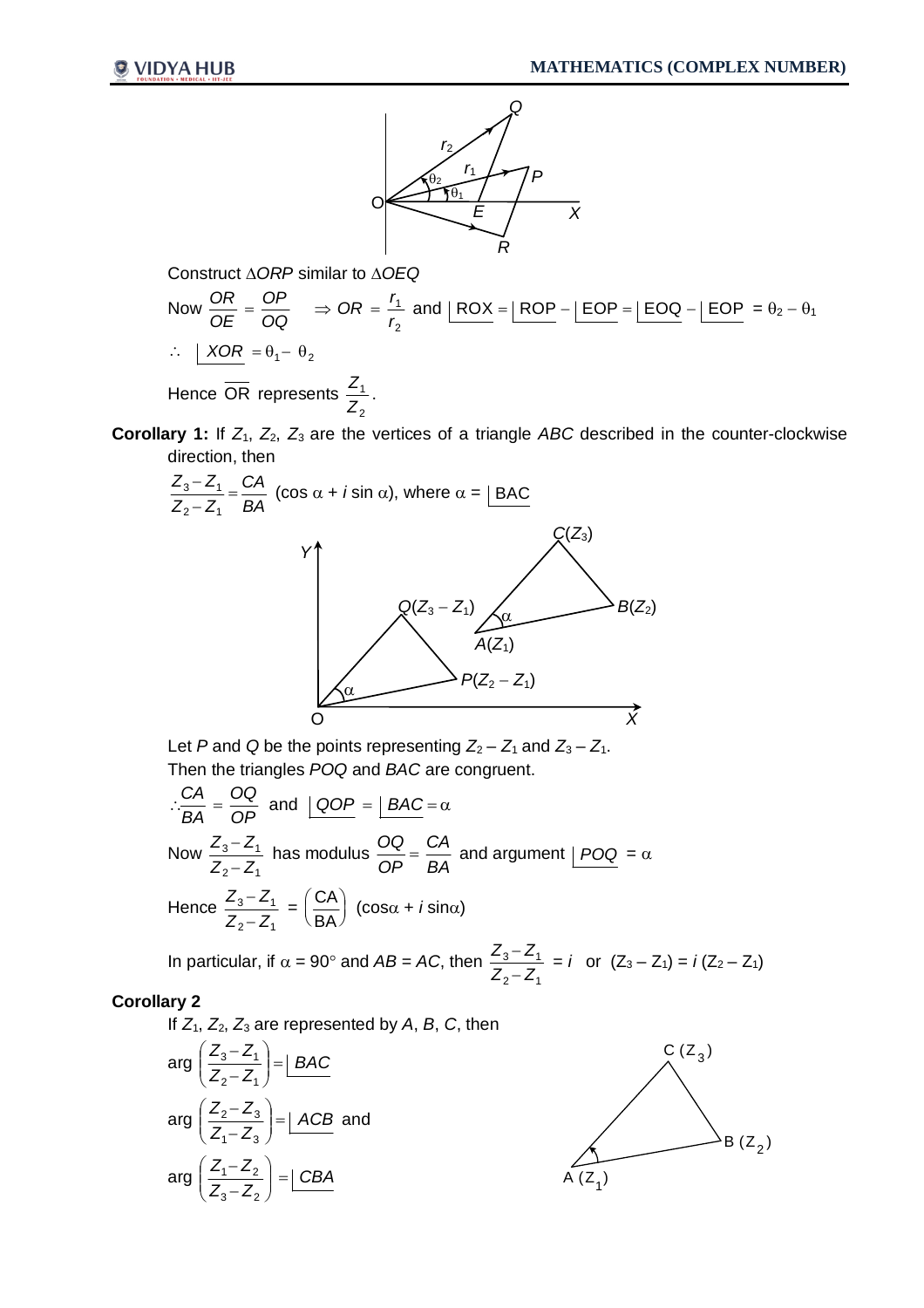# **4 CONJUGATE OF A COMPLEX NUMBER**

The complex numbers  $z = (a, b) = a + ib$  and  $\overline{z} = (a, -b) = a - ib$ , where *a* and *b* are real numbers,  $i = \sqrt{-1}$  and  $b \ne 0$  are said to be complex conjugate of each other. (Here the complex conjugate is obtained by just changing the sign of *i*). Note that, sum =  $(a + ib) + (a - ib) = 2a$  which is real and product  $= (a + ib) (a - ib) = a^2 - (ib)^2 = a^2 - fb^2$ 

 $= a^2 - (-1) b^2 = a^2 + b^2$  which is real.

# **4.1 PROPERTIES OF CONJUGATE**

- $(\overline{z}) = z$
- $z = \overline{z} \iff z$  is real
- $z = -\overline{z} \Leftrightarrow z$  is purely imaginary

• Re(z) = Re 
$$
(\overline{z}) = \frac{z + \overline{z}}{2}
$$

• Im(z) = 
$$
\frac{z - \overline{z}}{2i}
$$

•  $Z_1 + Z_2 = Z_1 + Z_2$ •  $Z_1 - Z_2 = Z_1 - Z_2$ 

$$
\bullet \quad \overline{\left(\frac{z_1}{z_2}\right)} = \frac{\overline{z_1}}{\overline{z_2}} \ \ (z_2 \neq 0)
$$

• 
$$
z_1 \overline{z_2} + \overline{z_1} z_2 = 2 \text{Re} (\overline{z_1} z_2) = 2 \text{Re} (z_1 \overline{z_2})
$$

$$
\bullet \quad \overline{z^n} = (\overline{z})^n
$$

• If 
$$
z = f(z_1)
$$
, then  $\overline{z} = f(\overline{z_1})$ 

#### **5 MODULUS OF A COMPLEX NUMBER**۰

Modulus of a complex number  $z = x + iy$  is a real number given by  $|z| = \sqrt{x^2 + y^2}$ . It is always non-negative and  $|z| = 0$  only for  $z = 0$  i.e. origin of Argand plane. Geometrically it represents the distance of the point complex number from its origin.

# **5.1 PROPERTIES OF MODULUS**

- $\bullet$   $|z| \ge 0$   $\Rightarrow$   $|z| = 0$  iff  $z = 0$  and  $|z| > 0$  iff  $z \ne 0$ .
- $-|z| \leq Re(z) \leq |z|$  and  $-|z| \leq |z|$ .
- $|z| = |\overline{z}| = |-z| = |-z|$
- $z\overline{z} = |z|^2$
- $|Z_1Z_2| = |Z_1||Z_2|$  $\ln$  general  $|z_1z_2z_3$  ……  $z_n|=|z_1||z_2||z_3|$  …… $|z_n|$
- $\left| \frac{z_1}{z} \right| = \frac{|z_1|}{|z_1|}$   $(z_2 \neq 0)$  $| z_2 |$  $| z_1 |$ 2  $\left| \frac{1}{2} \right| = \frac{|2|}{|2|}$   $\left( Z_2 \neq \frac{1}{2} \right)$ 2 *z z z z*
- $|z_1 \pm z_2| \leq |z_1| + |z_2|$ In particular, if  $|z_1 + z_2| = |z_1| + |z_2|$ , then origin,  $z_1$  and  $z_2$  are collinear with origin at one of the ends.
- $|z_1 \pm z_2| \ge | |z_1| |z_2| |$ In particular, if  $|z_1 - z_2| = |z_1| - |z_2||$ , then origin,  $z_1$  and  $z_2$  are collinear with origin at one of the ends.

$$
\bullet \quad |Z^n| = |Z|^n
$$

 $\bullet$  | |  $|z_1| - |z_2|$  |  $\leq |z_1| + |z_2|$ 

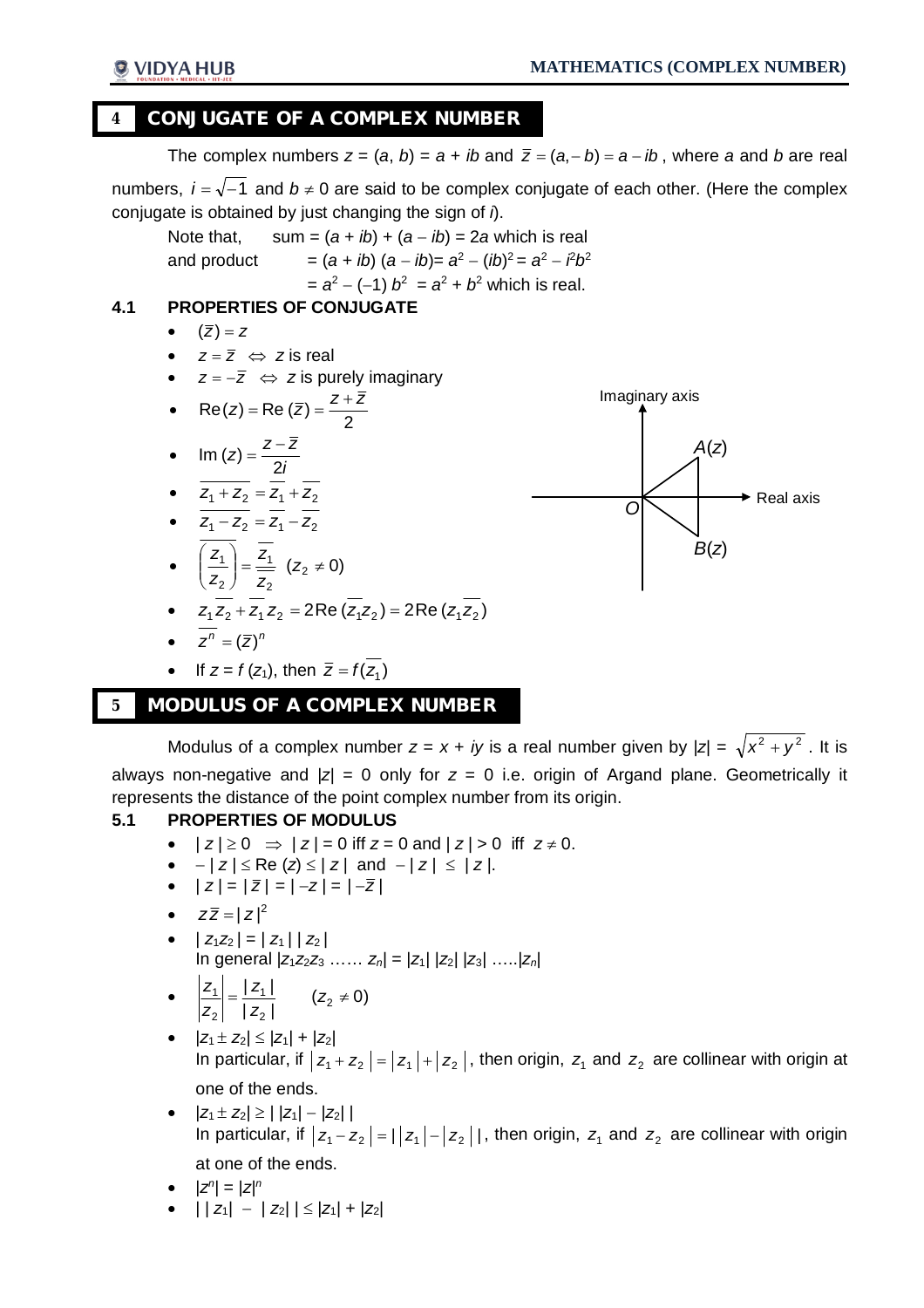Thus  $|z_1| + |z_2|$  is the greatest possible value of  $|z_1 + z_2|$  and  $| |z_1| - |z_2| |$  is the least possible value of  $|z_1 + z_2|$ 

- $|z_1 \pm z_2|^2 = (z_1 \pm z_2) (z_1 \pm z_2) = |z_1|^2 + |z_2|^2 \pm (z_1 z_2 + z_1 z_2)$  or  $|z_1|^2 + |z_2|^2 \pm 2 \text{Re}(z_1 \overline{z_2})$
- $z_1 \overline{z_2} + \overline{z_1} z_2 = 2 |z_1||z_2| \cos(\theta_1 \theta_2)$  where  $\theta_1 = \arg(z_1)$  and  $\theta_2 = \arg(z_2)$ .
- $|z_1 + z_2|^2 = |z_1|^2 + |z_2|^2 \Leftrightarrow$ 2 1 *z z* is purely imaginary.
- $|z_1 + z_2|^2 + |z_1 z_2|^2 = 2 \langle |z_1|^2 + |z_2|^2 \rangle$
- $|az_1 bz_2|^2 + |bz_1 + az_2|^2 = (a^2 + b^2) (|z_1|^2 + |z_2|^2)$  where  $a, b \in \mathbb{R}$ .
- Unimodular : i.e., unit modulus

If  $z$  is unimodular then  $|z| = 1$ . A unimodular complex number can always be expressed as  $cos\theta + i sin\theta$ ,  $\theta \in \mathbb{R}$ .

Note: | *z* |  $\frac{z}{z}$  is always a unimodular complex number if  $z \neq 0$ .

# **Some of the proofs are given as:**

 $|Z_1 Z_2| = |Z_1| \times |Z_2|$ 

# **Proof:**

- Let  $Z_1 = r_1 (\cos \theta_1 + i \sin \theta_1)$  and  $Z_2 = r_2 (\cos \theta_2 + i \sin \theta_2)$ Then  $Z_1 Z_2 = r_1 r_2 \langle cos(\theta_1 + \theta_2) + isin(\theta_1 + \theta_2) \rangle = r(cos\theta + i sin\theta),$ where  $r = r_1 r_2$  and  $\theta = \theta_1 + \theta_2$ .  $\therefore$   $| Z_1 Z_2 | = r = r_1 r_2 = | Z_1 | \times | Z_2 |$
- $| Z_1 Z_2 ... Z_n | = | Z_1 | \times | Z_2 | \times | Z_3 | \times ... \times | Z_n |$ Proof follows by writing  $Z_1 Z_2 ... Z_n$  as the product of  $Z_1 Z_2 ... Z_{n-1}$  and  $Z_n$  and applying property (1) repeatedly.

• 
$$
|Z^n| = |Z|^n
$$
  
Proof follows if we take  $Z_1 = Z_2 = Z_3 = ... = Z_n$ 

$$
\bullet \qquad \left|\frac{Z_1}{Z_2}\right| = \frac{|Z_1|}{|Z_2|}
$$

# **Proof:**

Let  $Z_1 = r_1$  (cos $\theta_1 + i \sin \theta_1$ ) and  $Z_2 = r_2$  (cos $\theta_2 + i \sin \theta_2$ )

Now 
$$
\frac{Z_1}{Z_2} = \frac{r_1(\cos\theta_1 + i\sin\theta_1)}{r_2(\cos\theta_2 + i\sin\theta_2)} = \frac{r_1}{r_2}(\cos\theta_1 + i\sin\theta_1)(\cos\theta_2 - i\sin\theta_2)
$$

$$
= \frac{r_1}{r_2(\cos\theta_2 + i\sin\theta_2)} = \cos\theta_2 - i\sin\theta_2
$$

$$
= \left(\frac{r_1}{r_2}\right) \{(\cos\theta_1\cos\theta_2 + \sin\theta_1\sin\theta_2) + i(\sin\theta_1\cos\theta_2 - \cos\theta_1\sin\theta_2)\}
$$

$$
= \left(\frac{r_1}{r_2}\right) \{\cos(\theta_1 - \theta_2) + i\sin(\theta_1 - \theta_2)\}
$$
Hence 
$$
\frac{Z_1}{Z_2} = \frac{r_1}{r_2} = \frac{|Z_1|}{|Z_2|}
$$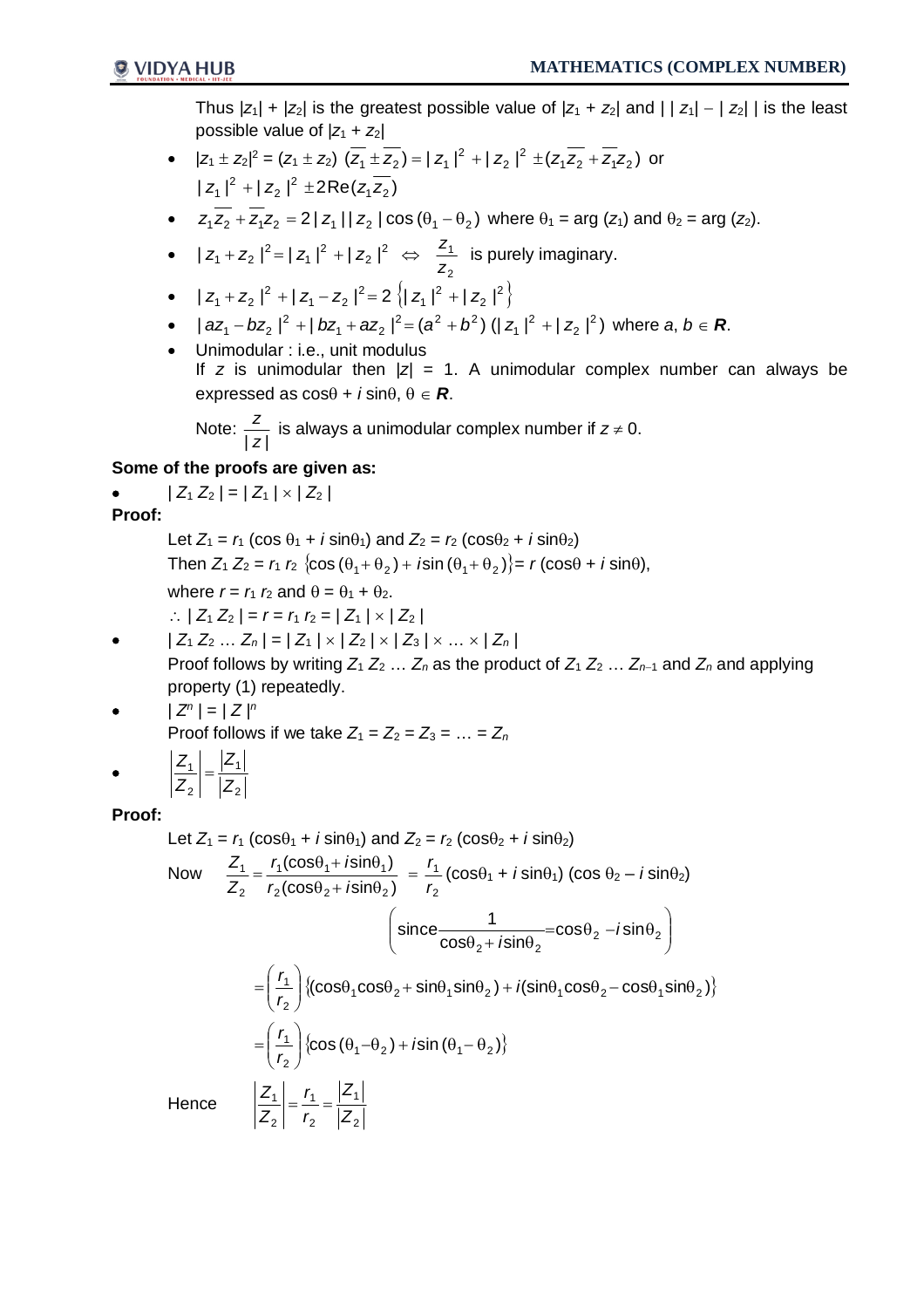First triangle inequality  $|Z_1| + |Z_2| \ge |Z_1 + Z_2|$ **Proof:**

$$
|Z_1 + Z_2| = |r_1(\cos\theta_1 + i\sin\theta_1) + r_2(\cos\theta_2 + i\sin\theta_2)|
$$
  
\n
$$
= |(r_1\cos\theta_1 + r_2\cos\theta_2) + i(r_1\sin\theta_1 + r_2\sin\theta_2)|
$$
  
\n
$$
= \sqrt{(r_1\cos\theta_1 + r_2\cos\theta_2)^2 + (r_1\sin\theta_1 + r_2\sin\theta_2)^2} = \sqrt{r_1^2 + r_2^2 + 2r_1r_2\cos(\theta_1 - \theta_2)}
$$
  
\n
$$
\leq \sqrt{r_1^2 + r_2^2 + 2r_1r_2}
$$
, since  $\cos(\theta_1 - \theta_2) \leq 1$   
\n
$$
\therefore |Z_1 + Z_2| \leq \sqrt{(r_1 + r_2)^2}
$$
  
\nor  $|Z_1 + Z_2| \leq r_1 + r_2$ . Thus  $|Z_1 + Z_2| \leq |Z_1| + |Z_2|$ .

**Note:** Equality occurs only when  $\theta_1 = \theta_2$  i.e. when  $Z_1$  and  $Z_2$  have the same amplitude.

• Second triangle inequality

$$
|Z_1 - Z_2| \geq |Z_1| \sim |Z_2|
$$

**Proof** 

$$
Z_{1} - Z_{2} = r_{1} \cos \theta_{1} - r_{2} \cos \theta_{2} + i(r_{1} \sin \theta_{1} - r_{2} \sin \theta_{2})
$$
  
\n
$$
\therefore |Z_{1} - Z_{2}| = \sqrt{(r_{1} \cos \theta_{1} - r_{2} \cos \theta_{2})^{2} + (r_{1} \sin \theta_{1} - r_{2} \sin \theta_{2})^{2}} = \sqrt{r_{1}^{2} + r_{2}^{2} - 2r_{1}r_{2} \cos (\theta_{1} - \theta_{2})}
$$
  
\n
$$
\geq \sqrt{r_{1}^{2} + r_{2}^{2} - 2r_{1}r_{2}}
$$
, since  $\cos (\theta_{1} - \theta_{2}) \leq 1$   
\n
$$
\therefore |Z_{1} - Z_{2}| \geq \sqrt{(r_{1} - r_{2})^{2}} = |r_{1} - r_{2}|
$$
  
\n
$$
|Z_{1} - Z_{2}| \geq r_{1} \leq r_{2} = |Z_{1}| - |Z_{2}|.
$$
  
\n
$$
|\overline{Z}| = |Z|
$$

**Proof:**

$$
|Z| = \sqrt{x^2 + y^2} \text{ if } Z = x + iy
$$
  
Then  $\overline{Z} = x - iy$   

$$
\therefore |\overline{Z}| = \sqrt{x^2 + (-y)^2} = \sqrt{x^2 + y^2}
$$
  

$$
\therefore |\overline{Z}| = |Z|
$$

# **Illustration - 5**

| <b>Question:</b><br>Solution: | If $ z-2+i  \leq 2$ then find the greatest and least value of $ z $ .<br>Given that |                                                       |              |  |
|-------------------------------|-------------------------------------------------------------------------------------|-------------------------------------------------------|--------------|--|
|                               |                                                                                     | $ z - 2 + i  \leq 2$                                  | $\dots(i)$   |  |
|                               |                                                                                     | : $ z-2+i  \geq    z - 2-i $                          |              |  |
|                               |                                                                                     | $\therefore$ $ z-2+i  \geq    z  - \sqrt{5}  $        | $\dots$ (ii) |  |
|                               |                                                                                     | From (i) and (ii)                                     |              |  |
|                               |                                                                                     | $   z  - \sqrt{5}   \le  z - 2 + i   \le 2$           |              |  |
|                               |                                                                                     | $\therefore$ $  z  - \sqrt{5}   \leq 2$               |              |  |
|                               |                                                                                     | $\Rightarrow$ $-2 \le  z  - \sqrt{5} \le 2$           |              |  |
|                               |                                                                                     | $\Rightarrow$ $\sqrt{5} - 2 \le  z  \le \sqrt{5} + 2$ |              |  |
|                               |                                                                                     |                                                       |              |  |

Hence greatest value of  $|z|$  is  $\sqrt{5} + 2$  and least value of  $|z|$  is  $\sqrt{5} - 2$ .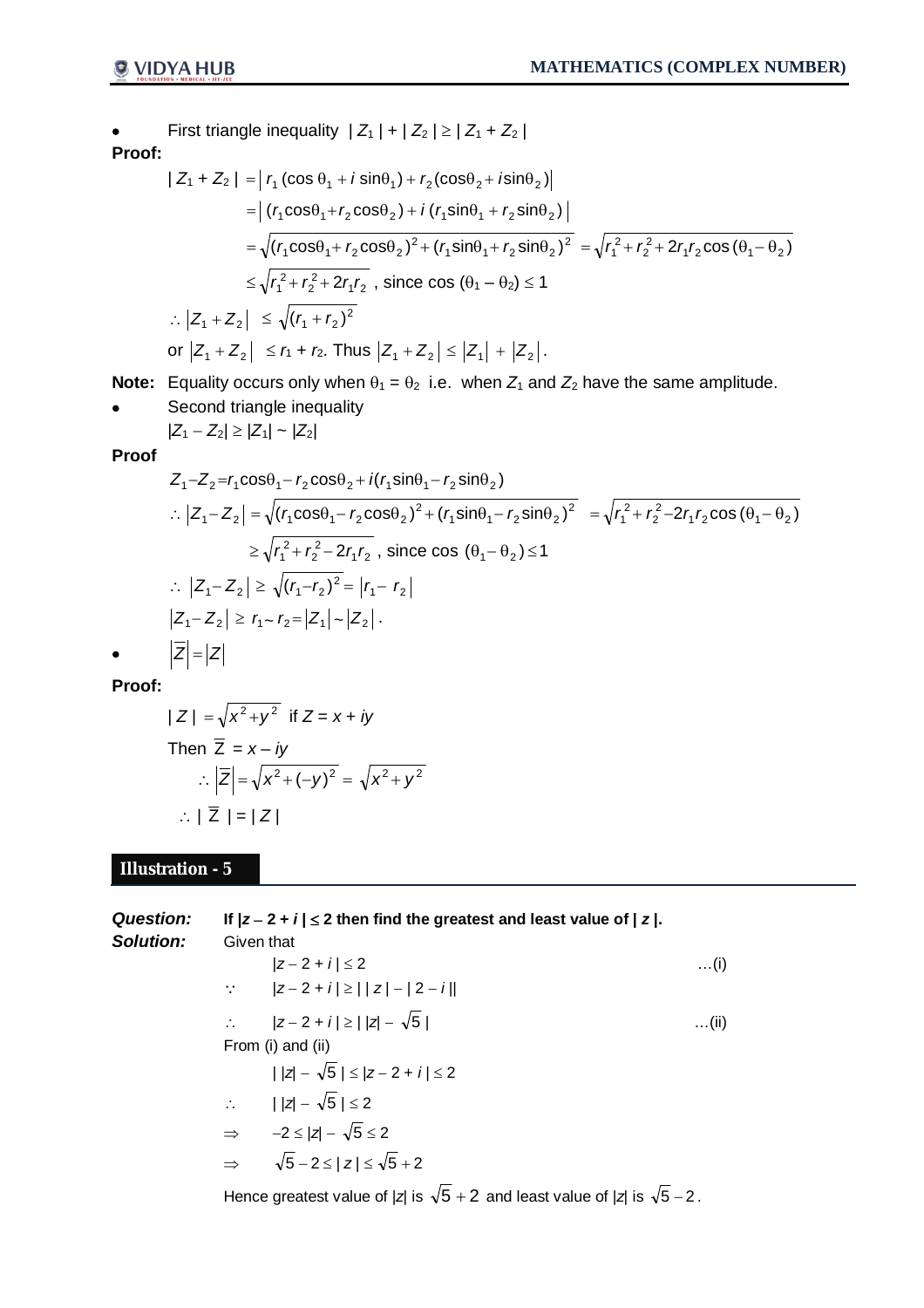# **Illustration - 6**

| <b>Question:</b>        | If $ Z + \frac{1}{Z}  = a$ , where Z is a complex number and a is a positive real number, then                                                                        |  |  |
|-------------------------|-----------------------------------------------------------------------------------------------------------------------------------------------------------------------|--|--|
|                         | find the greatest  Z  and least  Z .                                                                                                                                  |  |  |
| Solution:               | Let us first find greatest $ Z $                                                                                                                                      |  |  |
|                         | If $ Z $ is greatest, $\frac{1}{ Z }$ is least and hence $ Z  > \frac{1}{ Z }$                                                                                        |  |  |
|                         | Write $a = \left  Z + \frac{1}{Z} \right  = \left  Z - \left( -\frac{1}{Z} \right) \right  \geq \left  Z \right  - \frac{1}{ Z }$                                     |  |  |
|                         | This gives $ Z ^2 - a  Z  - 1 \le 0$ ; and hence $ Z $ lies between the roots of the equation                                                                         |  |  |
|                         | $ Z ^2 - a Z  - 1 = 0$                                                                                                                                                |  |  |
|                         | Roots are $\frac{a \pm \sqrt{a^2 + 4}}{2}$ and hence $\frac{a - \sqrt{a^2 + 4}}{2} \le  Z  \le \frac{a + \sqrt{a^2 + 4}}{2}$ (i)                                      |  |  |
|                         | It is known that $ Z  \ge 0$ while $\frac{a - \sqrt{a^2 + 4}}{2}$ is < 0 and hence (i) gets modified as                                                               |  |  |
|                         | $0 \le  Z  \le \frac{a + \sqrt{a^2 + 4}}{2}$                                                                                                                          |  |  |
|                         | and thus the greatest value of $ Z $ is $\frac{a + \sqrt{a^2 + 4}}{2}$                                                                                                |  |  |
|                         | Now for the least $ Z $ .                                                                                                                                             |  |  |
|                         | In this case $\frac{1}{ Z }$ is greatest and hence $\frac{1}{ Z } -  Z  > 0$                                                                                          |  |  |
|                         | write $a =  Z + \frac{1}{Z}  =  \frac{1}{Z} - (-Z)  \ge \frac{1}{ Z } -  Z $                                                                                          |  |  |
|                         | This gives $ Z ^2 + a Z  - 1 \ge 0$ and this is possible for all  Z  lying outside the roots of                                                                       |  |  |
|                         | $ Z ^2 + a Z  - 1 = 0$                                                                                                                                                |  |  |
|                         | Roots are $\frac{-a \pm \sqrt{a^2 + 4}}{2}$ ; and of these $\frac{-a - \sqrt{a^2 + 4}}{2}$ is negative, hence  Z  cannot be                                           |  |  |
|                         | les than this negative value.                                                                                                                                         |  |  |
|                         | Therefore $ Z  \ge \frac{-a + \sqrt{a^2 + 4}}{2}$ and this gives the least $ Z $ value.                                                                               |  |  |
| <b>Illustration - 7</b> |                                                                                                                                                                       |  |  |
| <b>Question:</b>        | If Z <sub>1</sub> and Z <sub>2</sub> be two complex numbers such that $\left \frac{Z_1 - 2Z_2}{2 - Z \cdot \overline{Z_2}}\right  = 1$ and $ Z_2  \neq 1$ . What is   |  |  |
|                         | the value of $ Z_1 $ ?                                                                                                                                                |  |  |
| Solution:               | $ Z_1 - 2Z_2  =  2 - Z_1Z_2 $                                                                                                                                         |  |  |
|                         | :. $ Z_1 - 2Z_2 ^2 =  2 - Z_1\overline{Z_2} ^2$                                                                                                                       |  |  |
|                         | $\therefore$ (Z <sub>1</sub> – 2Z <sub>2</sub> ) ( $\overline{Z}_1$ – 2 $\overline{Z}_2$ ) = (2 – Z <sub>1</sub> $\overline{Z}_2$ ) (2 – $\overline{Z}_1Z_2$ )        |  |  |
|                         | $Z_1\overline{Z}_1 - 2\overline{Z}_1Z_2 - 2Z_1\overline{Z}_2 + 4Z_2\overline{Z}_2 = 4 - 2Z_1\overline{Z}_2 - 2\overline{Z}_1Z_2 + Z_1\overline{Z}_1Z_2\overline{Z}_2$ |  |  |
|                         | $\therefore Z_1\overline{Z}_1 + 4Z_2\overline{Z}_2 - 4 - Z_1\overline{Z}_1Z_2\overline{Z}_2 = 0$                                                                      |  |  |
|                         | $ Z_1 ^2 + 4 Z_2 ^2 -  Z_1 ^2 Z_2 ^2 - 4 = 0$ i.e. $\left( Z_1 ^2 - 4\right)\left( Z_2 ^2 - 1\right) = 0$                                                             |  |  |
|                         | Since $ Z_2  \neq 1$ it is that $ Z_1 ^2 = 4$ i.e. $ Z_1  = 2$                                                                                                        |  |  |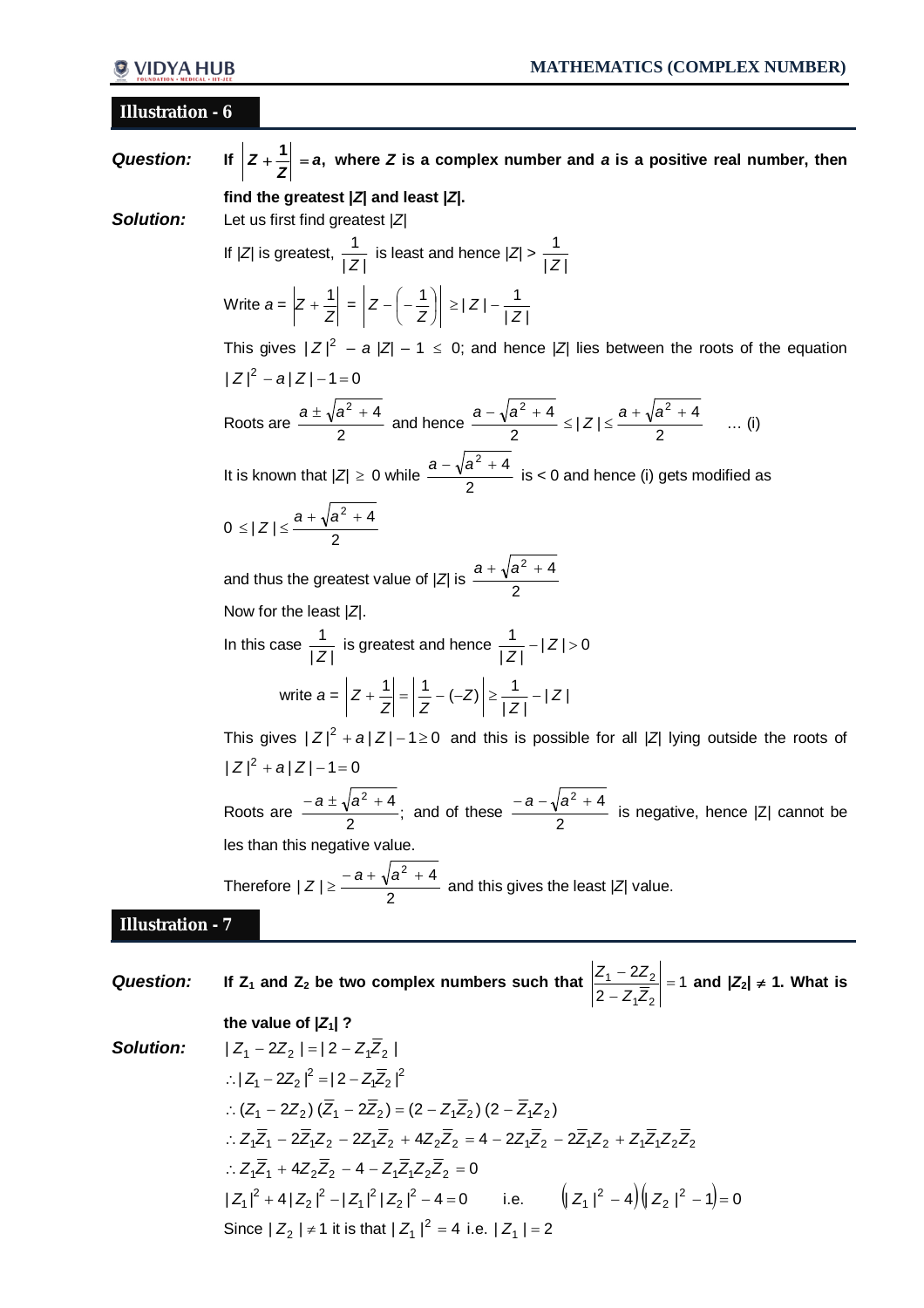# **6 ARGUMENT OF A COMPLEX NUMBERS**

If  $z = x + iy = r(\cos\theta + i\sin\theta)$ , where  $r = \sqrt{x^2 + y^2}$ .

 $\theta$  is called the argument of *Z* or amplitude of *Z*. Since  $x = r \cos \theta$  and  $y = r \sin \theta$ ,  $\theta$  is such that  $\cos \theta = \frac{\lambda}{\sqrt{x^2+y^2}}$ *x*  $^{+}$  $\theta = \frac{x}{\sqrt{x^2 + y^2}}$  and sin  $\theta = \frac{y}{\sqrt{x^2 + y^2}}$ *y*  $^{+}$  $\theta = \frac{y}{\sqrt{y}}$ . Since there can be many values of  $\theta$  satisfying these

conditions, by convention,  $\theta$  such that  $-\pi < \theta \leq \pi$  is defined as the principal argument of Z and is denoted by arg Z. The argument of a complex number  $a + ib$  is given by  $\alpha$ ,  $\pi-\alpha$ ,  $-\pi+\alpha$ , or  $-\alpha$  if a

+ *ib* is in first, second, third or fourth quadrant respectively, where  $\alpha = \tan^{-1}$ *a b* .

# For example

- $\bullet$   $Z = 1 + i = (1, 1)$  and is marked by point  $P(1, 1)$  lies in first quadrant.  $\therefore$   $|Z| = \sqrt{2}$  and arg  $Z = \pi/4$ .
- If  $Z = 1 i = (1, -1)$ , then P lies in the fourth quadrant and  $|Z| = \sqrt{2}$  and arg  $Z = -\pi/4$ .
- If  $Z = -1 + i = (-1, 1)$ , then P lies in the second quadrant and arg  $Z = \frac{3}{2}$ 4  $\frac{\pi}{\cdot}$ .
- If  $Z = -1 i$ , arg  $Z = -\frac{3}{4}$ 4  $\frac{\pi}{\cdot}$ .
- Argument of all positive real numbers like 1, 2, 3,  $\frac{1}{2}$ 2 , … is 0 since they are marked on the positive x-axis. Argument of all negative real numbers like  $-1, -2, -3, \ldots$  is  $\pi$  since they are marked on OX'. Argument of purely imaginary numbers like *i*, 2*i*, 3*i*, ... is  $\frac{\pi}{6}$ 2 since these are marked on the positive y-axis. Argument of purely imaginary numbers like – *i*, – 2*i*, – 3*i*, … is –  $\frac{\pi}{2}$ 2 .

**Illustration - 8**

| <b>Question:</b> |                                                                                                                                                                                                                          | numbers z having<br>(i) least positive argument | Among the complex numbers z which satisfies $ z - 25i  \le 15$ , find the complex<br>(ii) maximum positive argument<br>(iv) maximum modulus                                                                                                                                                                                                               |
|------------------|--------------------------------------------------------------------------------------------------------------------------------------------------------------------------------------------------------------------------|-------------------------------------------------|-----------------------------------------------------------------------------------------------------------------------------------------------------------------------------------------------------------------------------------------------------------------------------------------------------------------------------------------------------------|
| Solution:        | (iii) least modulus<br>points inside and on the circle of radius 15 and centre at the point C(0, 25).<br>$\theta$ = least positive argument<br>Here<br>$\phi$ = maximum positive argument<br>and<br>$\ddot{\phantom{a}}$ |                                                 | The complex numbers z satisfying the condition $ z - 25i  \le 15$ are represented by the<br>The complex number having least positive argument and maximum positive arguments in<br>this region are the points of contact of tangents drawn from origin to the circle.<br>In $\triangle OCP$ , $OP = \sqrt{(OC)^2 - (CP)^2} = \sqrt{(25)^2 - (15)^2} = 20$ |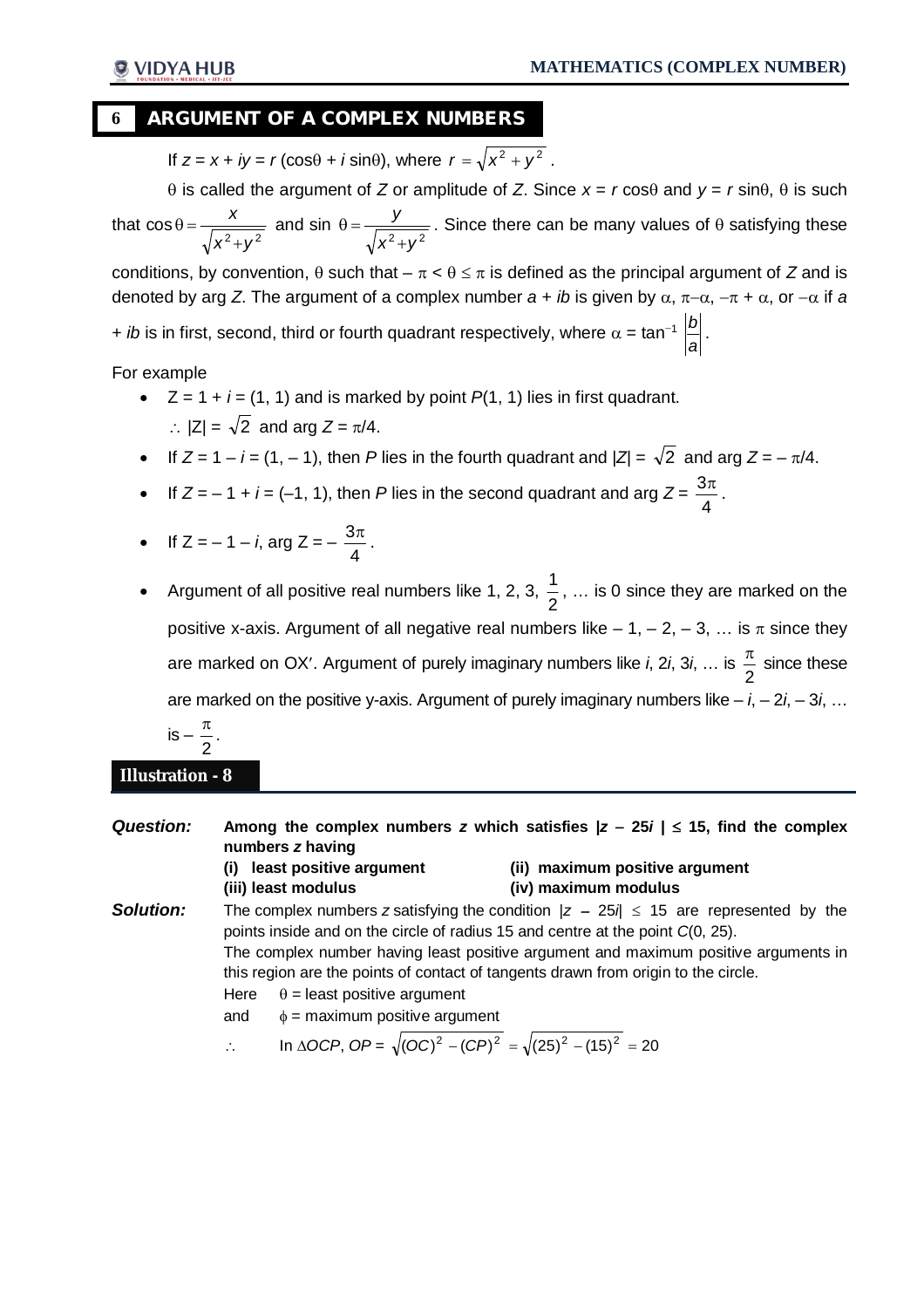

From the figure, *E* is the point with least modulus and *D* is the point with maximum modulus.

Hence,  $Z_F = \overrightarrow{OE} = \overrightarrow{OC} - \overrightarrow{EC} = 25i - 15i = 10i$ and  $Z_D = \overrightarrow{OD} = \overrightarrow{OC} + \overrightarrow{CD} = 25i + 15i = 40i$ 

# **6.1 PROPERTIES OF ARGUMENTS**

- Arg  $(z_1z_2)$  = Arg  $(z_1)$  + Arg  $(z_2)$  + 2k $\pi$  ( $k = 0$  or 1 or  $-1$ ) In general Arg (*z*1*z*2*z*<sup>3</sup> ….. *zn*) = Arg (*z*1) + Arg (*z*2) + Arg (*z*3) + …… + Arg (*zn*) + 2*k* (where  $k \in \mathbb{I}$ )
- Arg  $\left|\frac{z_1}{z}\right|$  $\bigg)$  $\mathcal{L}$  $\overline{\phantom{a}}$  $\overline{\mathcal{L}}$ ſ 2 1 *z*  $\left(\frac{z_1}{z_1}\right)$  = Arg *z*<sub>1</sub> – Arg *z*<sub>2</sub> + 2k $\pi$  (*k* = 0 or 1 or –1) *z*

• Arg 
$$
\left(\frac{z}{\overline{z}}\right) = 2
$$
 Arg  $z + 2k\pi$   $(k = 0 \text{ or } 1 \text{ or } -1)$ 

• Arg 
$$
(z^n) = n
$$
 Arg  $z + 2k\pi$   $(k = 0 \text{ or } 1 \text{ or } -1)$ 

• If Arg 
$$
\left(\frac{z_2}{z_1}\right) = \theta
$$
, then Arg  $\left(\frac{z_1}{z_2}\right) = 2k\pi - \theta$  where  $k \in I$ .

• Arg 
$$
\overline{z} = - \text{Arg } z
$$

If arg  $(z) = 0 \implies z$  is real.

**Note:** Proper value of k must be chosen so, that R.H.S. of (i), (ii), (iii), (iv) lies in  $(-\pi,$  $\pi$ ].

All the above formulae are written on the basic of principal argument.

# **Illustration - 9**

*Question:* Let *z*, *z*<sub>0</sub> be two complex numbers. It is given that  $|z| = 1$  and the numbers *z*, *z*<sub>0</sub>,  $\overline{z_0}$ , **1 and 0 are represented in an argand diagram by the points P, P0, Q, A and the origin O respectively. Show that the triangles POP<sup>0</sup> and AOQ are congruent. Hence, or otherwise, prove that**  $|z - z_0| = |z\overline{z_0} - 1|$ **.** 

**Solution:** Given  $OA = 1$  and  $|z| = 1$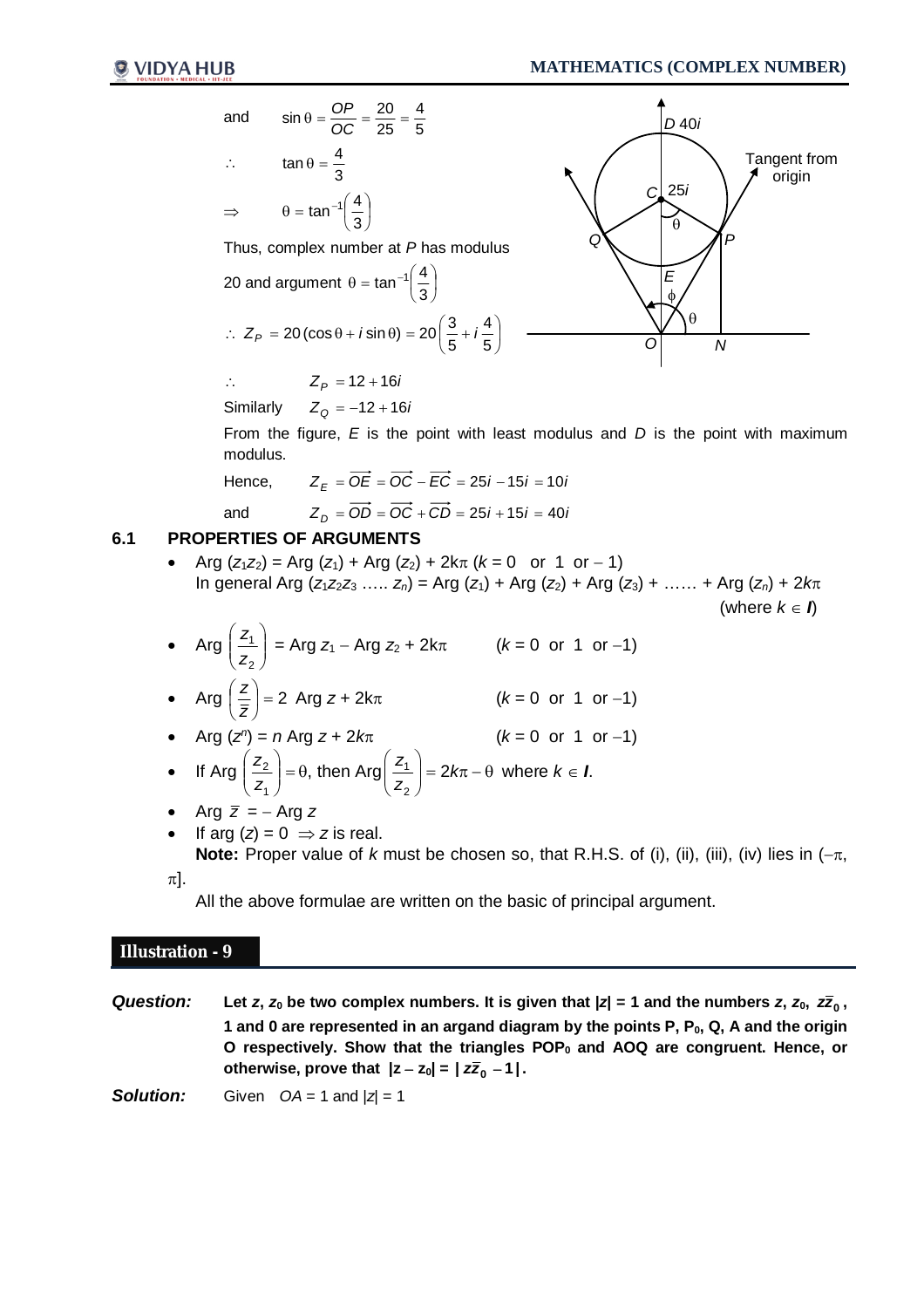

**Illustration - 10**

Question: If arg (z<sup>1/3</sup>) = 
$$
\frac{1}{2}
$$
 arg (z<sup>2</sup> +  $\overline{z}z^{1/3}$ ), then find the value of |z|.  
\nSolution: We have arg (z<sup>1/3</sup>) =  $\frac{1}{2}$  arg (z<sup>2</sup> +  $\overline{z}z^{1/3}$ )  
\n⇒ 2arg(z<sup>2/3</sup>) = arg(z<sup>2</sup> +  $\overline{z}z^{1/3}$ )  
\n⇒ arg (z<sup>2/3</sup>) = arg (z<sup>2</sup> +  $\overline{z}z^{1/3}$ ) (By prop.)  
\n⇒ arg (z<sup>2</sup> +  $\overline{z}z^{1/3}$ ) = 0  
\n⇒ arg  $\left(\frac{z^2 + \overline{z}z^{1/3}}{z^{2/3}}\right) = 0$  (By prop.)  
\n⇒ arg  $\left(z^{4/3} + \frac{\overline{z}}{z^{1/3}}\right) = 0$   
\n⇒  $z^{4/3} + \frac{\overline{z}}{z^{1/3}}$  is real. ⇒ Im  $\left(z^{4/3} + \frac{\overline{z}}{z^{1/3}}\right) = 0$   
\n⇒  $\left(\frac{z^{4/3} + \frac{\overline{z}}{z^{1/3}}\right) - \left(z^{4/3} + \frac{\overline{z}}{z^{1/3}}\right)}{2i} = 0$   
\n⇒  $z^{4/3} + \frac{\overline{z}}{z^{1/3}} = (\overline{z})^{4/3} + \frac{(\overline{z})}{(\overline{z})^{1/3}}$   
\n⇒  $z^{4/3} + \frac{(\overline{z})(\overline{z})^{1/3}}{|z|^{2/3}} = (\overline{z})^{4/3} + \frac{z(z)^{1/3}}{|z|^{2/3}}$  [∴  $z^{1/3}(\overline{z})^{1/3} = (\overline{z})^{1/3} = |z|^{2/3}|$   
\n⇒  $z^{4/3} - (\overline{z})^{4/3} - \frac{1}{|z|^{2/3}}((z)^{4/3} - (\overline{z})^{4/3}) = 0$   
\n{ $z^{4/3} - (\overline{z})^{4/3}$ }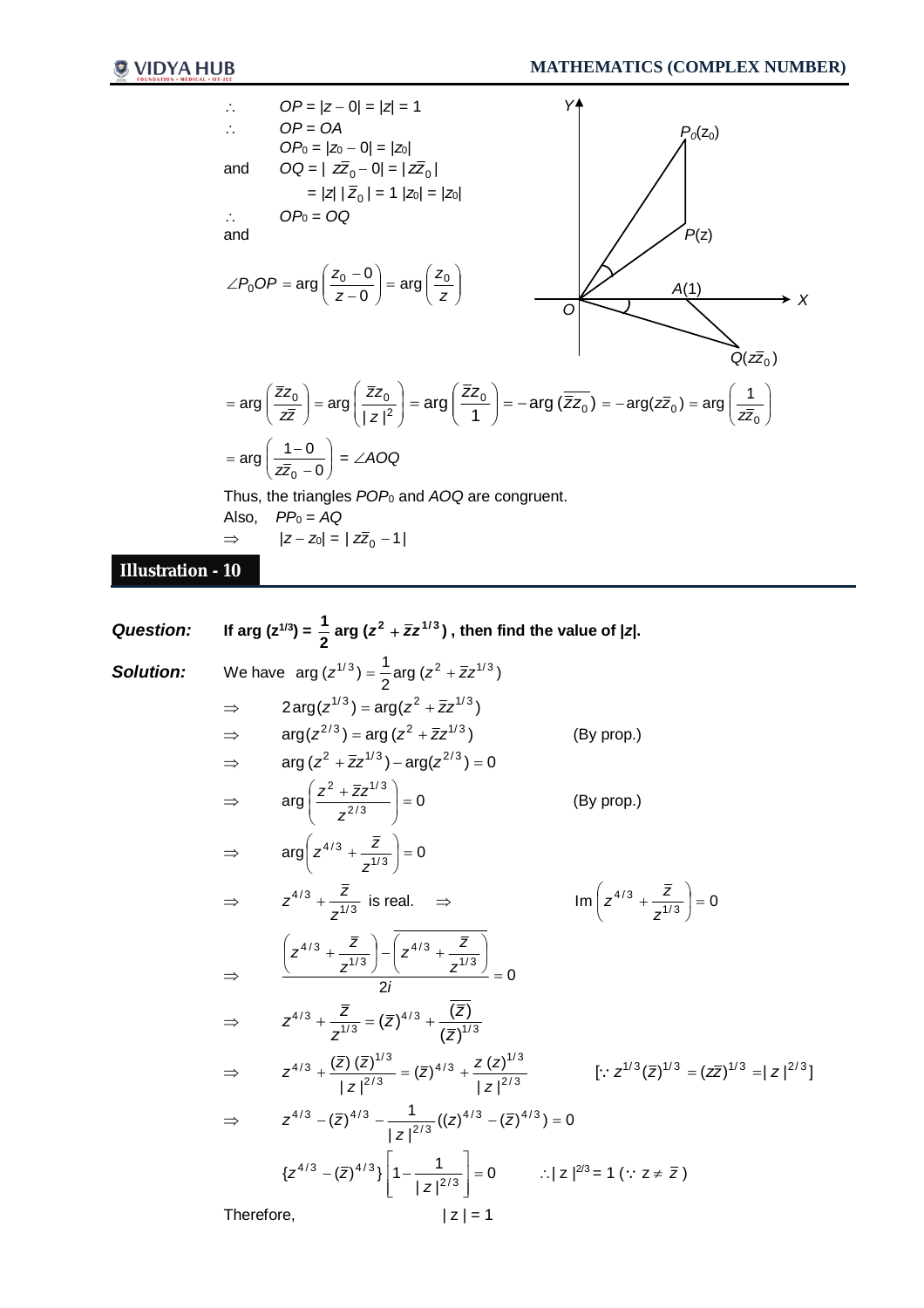# **Illustration - 11**

Question: If |Z| ≤ 1; |W| ≤ 1; show that | |Z – W |<sup>2</sup> ≤ (|Z| – |W|)<sup>2</sup> + (arg Z – arg W)<sup>2</sup>.  
\nSolution: Let 
$$
Z = |Z|(\cos \theta + i \sin \theta)
$$
 and  $W = |W|(\cos \phi + i \sin \phi)$   
\n
$$
|Z – W|2 = (|Z| \cos \theta - |W| \cos \phi)2 + (|Z| \sin \theta - |W| \sin \phi)2
$$
\n
$$
= |Z|2 (\cos2 θ + \sin2 θ) + |W|2 (\cos2 φ + \sin2 φ)
$$
\n
$$
-2|Z||W| (\cos θ \cos φ + \sin θ \sin φ)
$$
\n
$$
= |Z|2 + |W|2 - 2|Z||W| \cos(θ – φ)
$$
\n
$$
= (|Z| – |W|)2 + 2|Z||W| (1 – \cos(θ – φ))
$$
\n
$$
= (|Z| – |W|)2 + 4|Z||W| \sin2(\frac{θ – φ}{2})
$$
\n
$$
\leq (|Z| – |W|)2 + (θ – φ)2 as |Z| ≤ 1, |W| ≤ 1 and sin2(θ – φ) ≤ (\frac{θ – φ}{2})2
$$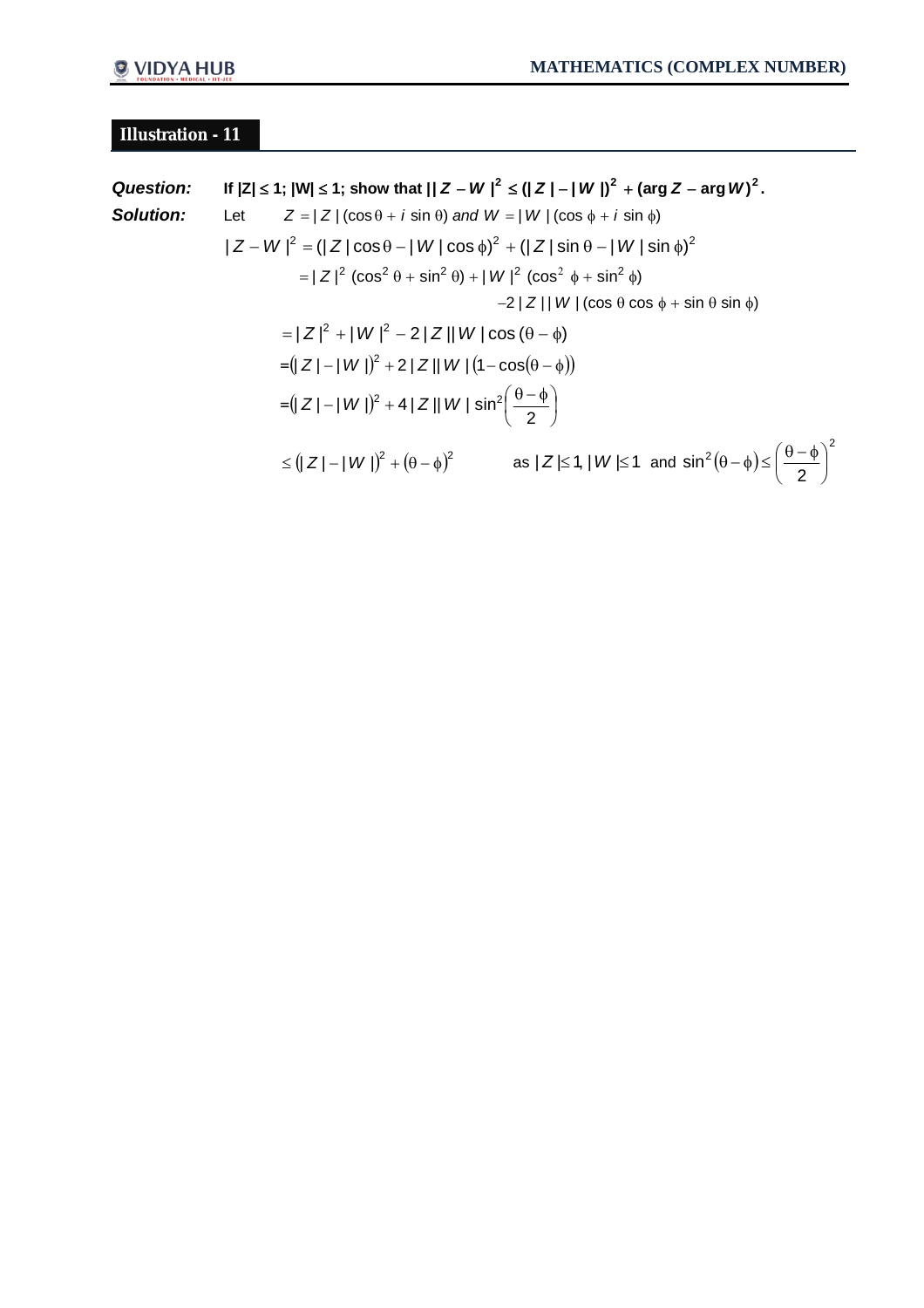# **PROFICIENCY TEST-I**

*The following questions deal with the basic concepts of this section. Answer the following briefly. Go to the next section only if your score is at least 80%. Do not consult the Study Material while attempting the questions.* 

- **1.** If  $(a + 2b) i(2a b) = 2i 6$  then find *a* and *b*.
- **2.** Find the value of  $\sum_{i=1}^{4n+7} i^k$  $\sum_{k=1}^{4n+7} i$  $\overline{a}$  $4n + 7$ 1 .
- **3.** If 2  $a = \frac{1+i}{\sqrt{2}}$  then prove that the value of  $a^{1929}$  is also equal to 2  $\frac{1+i}{\sqrt{}}$ .
- **4.** If  $z_1 = 2 3i$  and  $z_2 = 2 + 7i$  find  $|z_1 z_2|$  and arg  $(z_1 z_2)$ .
- **5.** What is the polar form of  $z = 1 i\sqrt{3}$ .
- **6.** If *i*  $a + ib = \frac{(2+3i)}{2}$  $^{+}$ + ib =  $\frac{(2+1)}{2}$ 2  $(2+3i)^2$ , find *a* and *b*.
- **7.** Find the value of  $i^{13} + i^{14} + i^{15} + i^{16}$ .

8. Find the least non-zero positive integer *n* such that 
$$
\left(\frac{1+i}{1-i}\right)^n = 1
$$
.

9. If 
$$
X + iY = (x + iy)^{1/3}
$$
 then prove that  $4(X^2 - Y^2) = \frac{x}{X} + \frac{y}{Y}$ .

**10.** If 
$$
|z_1| = |z_2| = |z_3|
$$
........=  $|z_n| = 1$ , then prove that

$$
\left| Z_{1} + Z_{2} + Z_{3} + \dots + Z_{n} \right| = \left| \frac{1}{Z_{1}} + \frac{1}{Z_{2}} + \dots + \frac{1}{Z_{n}} \right|
$$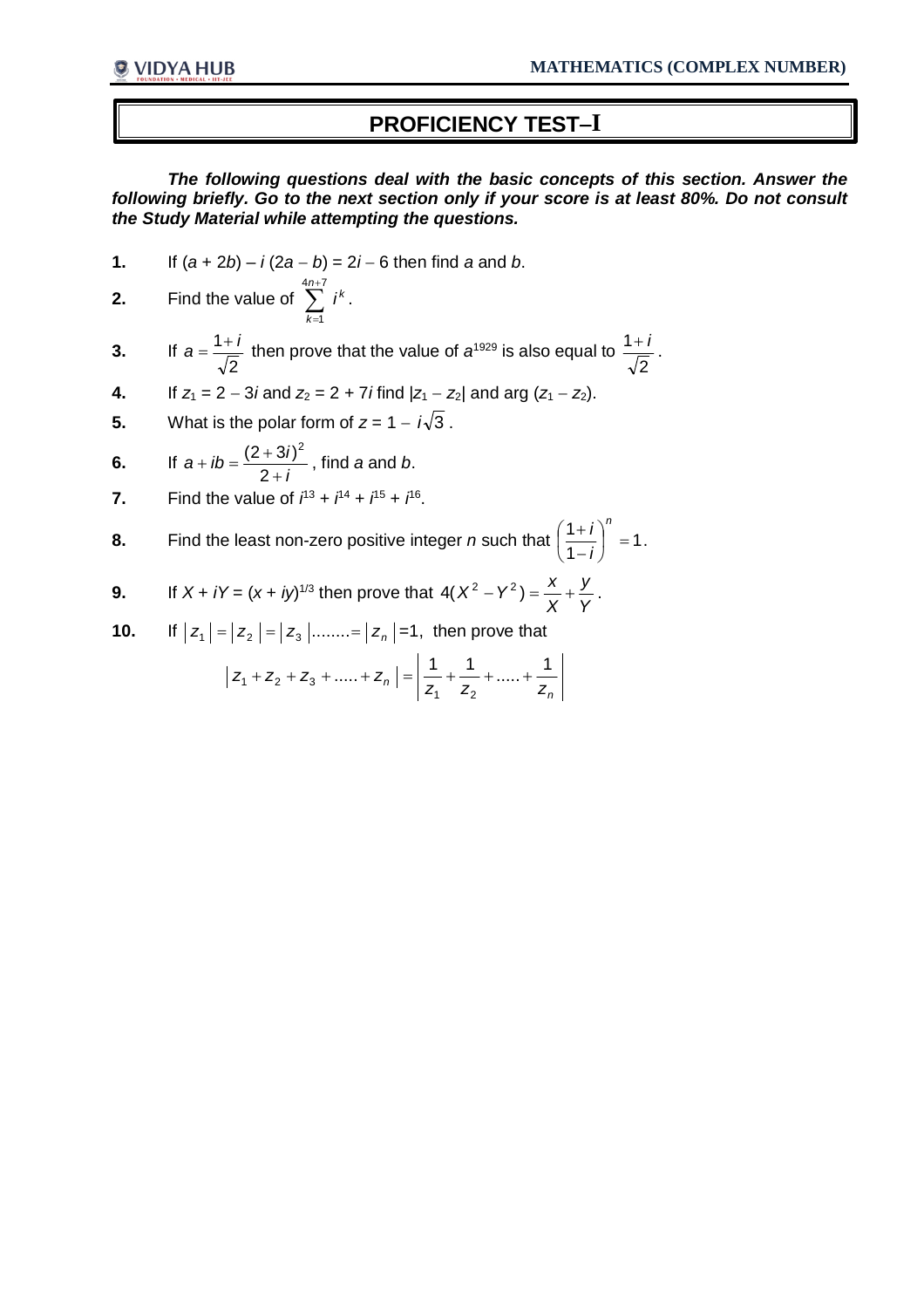# **ANSWERS TO PROFICIENCY TEST-I**

- **1.**  $a = -2, b = -2.$
- **2.**  $-1$
- **4.**  $|z_1 z_2| = 10$  and Arg  $(z_1 z_2) = -\pi/2$
- **5.**  $z = 2e^{i(-\pi/3)}$
- **6.** 5  $, b = \frac{29}{5}$ 5  $a = \frac{2}{5}, b =$
- **7.** 0
- **8.**  $n = 4$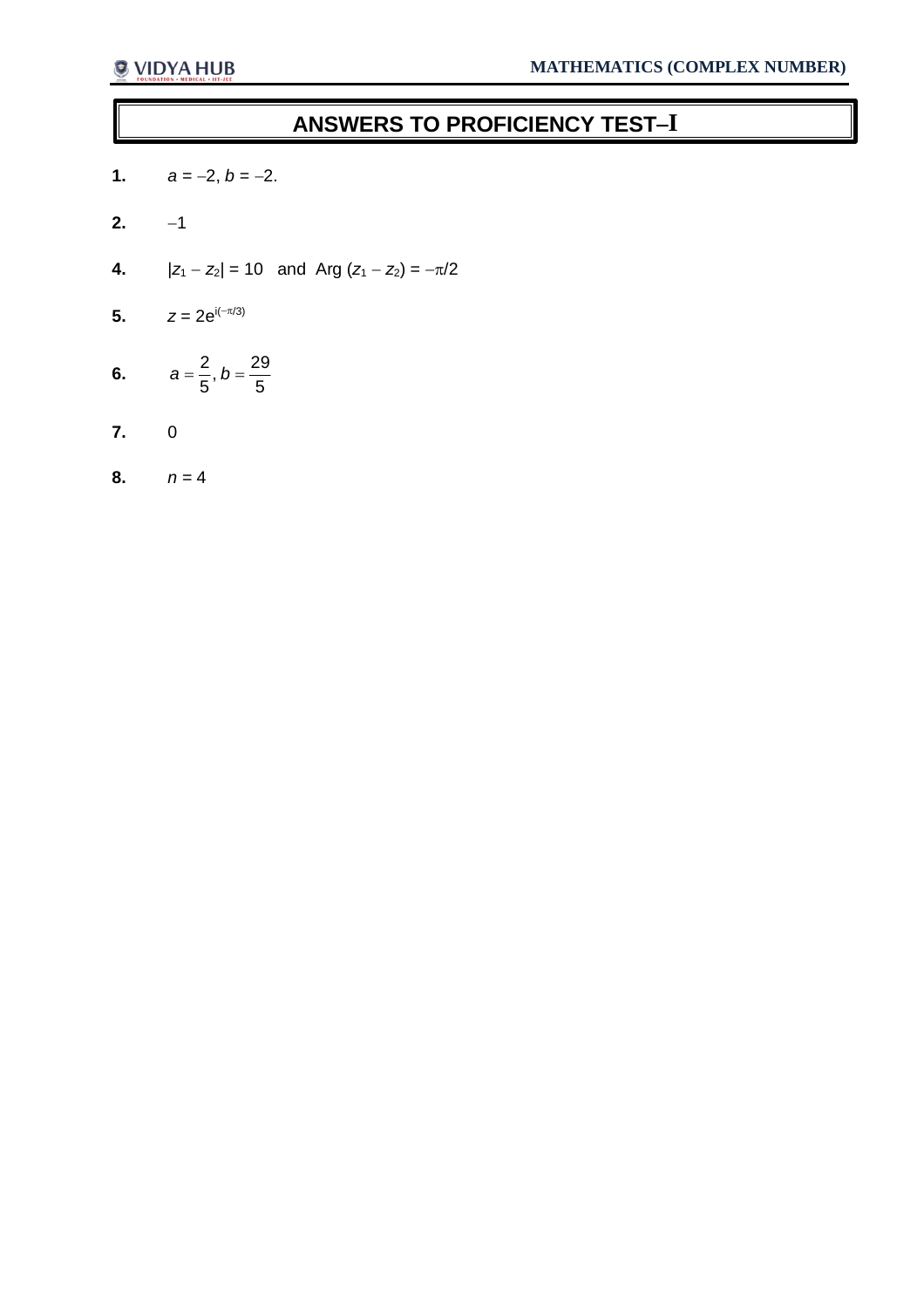# **7 De MOIVRE'S THEOREM**

For any rational number *n*, the value or one of the values of  $(\cos \theta + \sin \theta)^n$  is  $(cos n\theta + sin n\theta)$ . The following may also be noted:

- (a)  $(\cos \theta + i \sin \theta)^{-n} = (\cos n\theta \sin n\theta) = (\cos \theta i \sin \theta)^n$
- (b)  $(\cos \theta + i \sin \theta)^n = (\cos n\theta + \sin n\theta) = (\cos \theta i \sin \theta)^{-n}$
- (c) If  $x + \frac{1}{x} = 2 \cos \theta$ ; *x*  $x + \frac{1}{x} = 2 \cos \theta$ ; and if the equation is solved for *x* then  $x = \cos \theta + i \sin \theta = e^{i\theta}$ ;

then

$$
\frac{1}{x} = \cos \theta - i \sin \theta = e^{-i\theta}
$$

or, 
$$
x = \cos \theta - i \sin \theta = e^{-i\theta}
$$
; then  $\frac{1}{x} = \cos \theta + i \sin \theta = e^{i\theta}$ 

#### **Illustration - 12**

*Question:* If  $2 \cos \theta = x + \frac{1}{x}$  and  $2 \cos \phi = y + \frac{1}{y}$ , *y* **prove the following** (i)  $x^m y^n + \frac{1}{m} = 2 \cos(m\theta + n\phi)$  $x^m y^n + \frac{1}{x^m y^n} = 2 \cos^n$  $\frac{1}{2}$   $\frac{1}{2}$   $\frac{1}{2}$   $\frac{1}{2}$   $\frac{1}{2}$   $\frac{1}{2}$   $\frac{1}{2}$   $\frac{1}{2}$   $\frac{1}{2}$   $\frac{1}{2}$   $\frac{1}{2}$   $\frac{1}{2}$   $\frac{1}{2}$   $\frac{1}{2}$   $\frac{1}{2}$   $\frac{1}{2}$   $\frac{1}{2}$   $\frac{1}{2}$   $\frac{1}{2}$   $\frac{1}{2}$   $\frac{1}{2}$   $\frac{1}{2}$  *x y y x m n n m* **Solution:** (i) Given  $x + \frac{1}{x} = 2 \cos \theta \Rightarrow x^2 - 2x \cos \theta + 1 = 0$ . Solving this,  $x = \cos \theta \pm i \sin \theta$ In fact if  $x = \cos \theta + i \sin \theta$ ;  $\frac{1}{x} = \cos \theta - i \sin \theta$ . It may be noted also that  $x + \frac{1}{x} = 2 \cos \theta$  $x + \frac{1}{x} = 2 \cos \theta$  is symmetrical w.r.t. *x*  $\frac{1}{x}$  and hence if one root is the value for *x*, the other root is  $\frac{1}{x}$  $1$  and vice-versa. Similarly, given that 2 cos  $\theta = y + \frac{1}{y}$ , we have  $y = \cos \phi + i \sin \phi$  $\therefore$   $x^m = (\cos \theta + i \sin \theta)^m = \cos m\theta + i \sin m\theta$ ; and  $y^n = (\cos \phi + i \sin \phi)^n = \cos n\phi + i \sin n\phi$  $x^m y^n = (\cos m\theta + i \sin m\theta) (\cos n\phi + i \sin n\phi)$  $=$  cos  $(m\theta + n\phi) + i \sin (m\theta + n\phi)$ and  $\frac{1}{m}$  = cos(m $\theta$  + n $\phi$ ) – *i* sin (m $\theta$  + n $\phi$ ) *x y m n* Adding we get  $x^m y^n + \frac{1}{m} = 2 \cos (m\theta + n\phi)$ *x y*  $x^m y^n + \frac{1}{x^m y^n}$ *m n* (ii) By similar reasoning  $\frac{1}{n} + \frac{y}{n} = 2 \cos(m\theta - n\phi)$ *x y y x m n n m*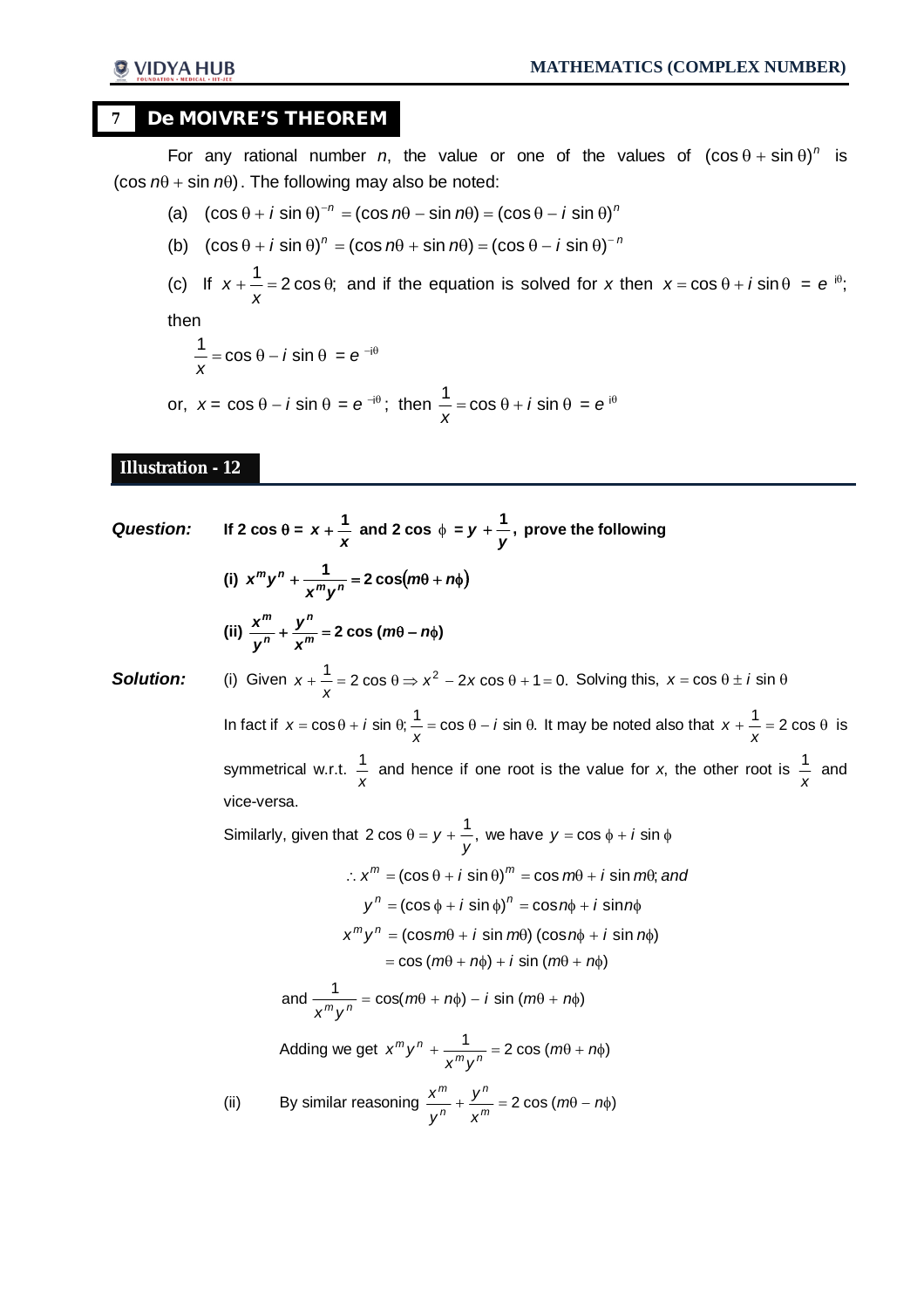# **Illustration - 13**

**(1 i) (1 i)**

*Question:* **If** *n* **be a positive integer, prove that**

$$
(1-i)^{2n} + (1-i)^{2n} = \begin{cases} 0 & \text{if } n \text{ be odd} \\ 2^{n+1} & \text{if } \frac{n}{2} \text{ be even} \\ -2^{n+1} & \text{if } \frac{n}{2} \text{ be odd} \end{cases}
$$

*Solution:*

$$
(1+i)^{2n} = 2^n \left( \cos \frac{\pi}{4} + i \sin \frac{\pi}{4} \right)^{2n} = 2^n \left( \cos \frac{n\pi}{2} + i \sin \frac{n\pi}{2} \right)
$$
  

$$
(1-i)^{2n} = 2^n \left( \cos \frac{\pi}{4} - i \sin \frac{\pi}{4} \right)^{2n} = 2^n \left( \cos \frac{n\pi}{2} - i \sin \frac{n\pi}{2} \right)
$$
  

$$
\therefore (1+i)^{2n} + (1-i)^{2n} = 2^n \left( \cos \frac{n\pi}{2} + i \sin \frac{n\pi}{2} + \cos \frac{n\pi}{2} - i \sin \frac{n\pi}{2} \right)
$$
  

$$
= 2^{n+1} \cos \left( \frac{n\pi}{2} \right)
$$

If *n* be odd = 2*m* + 1, then RHS = 2 cos (2*m* + 1)  $\frac{\pi}{2}$  $\pi$ 

 $= 0$ If n be even and  $\frac{12}{2}$  $\frac{n}{2}$  also even so that *n* = 4*k*, then RHS =  $2^{n+1}$  cos (2*k* $\pi$ ) =  $2^{n+1}$ else RHS =  $2^{n+1}$  cos  $\left|\frac{m}{2}\right|$  $\bigg)$  $\left(\frac{n\pi}{2}\right)$  $\setminus$ +1  $\cos \left( n\pi \right)$ 2  $2^{n+1} \cos \left( \frac{n \pi}{2} \right) = -2^{n+1}$ 

# **8 ROOTS OF UNITY**

#### **8.1 CUBE ROOTS OF UNITY**

Consider the cubic (3rd degree) equation

$$
x^{3} = 1 = \cos 0 + i \sin 0 = \cos 2k\pi + i \sin 2k\pi
$$
  
\n
$$
\therefore x = \sqrt[3]{1} = (\cos 2k\pi + i \sin 2k\pi)^{1/3}
$$
\n
$$
= \cos \left(\frac{2k\pi}{3}\right) + i \sin \left(\frac{2k\pi}{3}\right)
$$
\n
$$
\vee \uparrow
$$
\n
$$
\omega = -\frac{1}{2} + \frac{\sqrt{3}}{2}i
$$
\n
$$
x^{2}\uparrow
$$
\n
$$
\therefore x = \sqrt[3]{2\pi/3}
$$
\n
$$
\therefore x = \sqrt[3]{2\pi/3}
$$
\n
$$
\therefore x = \sqrt[3]{2\pi/3}
$$
\n
$$
\therefore x = \sqrt[3]{2\pi/3}
$$
\n
$$
\therefore x = \sqrt[3]{2\pi/3}
$$
\n
$$
\therefore x = \sqrt[3]{2\pi/3}
$$
\n
$$
\therefore x = \sqrt[3]{2\pi/3}
$$
\n
$$
\therefore x = \sqrt[3]{2\pi/3}
$$
\n
$$
\therefore x = \sqrt[3]{2\pi/3}
$$
\n
$$
\therefore x = \sqrt[3]{2\pi/3}
$$
\n
$$
\therefore x = \sqrt[3]{2\pi/3}
$$
\n
$$
\therefore x = \sqrt[3]{2\pi/3}
$$
\n
$$
\therefore x = \sqrt[3]{2\pi/3}
$$
\n
$$
\therefore x = \sqrt[3]{2\pi/3}
$$
\n
$$
\therefore x = \sqrt[3]{2\pi/3}
$$
\n
$$
\therefore x = \sqrt[3]{2\pi/3}
$$
\n
$$
\therefore x = \sqrt[3]{2\pi/3}
$$
\n
$$
\therefore x = \sqrt[3]{2\pi/3}
$$
\n
$$
\therefore x = \sqrt[3]{2\pi/3}
$$
\n
$$
\therefore x = \sqrt[3]{2\pi/3}
$$
\n
$$
\therefore x = \sqrt[3]{2\pi/3}
$$
\n
$$
\therefore x = \sqrt[3]{2\pi/3}
$$
\n
$$
\therefore x = \sqrt[3]{2\pi/3}
$$
\n
$$
\therefore x = \sqrt[3]{2
$$

To get the three roots of the cubic equation we give  $k = 0$ , giving the real root,  $cos 0 + i sin 0 = 1$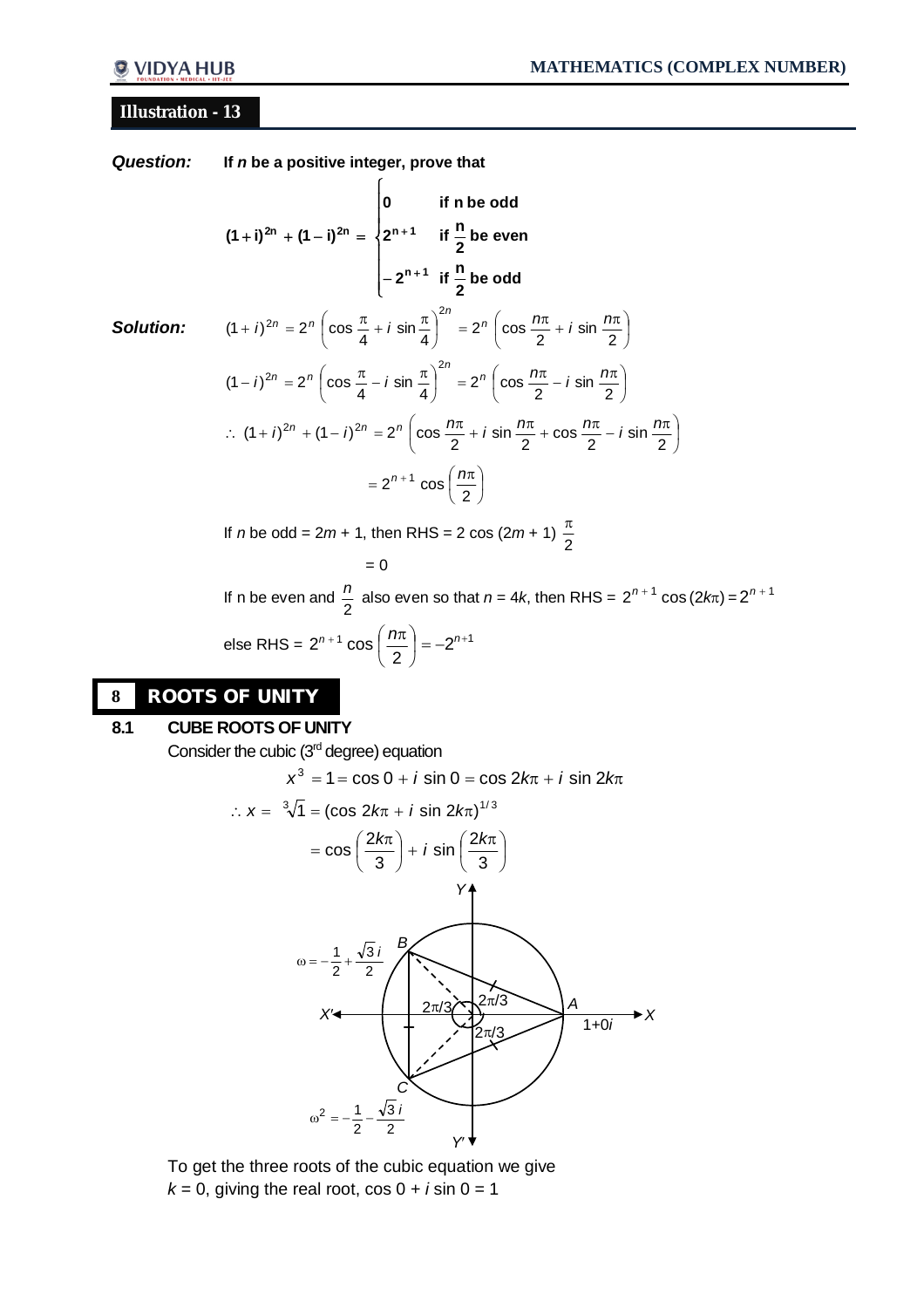$k$  = 1, giving one imaginary root,  $\cos \frac{2\pi}{\alpha} + i \sin \frac{2\pi}{\alpha} = \omega$ 3  $\sin \frac{2}{3}$ 3  $\cos \frac{2\pi}{2} + i$ 

 $k = 2$ , giving the other imaginary root,  $\cos \frac{4\pi}{2} + i \sin \frac{4\pi}{2} = \omega^2$ 3  $\sin \frac{4}{5}$ 3  $\cos \frac{4\pi}{3} + i \sin \frac{4\pi}{3} = \omega$ 

It is said that 1,  $\omega$ ,  $\omega^2$  are the three cubic roots of unity satisfying

(i)  $1 + \omega + \omega^2 = 0$ 

(ii)  $\omega^3 = 1$ 

(iii) 1,  $\omega$ ,  $\omega^2$  are represented respectively by points *A*, *B*, *C* lying on the unit circle  $|Z| = 1$ and forming the corners of an equilateral triangle of sides  $\sqrt{3}$ .

# **Illustration - 14**

*Question:* If  $\alpha$ ,  $\beta$ ,  $\gamma$  are roots of  $x^3 - 3x^2 + 3x + 7 = 0$  (and  $\omega$  is cube roots of unity), then find the value of  $\frac{\alpha}{\beta-1}+\frac{\beta}{\gamma-1}+\frac{\beta}{\alpha-1}$ **1 1 1 1 1**  $\alpha \frac{\beta-1}{\gamma-1}+\frac{\gamma}{\alpha-1}$  $\frac{\alpha-1}{\beta-1}+\frac{\beta-1}{\gamma-1}$  $\frac{\alpha-1}{\alpha-1}+\frac{\beta-1}{\alpha}+\frac{\gamma-1}{\alpha}.$ **Solution:** We have  $x^3 - 3x^2 + 3x + 7 = 0$  $\therefore$   $(x-1)^3 + 8 = 0$   $\therefore$   $(x-1)^3 = (-2)^3$  $\Rightarrow$   $\left(\frac{2}{-2}\right) = 1$  $1)^3$  $\vert$  = J  $\left(\frac{x-1}{2}\right)$  $\backslash$ ſ - $\left(\frac{x-1}{2}\right)^3 = 1 \Rightarrow \frac{x-1}{-2} = (1)^{1/3}$  $\frac{x-1}{-2}$  =  $\frac{x-1}{2} = (1)^{1/3} = 1$ ,  $\omega$ ,  $\omega^2$  (cube roots of unity)  $\therefore$   $x = -1, 1 - 2\omega, 1 - 2\omega^2$ Here  $\alpha = -1$ ,  $\beta = 1 - 2\omega$ ,  $\gamma = 1 - 2\omega^2$ ∴  $\alpha - 1 = -2, \beta - 1 = -2\omega, \gamma - 1 = -2\omega^2$ . Then  $\frac{\alpha-1}{\beta-1} + \frac{\beta-1}{\gamma-1} + \frac{\gamma-1}{\alpha-1} = \left(\frac{-2}{\beta-2\omega}\right) + \left(\frac{-2\omega}{\beta-2\omega^2}\right) + \left(\frac{-2\omega}{\beta-2}\right)$ J  $\mathcal{L}$  $\overline{\phantom{a}}$  $\overline{\phantom{0}}$ ſ - $+\frac{-2\omega}{2}$ J  $\mathcal{L}$  $\overline{\phantom{a}}$  $\backslash$ ſ  $-2\omega$  $-\left(-\frac{2\omega}{\sigma}\right)$ J  $\left(\frac{-2}{2}\right)$  $\overline{\phantom{0}}$ ſ  $-2\omega$  $\frac{\gamma-1}{\alpha-1} = \left(\frac{-1}{-1}\right)$  $\frac{\beta-1}{\gamma-1}+\frac{\gamma-1}{\alpha-1}$  $\frac{\alpha-1}{\beta-1} + \frac{\beta-1}{\gamma-1}$  $\alpha -$ 2 2 2 2 2 2 1 1 1 1 1 1 β - 1 γ - 1 (-2) (-2ω) (-2ω<sup>2</sup> 2  $=\frac{1}{\omega}+\frac{1}{\omega}+\omega^2$  $= \omega^2 + \omega^2 + \omega^2 = 3\omega^2$ 

#### **8.2 Some useful results**

 $(x^3 + y^3) = (x + y)(x + \omega y)(x + \omega^2 y)$  $(x^3 - y^3) = (x - y) (x - \omega y) (x - \omega^2 y)$  $(x^3 + y^3 + z^3 - 3xyz) = (x + y + z)(x + \omega y + \omega^2 z)(x + \omega^2 y + \omega z)$ 

# **Illustration - 15**

**Question: If**  $a = 1 + \frac{\lambda}{3!} + \frac{\lambda}{6!} + \dots$   $\infty$ **x 3! x 3 6**  $b = x + \frac{x}{4!} + \frac{x}{7!} + \dots \infty$ **x 4! x 4 7**  $=\frac{\pi}{2!}+\frac{\pi}{5!}+\frac{\pi}{8!}+\dots$ **x 5! x 2!**  $c = \frac{x}{x}$ **2 5 8** Then find the value of  $a^3 + b^3 + c^3 - 3abc$ *Solution: a*  $3 + b^3 + c^3 - 3abc = (a + b + c) (a + b\omega + c\omega^2) (a + b\omega^2 + c\omega)$  $= e^{x} e^{\omega x} e^{\omega^2 x}$  $= e^{x(1+\omega+\omega^2)}$ 

$$
= e^0 = 1
$$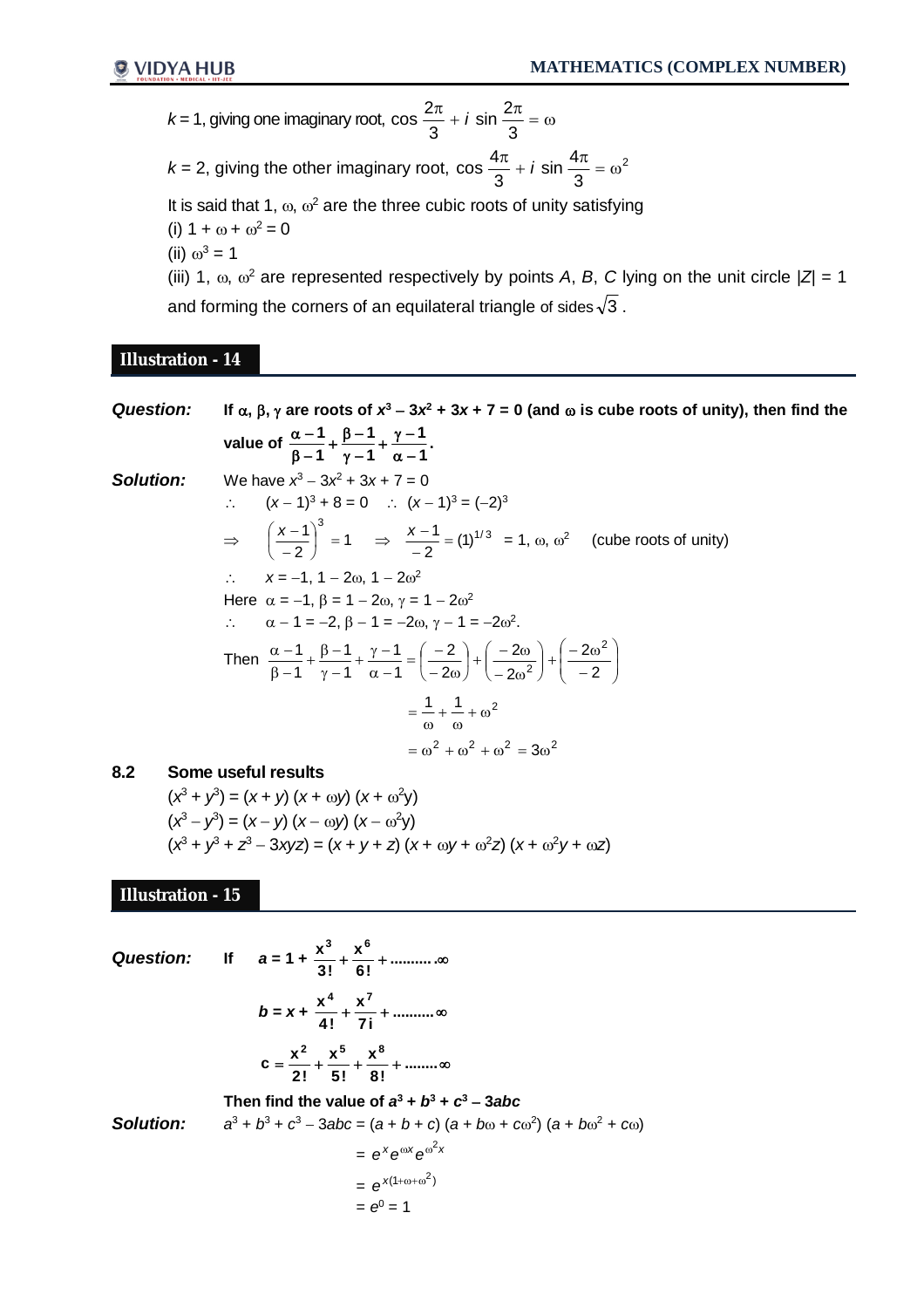#### **8.3 n th ROOTS OF UNITY**

More generally the nth degree equation  $x^n = 1$  has 'n' nth roots of unity given by *n*  $i \sin \frac{2(n)}{n}$ *n n n i n n i n*  $\cos \frac{2\pi}{n} + i \sin \frac{2\pi}{n}$ ,  $\cos \frac{4\pi}{n} + i \sin \frac{4\pi}{n}$ , ...,  $\cos \frac{2(n-1)\pi}{n} + i \sin \frac{2(n-1)\pi}{n}$ i.e. 1,  $\alpha$ ,  $\alpha^2$  ....  $\alpha^{n-1}$  satisfying (i)  $1 + \alpha + \alpha^2 + \dots + \alpha^{n-1} = 0$ (ii)  $\alpha^n = 1$ (iii) 1,  $\alpha$ , .....,  $\alpha^{n-1}$  represent *n* points in the Argand plane situated on the unit circle  $|Z| = 1$  and forming the corners of a regular *n* sides polygon. As sum of nth roots of unity  $= 0$  $\Rightarrow$   $\sum \alpha^{k} = 0$  $\sum_{k=1}^{n-1} \alpha^k =$ 0  $\overline{a}$ *k*  $\Rightarrow$   $\sum_{i=1}^{n-1}$ =  $\overline{\phantom{a}}$  $\bigg)$  $\setminus$  $\overline{\phantom{a}}$  $\setminus$ ſ  $\overline{\phantom{a}}$ J  $\sin \frac{2k\pi}{\pi}$  $\setminus$  $\bigg)+i\bigg(\sin\frac{2k\pi}{n}\bigg)$ J  $\left(\frac{2k\pi}{\pi}\right)$  $\setminus$  $\frac{1}{2} \int_{\cos} 2k\pi$ 0  $\cos\left(\frac{2k\pi}{n}\right) + i\sin\frac{2\pi}{n}$ *n k*<sub>=0</sub> ( *n* ) ( *n*  $\int \sin \frac{2k}{2}$ *n k Y Y*  $X$   $\leftarrow$   $\leftarrow$   $\leftarrow$   $\leftarrow$   $\leftarrow$   $\leftarrow$   $\leftarrow$   $\leftarrow$   $\rightarrow$   $X$ 2/*n*  $\scriptstyle\sim$  $\frac{d}{dx}$ <sup>2</sup>/*<sup>n</sup>*  $A_{5}$ *A*<sup>4</sup> *A*<sup>3</sup>  $A<sub>2</sub>$  $A<sub>1</sub>$ 1+0*i* |*z*| = 1  $\Rightarrow$   $\sum_{n=1}^{n-1} \cos \left( \frac{2k\pi}{n} \right) = 0$ 1  $\vert$  = )  $\left(\frac{2k\pi}{\pi}\right)$  $\sum_{k=0}^{n-1} \cos \left( \frac{2k\pi}{n} \right)$ *n k n*  $\left(\frac{k\pi}{2}\right) = 0$  and  $\sum_{n=1}^{\infty} \sin\left(\frac{2k\pi}{2}\right) = 0$ 1  $\vert$  = )  $\left(\frac{2k\pi}{\pi}\right)$  $\sum_{k=0}^{n-1} \sin\left(\frac{2k\pi}{n}\right)$ *n k n k*

0 = More general equation like  $x^n = a + ib$  can be solved by using this method.

First write  $a + ib = r$  [cos  $\theta + i\sin\theta$ ] =  $r$  [cos( $\theta + 2k\pi$ ) +  $i\sin(\theta + 2k\pi)$ ] and hence the *n* n<sup>th</sup> roots of  $x^n = a + ib$  are  $\sqrt[n]{r} \left( \cos \frac{\theta + 2k\pi}{n} + i \sin \frac{\theta + 2k\pi}{n} \right)$ ;  $k = 0, 1, 2..., (n - 1)$  $\bigg)$  $\left(\cos\frac{\theta+2k\pi}{1}+i\sin\frac{\theta+2k\pi}{1}\right)$  $\setminus$  $\left(\cos\frac{\theta+2k\pi}{n}+i\sin\frac{\theta+2k\pi}{n}\right]$ ;  $k=0,1,2...,$  (*n n i* sin  $\frac{\theta + 2k}{\theta}$ *n*  $\sqrt[n]{r}$   $\left(\cos \frac{\theta + 2k}{\theta}\right)$ 

## **Illustration - 16**

0

=

**Question:** Solve 
$$
2\sqrt{2}x^5 = (\sqrt{3} - 1) + i(\sqrt{3} + 1)
$$
.  
\n**Solution:**  $2\sqrt{2}x^5 = (\sqrt{3} - 1) + i(\sqrt{3} + 1)$   
\n $x^5 = (\frac{\sqrt{3} - 1}{2\sqrt{2}}) + i(\frac{\sqrt{3} + 1}{2\sqrt{2}})$   
\n $x^5 = \cos \frac{5\pi}{12} + i \sin \frac{5\pi}{12}$   
\n $\left(\because \cos \frac{5\pi}{12} = \cos 75^\circ = \frac{\sqrt{3} - 1}{2\sqrt{2}}; \text{ and } \sin \frac{5\pi}{12} = \sin 75^\circ = \frac{\sqrt{3} + 1}{2\sqrt{2}}\right)$   
\n $= \cos \left(2k\pi + \frac{5\pi}{12}\right) + i \sin \left(2k\pi + \frac{5\pi}{12}\right)$ 

 $\therefore$  The 5 roots of the given equation are

$$
x = \cos\left(\frac{2k\pi + \frac{5\pi}{12}}{5}\right) + i \sin\left(\frac{2k\pi + \frac{5\pi}{12}}{5}\right) (k = 0, 1, 2, 3, 4)
$$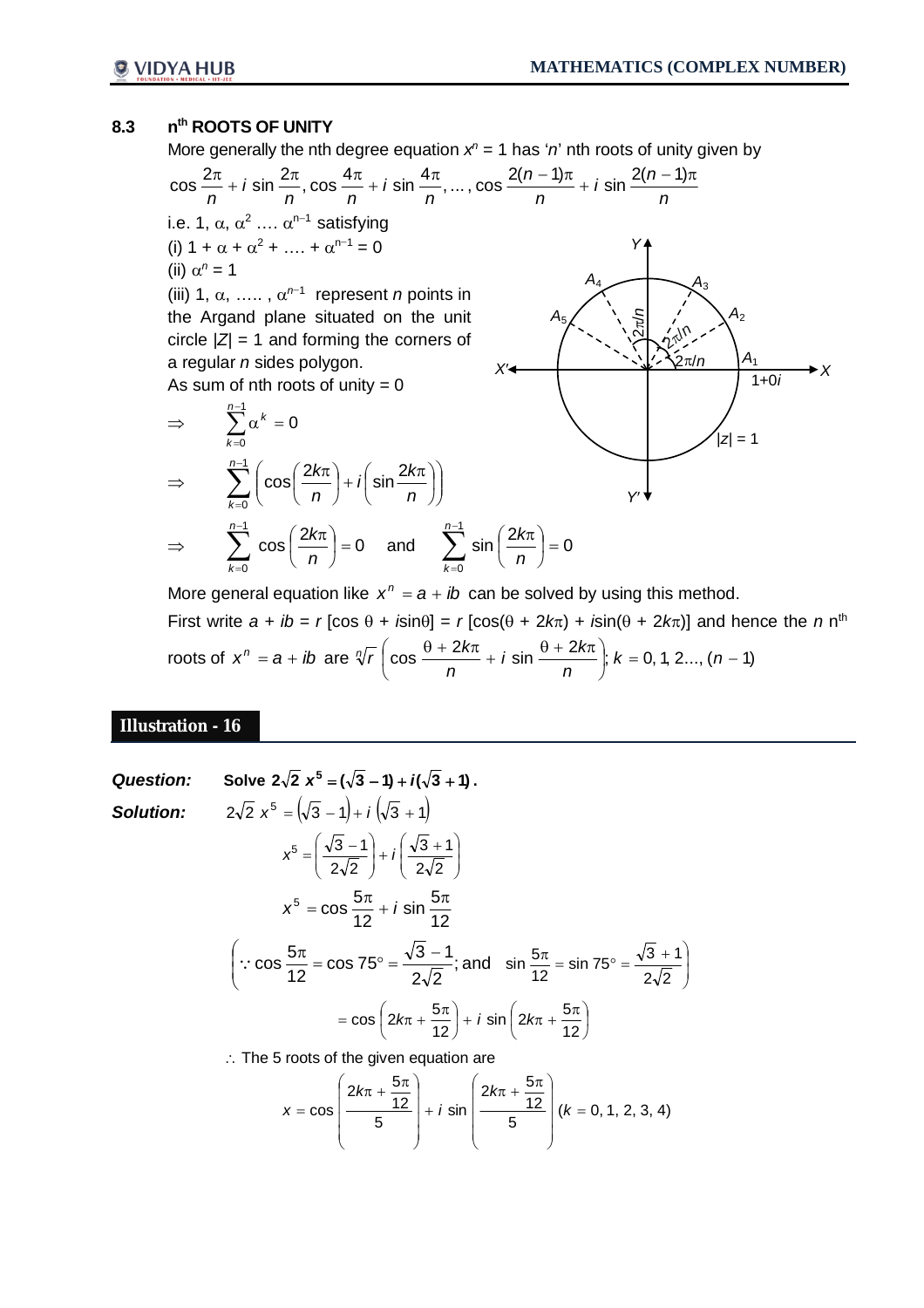# **Illustration - 17**

| <b>Question:</b> | If 1, $\alpha$ , $\alpha^2$ $\alpha^{n-1}$ are nth roots of unity then prove that<br>(a) $(1 - \alpha) (1 - \alpha^2) \dots (1 - \alpha^{n-1}) = n$ |  |  |
|------------------|-----------------------------------------------------------------------------------------------------------------------------------------------------|--|--|
|                  | (b) $\sin \frac{\pi}{n} \sin \frac{2\pi}{n} \sin \frac{3\pi}{n} \dots \sin \frac{(n-1)\pi}{n} = \frac{n}{2^{n-1}}$ , $n \ge 2$                      |  |  |
| Solution:        | If 1, $\alpha$ , $\alpha^2$ $\alpha^{n-1}$ are roots of $x^n = 1$                                                                                   |  |  |
|                  | $\Rightarrow$ $x^n - 1 = (x - 1)(x - \alpha)(x - \alpha^2)$ $(x - \alpha^{n-1})$                                                                    |  |  |
|                  | ⇒ $(x - \alpha) (x - \alpha^2)$ $(x - \alpha^{n-1}) = \frac{x^{n-1}}{x-1} = 1 + x + x^2 + \dots + x^{n-1}$                                          |  |  |
|                  | Put $x = 1$ $\implies$ $(1 - \alpha) (1 - \alpha^2) \dots (1 - \alpha^{n-1}) = n$                                                                   |  |  |
|                  | Also $\alpha^k = \frac{2k\pi}{n}$ $\Rightarrow$ $\left 1 - \alpha^k\right  = \left 2\sin\frac{k\pi}{n}\right $                                      |  |  |
|                  | Taking modulus of the first result                                                                                                                  |  |  |
|                  | $\Rightarrow  1-\alpha   1-\alpha^2  \dots  1-\alpha^{n-1}  =  n $                                                                                  |  |  |
|                  | $\Rightarrow$ $\left(2\sin{\frac{\pi}{n}}\right)\left(2\sin{\frac{2\pi}{n}}\right)$ $\left(2\sin{\frac{(n-1)\pi}{n}}\right) = n$                    |  |  |
|                  | $\Rightarrow$ $\sin \frac{\pi}{n} \sin \frac{2\pi}{n}$ $\sin (n-1) \frac{\pi}{n} = \frac{n}{2^{n-1}}$                                               |  |  |
| 9                | <b>ROTATION THEOREM</b>                                                                                                                             |  |  |

## **9.1 CONI METHOD**

This method gives the angle between two intersecting lines. Let  $z_1$ ,  $z_2$ ,  $z_3$  and  $z_4$  be complex numbers representing points *A*, *B*, *C*, *D* respectively.

Then 
$$
\overrightarrow{AB} = z_2 - z_1
$$
  
\n $\overrightarrow{CD} = z_4 - z_3$ 

Let arg  $AB = \phi_1$  $\rightarrow$  $AB = \phi_1$  and arg  $CD = \phi_2$  $\rightarrow$  $CD = \phi_2$  then angle of intersection



$$
\theta = \phi_2 - \phi_1 = \arg \overrightarrow{CD} - \arg \overrightarrow{AB} = \arg (z_4 - z_3) - \arg (z_2 - z_1) = \arg \left(\frac{z_4 - z_3}{z_2 - z_1}\right)
$$

$$
(\mathsf{i})
$$

(i) If  $\theta = 0$  or  $\pm \pi$ , then  $\frac{24}{7} \frac{23}{7}$ J  $\mathcal{L}$  $\overline{\phantom{a}}$  $\setminus$ ſ - $\overline{a}$  $2 - 4$ 4  $-$  4 3  $z_2 - z$  $\left(\frac{z_4 - z_3}{z_4 - z_3}\right)$  is real. Points are collinear as the two lines coincide.

It follows that if 
$$
\left(\frac{Z_4 - Z_3}{Z_2 - Z_1}\right)
$$
 is real, points are collinear.

 $(ii)$ 2  $\theta = \pm \frac{\pi}{2}$ , then  $\left(\frac{Z_4 - Z_3}{Z_1 - Z_2}\right)$ J  $\setminus$ l  $\setminus$ ſ  $\overline{\phantom{0}}$  $\overline{a}$  $2 - 4$  $4 - 23$  $z_2 - z$  $\left(\frac{Z_4 - Z_3}{Z_1 - Z_2}\right)$  is purely imaginary. It follows that if  $\left(\frac{Z_4 - Z_3}{Z_1 - Z_2}\right)$  $\bigg)$  $\setminus$  $\overline{\phantom{a}}$  $\setminus$ ſ  $\overline{\phantom{a}}$  $\overline{\phantom{0}}$  $2 - 21$  $4 - 23$  $z_2 - z$  $\left(\frac{z_4 - z_3}{z_1}\right)$  is purely

imaginary then line joining  $z_1$ ,  $z_2$  is perpendicular to the line joining  $z_3$ ,  $z_4$ .

(iii) Hence angle between the lines passing through  $z_2$  and  $z_3$  and intersecting at  $z_1$  is given by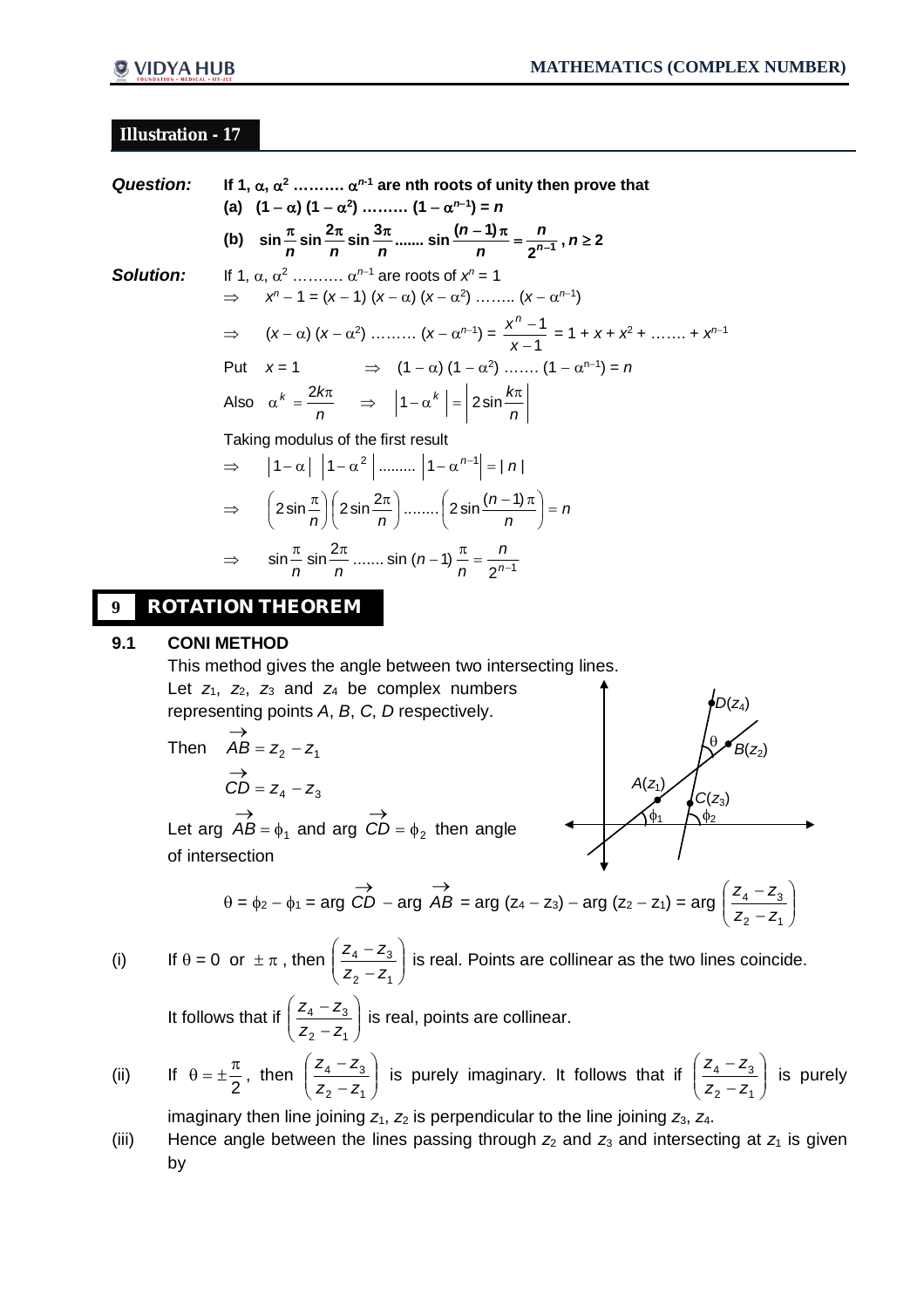

### **Illustration - 18**

*Question: ABCD* **is a rhombus. Its diagonals** *AC* **and** *BD* **intersect at** *M* **such that** *BD* **= 2***AC***. If**  the points *D* and *M* represent the complex number  $1 + i$  and  $2 - i$  respectively, find **the complex number(s) representing** *A***.**

*Solution:* Let *A* be *z*. The position *MA* can be obtained by rotating *MD* anticlockwise through an

angle 
$$
\frac{\pi}{2}
$$
; simultaneously length gets halved.  
\n
$$
\therefore z - (2 - i) = \frac{1}{2} ((1 + i) - (2 - i))e^{i\pi/2}
$$
\n
$$
= \frac{1}{2} (-2 - i) = -1 - \frac{1}{2}i
$$
\n
$$
z = -1 - \frac{1}{2}i + 2 - i = 1 - \frac{3i}{2}
$$
\nAnother position of *A* corresponds to *A* and *C* getting interchanged and in that the complex number of *A* is  $1 + \frac{1}{2}i + 2 - i = 3 - \frac{1}{2}i$ 

 $\therefore$  The complex number of *A* is either  $1 - \frac{3i}{6}$  or  $3 - \frac{1}{6}i$ 2  $\frac{3i}{2}$  or 3 –  $\frac{1}{2}$  $1 - \frac{3i}{6}$  or 3 –

# **Illustration - 19**

Question: Show that the triangles whose vertices are  $Z_1, Z_2, Z_3$  and a, b, c ( $Z_1, Z_2, Z_3$  and

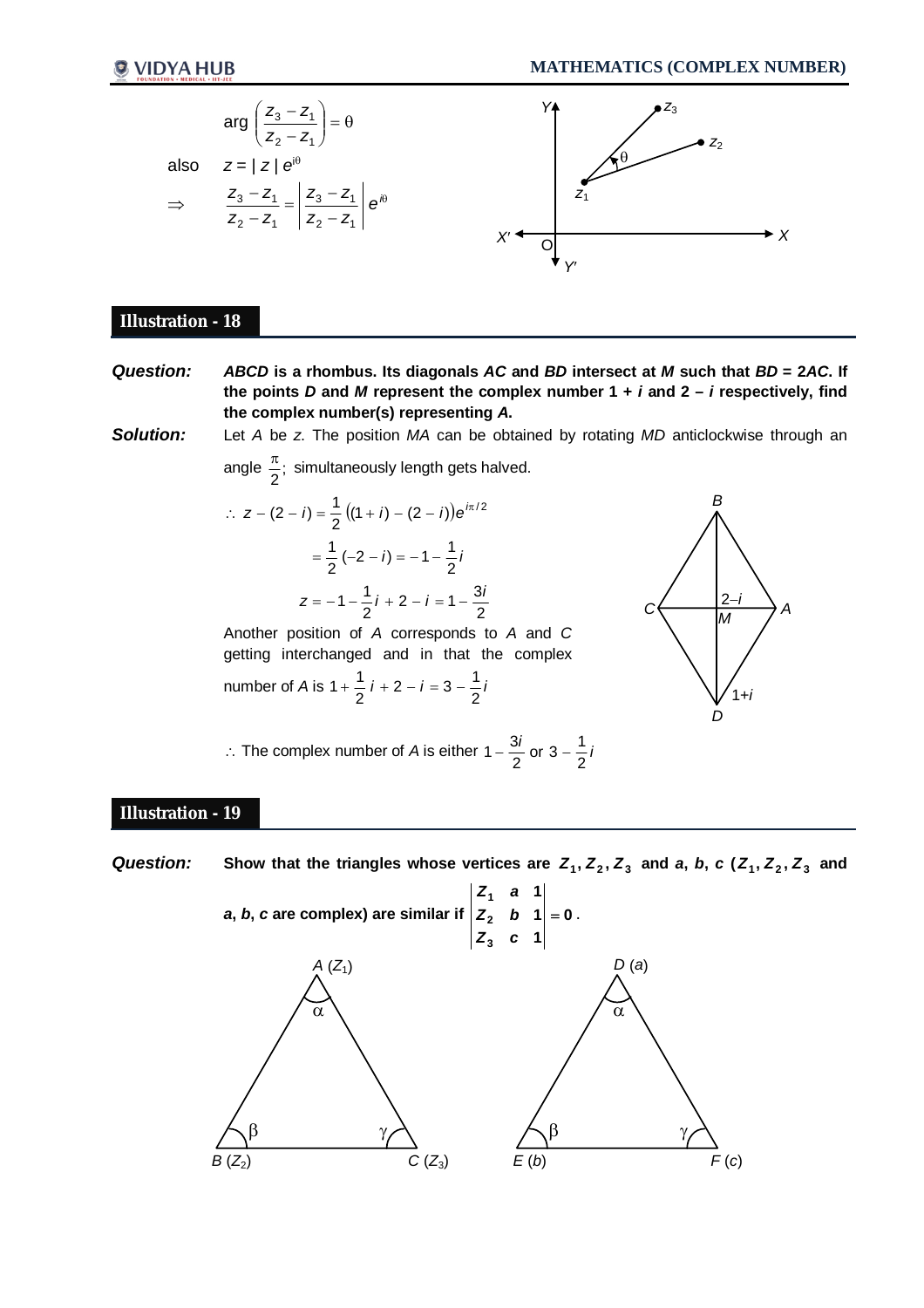**Solution:** The two triangles are similar if

$$
\frac{AB}{DE} = \frac{BC}{EF} \text{ and } \boxed{ABC} = \boxed{DEF}} = \beta \text{ (say)}
$$
\n
$$
\therefore \frac{Z_1 - Z_2}{Z_3 - Z_2} = \frac{AB}{BC} \text{ (cos } \beta + i \text{ sin } \beta)
$$
\nSimilarly  $\frac{a - b}{c - b} = \frac{DE}{EF} \text{ (cos } \beta + i \text{ sin } \beta)$   
\n
$$
\therefore \frac{Z_1 - Z_2}{Z_3 - Z_2} = \frac{a - b}{c - b} \text{ i.e. } \begin{vmatrix} Z_1 - Z_2 & a - b \\ Z_3 - Z_2 & c - b \end{vmatrix} = 0
$$
\n
$$
\text{i.e., } \begin{vmatrix} Z_1 - Z_2 & a - b & 0 \\ Z_2 & b & 1 \\ Z_3 - Z_2 & c - b & 0 \end{vmatrix} = 0
$$
\n
$$
\text{i.e. } \begin{vmatrix} Z_1 & a & 1 \\ Z_2 & b & 1 \\ Z_3 & c & 1 \end{vmatrix} = 0 \text{ adding } R_2 \text{ to } R_1 \text{ and } R_2 \text{ to } R_3
$$

# **9.2 CONDITION FOR FOUR POINTS TO BE CONCYCLIC**

Four points  $z_1$ ,  $z_2$ ,  $z_3$  and  $z_4$  in the Argand plane are concyclic if and only if

$$
\arg\left(\frac{z_1 - z_3}{z_2 - z_3}\right) = \arg\left(\frac{z_1 - z_4}{z_2 - z_4}\right) = \theta \text{ (say)}
$$

Applying coni method, we get

$$
\frac{Z_1 - Z_3}{Z_2 - Z_3} = \left| \frac{Z_1 - Z_3}{Z_2 - Z_3} \right| e^{i\theta}
$$

$$
\frac{Z_1 - Z_4}{Z_2 - Z_4} = \left| \frac{Z_1 - Z_4}{Z_2 - Z_4} \right| e^{i\theta}
$$

Solving the above two equations to eliminate  $\theta$  we get

$$
\frac{Z_1 - Z_3}{Z_2 - Z_3} \cdot \frac{Z_2 - Z_4}{Z_1 - Z_4} = \left| \frac{Z_1 - Z_3}{Z_2 - Z_3} \frac{Z_2 - Z_4}{Z_1 - Z_4} \right|
$$



This is possible only if the expression on left hand side is real (it may be positive or negative, depending upon whether the points are considered in cyclic order or not).

# **9.3 COMPLEX NUMBER AS A ROTATING ARROW IN THE ARGAND PLANE**

 $(i)$  If a complex number  $z_1$  is rotated in anticlockwise sense by an angle  $\theta$  and let  $z_2$  be its new position, then  $z_1 = re^{i\phi}$  and  $z_2 = re^{i(\theta+\phi)}$  (as  $|z_1| = |z_2| = r$ 

$$
\Rightarrow \qquad \mathbf{z}_2 = \mathbf{z}_1 e^{i\theta}
$$

Clearly multiplication of z with e<sup>iθ</sup> rotates vector  $\rightarrow$ *OP* through an angle  $\theta$  in anticlockwise sense.

Similarly multiplication of  $z$  with  $e^{-i\theta}$  will rotate  $\rightarrow$ 

vector *OP* in clockwise sense.

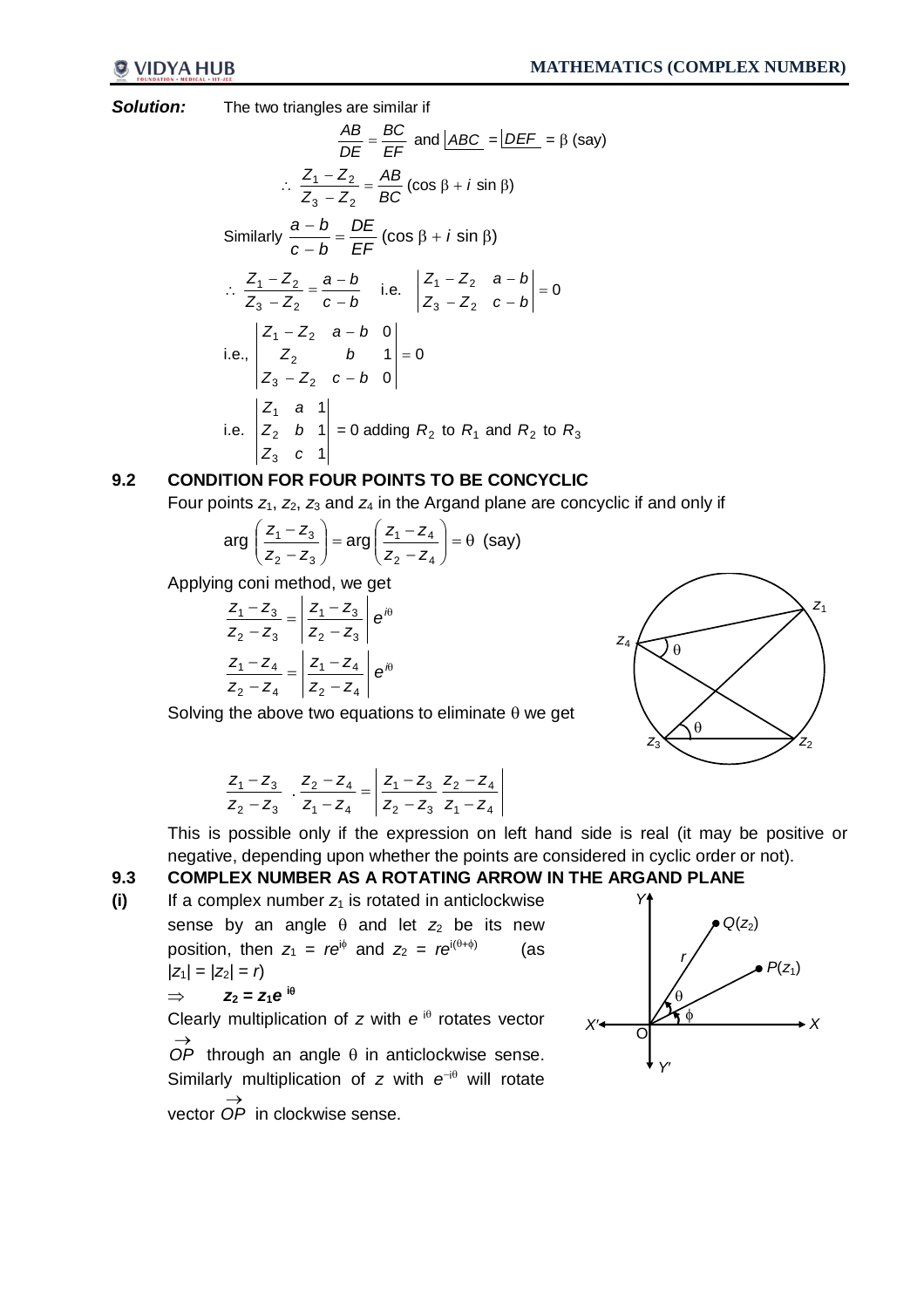(ii) If  $z_1$ ,  $z_2$ ,  $z_3$  are the affixes of three points  $A$ ,  $B$ ,  $C$ such that  $AC = AB$  and  $\angle CAB = \theta$ . Then  $\rightarrow$  $AC = z_3 - z_1$  will be obtained by rotating  $AB = z_2 - z_1$  $\rightarrow$ through an angle  $\theta$  in anticlockwise sense and therefore  $(Z_3 - Z_1) = (Z_2 - Z_1)e^{i\theta}$ 



# **Illustration - 20**

*Question:* **Complex numbers <sup>1</sup> <sup>2</sup> <sup>3</sup>** *Z* **,***Z* **,** *Z* **are the vertices** *A***,** *B* **and** *C* **respectively of an isosceles**  right angled triangle with  $\angle C = 90^{\circ}$ . Show that  $(Z_1 - Z_2)^2 = 2(Z_1 - Z_3) (Z_3 - Z_2)$ (*OR*) equivalently  $Z_1^2 + Z_2^2 + 2Z_3^2 = 2Z_1Z_3 + 2Z_2Z_3$ .

**Solution:** It is seen that when *CA* is turned anticlockwise through an angle 90°, the position of *CB* is obtained. Lengthwise *CA* = *CB* since the triangle is isosceles.



**(iii)** In the above case if  $AB \neq AC$ , then we consider the rotation of unit vectors as

 $|\mathbf{z}_3 - \mathbf{z}_1| |\mathbf{z}_2 - \mathbf{z}_1|$ 

-

**3 1**

 $\overline{z}_3 - \overline{z}$  $\overline{z}_3 - \overline{z}$ 



Į

J

This concept has also been explained in terms of coni method earlier.

θ

#### **Illustration - 21**

*Question:* **The points** *P***,** *Q* **and** *R* **represent the**  complex numbers  $Z_1$ ,  $Z_2$  and  $Z_3$  respectively **and the angles of the triangle** *PQR* **at** *Q* **and**  *R* are both  $\frac{\pi}{2} - \frac{\alpha}{2}$ ,  $\frac{\pi}{2} - \frac{\alpha}{2}$ , Prove that  $(Z_3 - Z_2)^2 = 4(Z_3 - Z_1)(Z_1 - Z_2) \sin^2 \left(\frac{\alpha}{2}\right)$  $\left(\frac{\alpha}{2}\right)$ **4**(**Z**<sub>3</sub> - **Z**<sub>1</sub>) (**Z**<sub>1</sub> - **Z**<sub>2</sub>) sin<sup>2</sup>  $\left(\frac{\alpha}{2}\right)$ .

- $=\frac{z_2 - z_3}{1-z_2-z_1}$ 

**2 1**

 $\frac{-z_1}{z_1} = \frac{z_2 - z_1}{z_2 - z_1} e^{iz}$  $\overline{z}_2 - \overline{z}$  $\overline{z}_2 - \overline{z}$ 

 $\frac{3-21}{1} = \frac{22-21}{1}$  **e**<sup>i0</sup>.



**Solution:** QP is obtained from QR by a rotation counter clockwise through an angle  $\frac{\pi}{2} - \frac{\alpha}{2}$ ;  $\frac{\pi}{2} - \frac{\alpha}{2}$ ; of course the length *PQ* is different from the length of *QR*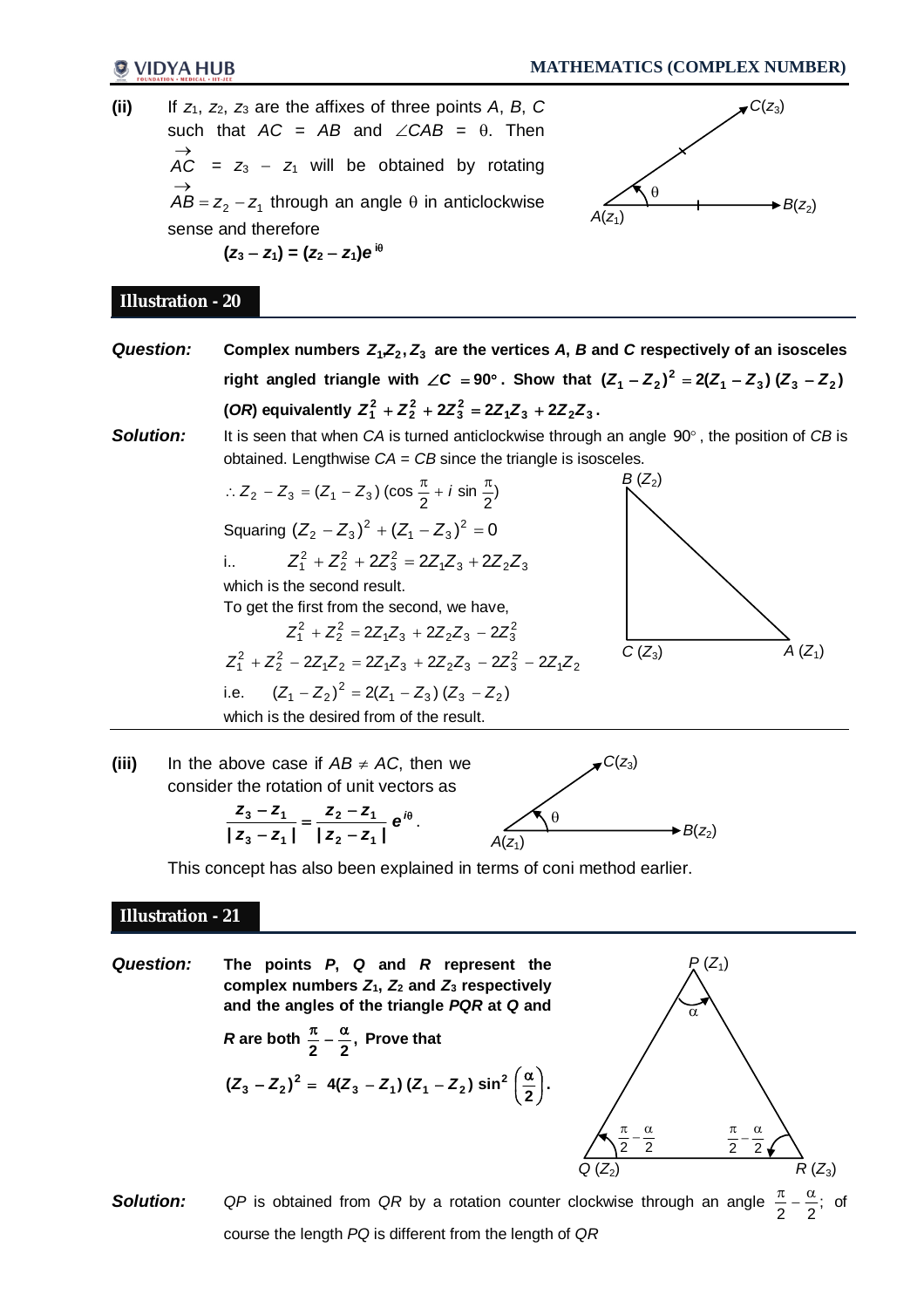$$
\therefore Z_1 - Z_2 = \frac{PQ}{QR} (Z_3 - Z_2) \left\{ \cos \left( \frac{\pi}{2} - \frac{\alpha}{2} \right) + i \sin \left( \frac{\pi}{2} - \frac{\alpha}{2} \right) \right\}
$$

**Similarly** 

$$
\therefore Z_1 - Z_3 = \frac{PR}{QR} (Z_2 - Z_3) \left\{ \cos \left( \frac{\pi}{2} - \frac{\alpha}{2} \right) - i \sin \left( \frac{\pi}{2} - \frac{\alpha}{2} \right) \right\}
$$

Multiplying the two

$$
(Z_{1} - Z_{2}) (Z_{1} - Z_{3}) = \frac{PQ \cdot PR}{QR^{2}} (Z_{3} - Z_{2}) (Z_{2} - Z_{3}) \left\{ \cos^{2} \left( \frac{\pi}{2} - \frac{\alpha}{2} \right) + \sin^{2} \left( \frac{\pi}{2} - \frac{\alpha}{2} \right) \right\}
$$
  
\nNow  $\frac{QR}{\sin \alpha} = \frac{PQ}{\cos \frac{\alpha}{2}} = \frac{PR}{\cos \frac{\alpha}{2}}$   
\n $\therefore \frac{PQ \cdot PR}{QR^{2}} = \frac{\cos^{2} \frac{\alpha}{2}}{4 \sin^{2} \frac{\alpha}{2} \cos^{2} \frac{\alpha}{2}}$   
\n $\therefore (Z_{1} - Z_{2}) (Z_{1} - Z_{3}) 4 \sin^{2} \frac{\alpha}{2} = (Z_{3} - Z_{2}) (Z_{2} - Z_{3})$   
\ni.e.  $(Z_{3} - Z_{2})^{2} = 4(Z_{3} - Z_{1}) (Z_{1} - Z_{2}) \sin^{2} \frac{\alpha}{2}$ .

# **10 THEORY OF EQUATIONS WITH COMPLEX COEFFICIENTS**

An  $n^{\text{th}}$  degree equation with complex coefficients  $a_n$  ,  $a_{n-1},$  ……,  $a_0$  is given as

 $a_n z^n + a_{n-1} z^{n-1} + \dots + a_1 z + a_0 = 0$ It has *n* roots say  $\alpha_1$  ,  $\alpha_2$  , ........ $\alpha_n$ , and

$$
\sum \alpha_1 = -\frac{a_{n-1}}{a_n}
$$

$$
\sum \alpha_1 \alpha_2 = +\frac{a_{n-2}}{a_n}
$$

$$
\alpha_1 \alpha_2 \dots \dots \alpha_n = (-1)^n \frac{a_0}{a_n}
$$

In case of quadratic equations with complex coefficients having non-zero imaginary part, discriminant has no role for existence of roots.

#### **Illustration - 22**

| <b>Question:</b> | equilateral if $a^2 = b$ .                                                                                                               | The roots $z_1$ , $z_2$ , $z_3$ of the equation $x^3 + 3ax^2 + 3bx + c = 0$ ,<br>in which $a, b, c$ are complex numbers, correspond to the points $A, B, C$ on the<br>Gaussian plane. Find the centroid of the triangle ABC and show that it will be |  |  |
|------------------|------------------------------------------------------------------------------------------------------------------------------------------|------------------------------------------------------------------------------------------------------------------------------------------------------------------------------------------------------------------------------------------------------|--|--|
| Solution:        | Since, $z_1$ , $z_2$ , $z_3$ are the roots of $x^3 + 3ax^2 + 3bx + c = 0$                                                                |                                                                                                                                                                                                                                                      |  |  |
|                  | We have                                                                                                                                  | $z_1 + z_2 + z_3 = -3a$ or $\frac{z_1 + z_2 + z_3}{3} = -a$                                                                                                                                                                                          |  |  |
|                  | and                                                                                                                                      | $Z_1Z_2 + Z_2Z_3 + Z_3Z_1 = 3b$                                                                                                                                                                                                                      |  |  |
|                  | Hence, the centroid of the triangle ABC is the point with affix $- a$ .                                                                  |                                                                                                                                                                                                                                                      |  |  |
|                  | Now the triangle will be equilateral if $z_1^2 + z_2^2 + z_3^2 = z_1z_2 + z_2z_3 + z_3z_4$                                               |                                                                                                                                                                                                                                                      |  |  |
|                  | $(z_1 + z_2 + z_3)^2 = 3(z_1z_2 + z_2z_3 + z_3z_1) \implies (-3a)^2 = 3(3b)$<br>$\Rightarrow$<br>Therefore, the condition is $a^2 = b$ . |                                                                                                                                                                                                                                                      |  |  |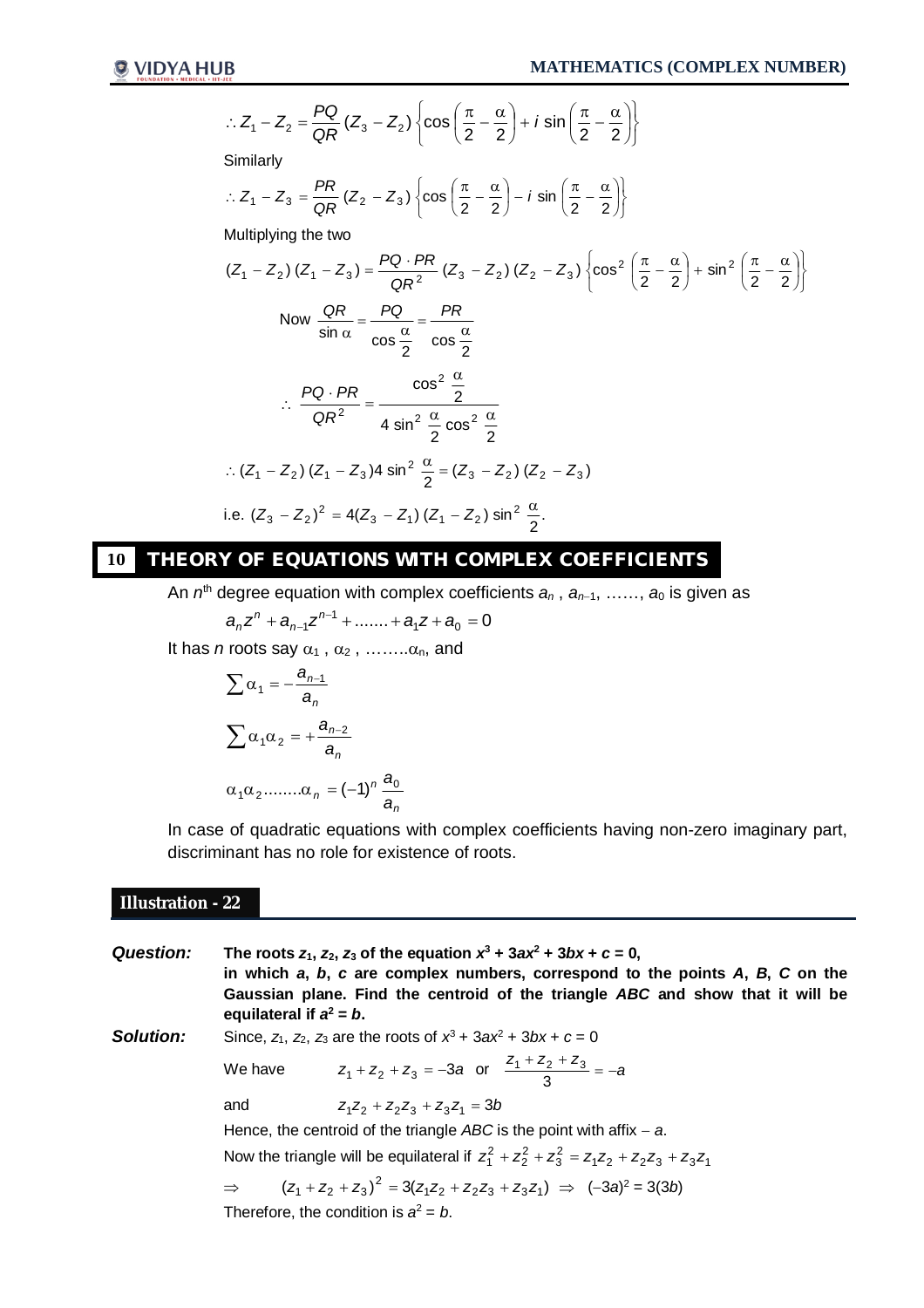# **Illustration – 23**

*Question:* Find the value of  $|Z|$  from the equation  $2Z^3 - 3Z^2 - 18iZ + 27i = 0$ . *Solution:*  $2Z^3 - 3Z^2 - 18iZ + 27i = 0$  $Z^2$  (2Z – 3) – 9*i*(2Z – 3) = 0  $(ZZ - 3)(Z<sup>2</sup> – 9i) = 0$  $\therefore$  2Z-3=0 $\Rightarrow$  | Z | = 3/2 or  $Z^2 = 9i \Rightarrow$  | Z | = 3

# **11 LOGARITHM OF A COMPLEX NUMBER**

| Let     | $log_e (x + iy) = \alpha + i\beta$                                                    | $\dots(i)$                      |
|---------|---------------------------------------------------------------------------------------|---------------------------------|
| suppose | $x + iy = r (cos \theta + i sin \theta)$                                              |                                 |
|         | $=$ re $^{10}$                                                                        | $\dots$ (ii)                    |
| then    | $x = r \cos\theta$ , $y = r \sin\theta$                                               |                                 |
| so that | $r = \sqrt{(x^2 + y^2)}$ and $\theta = \tan^{-1}\left(\frac{y}{x}\right)$             |                                 |
|         | from (ii) we have $log_e(x + iy) = log_e(re^{i\theta}) = log_e r + log_e e^{i\theta}$ |                                 |
|         | $=$ $log_e r + i\theta$                                                               |                                 |
|         | = $\log_e \sqrt{(x^2 + y^2)} + i \tan^{-1} \left(\frac{y}{x}\right)$                  |                                 |
| or      | $\log_e(z) = \log_e  z  + i$ amp z                                                    |                                 |
|         | so, the general value is log $(z) = \log_e(z) + 2n\pi i$                              | $(-\pi < \text{amp}(z) < \pi).$ |

**Illustration - 24**

*Question:* **If sin (log i<sup>i</sup> ) =** *a* **+** *ib***, find** *a* **and** *b***. Hence, find cos(log** *i <sup>i</sup>***). Solution:**  $a + ib = \sin(\log i) = \sin(i \log i)$  $=$  sin (*i* (log | *i* | + *i* amp*i*))  $=$  sin (*i* (log 1 + *i*  $\pi$ /2))  $=$  sin (*i* (0 + *i*  $\pi$ /2))  $=$  sin  $(-\pi/2) = -1$  $\therefore$   $a = -1, b = 0$  $\therefore$  sin (log *i*<sup>*i*</sup>) = -1  ${\sf now\,\,} \cos{(\log{i}^i)} = \sqrt{\{1-\sin^2{(\log{i}^i)}\}} = \sqrt{1-1} = 0$ 

# **12 SECTION FORMULA**

Let  $z_1$  and  $z_2$  represents any two complex number representing the points  $A$  and  $B$ respectively in the Argand plane. Let *C* be the point dividing line *AB* internally in ratio *m* : *n* i.e. *BC*  $\frac{AC}{DC}$  = *m* : *n* and let the complex number associated with point *C* be *z*.

Then let us rotate the line *BC* about *C* so that it becomes parallel to *CA*. Then corresponding equation after rotation will be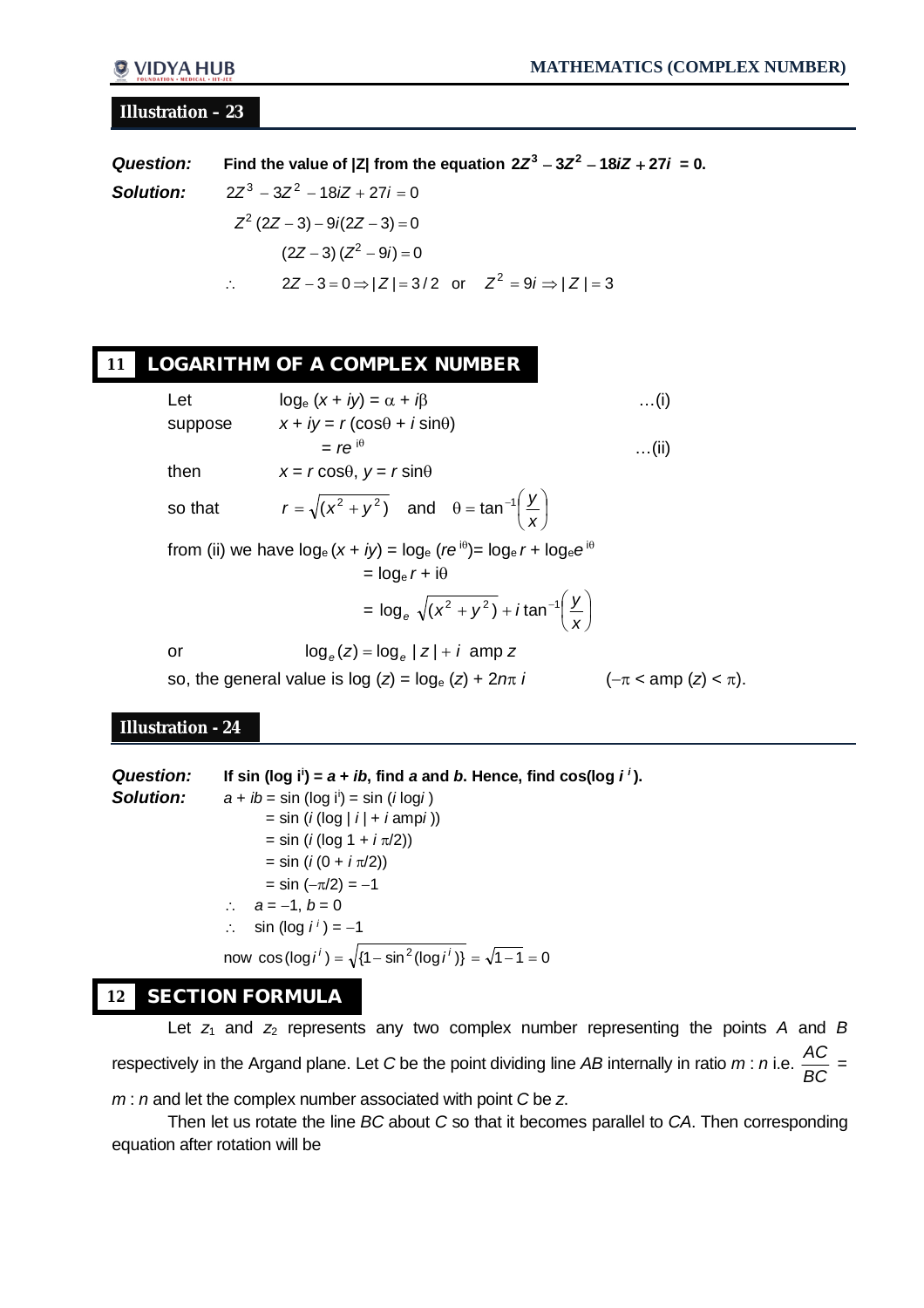

Thus

1. If *Z*<sup>1</sup> , *Z*<sup>2</sup> are divided at *P* in the ratio *m* : *n*, then *P* has the complex number *m n*  $mZ_2 + nZ$  $^{+}$  $\frac{2}{2} + nZ_1$ .

Particularly the mid point of the join of  $Z_1$  and  $Z_2$  is 2  $Z_1 + Z_2$ 

2. If  $Z_1, Z_2, Z_3$  be three points A, B, C forming a triangle ABC; then the centroid G of triangle *ABC* has an associated complex number 3  $\frac{Z_1 + Z_2 + Z_3}{2}$ .

# **Illustration - 25**

- *Question:* If the vertices of a triangle ABC are represented by  $Z_1$ ,  $Z_2$  and  $Z_3$  respectively; then **prove that**
	- (i) the centroid is  $\frac{24+2}{3}$  $Z_1 + Z_2 + Z_3$
	- (ii) the orthocentre is  $\frac{a^2(1+a)^2 + b^2(1+a)^2 b^2}{a \sec A + b \sec B + c \sec C}$ *a* sec  $A$ )  $Z_1$  + (*b* sec  $B$ ) $Z_2$  + (*c* sec  $C$ ) $Z$  $\mathbf{sec}\;A+\mathbf{\textit{b}}\;\mathbf{sec}\;\mathbf{\textit{B}}+\mathbf{\textit{c}}\;\mathbf{sec}$  $({\bf a}\,\sec\,A)\,{\bf Z}_{\rm 1} + ({\bf b}\,\sec\,B){\bf Z}_{\rm 2} + ({\bf c}\,\sec\,C){\bf Z}_{\rm 3}$  $+$   $\bm{b}$  sec  $\bm{B}$  +  $+$  (*b* sec *B*)Z<sub>2</sub> +

or 
$$
\frac{(\tan A) z_1 + (\tan B) z_2 + (\tan C) z_3}{\tan A + \tan B + \tan C}
$$
  
(sin 2A)Z<sub>1</sub> + (sin 2B)Z<sub>2</sub> + (sin 2C)Z<sub>3</sub>

(iii) the circumference is 
$$
\frac{\sin 2\theta_1 + \sin 2\theta_2 + \sin 2\theta_3}{\sin 2\theta + \sin 2\theta + \sin 2\theta}
$$
  
on: (i) Mid point *D* of *BC* is  $\frac{Z_2 + Z_3}{\sin 2\theta + \sin 2\theta}$  and the point *G* on *AD* and dividing *AD* in the ratio?

 $Solution$ *Solutio* 

 $\overline{\phantom{0}}$ and the point *G*. on *AD*, and dividing *AD* in the ratio 2 : 1 is  $\mathcal{L}$  $\left(\frac{Z_2+Z_3}{2}\right)+Z$  $A(z_1)$ 

$$
\frac{2\left(\frac{Z_2 + Z_3}{2}\right) + Z_1}{2 + 1}
$$
  
i.e. 
$$
\left(\frac{Z_2 + Z_3 + Z_1}{3}\right)
$$

 $\overline{\phantom{a}}$ 

(ii) Orthocentre

complex number

Symmetry in  $Z_1, Z_2, Z_3$  of this result indicates that this point *G*. lies as well on the other two medians also. ∴ The medians are concurrent at *G*, the centroid the

Let the two altitudes *AD* and *BE* intersect at O

*c C*

sec sec

associated complex of which is  $\frac{21+22}{3}$  $Z_1 + Z_2 + Z_3$ 

Now,  $\frac{BD}{DC} = \frac{0.005 \text{ B}}{b \cos C} = \frac{0.005 \text{ C}}{b \sec B}$ 

*DC BD* *b C c B*

The point *D*, dividing *BC* in the ratio  $\frac{BD}{DC}$  has a

cos  $=\frac{c\cos B}{1}$ 



;  $\sec B + c \sec$  $(c \sec C)Z_3 + (b \sec B)Z_2$  $b$  sec  $B + c$  sec  $C$ *c* sec  $C)Z_3 + (b \sec B)Z$  $^{+}$  $\frac{+(b\sec B)Z_2}{+c\sec C}$ ; Again;  $\frac{AO}{OD} = \frac{\text{Area of } \triangle\text{ABO}}{\text{Area of }\triangle\text{OBD}}$ Area of  $\Delta$  ABO Δ  $=\frac{\text{Area of }\Delta}{\Delta}$ *OD* (triangles of the same altitude)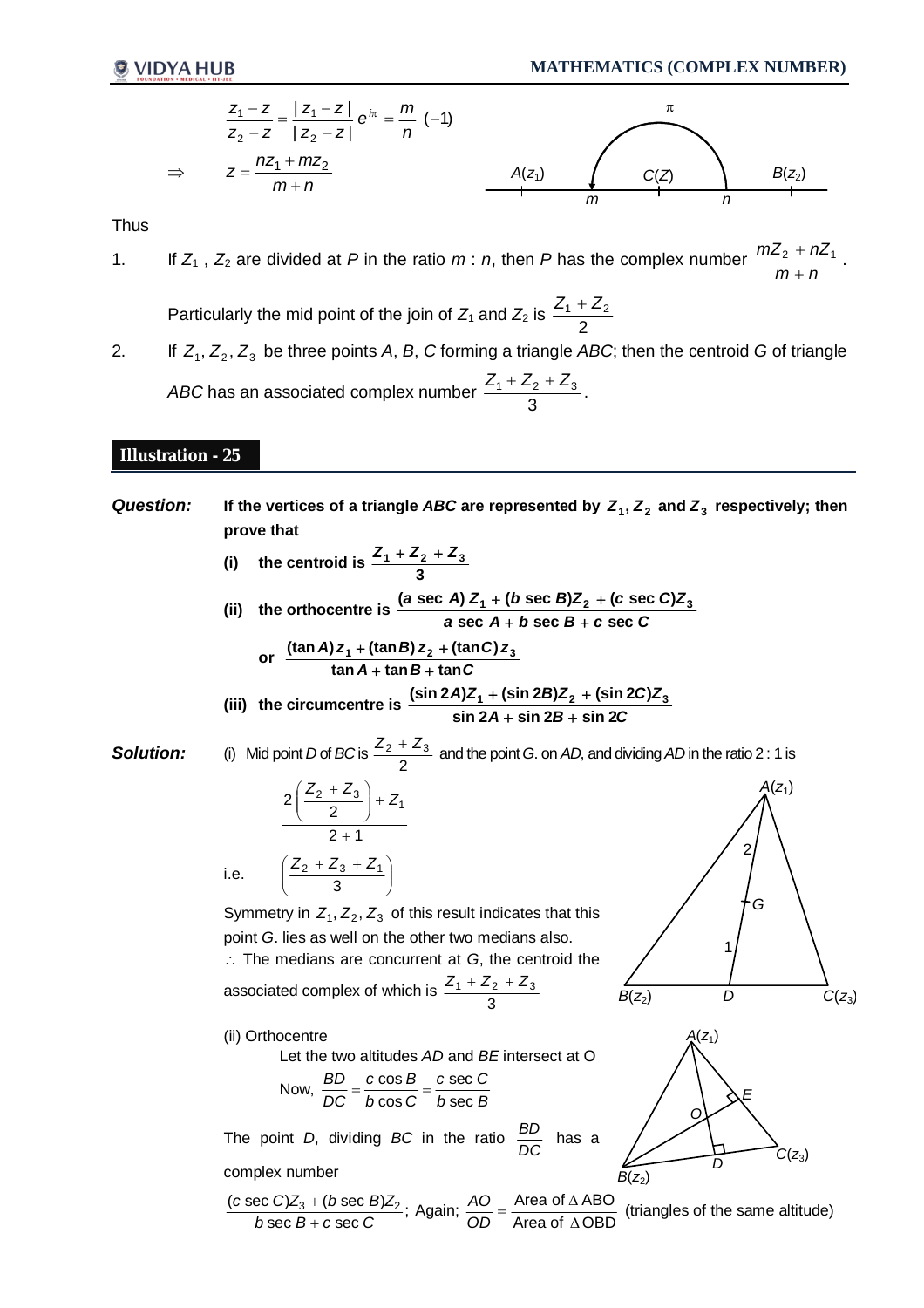$$
= \frac{1}{2} AB \cdot BO \sin \angle ABE \quad \boxed{\frac{1}{2} BO \cdot BD \sin \angle DBE}
$$
\n
$$
= c \cos A/(c \cos B \cdot \cos C) = \frac{a \cos A}{a \cos B \cos C} = \frac{b \cos C + c \cos B}{\cos B \cos C} = \frac{1}{a \sec A}
$$
\n
$$
= \frac{b \sec B + c \sec C}{a \sec A}
$$
\n
$$
\therefore \text{ The point O, dividing } AD, \text{ in the ratio } \frac{AO}{OD} \text{ has a complex number}
$$
\n
$$
\frac{AO \text{ (complex number of } D) + OD \text{ (complex number of } A)}{AO + OD}
$$
\n
$$
\frac{(b \sec B + c \sec C) \left(\frac{b \sec B \cdot Z_2 + c \sec C \cdot Z_3}{b \sec B + c \sec C}\right) + a \sec A \cdot Z_1}{b \sec B + c \sec C + a \sec A}
$$
\n
$$
= \frac{(a \sec A)Z_1 + (b \sec B)Z_2 + (c \sec C)Z_3}{a \sec A + b \sec B + c \sec C}
$$

The symmetry of this result in *a*, *b*, *c* and *A*, *B*, *C* indicates that O lies on the third altitude also. Hence O, the orthocentre, is  $\frac{Z_1a \sec A + Z_2b \sec B + Z_3c \sec C}{4}$  $a$  sec  $A + b$  sec  $B + c$  sec  $C$ 

To prove the other result substituting  $a = 2R \sin A$ ,  $b = 2R \sin B$  and  $c = 2R \sin C$  in the above result.

$$
\frac{Z_1 \tan A + Z_2 \tan B + Z_3 \tan C}{\tan A + \tan B + \tan C}
$$

(iii) Circum-centre



Let *S* be the point of intersection of perpendicular bisectors of *BC* and *AB*. *S* lies on the third perpendicular bisector also

Let *AS* produced meet *BC* in *D*. Now.

(Triangles of the same altitude) area of ACD area of ABD Δ  $=\frac{\text{area of }\Delta}{\sqrt{2}}$ *DC BD* sin (90° – *B*) sin (90° – C) sin sin  $b$  sin (90° –  $B$ *c C AC AD CAD AB AD BAD*  $\circ$   $\frac{A D \cdot \sin \angle BAD}{\Delta A D \cdot \sin \angle CAD} = \frac{c \sin (90^\circ - b)}{b \sin (90^\circ - b)}$  $\cdot$  AD  $\cdot$  sin  $\angle$  $=$ *B C* sin 2  $=$   $\frac{\sin 2C}{1.25}$  ...(i)  $\therefore$  *D* is represented by the complex number  $\frac{\sin 2B + \sin 2B}{\sin 2B + \sin 2C}$  $2C$  $Z_3$  + (sin 2*B*) $Z$ sin 2 $B+$  sin 2 (sin 2C) $Z_3$  + (sin 2B) $Z_2$  $^{+}$  $^{+}$  $\frac{AS}{AS} = \frac{\text{area of } \triangle ASB}{SASB}$ 

$$
\frac{AS}{SD} = \frac{\text{area of } \triangle ASB}{\text{area of } \triangle BSD} = \frac{AS \cdot BS \cdot \sin 2C}{BS \cdot BD \sin (90^\circ - A)}
$$

$$
= \frac{R \sin 2C}{BD \cos A} \qquad \qquad \dots \text{ (ii)}
$$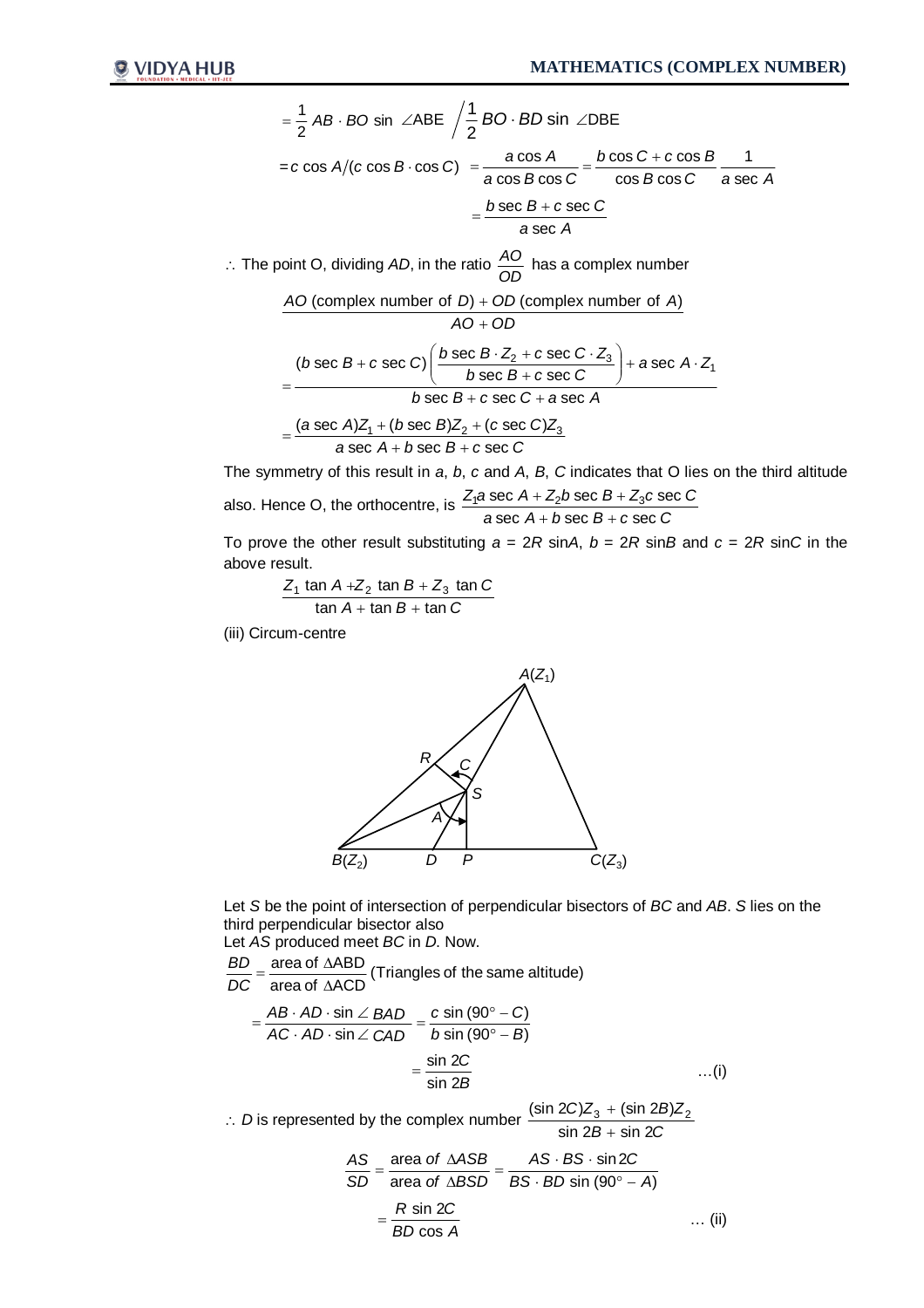From (i), 
$$
\frac{BD}{\sin 2C} = \frac{DC}{\sin 2B} = \frac{BD + DC}{\sin 2B + \sin 2C} = \frac{a}{\sin 2B + \sin 2C}
$$
  
\nSubstituting in (ii)  
\n
$$
\frac{AS}{SD} = \frac{R \sin 2C}{\frac{a \sin 2C}{\sin 2B + \sin 2C} \cdot \cos A}
$$
\n
$$
= \frac{R \sin 2C}{\frac{2R \sin A \cos A \sin 2C}{\sin 2B + \sin 2C}} = \frac{\sin 2B + \sin 2C}{\sin 2A}
$$

 $\therefore$  S is represented by

$$
\frac{(\sin 2A)Z_1 + (\sin 2B + \sin 2C)\left(\frac{\sin 2C \cdot Z_3 + \sin 2B \cdot Z_2}{\sin 2B + \sin 2C}\right)}{\sin 2A + \sin 2B + \sin 2C}
$$
  
i.e. 
$$
\frac{Z_1 \sin 2A + Z_2 \sin 2B + Z_3 \sin 2C}{\sin 2A + \sin 2B + \sin 2C}
$$

# **13 LOCUS IN AN ARGAND PLANE**

It has been pointed that there is a bijective correspondence between a complex number  $Z = (x, y)$  and a point  $P(x, y)$  in the complex plane (or) Argand's diagram.

Coordinate Geometry theory gives us the concept of a locus as a curve, every point *P*(*x*, *y*) on which satisfies a relation between *x* and *y* termed as the equation to a curve.

But  $P(x, y)$  is also equivalent to  $Z = (x, y)$ ; and hence this relation between x and *y*–representing the equation – can also be put in the form of a condition on *Z*.

To cite an example,  $x^2 + y^2 = 1$ , expressed in terms of *Z*, is  $|Z| = 1$ ; and it is said that the condition  $|Z| = 1$ , being satisfied by all points  $Z$  at units distance from  $(0, 0)$ , represents a circle with centre at  $(0, 0)$  and radius = 1. We therefore assert that any condition imposed on  $Z$ , automatically places a restriction on the possible locations in the Argand's diagram of the point *P* representing *Z*; and hence all such points lie on a curve. Such a curve traced in the Argand's diagram by  $P = Z$ , because of a condition imposed on  $Z$ , is termed as **Locus in an Argand's diagram**

## **13.1 STRAIGHT LINE**

Equation of straight line passing through points. *A* and *B* represented by complex numbers  $z_1$  and  $z_2$  is



Let us take *C*(*z*) is the general point on line then

$$
\arg\left(\frac{z-z_1}{z_2-z_1}\right) = 0 \text{ or } \pi
$$
  
\n
$$
\Rightarrow \qquad \frac{z-z_1}{z_2-z_1} = \frac{\overline{z}-\overline{z}_1}{\overline{z}_2-\overline{z}_1}
$$

It can also be represented in the following form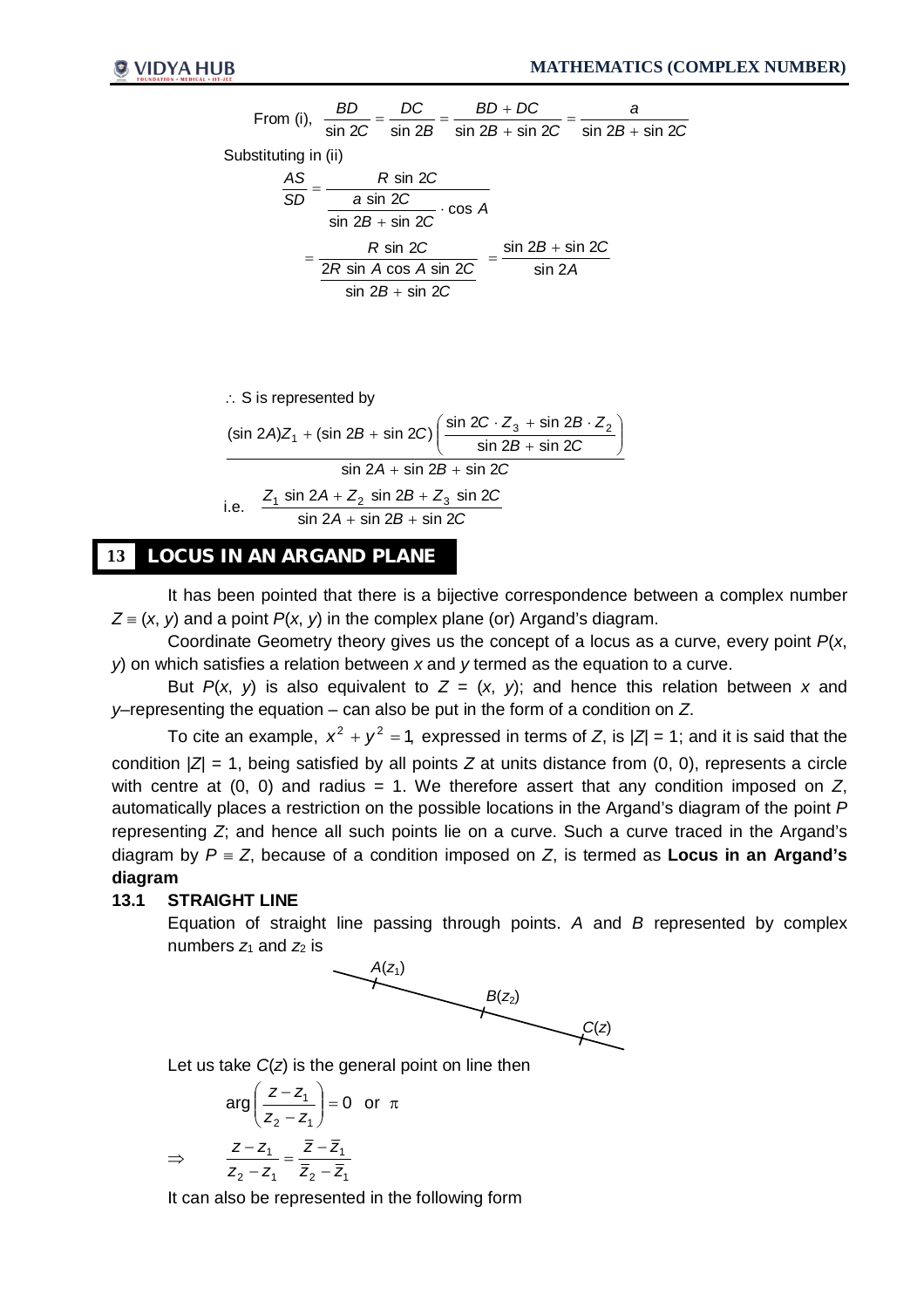$$
\begin{vmatrix} z & \bar{z} & 1 \\ z_1 & \bar{z}_1 & 1 \\ z_2 & \bar{z}_2 & 1 \end{vmatrix} = 0
$$

The general form of straight line is

$$
a\overline{z}+\overline{a}z+b=0
$$

where *a* is a complex number and *b* is real.

# **Slope of a line**

Let equation of line be  $z\overline{a} + \overline{z}a + b = 0$ 

Replacing z by x + iy, we get,  
\n
$$
(a + \overline{a}) x + i(\overline{a} - a)y + b = 0
$$

Its real slope is =  $Im(a)$  $Re(a)$ (<del>a</del> – a) Im(*a a i a a*  $\frac{a + \overline{a}}{a - \overline{a}} = \overline{\phantom{a}}$  $^{+}$ Its complex slope is *coeff of z coeff of z a*  $-\frac{a}{a}=-$ 

Equation of the line parallel to  $a\overline{z} + a\overline{z} + b$  is  $\overline{a}z + a\overline{z} + \lambda = 0$  (where  $\lambda$  is a real number) and that of line perpendicular to it is  $z\overline{a} - \overline{z}a + i\lambda = 0$ .

# **Ray**

- arg  $Z = \theta$  is a ray (or a straight line) from the origin and pointed in such a direction that any point  $Z$  situated on the lie has an argument  $\theta$
- arg  $(z \alpha) = \theta$  is a ray (or a straight line) from the point  $\alpha$  and pointed in such a direction that the join of  $\alpha$  to Z is inclined at an angle  $\theta$  to the positive direction of the real axis (*x*-axis)

# **Perpendicular bisector**

 $|Z - \alpha| = |Z - \beta|$  represents the perpendicular bisector of the join of the two points  $\alpha \equiv (p, p)$ *q*) and  $\beta$  = (*r*, *s*).

• Perpendicular distance of a point  $z_0$  from line  $\overline{a}z + a\overline{z} + b = 0$  is  $2 |a|$  $|\overline{a}z_0 + a\overline{z}_0 + b|$ *a*  $=\frac{|\overline{a}z_0+a\overline{z}_0+b|}{2}$ .

# **13.2 CIRCLE**

- $|Z| = r$  is a circle, centre (0, 0) and radius *r*.
- $|Z \alpha| = r(\alpha, \text{complex})$  is a circle, centre at  $\alpha = (p, q)$  and radius = *r* since  $|Z \alpha|$ represents the absolute distance of  $Z$  from  $\alpha$ .
- $|Z \alpha| = k |Z \beta|$  (*k* real > 0,  $\neq$  1) is the circle any point *P* on which, with reference to the points  $A(\alpha)$  and  $B(\beta)$ , satisfies the condition  $\frac{\pi}{\beta} = k (k \neq 1)$ *PB AP*

Let us take, for exactness,  $0 < k < 1$ . Let L and M divide the join of  $A(\alpha)$ :  $B(\beta)$  internally at *L* and externally at *M* in the ratio *k*, so that  $\frac{1}{10} = \frac{1}{10} = k < 1$ *MB MA LB AL*

Draw the circle with *LM* as diameter. Any point *P* on this circle will satisfy the requirement

$$
\frac{AP}{PB} =
$$

$$
= k.
$$
 The locus of the point *P*(*Z*) satisfying the condition  $\frac{|Z - \alpha|}{|Z - \beta|} = k \neq 1$  is this circle on

*LM* as diameter; and is called the **Appolonius Circle** of *A* and *B* with respect to the ratio *k*. The circle meets *AB* at *L* and *M* and these two points, being points on the circle, trivially satisfy the condition to be satisfied by any point *P* to lie on the circle. In fact the choice of *L* and *M* have been made to satisfy this requirement. It may be also pointed, as a property, that *PL* and *PM* bisect *APB* internally and externally.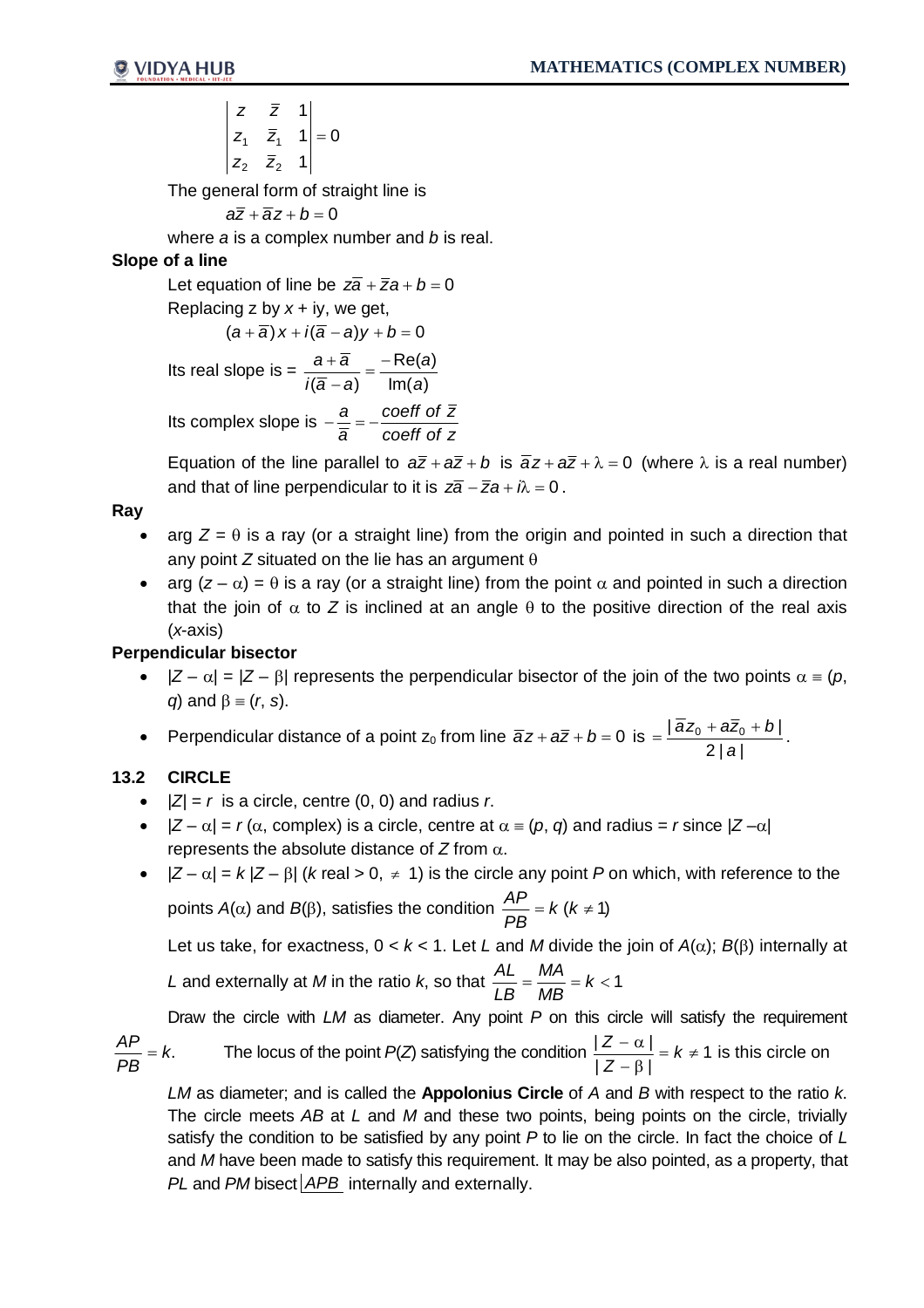

• arg  $\frac{1}{2}$  =  $\frac{1}{2}$  = 0 2  $\frac{1}{\cdot}$  =  $\bigg)$  $\setminus$  $\overline{\phantom{a}}$  $\setminus$ ſ  $\overline{\phantom{a}}$  $\overline{\phantom{a}}$ *Z Z*  $\left(\frac{Z-Z_1}{Z} \right)$  = 0 is a straight line – that part of the segment of the line through  $Z_1$  and  $Z_2$ 

which is outside the segment joining  $Z_1$  and  $Z_2$ 

• arg  $\left| \frac{2}{7-z_1} \right|$  $\bigg)$  $\setminus$ l  $\setminus$ ſ - $\overline{\phantom{a}}$ 2 1 *Z Z*  $\left(\frac{Z-Z_1}{Z_1}-\frac{Z_2}{Z_2}\right)=\pi$  represent the line segment joining  $Z_1$  and  $Z_2$ .

In fact the condition arg  $\left| \frac{Z_1 - Z_2}{Z_1 - Z_2} \right|$  $\bigg)$  $\setminus$  $\overline{\phantom{a}}$  $\setminus$ ſ  $\overline{a}$  $\overline{\phantom{a}}$  $1 - 23$  $1 - 2$ *Z Z*  $\left(\frac{Z_1 - Z_2}{Z_1 - Z_2}\right) = 0$  or  $\pi$  is the condition for  $Z_1$ ,  $Z_2$  and  $Z_3$  to be

collinear.

• arg  $\left|\frac{2}{7-z}\right| = \theta \neq 0 \neq \pi$  $\bigg)$  $\mathcal{L}$  $\overline{\phantom{a}}$  $\overline{\mathcal{L}}$ ſ  $\overline{\phantom{a}}$  $\left(\frac{-Z_1}{Z}\right) = \theta \neq 0$ 2 1 *Z Z*  $\left(\frac{Z-Z_1}{Z-Z_1}\right)$  =  $\theta \neq 0 \neq \pi$  . The equation arg  $\left(\frac{Z-Z_1}{Z-Z_2}\right)$  $\bigg)$  $\setminus$  $\parallel$  $\setminus$ ſ  $\overline{\phantom{a}}$ -2 1 *Z Z*  $\left(\frac{Z-Z_1}{Z-Z_1}\right)=\theta$  geometrically expresses the

fact that the join of  $Z_1$  and  $Z_1$  subtends at  $Z$ , the angle  $\theta$ . Hence the condition represents the segment of a circle described on the join if  $Z_1$  and  $Z_2$  as a chord and containing at any point  $P(Z)$  on the segment the angle  $\theta$ . If  $0 < \theta < \pi/2$ , the segment is a major segment. If  $\pi/2 < \theta < \pi$ , the segment is a minor segment. If  $\theta = \pi/2$  the locus is the semi-circle on the ioin of  $Z_1$  and  $Z_1$  the circle being appropriately chosen.

It has already been pointed out that every point can be taken to be represented by a complex number *Z*. Thus just as in Coordinate Geometry where we have for every point a pair of numbers (its coordinates), in complex number theory every point has an associate complex number, of which, the point is but a geometrical representation.

# **Illustration - 26**

*Question:* Show that the equation  $Z\bar{Z} + a\bar{Z} + \bar{a}Z + b^2 = 0$  (*b* is real) is the complex from of the **equation to a circle.**

**Solution:**  $Z\overline{Z} + a\overline{Z} + \overline{a}Z + b^2 = 0$ 

$$
Z\overline{Z} + a\overline{Z} + \overline{a}Z + a\overline{a} = a\overline{a} - b^2
$$

i.e.  $(Z+a)(\overline{Z}+\overline{a})=|a|^2-b^2$  i.e.  $|Z+a|^2=r^2$  where  $r^2=|a|^2-b^2$ The last equation represents a circle with centre at –*a* (complex) and radius

$$
r = \sqrt{|a|^2 - b^2}
$$
 and for the circle to be real, we need the condition  $|a|^2 > b^2$ .

**Illustration - 27**

 $\therefore$ 

| <b>Question:</b> | Examine what locus is represented by $ Z - a ^2 +  Z - b ^2 = k$ (where k is real).                 |
|------------------|-----------------------------------------------------------------------------------------------------|
| Solution:        | $ Z-a ^2 = (Z-a)(Z-\overline{a}) = Z\overline{Z} + a\overline{a} - (Z\overline{a} + \overline{Z}a)$ |
|                  | $=  Z ^2 +  a ^2 - 2Re(Za)$                                                                         |
|                  | similarly $ Z-b ^2 =  Z ^2 +  b ^2 - 2Re(Z\overline{b})$                                            |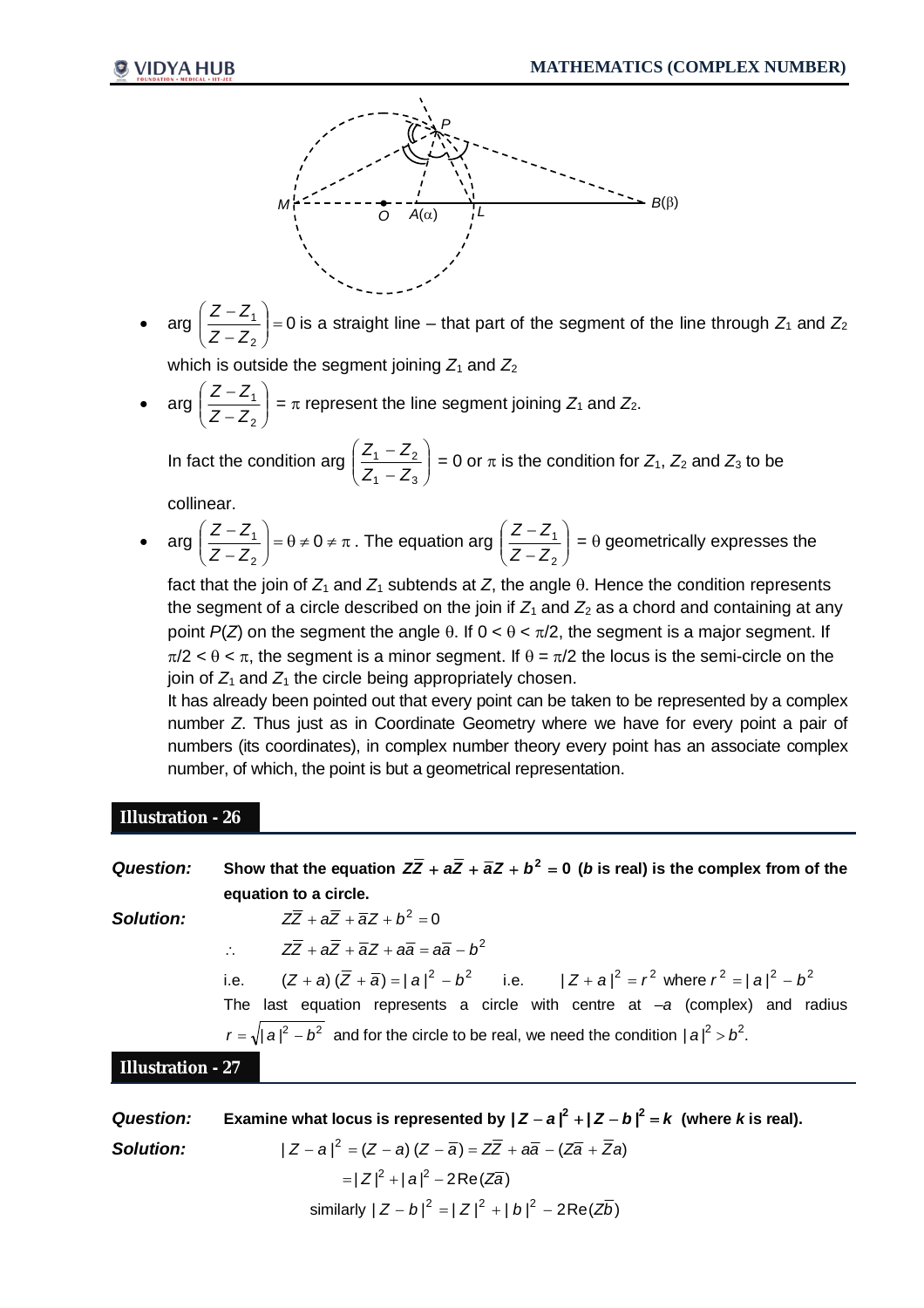The given equation becomes 2 | Z | $^2$  + | a | $^2$  + | b | $^2$  – 2Re(Z( $\overline{\overline{a}}$  +  $\overline{b}$ )) =  $k$ 2 | | 2  $\frac{1}{4} |a+b|^2 - \frac{|a|}{2}$ 1 4 2  $|a + b|$ 2  $|Z|^2 - 2Re\left| \frac{Z(\overline{a}+b)}{2}\right|$  $|Z|^2 - 2Re\left[\frac{Z(\overline{a} + \overline{b})}{2}\right] + \frac{|a + b|^2}{4} = \frac{k}{2} + \frac{1}{4}|a + b|^2 - \frac{|a|^2}{2} - \frac{|b|^2}{2}$  $\frac{1}{2}$  $\overline{\phantom{a}}$  $\mathbf{r}$  $\overline{\mathsf{L}}$  $-2Re\left[\frac{Z(\overline{a}+)}{2}\right]$ i.e.  $|Z - \frac{u^2 - u^2}{2} | = \frac{1}{2} \{ k - \frac{1}{2} | |a|^2 + |b|^2 - 2 \text{Re } ab |$  $\Bigg\}$  $Z - \frac{a+b}{2} \bigg|^{2} = \frac{1}{2} \left\{ k - \frac{1}{2} \left[ |a|^2 + |b|^2 - 2 \text{Re } ab \right] \right\}$ 1 2 1 2  $2^{2}$   $1 \int_{k} 1 \int_{|z| \ge 1^{2}} |b|^{2}$ i.e.  $\left\{\begin{array}{c} \phantom{a}\\ \phantom{a}\\ \phantom{a}\end{array}\right\}$  $-\frac{a+b}{2}\bigg|^2 = \frac{1}{2}\bigg\{k-\frac{1}{2}|a-b|^2\bigg\}$  $\frac{1}{2}$ |a – b| 1 2 1  $Z - \frac{a+b}{2}\Big|^{2} = \frac{1}{2}\Big\{k - \frac{1}{2} |a-b\Big\}$ 

This will represent a circle with centre at  $\frac{a}{2}$  $\frac{a+b}{2}$  and radius  $\frac{1}{2}\sqrt{2k-|a-b|^2}$  $\frac{1}{2}\sqrt{2k-|a-b|^2} \ge \frac{|a-2|}{2}$  $a - b \big|^2$  $\geq$ 

# **Illustration – 28**

*Question:* Let  $Z_1 = 10 + 6i$ ;  $Z_2 = 4 + 6i$ . If Z be any complex number such that arg **/ 4. 2**  $\left(\frac{1}{\epsilon}\right) = \pi$ J Ì l l ſ --*Z Z*  $\left[ \frac{Z - Z_1}{Z} \right] = \pi / 4$ . prove that the locus of Z is  $|Z - 7 - 9i| = 3\sqrt{2}$ . **Solution:**  $\therefore$  arg  $\left( \frac{2 - z_1}{Z - Z_2} \right) = \arg (Z - Z_1) - \arg (Z - Z_2) = \frac{\pi}{4}$  $\left(\frac{1}{2}\right)$  = arg (Z – Z<sub>1</sub>) – arg (Z – Z<sub>2</sub>) =  $\frac{\pi}{4}$ J  $\mathcal{L}$  $\overline{\phantom{a}}$  $\backslash$ ſ  $\overline{\phantom{0}}$  $\left(\frac{Z - Z_1}{Z - Z_2}\right)$  = arg (*Z* – *Z*<sub>1</sub>) – arg (*Z* – *Z Z Z*  $\Rightarrow$  the join of  $A(Z_1)$  and  $B(Z_2)$  subtends at  $P(Z)$  an angle =  $\frac{\pi}{4}$ π *C P*(*Z*)

> Hence the locus of *Z* is a segment of a circle drawn on *AB* to contain the angle 4 π

*B M A* (4, 6) (7, 6) (10, 6)

The point *M* – the midpoint of *AB* – is (7, 6) and the centre is *C*(7, 9). The locus of  $Z$  is the circle (segment) drawn to contain angle at  $\pi/4$ . The radius of the circle is =  $\sqrt{9 + 9} = 3\sqrt{2}$ 

It is therefore true that *Z* lies on  $|Z - (7 + 9i)| = 3\sqrt{2}$ 

 $\overline{O}$ 

But it is not true that every point *Z* on  $|Z-(7+9i)|=3\sqrt{2}$  satisfies that condition

$$
\arg\left(\frac{Z-Z_1}{Z-Z_2}\right)=\pi/4.
$$

Therefore the locus of Z subject to the condition arg  $\frac{2}{\pi}$  =  $\frac{2}{\pi}$  =  $\pi$ /4 2  $\left(\frac{1}{2}\right) = \pi$ J  $\mathcal{L}$  $\parallel$  $\overline{\phantom{0}}$ ſ  $\overline{a}$ -*Z Z*  $\left(\frac{Z-Z_1}{Z-Z_1}\right)$  =  $\pi$  / 4 can only be the

major segment drawn on *AB*.

The part of the (minor) segment lying below *AB* may be found to satisfy the condition

$$
arg\left(\frac{Z-Z_1}{Z-Z_2}\right)=-\left(\pi-\frac{\pi}{4}\right)=\frac{-3\pi}{4}
$$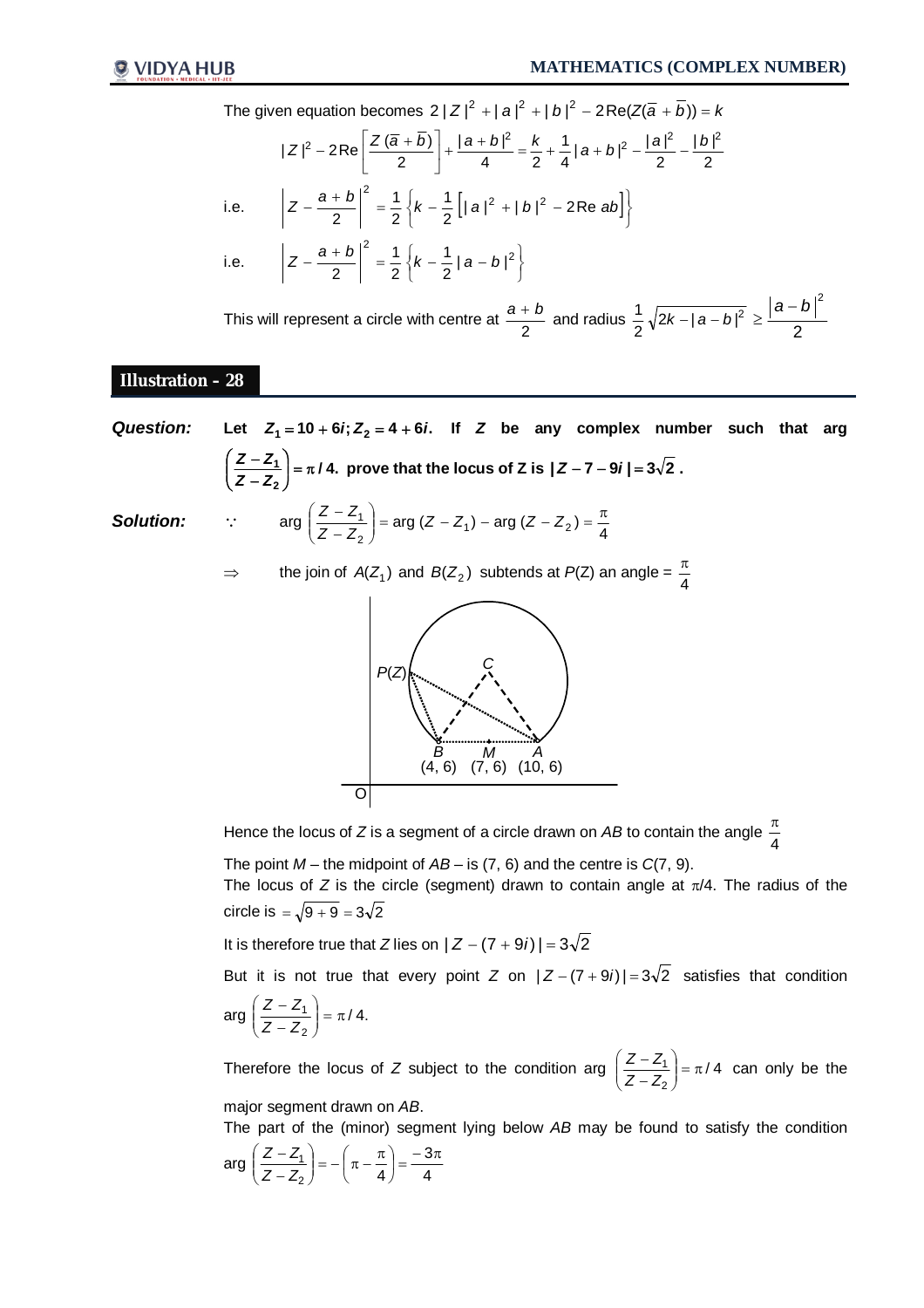# **13.3 CONIC SECTION**

# **Parabola**

Equation of parabola with focus at  $z_0$  and directrix as  $\overline{a}z + a\overline{z} + b = 0$  is given by

$$
|z-z_0|=\frac{|\overline{az}+\overline{a}z+b|}{2|a|}
$$

### **Ellipse**

Equation of ellipse with foci at  $z_1$  and  $z_2$  and length of major axes as 2*a* is

 $|z - z_1| + |z - z_2| = 2a$ where  $2a > |z_1 - z_2|$ 

# **Hyperbola**

Equation of hyperbola with foci at  $z_1$  and  $z_2$  and length of transverse axes as 2*a* is

 $||z - z_1| - |z - z_2|| = 2a$ where  $2a < |z_1 - z_2|$ 

# **Illustration - 29**

| <b>Question:</b> | If $  z + 2  -  z - 2   = a^2$ , $z \in C$ representing a hyperbola for $a \in R$ , then find the values<br>of a.                      |
|------------------|----------------------------------------------------------------------------------------------------------------------------------------|
| Solution:        | Here foci are at $-2$ and 2 at a distance at 4. Hence the given equation represents a<br>hyperbola if $a^2 < 4$ i.e. $a \in (-2, 2)$ . |

# **Illustration - 30**

*Question:* **Locate the points representing the complex numbers** *Z* **in the Argand diagram for which**   $(a) | i - 1 - 2Z| > 9$  <br> (b)  $4 \le |2Z + i| \le 6$  $|Z - 1|^2 + |Z + 1|^2 = 4$ **Solution: (a)**  $i - 1 - 2Z = -2|Z + \frac{1}{2} - \frac{1}{2}|$  $\bigg)$  $\left( Z + \frac{1}{2} - \frac{i}{2} \right)$  $\setminus$  $-1-2Z = -2\left(Z + \frac{1}{2} - \frac{i}{2}\right)$  $i - 1 - 2Z = -2\left(Z + \frac{1}{2} - \frac{i}{2}\right)$  $|i-1-2Z| = |-2|Z - \frac{|\cdot|}{2}|$ J  $\overline{\phantom{a}}$  $\mathbf{r}$ L  $Z-\left(\frac{-1+i}{2}\right)$  $\bigg)$  $\left(\frac{-1+i}{2}\right)$  $\overline{\phantom{0}}$  $-1-2Z$  | =  $\Big| -2 \Big| Z - \Big( \frac{-1+2}{2} \Big)$  $|i-1-2Z| = -2Z$  $=2|Z-|$   $\frac{1}{2}|$ J  $\left(\frac{-1+i}{2}\right)$  $\backslash$  $=2\left|Z-\left(\frac{-1+}{2}\right)\right|$  $2|Z - \frac{-1+i}{2}$ ∴ The given condition becomes  $\left|Z-\left(\frac{1}{2}\right)\right|>\frac{3}{2}$ 9 2  $\left|\frac{1+i}{2}\right|\right|>$ J  $\left(\frac{-1+i}{2}\right)$  $\overline{\phantom{0}}$  $Z - \left(\frac{-1+i}{2}\right)$ This represents all points represented by *Z* and lying outside the circle with centre  $\frac{1}{2}$  $-1 + i$  $\overline{\phantom{a}}$  $\bigg)$  $\mathcal{L}$  $\overline{\phantom{a}}$  $\backslash$  $\left(i.e. \left(-\frac{1}{2},\frac{1}{2}\right)\right)$ J  $\left(-\frac{1}{6},\frac{1}{6}\right)$  $\overline{\phantom{0}}$  $\left(-\frac{1}{2},\frac{1}{2}\right)$  $\frac{1}{2}, \frac{1}{2}$ *i.e.*  $\left(-\frac{1}{2}, \frac{1}{2}\right)$  and radius 9/2. **(b)**  $2Z + i = 2 | Z + \frac{1}{2} |$ J  $\left( Z+\frac{i}{2}\right)$  $\setminus$  $+ i = 2 | Z +$ 2  $2Z + i = 2\left(Z + \frac{i}{Z}\right)$  $|Z+i|=2|Z+\frac{1}{2}i|$ 2 :.  $|2Z + i| = 2|Z + \frac{1}{2}|$ 

$$
\therefore 4 \le |2Z + i| \le 6 \text{ gives}
$$
  

$$
4 \le 2 \left| Z + \frac{1}{2}i \right| \le 6 \text{ i.e. } 2 \le \left| Z + \frac{i}{2} \right| \le 3
$$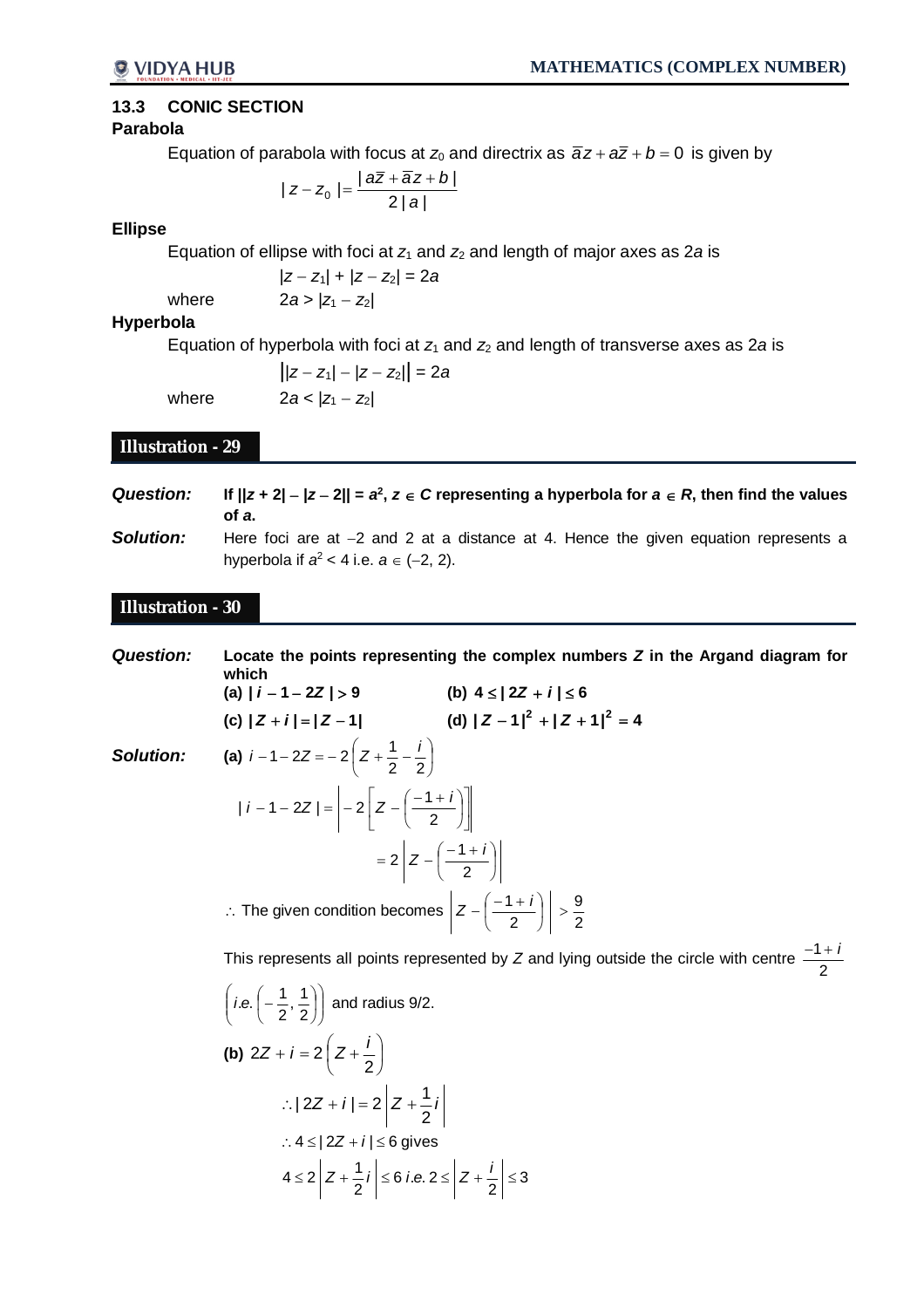This represents the locations of all points *Z* on or outside the circle with centre

J J  $\mathcal{L}$  $\overline{\phantom{a}}$  $\overline{\mathcal{L}}$  $\left(i.e.\right.\left(0,-\frac{1}{2}\right)$  $\bigg)$  $\left(0, -\frac{1}{2}\right)$  $\backslash$  $-\frac{i}{2}$   $\bigg($  *i.e.*  $\bigg($  0,  $-\frac{1}{2}$  $\frac{i}{2}$   $\bigg($  *i.e.*  $\bigg($  0,  $-\frac{1}{2}$ and radius 2; and on or inside the circle with centre at  $\overline{\phantom{a}}$  $\bigg)$  $\setminus$  $\overline{\phantom{a}}$  $\setminus$  $\left(i.e.\right.\left(0,-\frac{1}{2}\right)$  $\bigg)$  $\left(0, -\frac{1}{2}\right)$  $\setminus$  $-\frac{1}{2}i\int$  *i.e.*  $\left(0,-\right)$ 2  $\cdot$  e.  $\left(0, -\frac{1}{2}\right)$ 2  $\frac{1}{2}i\left(i.e.\left(0,-\frac{1}{2}\right)\right)$  and radius 3. Thus it denotes the circular strip lying between two

concentric circles.

**(c)**  $|Z + i| = |Z - 1|$ 

 $|Z+i|=|Z-(-i)|$  denotes the distance of Z from  $-i$  i.e.  $(0, -1)$ ; and  $|Z-1|$  denotes the distance of *Z* from 1 i.e. (1, 0). Therefore  $|Z + i| = |Z - 1|$  is satisfied for all *Z* equidistant from  $(0, -1)$  and  $(1, 0)$ , and thus it is perpendicular bisector of the join of  $(0, -1)$  and  $(1, 0)$ , whose Cartesian equation is  $x + y = 0$ .

(d) 
$$
|Z-1|^2 + |Z+1|^2 = 4
$$
  
\n $|Z-1|^2 + |Z+1|^2 = (Z-1)(\overline{Z}-1) + (Z+1)(\overline{Z}+1) \quad (\because |Z|^2 = \overline{Z})$   
\n $= Z\overline{Z} - (Z+\overline{Z}) + 1 + Z\overline{Z} + (Z+\overline{Z}) + 1$   
\n $= 2Z\overline{Z} + 2$ 

The requirement is 2 $Z\bar{Z}$  + 2 = 4 *i.e.*  $Z\bar{Z}$  = 1 i.e.  $|Z|^2$  = 1 *i.e.*  $|Z|$  = 1. Thus the locus of Z subject to the given condition is the unit circle  $|Z| = 1$ .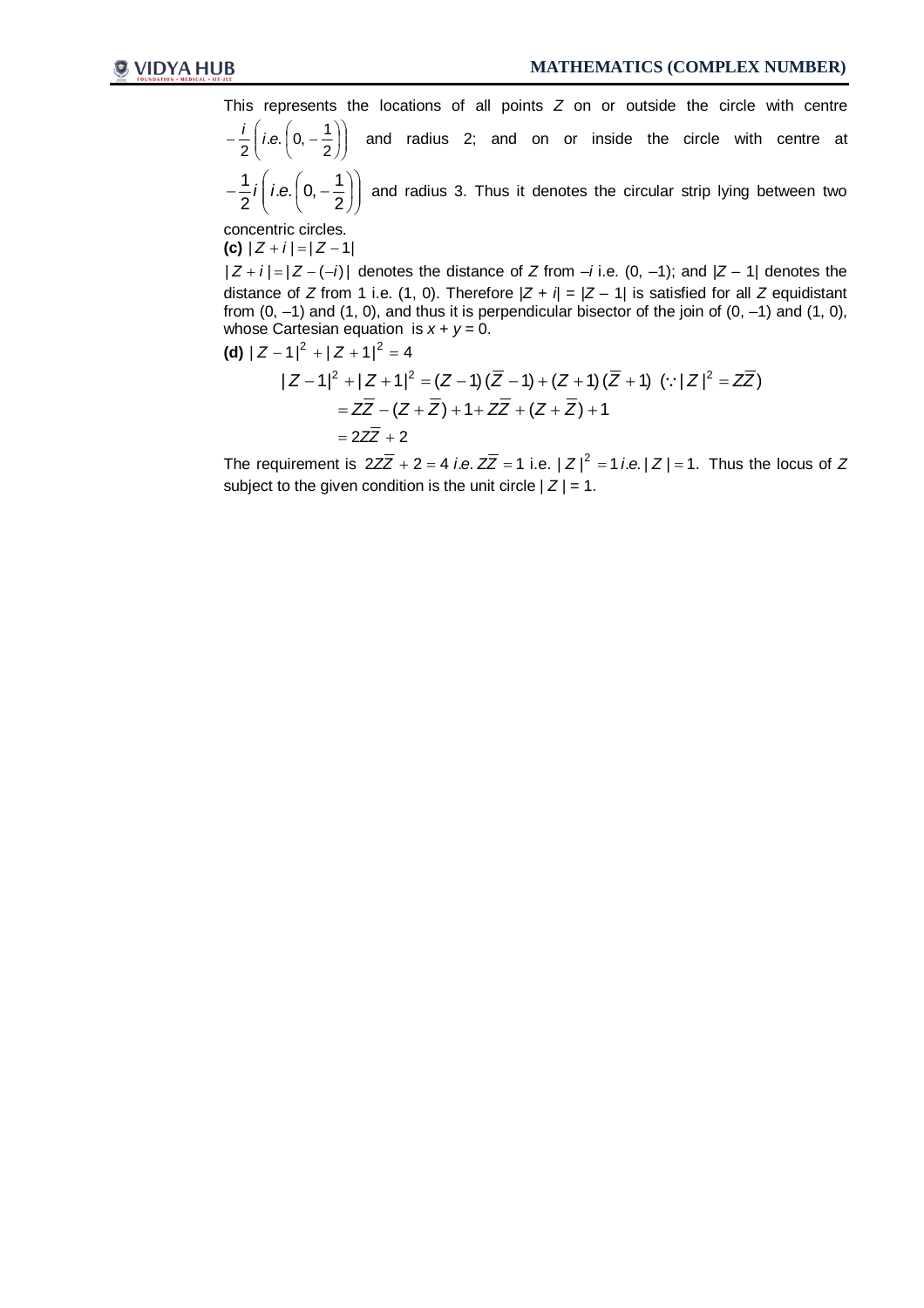# **PROFICIENCY TESTII**

*The following questions deal with the basic concepts of this section. Answer the following briefly. Go to the next section only if your score is at least 80%. Do not consult the Study Material while attempting the questions.* 

- **1.** Solve  $x^7 + 1 = 0$
- **2.** Find all non-zero complex number satisfying  $|z| + z^2 = 0$ .
- **3.** If 1,  $\omega$ ,  $\omega^2$  are cube roots of unity prove that

$$
(1 - \omega + \omega^2) (1 - \omega^2 + \omega^4) (1 - \omega^4 + \omega^8) \dots
$$
 upto 2*n* factors = 2<sup>2n</sup>.

**4.** If 1,  $\alpha$ ,  $\alpha^2$  ...........  $\alpha^{n-1}$  are nth roots of unity then find the value of

$$
(3-\alpha) (3-\alpha^2) (3-\alpha^3) \dots \dots (3-\alpha^{n-1})
$$

**5.** If  $_3$  –  $_{4}$  $\frac{1}{2}$  2  $Z_3 - Z$  $Z_1 - Z$  $\overline{a}$  $\frac{-z_2}{z}$  in purely real for four complex numbers then, these complex numbers are

collinear. (True/False)

- **6.** The quadratic equation  $|z|^2 + z |z| + z^2 = 0$  represents pair of rays. (True/False)
- **7.**  $|z-i|+|z+i|=2$  is the equation of an ellipse. (True/False)
- **8.** 1 <  $|z 2 3i|$  < 4 represents circular strip between two concentric circles with centre (2) + 3*i* ) and radii 1 and 4. (True/False)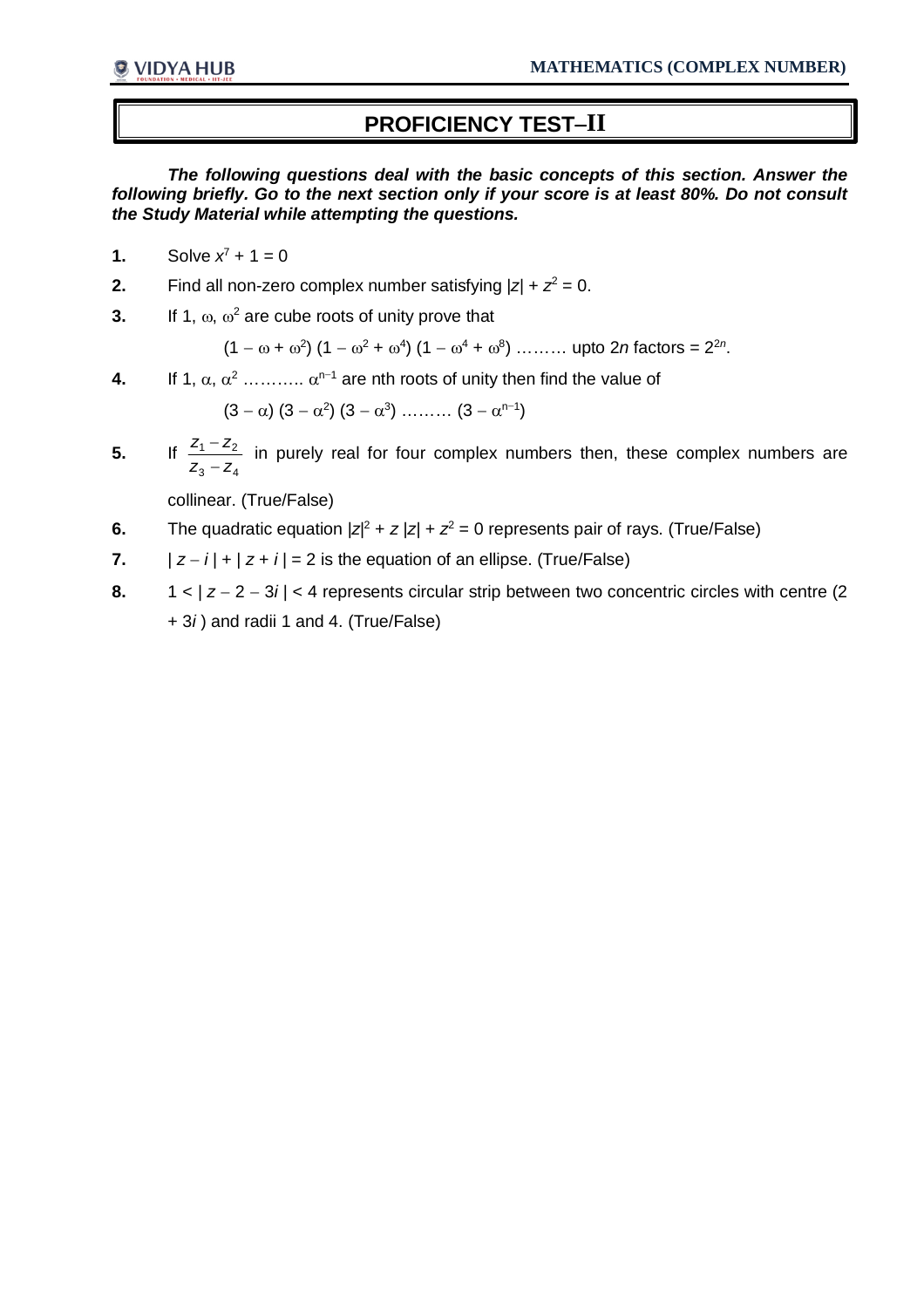# **ANSWERS TO PROFICIENCY TEST-II**

- **1.**  $x = e^7$  $(2k+1)$   $\pi$  $=$ *i k*  $x = e^{-7}$   $k = 0, 1, 2, \dots$ ......... 6.
- **2.**  $z = i$
- **4.** 2  $3^n - 1$
- **5.** True
- **6.** True
- **7.** False
- **8.** True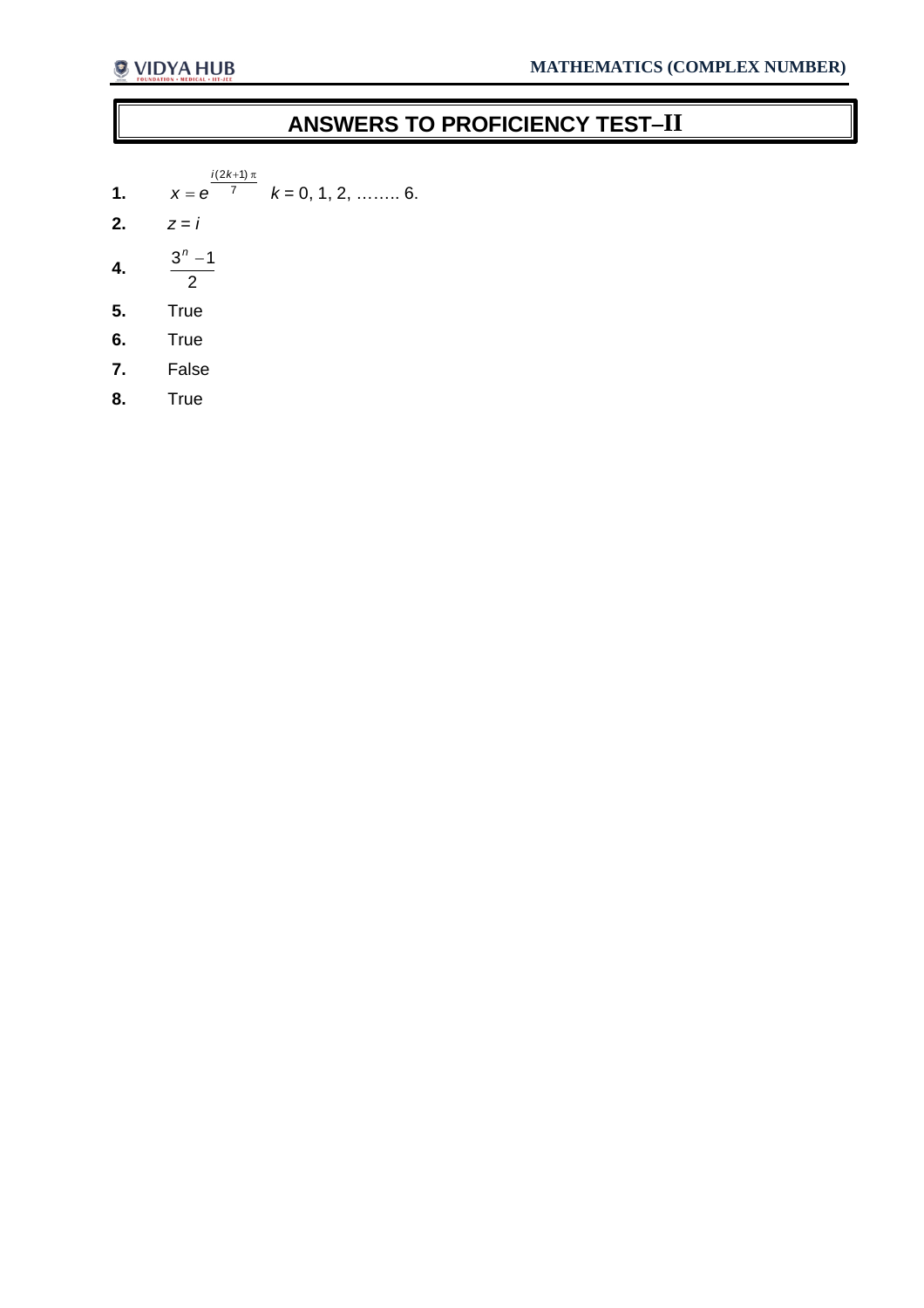# **SOLVED OBJECTIVE EXAMPLES**

### *Example* **1:**

If  $z_1$  and  $z_2$  be two complex numbers such that  $|z_1 + z_2| = |z_1 - z_2|$  then a value of amp  $z_1$  – amp  $z_2$  is equal to (a)  $\frac{\pi}{2}$ π (b)  $\frac{0.9}{2}$ **3 (c)**  $\pi$  **(d)** none of these *Solution:*  Let  $z_1 = a + bi$  and  $z_2 = c + di$  where *a*, *b*, *c*, *d* are reals. Now  $|z_1 + z_2| = |z_1 - z_2|$  $\Rightarrow$  |a + c + *i*(b + d) | = |(a - c) + *i*(b - d)|  $\Rightarrow$   $(a + c)^2 + (b + d)^2 = (a - c)^2 + (b - d)^2$  $\Rightarrow$  4*ac* + 4*bd* = 0  $\Rightarrow$  *ac* + *bd* = 0 If *A* and *B* be the points in *XOY* plane representing the complex numbers  $z_1$  and  $z_2$  respectively, then  $A = (a, b)$  and  $B = (c, d)$  $\therefore$  amp *z*<sub>1</sub> – amp *z*<sub>2</sub> =  $\angle$ *XOA* –  $\angle$ *XOB* =  $\angle$ *AOB* =  $\frac{\pi}{2}$ π  $\therefore$  slope of  $OA = \frac{B}{a}$  $OA = \frac{b}{a}$  and slope of  $OB = \frac{a}{c}$  $\frac{d}{c}$   $\Rightarrow$  (slope of *OA*) (slope of *OB*) =  $\frac{b}{a} \frac{d}{c}$  = -1 *d a*  $\frac{b}{c}$   $\frac{d}{c}$  = -1 as *ac* + *bd* = 0) Hence answer is (a)

## *Example* **2:**

If  $z^2 + z + 1 = 0$  then the value of **2 21**  $\int \frac{2}{2}$ **3**  $\int_{2}^{2}$ **2**  $\int_{2}^{2}$ **z**  $\frac{1}{2}$  **z**<sup>21</sup> +  $\frac{1}{2}$ **z**  $z^3 + \frac{1}{2}$ **z**  $\left(\frac{1}{z}\right)^2 + \left(z^2 + \frac{1}{z^2}\right)$  $\left[\mathbf{z}+\frac{1}{2}\right]^{2}+\left[\mathbf{z}^{2}+\frac{1}{2}\right]^{2}+\left[\mathbf{z}^{3}+\frac{1}{3}\right]^{2}+\dots+\left[\mathbf{z}^{21}+\frac{1}{21}\right]^{2}$ J  $\left( z^{21} + \frac{1}{21} \right)$ J  $\int_{0}^{2} + \dots + \int_{0}^{21} z^{21} +$ J  $\left(z^3+\frac{1}{3}\right)$ J  $\int$  +  $\int$  z<sup>3</sup> + J  $\left(z^2+\frac{1}{2}\right)$ J  $\int$  +  $\int$  z<sup>2</sup> + Į  $\left(z+\frac{1}{z}\right)$  $\overline{\phantom{0}}$  $\left(z+\frac{1}{z}\right)^{2}+\left(z^{2}+\frac{1}{z}\right)^{2}+\left(z^{3}+\frac{1}{z}\right)^{2}+\dots+\left(z^{21}+\frac{1}{z^{21}}\right)^{2}$  is **equal to (a) 21 (b) 42 (c) 0 (d) none of these**  *Solution:*   $z^2$  +  $z$  + 1 = 0  $\Rightarrow$   $z$  =  $\omega$  or  $\omega^2$ 

If 
$$
z = \omega
$$
, then  $\frac{1}{z} = \omega^2$  and if  $z = \omega^2$ , then  $\frac{1}{z} = \omega$ . So, we may take  $z = \omega$ .

When *n* is a multiple of 3, then  $\left(z^{n} + \frac{1}{n}\right)^{2} = \left(\omega^{n} + \frac{1}{n}\right)^{2} = (1+1)^{2} = 4$  $\vert$  =  $(1+1)^2$  = J  $\mathcal{L}_{\mathcal{L}}$  $\overline{\phantom{a}}$  $\overline{\phantom{0}}$ ſ  $\omega$  $\vert$  =  $\vert$   $\omega$ <sup>n</sup> + J  $\left(z^n+\frac{1}{\alpha}\right)$  $\backslash$  $\left(z^{n}+\frac{1}{z^{n}}\right)^{2}=\left(\omega^{n}+\frac{1}{z^{n}}\right)^{2}$ *n n n z z*

and when *n* is not a multiple of 3, then

$$
\left(z^n + \frac{1}{z^n}\right)^2 = \left(\omega^n + \frac{1}{\omega^n}\right)^2 = \left(\omega^n + \frac{\omega^{3n}}{\omega^n}\right)^2
$$

 $=$   $(\omega^n + \omega^{2n})$  $2^2 = (-1)^2 = 1$  (: when *n* is not a multiple of 3, then  $\omega^n + \omega^{2n} = -1$ )

This means that in the given series 7 brackets have value 4 each and the remaining 14 brackets have value 1 each. So, the sum of the series =  $7 \times 4 + 14 \times 1 = 42$ . Hence answer is (b)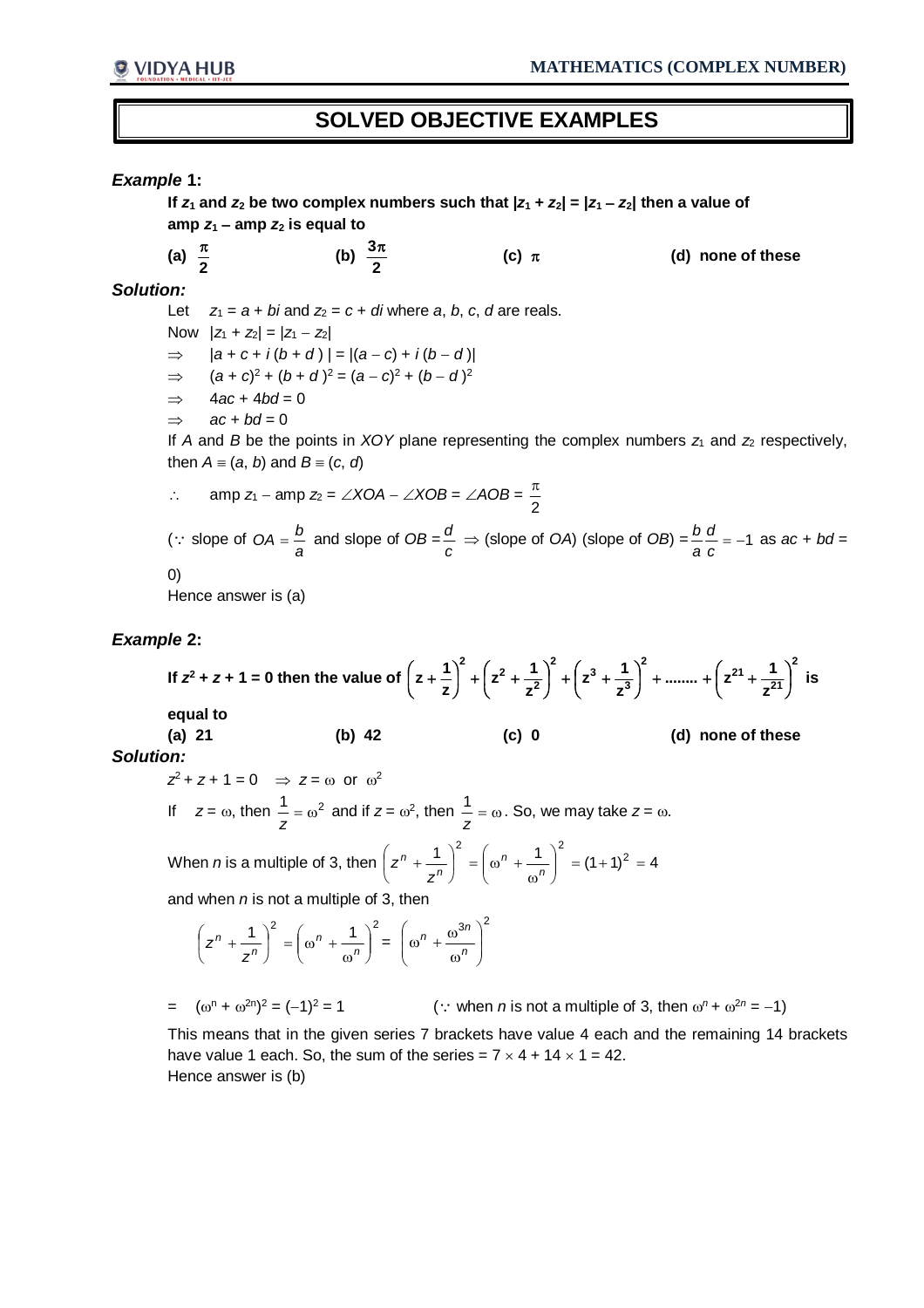#### *Example* **3:**

If  $\omega$  is a non-real cube root of unity then  $(a + b \omega + c \omega^2)^3 + (a + b \omega^2 + c \omega)^3$  is equal to (a)  $(a + b - c)(b + c - a)(c + a - b)$  (b)  $(a - b - c)(b - c - a)(c - a - b)$ **(c)**  $(2a - b - c) (2b - c - a) (2c - a - b)$  **(d)** none of these *Solution:*  We know that  $A^3 + B^3 = (A + B) (Aω + Bω^2) (Aω^2 + Bω)$ Substituting  $A = a + b\omega + c\omega^2$  and  $B = a + b\omega^2 + c\omega$ , we obtain  $(a + b\omega + c\omega)^3 + (a + b\omega^2 + c\omega)^3$  $=$   $(a + b\omega + c\omega^2 + a + b\omega^2 + c\omega) \times (a\omega + b\omega^2 + c\omega^3 + a\omega^2 + b\omega^4 + c\omega^3)$  $\times$  ( $a\omega^2 + b\omega^3 + c\omega^4 + a\omega^4 + b\omega^3 + c\omega^2$ )  $= (2a - b - c) (2c - a - b) (2b - a - c)$   $(\because \omega^4 = \omega^3 \omega = \omega \text{ and } \omega^2 + \omega = -1)$ 

Hence answer is (c)

#### *Example* **4:**

If  $z_1 = a + bi$  and  $z_2 = c + di$ ; a, b, c,  $d \in R$ , be two complex numbers such that  $|z_1| = |z_2| = 1$ and  $\text{Re}(z_1, \overline{z}_2) = 0$  then for  $\alpha_1 = a + ic$  and  $\alpha_2 = b + id$ ,

(a)  $|\alpha_1| \neq 1$  (b)  $|\alpha_2| \neq 1$  (c) Re  $(\alpha_1 \overline{\alpha}_2) = 0$  (d) Re  $(\alpha_1 \overline{\alpha}_2) = 1$ *Solution:*   $|z_1| = 1, |z_2| = 1$  $\Rightarrow$   $a^2 + b^2 = 1$  and  $c^2 + d$  $\dots$  (i) Also Re  $(z_1 \bar{z}_2) = 0$  $\Rightarrow$  Re {(a + *ib*) (c - *id*)} = 0  $\Rightarrow$  ac + *bd* = 0 …(ii)  $\Rightarrow$   $ac = -bd$   $\Rightarrow$   $a^2c^2 = b^2d^2$  $\Rightarrow$   $a^2c^2 = (1 - a^2)(1 - c^2)$  $(using (i))$  $\Rightarrow$   $a^2 + c^2 = 1$   $\Rightarrow$   $|\alpha_1| = 1$ So,  $a^2 + b^2 = a^2 + c^2 = c^2 + d^2 = 1$  *b*  $x^2 = c^2$  and  $a^2 = d^2$  $\Rightarrow$  *b*<sup>2</sup> + *d*<sup>2</sup> = *a*<sup>2</sup> + *c*<sup>2</sup> = 1

 $\Rightarrow$   $|\alpha_2| = 1$ Now Re  $(\alpha_1 \overline{\alpha}_2)$  = Respectively  $\{(a + ic) (b - id)\}$  =  $ab + cd$ and  $(ab + cd)^2 = a^2b^2 + c^2d^2 + 2abcd + a^2c^2 + b^2d^2 + 2abcd$   $(c:c^2 = b^2)$  $=$   $(a + b d)^2 = 0$  $($ using  $(ii)$ )  $\Rightarrow$   $ab + cd = 0$  $\Rightarrow$  Re  $(\alpha_1 \overline{\alpha}_2) = 0$ 

Hence answer is (c)

#### *Example* **5:**

**The sum of the series** 

 $2(\omega + 1)(\omega^2 + 1) + 3(2\omega + 1)(2\omega^2 + 1) + 4(3\omega + 1)(3\omega^2 + 1) + ... + (n + 1)(n\omega + 1)(n\omega^2 + 1) =$ **(a) 2 2**  $\left(\frac{nn(n+1)}{2}\right)$ Į  $\left(\frac{(n n (n+1))}{2}\right)$ J  $\left(\frac{(nn(n+1))}{2}\right)^2$  (b)  $\left(\frac{(n(n+1))}{2}\right)^2 - n$ Į  $\left(\frac{(n(n+1))}{2}\right)$  $\overline{\phantom{0}}$  $( (n(n+1))^{2})$ **2**  $\left(\frac{n(n+1)}{2}\right)^2 - n$  (c)  $\left(\frac{n(n+1)}{2}\right)^2 + n$ J  $\left(\frac{n(n+1)}{2}\right)$ J  $\left(n(n+1)\right)^2$ **2**  $\left(\frac{(n+1)}{2}\right)^2 + n$  (d) none of these

*Solution:* 

Sum of the given series

$$
= \sum_{r=1}^{n} (r+1) (r\omega + 1) (r\omega^{2} + 1)
$$
  

$$
= \sum_{r=1}^{n} (r+1) (r^{2} + r(\omega + \omega^{2}) + 1)
$$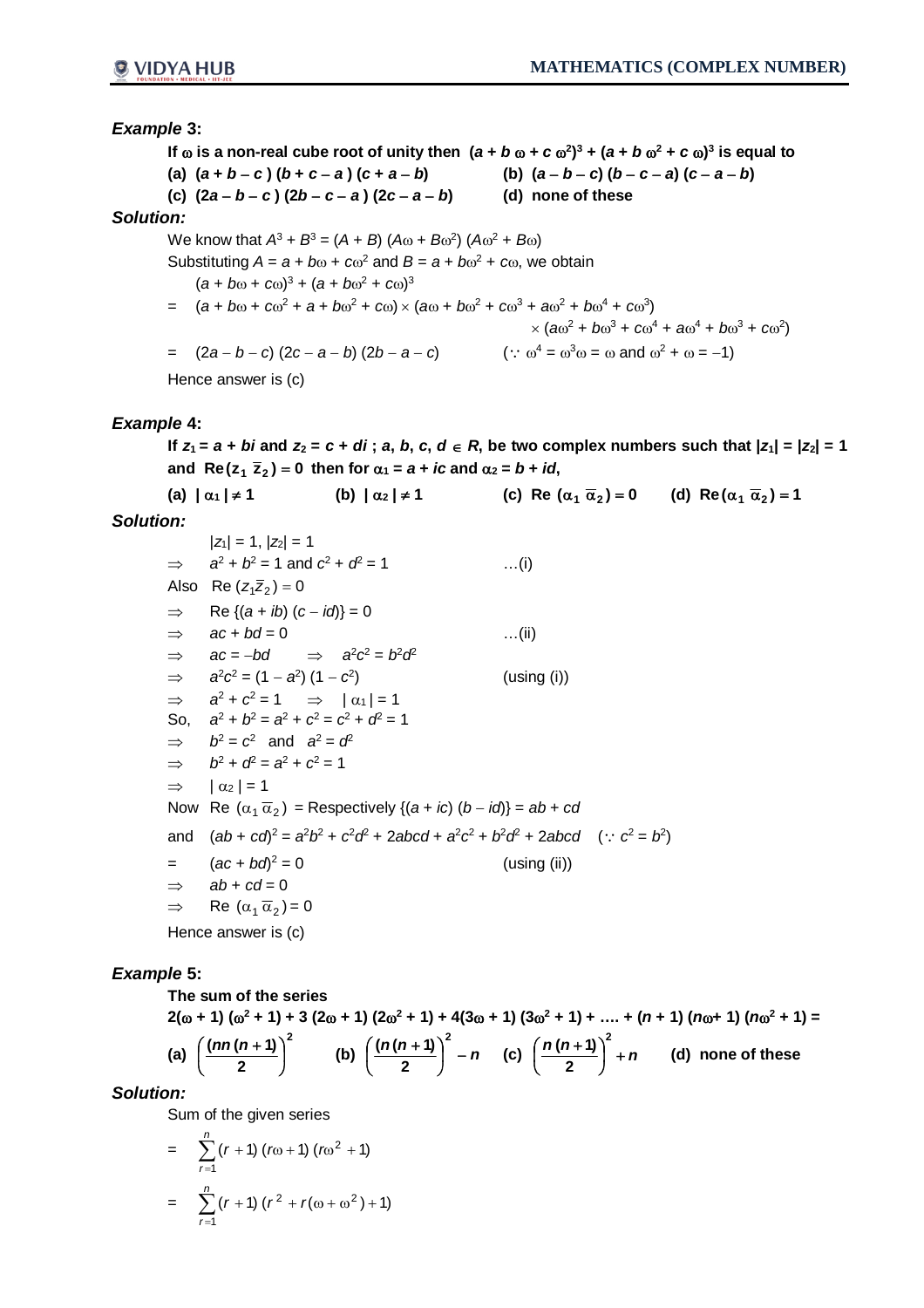$$
= \sum_{r=1}^{n} (r+1) (r^{2} - r + 1) = \sum_{r=1}^{n} (r^{3} + 1)
$$

$$
= \left(\frac{n (n+1)}{2}\right)^{2} + n
$$

Hence answer is (c)

### *Example* **6:**

If 1,  $\alpha_1$ ,  $\alpha_2$ ,  $\alpha_3$ , .......,  $\alpha_{n-1}$  are the *n*, *n*th roots of unity then  $(1 + \alpha_1) (1 + \alpha_2) (1 + \alpha_3) \dots (1 + \alpha_{n-1})$  is equal to

(a) 1 (b) 
$$
\frac{1+(-1)^n}{2}
$$
 (c)  $\frac{1-(-1)^n}{2}$  (d) -1

# *Solution:*

As 1,  $\alpha_1, \alpha_2, \ldots, \alpha_{n-1}$  are *n*, *n*th roots of unity, therefore,

$$
x^{n}-1 = (x - 1) (x - \alpha_{1}) (x - \alpha_{2}) \dots (x - \alpha_{n-1})
$$
  
\n
$$
\Rightarrow (x - \alpha_{1}) (x - \alpha_{2}) \dots (x - \alpha_{n-1}) = \frac{x^{n} - 1}{x - 1} = x^{n-1} + x^{n-2} + \dots + x^{2} + x + 1
$$

Put 
$$
x = -1
$$
, to obtain

$$
(-1 - \alpha_1) (-1 - \alpha_2) (-1 - \alpha_3) \dots (-1 - \alpha_{n-1})
$$
\n
$$
= (-1)^{n-1} (1 + \alpha_1) (1 + \alpha_2) \dots (1 + \alpha_{n-1}) = \frac{(-1)^{n-1} (1 - (-1)^n)}{1 - (-1)}
$$
\n
$$
\Rightarrow (1 + \alpha_1) (1 + \alpha_2) \dots (1 + \alpha_{n-1}) = \frac{1 - (-1)^n}{2}
$$

Hence answer is (c)

### *Example* **7:**

If 
$$
z = x + yi
$$
,  $w = \frac{1 - iz}{z - i}$  and  $|w| = 1$ , then  
\n(a) z lines on the imaginary axis\n  
\n(c) z lies on the unit circle\n  
\n(

- **(a)** *z* **lines on the imaginary axis (b)** *z* **lies on the real axis**
- **(d)** none of these

*Solution:* 

$$
|\omega| = 1 \Leftrightarrow \left| \frac{1 - iz}{z - i} \right| = 1
$$
  
\n
$$
\Leftrightarrow |1 - i(x + y)| = |x + yi - i| \Leftrightarrow (1 + y)^2 + x^2 = x^2 + (y - 1)^2
$$
  
\n
$$
\Leftrightarrow 4y = 0
$$
  
\n
$$
\Leftrightarrow z \text{ lies on the real axis.}
$$
  
\nHence answer is (b)

#### *Example* **8:**

If  $a = \text{cis} \alpha$ ,  $b = \text{cis} \beta$ ,  $c = \text{cis} \gamma$  and  $\frac{a}{b} + \frac{b}{c} + \frac{b}{a} = 1$ *c c b b*  $\frac{a}{b} + \frac{b}{c} + \frac{c}{c} = 1$ , then  $\cos(\alpha - \beta) + \cos(\beta - \gamma) + \cos(\gamma - \alpha) = 0$ **(a) 3/2 (b) 3/2 (c) 0 (d) 1** *Solution:* 

$$
\frac{a}{b} + \frac{b}{c} + \frac{c}{a} = 1
$$
\n
$$
\Rightarrow \quad \frac{\text{cis } \alpha}{\text{cis } \beta} + \frac{\text{cis } \beta}{\text{cis } \gamma} + \frac{\text{cis } \gamma}{\text{cis } \alpha} = 1 \Rightarrow \text{cis } (\alpha - \beta) + \text{cis } (\beta - \gamma) + \text{cis } (\gamma - \alpha) = 1
$$

Equating real parts of both sides

 $\Rightarrow$  cos  $(\alpha - \beta)$  + cos  $(\beta - \gamma)$  + cos  $(\gamma - \alpha) = 1$ Hence answer is (d)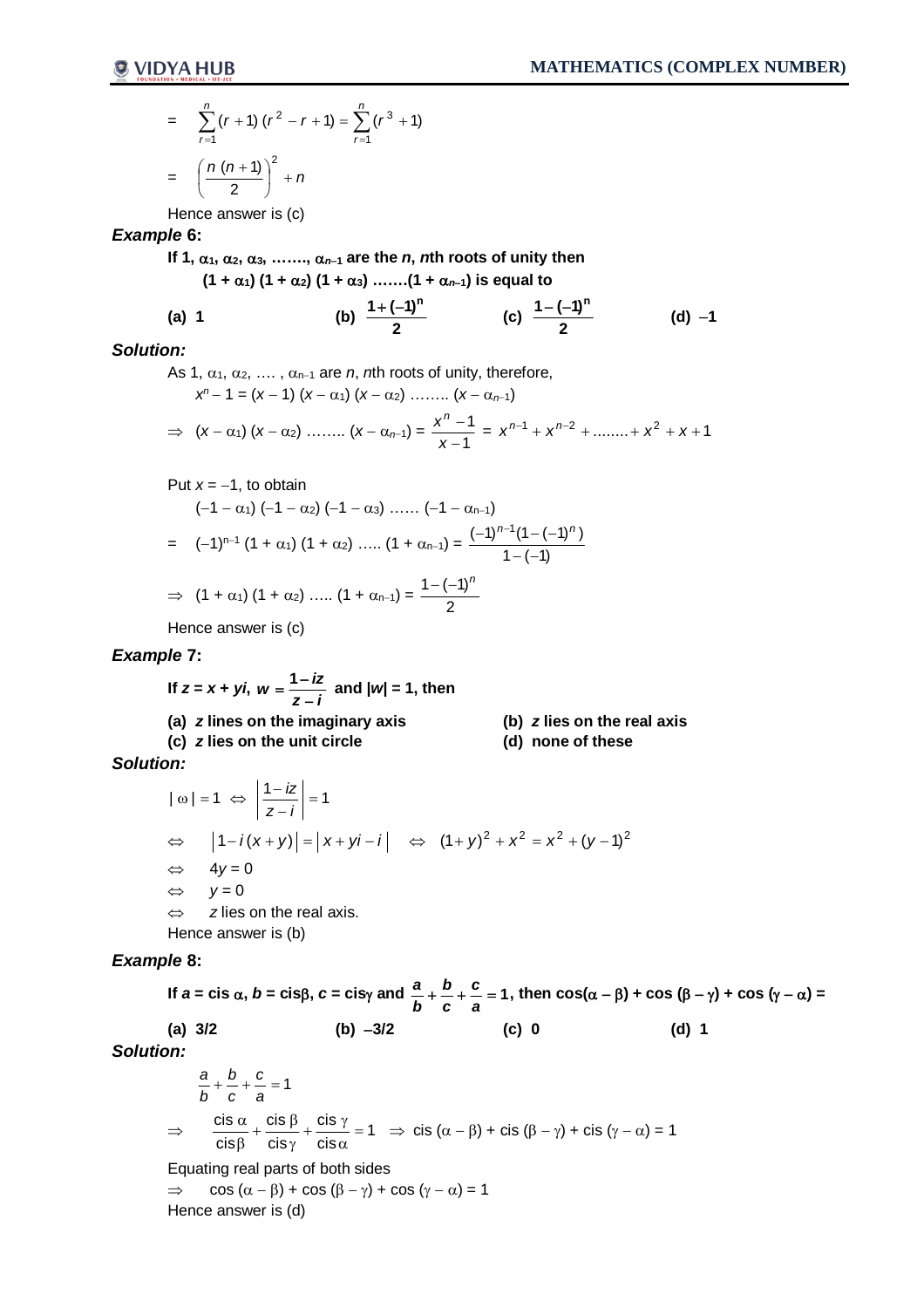#### *Example* **9:** If  $|z - 2 - 2i| = 1$  then the minimum value of  $|z|$  is **(a)**  $2\sqrt{2} - 1$  **(b)**  $2\sqrt{2}$  **(c)**  $2\sqrt{2} + 1$  **(d)**  $2\sqrt{2} - 2$ *Solution:*   $Given|z - 2 - 2i| = 1$ Now  $|2 + 2i| = |z - (z - 2 - 2i)|$  $\le |z| + |z - 2 - 2i|$  $\Rightarrow \sqrt{2^2+2^2} \le |z|+1 \Rightarrow |z| \ge 2\sqrt{2}-1$ Hence minimum value of  $|z|$  is  $2\sqrt{2} - 1$ . Note that  $z = \left(2 - \frac{1}{\sqrt{2}}\right) + \left(2 - \frac{1}{\sqrt{2}}\right)$ J  $\setminus$  $\overline{\phantom{a}}$  $\backslash$  $+$   $\left( 2 - \right)$ J  $\mathcal{L}$  $\overline{\phantom{a}}$  $\backslash$  $=\left( 2-\right)$ 2  $2 - \frac{1}{2}$ 2  $\left(2-\frac{1}{\sqrt{2}}\right)+\left(2-\frac{1}{\sqrt{2}}\right)i$  satisfies  $|z-(2+2i)|=1$ and  $|2 - \frac{1}{2} + |2 - \frac{1}{2} |i| (2\sqrt{2} - 1)$ 2  $2 - \frac{1}{2}$ 2  $2-\frac{1}{\sqrt{2}}$  +  $\left(2-\frac{1}{\sqrt{2}}\right)i\left|(2\sqrt{2}-$ J  $\setminus$  $\overline{\phantom{a}}$  $\overline{\phantom{0}}$  $+$   $\left( 2 - \right)$ J  $\mathcal{L}$  $\overline{\phantom{a}}$  $\overline{\phantom{0}}$  $\left(2-\frac{1}{\sqrt{2}}\right)+\left(2-\frac{1}{\sqrt{2}}\right)i\left|(2\sqrt{2}-1)\right.$ *Alternatively,*  $| z - (2 + 2i) | = 1$  is a circle with centre at *C*(2, 2) and radius 1. Let *OC* meet the circle at *A* then minimum | *z* | = | *OA* |  $= |OC| - |AC|$  $= \sqrt{2^2 + 2^2} - 1 = 2\sqrt{2} - 1$ . The point *A* can be found by solving *y O A*

 $|z - (2 + 2i)| = 1$  and the equation of the line *OC* i.e.  $(x - 2)^2 = 1$  and  $y = x$ . Hence answer is (a)



# *Example* **10:**

The point represented by the complex number 2 – *i* is rotated about origin through an angle  $\pi/2$  in the clockwise direction. The complex number corresponding to new position of the **point is**

 $(a) 1 + 2i$  (b)  $-1 - 2i$  (c)  $2 + i$  (d)  $-1 + 2i$ *Solution:* 

Let Amp  $(2 - i) = \theta$ , then  $2 - i = \sqrt{2^2 + 1^2}$  cis  $\theta = \sqrt{5}$  cis $\theta$  $\Rightarrow \sqrt{5} \cos \theta = 2$  and  $\sqrt{5} \sin \theta = -1$ . New number =  $\sqrt{5}$  cis  $\left|\theta - \frac{\pi}{2}\right|$ J  $\left(\theta-\frac{\pi}{2}\right)$  $\setminus$  $\overline{5}$  cis $\left(\theta - \frac{\pi}{2}\right)$  ( $\because$  rotation is clockwise, amplitude is reduced by  $\pi/2$ )  $\bigg\}$ J  $\mathcal{L}$  $\overline{\phantom{a}}$  $\overline{\phantom{0}}$  $\left(\cos\left(\theta-\frac{\pi}{2}\right)+i\sin\left(\theta-\frac{\pi}{2}\right)\right)$  $\bigg)$  $\left(\theta-\frac{\pi}{2}\right)$  $\backslash$  $\int + i \sin \left( \theta - \frac{\pi}{2} \right)$ J  $\left(\theta-\frac{\pi}{2}\right)$  $\setminus$  $=\sqrt{5}\left(\cos\left(\theta-\frac{\pi}{2}\right)+i\sin\right(\theta-\frac{\pi}{2})\right)$  $=\sqrt{5}$  (sin $\theta - i\cos\theta$ )  $=$   $\sqrt{5}$  sin $\theta$  –  $i\sqrt{5}$  cos $\theta$  = -1 – 2*i* 

Alternatively, the number is divided by *i*; so the new number =  $\frac{2}{i}i = -1 + \frac{2}{i}$  $\frac{2-i}{i} = -1 + \frac{2}{i} = -1 - 2i$ . Hence answer is (b)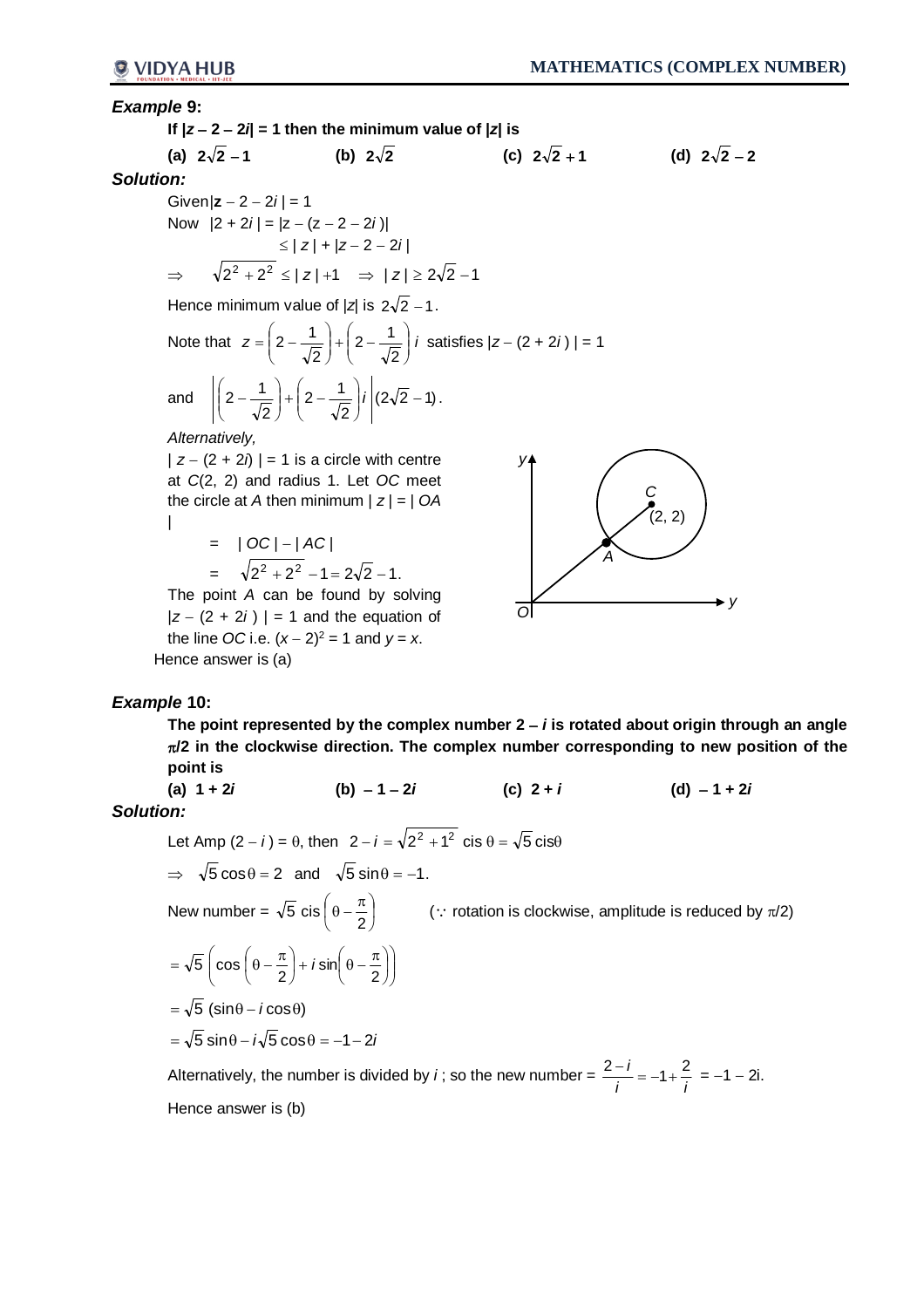# *Example* **11:**

Let  $\omega = -\frac{1}{2} + i\frac{\sqrt{2}}{2}$  $\frac{1}{2}$  + i  $\frac{\sqrt{3}}{2}$  $\omega = -\frac{1}{2} + i\frac{\sqrt{3}}{2}$ , then the value of the determinant **2 4 2 2 1 1 1 1 1 1**  $\omega^2$   $\omega$  $-1-\omega^2$   $\omega^2$  is **(a)**  $3\omega$  **(b)**  $3\omega (\omega - 1)$ **(c)**  $3\omega^2$ **(d)**  $3\omega(1-\omega)$ *Solution:*  Given determinant 2  $\sim$  4 2 2  $\sim$  4 2 2  $\sim$  4 2  $\sim$  2 0 0 3 1 1 1 1 1 1 1 1  $1 - 1$ 1 1 1  $\omega^2$   $\omega$  $= |0 \quad \omega \quad \omega$  $\omega^2$   $\omega$  $=$  |1  $\omega$   $\omega$  $\omega^2$   $\omega$  $-1-\omega^2$   $\omega$ operator  $C_1 \rightarrow C_1 + C_2 + C_3$ . Hence answer is (b) *Example* **12:** For all complex numbers  $z_1$ ,  $z_2$  satisfying  $|z_1| = 12$  and  $|z_2 - 3 - 4i| = 5$ , the minimum value of  $|z_1 - z_2|$  is **(a) 0 (b) 2 (c) 7 (d) 17** *Solution:*  First, we note that  $| z_2 | = | (z_2 - 3 - 4i) + (3 + 4i) \le | z_2 - 3 - 4i | + | 3 + 4i | = 5 + 5 = 10$  $Hence | z_1 - z_2 | \ge | | z_1 | - | z_2 |$  $= | 12 - |z_2| | \ge | 12 - 10 | = 2$  (:  $|z_2| \le 10$   $\therefore -|z_2| \ge -10$ ) Hence answer is (b)

#### *Example* **13:**

Let  $z_1$  and  $z_2$  be nth roots of unity which subtend a right angle at the origin, then  $n$  must be **of the form**

**(a) 4***k* **(b) 4***k* **+ 3 (c) 4***k* **+ 2 (d) 4***k* **+ 11** *Solution:* 

The *n*, nth roots of unity are given by

$$
\text{cis}\left(\frac{2k\pi}{n}\right), k = 0, 1, 2, \dots, n-1
$$
\n
$$
\text{Let } z_1 = \text{cis}\left(\frac{2k_1\pi}{n}\right)
$$
\n
$$
\text{and } z_2 = \text{cis}\left(\frac{2k_2\pi}{n}\right)
$$

where  $k_1$  and  $k_2$  are distinct integers from the set  $\{0, 1, 2, 3, \ldots, n-1\}$ . As  $z_1$  and  $z_2$  subtend a right angle at the origin, therefore,

$$
\left|\frac{2k_1\pi}{n} - \frac{2k_2\pi}{n}\right| = \frac{\pi}{2}, k_1 \neq k_2
$$
  
\n
$$
\Rightarrow \frac{2\pi}{n} |k_1 - k_2| = \frac{\pi}{2} \Rightarrow 4 |k_1 - k_2| = n
$$
  
\nSo,  $n = 4$ (a positive integer).

Hence answer is (a)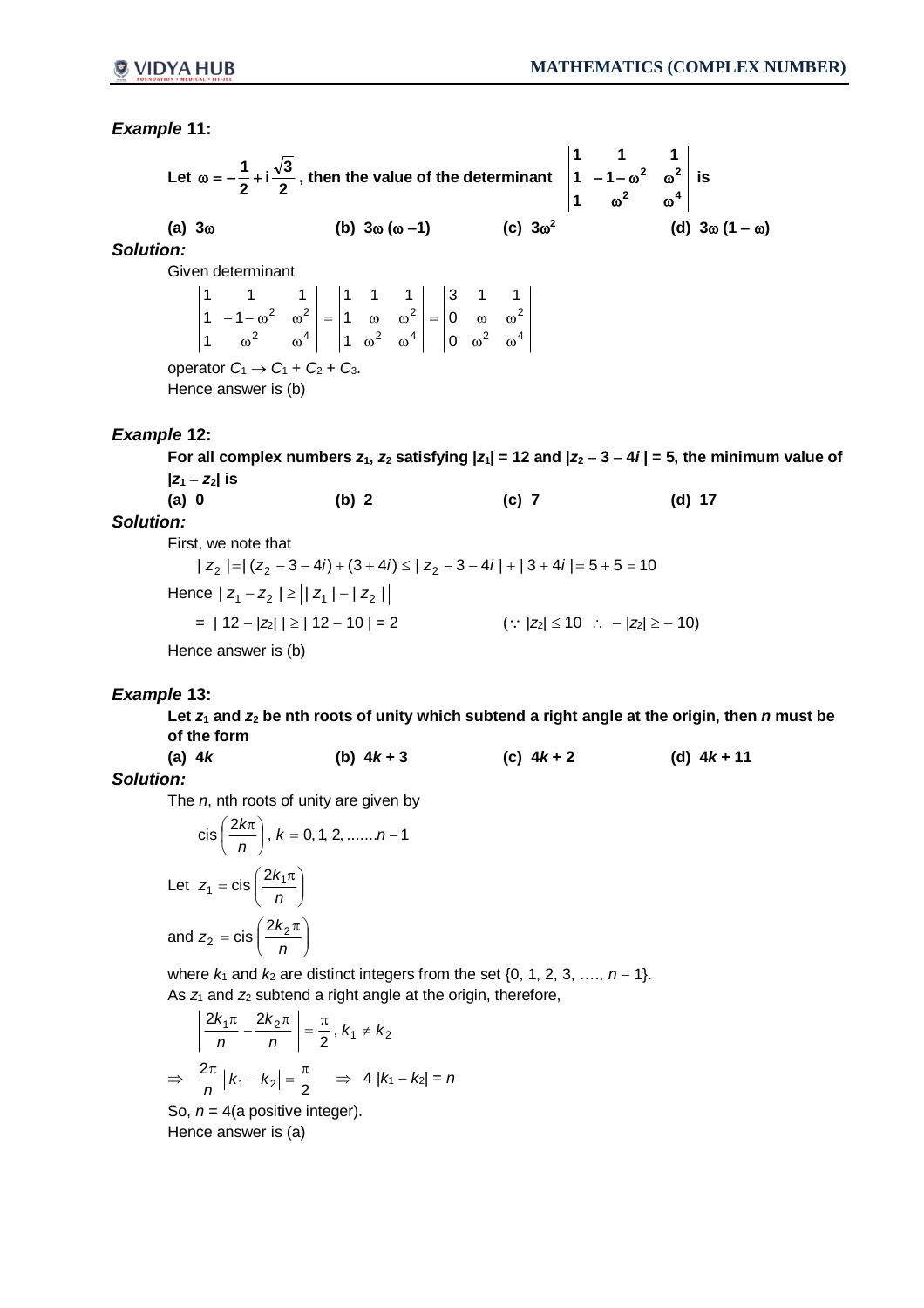## *Example* **14:**

*z* and  $\omega$  are two non-zero complex numbers such that  $|z| = |\omega|$  and Arg  $z + \text{Arg } \omega = \pi$ , then  $z =$ (a)  $\overline{\omega}$  (b)  $-\overline{\omega}$  (c)  $\omega$  (d)  $-\omega$ *Solution:*  Let  $|z| = |\omega| = r$  and Arg  $\omega = \theta$ then  $\omega = r \text{ cis } \theta$  and Arg  $z = \pi - \theta$ Hence  $z = r \text{ cis } (\pi - \theta)$ 

> $= r \{ \cos (\pi - \theta) + i \sin(\pi - \theta) \}$  $= r(-\cos\theta + i\sin\theta) = -r(\cos\theta - i\sin\theta) = -\overline{\omega}$ .

Hence answer is (b)

# *Example* **15:**

The locus of the centre of a circle which touches the circles  $|z - z_1| = a$  and  $|z - z_2| = b$ externally  $(z, z_1)$  and  $z_2$  are complex numbers) will be **(a) an ellipse (b) a hyperbola (c) a circle (d) none of these** 

# *Solution:*

Let  $A$  ( $z_1$ ),  $B(z_2)$  be the centres of given circles and  $P$  be the centre of the variable circle which touches given circles externally, then

 $|AP| = a + r$  and  $|BP| = b + r$ , where *r* is the radius of the variable circle. On subtraction, we get  $|AP| - |BP| = a - b$ 

- $\Rightarrow$  || *AP* || |*BP* || = | *a b*|, a constant. Hence locus of *P* is
- (i) right bisector of  $[AB]$  if  $a = b$ .
- (ii) a hyperbola if  $|a b| < |AB| = |z_2 z_1|$
- (iii) an empty set if  $|a b| > |AB| = |z_2 z_1|$

(iv) Set of all points on line AB except those which lie between A and B if  $|a - b| = |AB| \neq 0$ . Hence answer is (d)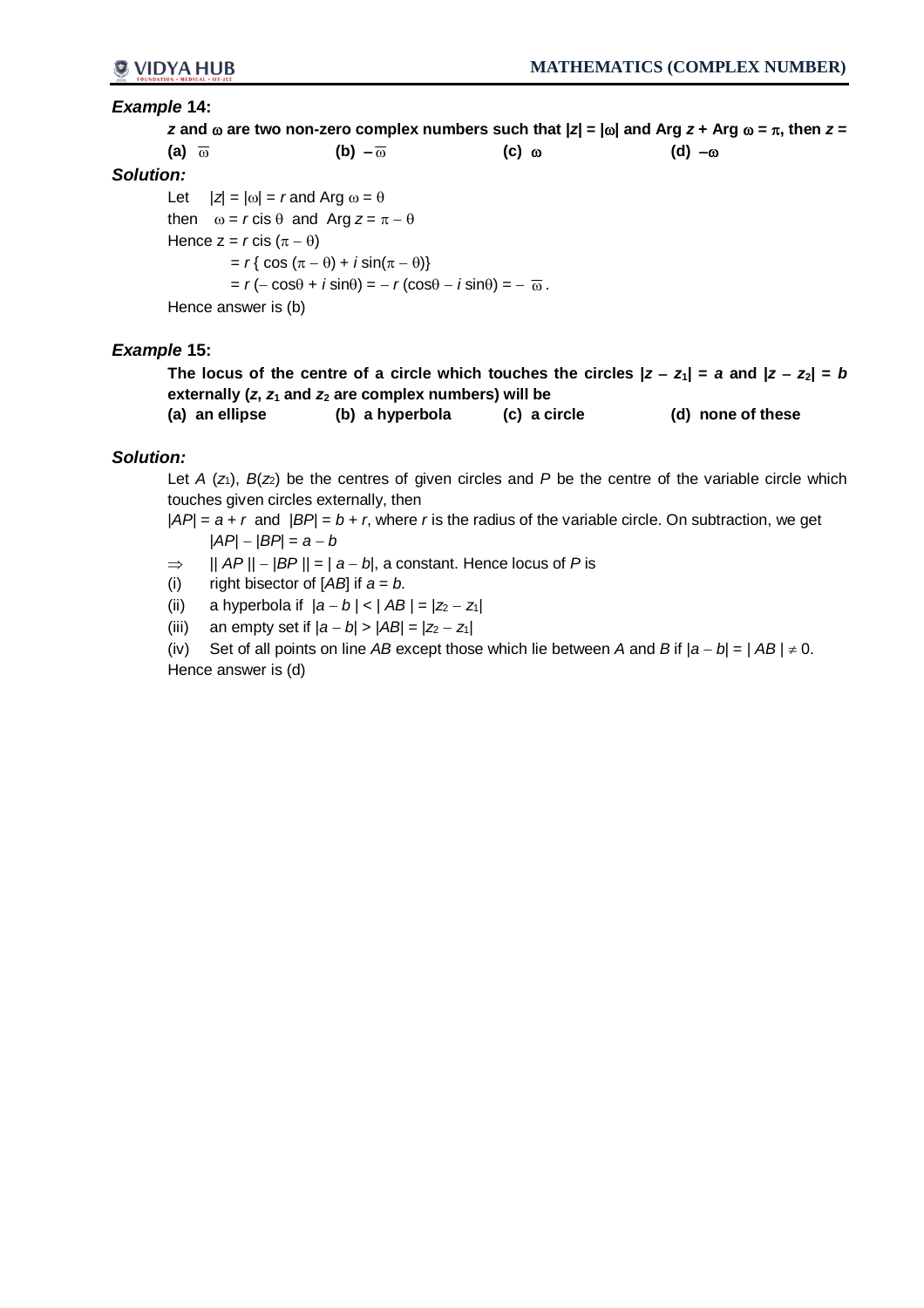# **SOLVED SUBJECTIVE EXAMPLES**

### *Example* **1:**

Find the value of 
$$
(x^2 + 5x)^2 + x(x+5)
$$
 for  $x = \frac{-5 + i\sqrt{3}}{2}$ 

*Solution:*

$$
x + 5 = \frac{-5 + i\sqrt{3}}{2} + 5 = \frac{5 + i\sqrt{3}}{2}
$$
  
\n
$$
\therefore x(x + 5) = \left(\frac{-5 + i\sqrt{3}}{2}\right) \left(\frac{5 + i\sqrt{3}}{2}\right) = \frac{(-5) + 3i^2}{4}
$$
  
\n
$$
= \frac{-25 - 3}{4} = -7
$$

∴ The (required) value =  $(-7)^{2}$  – 7 = 49 – 7 = 42

#### *Example* **2:**

**Find two complex numbers satisfying the conditions that** 

**(i) the sum of their real parts is 3**

- **(ii) the product of their real parts is 2**
- **(iii) their product is 5 –** *i*

#### *Solution:*

Take the complex numbers as  $a + ib$ ,  $p + iq$ J  $\left\{ \right\}$  $\mathbf{I}$  $\equiv$  $=$ J  $\left\{ \right\}$  $\mathbf{I}$  $\equiv$  $+$   $p = 3$ ; ap = 2  $\Rightarrow$  a = 2 2 or  $\begin{cases} a=1 \\ 1 \end{cases}$  or  $\begin{cases} a=1 \\ p=2 \end{cases}$ so that  $a + p = 3$ ;  $ap = 2 \Rightarrow a = 2$ *p a p*  $a + p = 3$ ;  $ap = 2 \Rightarrow a$ Also  $(a + ib)$   $(p + iq) = ap - bq + i(bp + aq) = 5 - i$ Given *ap* – *bq* = 5; *aq* + *bp* = –1 Taking  $a = 2$ ,  $p = 1$ ;  $bq = -3$  and  $b + 2q = -1$ This gives J  $\left\{ \right\}$  $\mathbf{I}$  $=$  $=$   $-$ 1 3 *q*  $b = -3$  or  $\int$  $\left\{ \right.$  $\mathbf{I}$  $\overline{a}$  $^{+}$ *i i* 2  $1-\frac{3}{5}$  $2 + 2$ The numbers are J  $\left\{ \right\}$  $\left| \right|$  $^{+}$  $\overline{a}$ *i i* 1  $\begin{bmatrix} 2-3i \\ 1 \end{bmatrix}$  or  $\int$  $\left\{ \right.$  $\mathbf{I}$ - $^{+}$ *i i* 2  $1-\frac{3}{5}$  $2 + 2$ 

Thus there are two pairs of a complex numbers satisfying the requirements. It may be verified that  $a = 1$ ,  $p = 2$ , give the same set of numbers.

#### *Example* **3:**

**Prove that**

(i) 
$$
|Z_1 + Z_2|^2 + |Z_1 - Z_2|^2 = 2(|Z_1|^2 + |Z_2|^2)
$$
  
\n(ii) using above result, prove that  $|\alpha - \sqrt{a^2 - \beta^2}| + |\alpha + \sqrt{\alpha^2 + \beta^2}| = |\alpha + \beta| + |\alpha - \beta|$ ,  
\nwhere  $\alpha$ ,  $\beta$  are complex numbers

**where , are complex numbers.**

### *Solution:*

$$
|Z_1 + Z_2|^2 = (Z_1 + Z_2)(\overline{Z}_1 + \overline{Z}_2) = Z_1\overline{Z}_1 + Z_2\overline{Z}_2 + Z_1\overline{Z}_2 + Z_2\overline{Z}_1
$$
  
\n
$$
|Z_1 - Z_2|^2 = (Z_1 - Z_2)(\overline{Z}_1 - \overline{Z}_2) = Z_1\overline{Z}_1 + Z_2\overline{Z}_2 - Z_1\overline{Z}_2 - Z_2\overline{Z}_1
$$
  
\nAdding, 
$$
|Z_1 + Z_2|^2 + |Z_1 - Z_2|^2 = 2(Z_1\overline{Z}_1 + Z_2\overline{Z}_2)
$$
  
\n
$$
= 2(|Z_1|^2 + |Z_2|^2)
$$

Now, for the second part,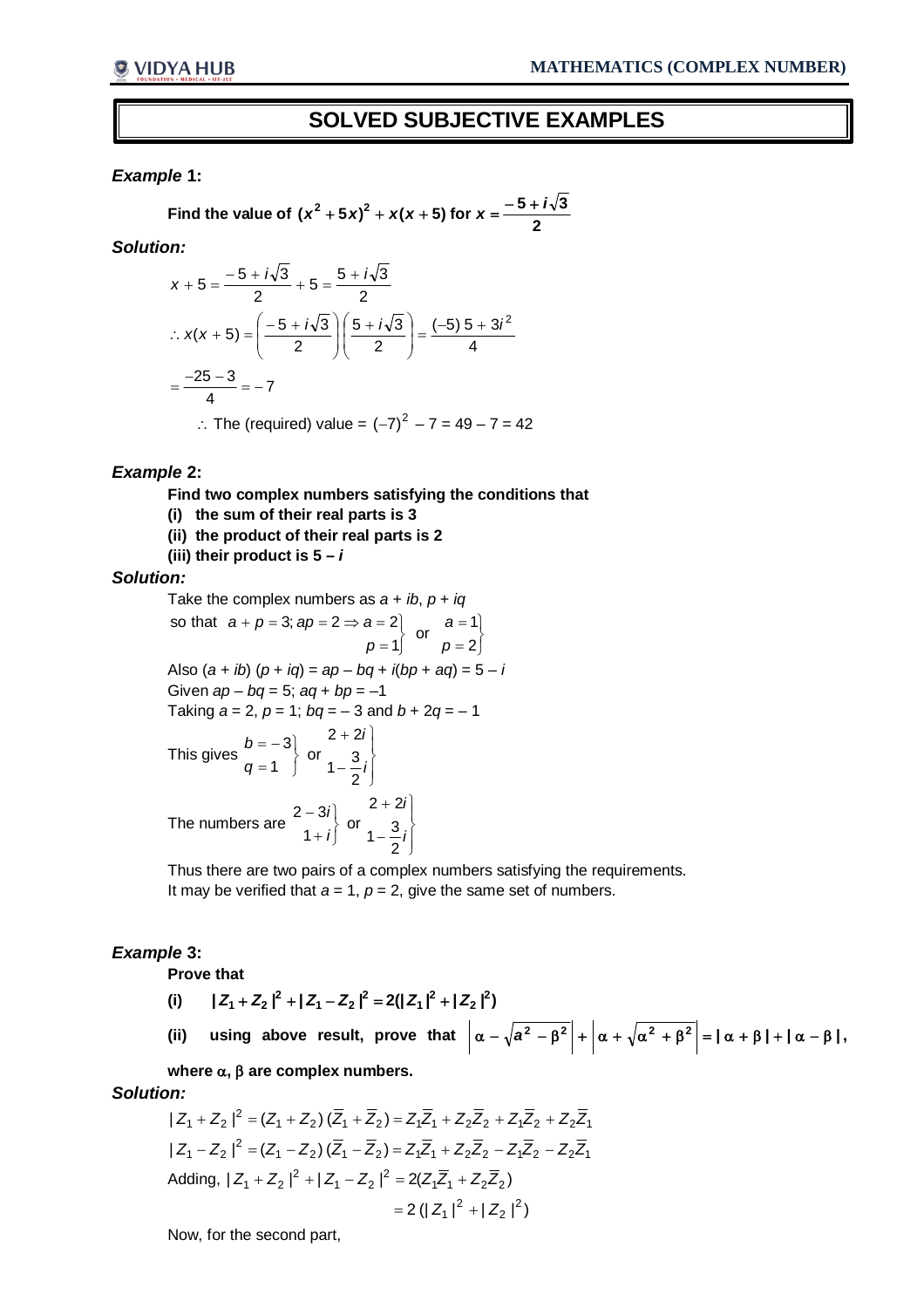$$
\begin{aligned}\n\left|\alpha - \sqrt{\alpha^2 - \beta^2}\right| &+ \left|\alpha + \sqrt{\alpha^2 - \beta^2}\right| \\
&= \frac{1}{2} \left\{ \left|2\alpha - 2\sqrt{\alpha^2 - \beta^2}\right| + \left|2\alpha + 2\sqrt{\alpha^2 - \beta^2}\right| \right\} \\
&= \frac{1}{2} \left\{ \left|\alpha + \beta + \alpha - \beta - 2\sqrt{\alpha^2 - \beta^2}\right| + \left|\alpha + \beta + \alpha - \beta + 2\sqrt{\alpha^2 - \beta^2}\right| \right\} \\
&= \frac{1}{2} \left\{ \left|\sqrt{\alpha + \beta} - \sqrt{\alpha - \beta}\right|^2 + \left|\sqrt{\alpha + \beta} + \sqrt{\alpha - \beta}\right|^2 \right\} \\
&= \frac{1}{2} \left\{ |Z_1 - Z_2|^2 + |Z_1 + Z_2|^2 \right\} \\
&= \frac{1}{2} \left\{ 2(|Z_1|^2 + |Z_2|^2) \right\} \\
&= \left|\sqrt{\alpha + \beta}\right|^2 + \left|\sqrt{\alpha - \beta}\right|^2 \\
&= |\alpha + \beta| + |\alpha - \beta|\n\end{aligned}
$$

#### *Example* **4:**

If *Z* be a complex number with  $|Z| = 1$ , imaginary part of  $Z \neq 0$ , show that *Z* can be represented as  $\frac{1}{c}$ *c i* - $\frac{+i}{i}$  where *c* is real.

### *Solution:*

Since  $|Z| = 1$ ,  $Z$  can be represented as  $(\cos \theta + i \sin \theta)$  $\therefore$   $Z = (\cos\theta + i\sin\theta)$  $=$   $\left| \cos \frac{\pi}{6} + i \sin \frac{\pi}{6} \right| |\cos \frac{\pi}{6} + i \frac{\sin \pi}{6} |$  $\bigg)$  $\left(\cos\frac{\theta}{2}+i\frac{\sin\theta}{2}\right)$  $\setminus$  $\left| \int \cos \frac{\theta}{2} + i \frac{\sin \theta}{2} \right|$ J  $\left(\cos\frac{\theta}{2}+i\sin\frac{\theta}{2}\right)$  $\backslash$  $\left(\cos\frac{\theta}{2}+i\sin\frac{\theta}{2}\right)$ 2 sin  $\cos\frac{\theta}{2}+i\sin\frac{\theta}{2}\right]\left(\cos\frac{\theta}{2}+i\right)$ =  $\cos\frac{\theta}{2} - i\sin\frac{\theta}{2}$  $\frac{6}{2} + i \sin \frac{6}{2}$  $\frac{\theta}{2}$  – *i* sin  $\frac{\theta}{2}$  $\frac{\theta}{2}$  + *i* sin  $\frac{\theta}{2}$ *i i*  $=$   $\frac{2}{2}$  Dividingby sin  $\frac{3}{2}$ J  $\left($  Dividingby sin  $\frac{\theta}{2}$  $\setminus$  $\int$  Dividing by ain  $\theta$  $\frac{\theta}{2}$  –  $\frac{\theta}{2}$  + Dividingby sin  $\frac{8}{2}$  $\cot \frac{\theta}{2}$  $\frac{cot \frac{\theta}{2}}{2}$ *i i*  $=$   $\frac{c+i}{c-i}$ *c i*  $\overline{a}$  $\frac{+i}{-i}$  where c = cot  $\frac{\theta}{2}$  is real.

## *Example* **5:**

For every real  $b \ge 0$ , find all the complex numbers  $\overline{Z}$  satisfying  $2|\overline{Z}| - 4b\overline{Z} + 1 + ib = 0$ . *Solution:*

Let 
$$
Z = x + iy
$$
. The equation is  
\n $2\sqrt{x^2 + y^2} - 4b(x + iy) + 1 + ib = 0$   
\nReal part:  $2\sqrt{x^2 + y^2} - 4bx + 1 = 0$  ... (i)  
\nImaginary Part:  $-4by + b = 0$  ... (ii)

From (ii) either  $b = 0$  and in that case from (i),  $2\sqrt{x^2 + y^2 + 1} = 0$  and this equation is not satisfied for any (*x*, *y*)

 $\therefore$  *b* = 0, there is no solution for the equation, If *b*  $\neq$  0 but > 0; -4*y* + 1 = 0 from (ii)

i.e. 
$$
y = \frac{1}{4}
$$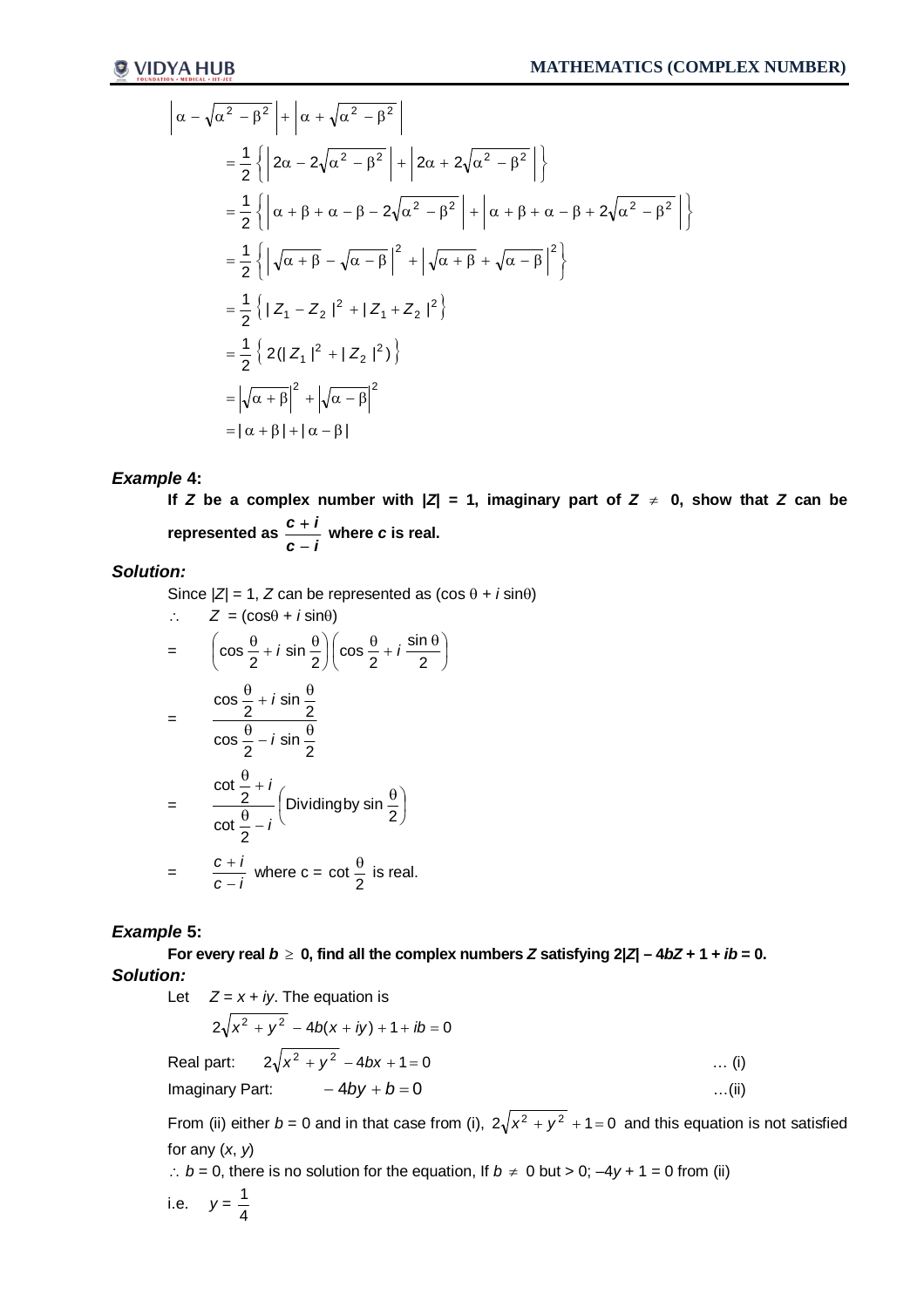Substituting 
$$
y = \frac{1}{4}
$$
 in (i)  

$$
2\sqrt{x^2 + \frac{1}{16}} = 4bx - 1
$$
 ... (iii)

This requires that  $4bx - 1 > 0$  i.e.  $x > \frac{1}{4b}$  $\frac{1}{\sqrt{1}}$  and *b* > 0 and hence *x* > 0

Squaring (iii)

$$
4\left(x^2 + \frac{1}{16}\right) = 16b^2x^2 - 8bx + 1
$$
  

$$
x^2(16b^2 - 4) - 8bx + \frac{3}{4} = 0
$$
  
Roots are 
$$
\frac{8b \pm \sqrt{16b^2 + 12}}{2(16^2 - 4)} = \frac{4b \pm \sqrt{4b^2 + 3}}{16b^2 - 4}
$$

If  $16b^2 - 4 < 0$ , which in effect means that  $b < \frac{1}{2}$  $b < \frac{1}{2}$  (note already  $b > 0$ ), the values of *x* are such that (i) for the  $+$  sign  $x < 0$  while the requirement is  $x > 0$ 

(ii) for the – sign, even if  $x > 0$ , the condition  $x > \frac{1}{4b}$  $>$  $\frac{1}{4}$  is not satisfied.

.. For 
$$
0 < b < \frac{1}{2}
$$
, there is no solution.  
For  $b > \frac{1}{2}$ , the solution is  

$$
Z = \frac{4b + \sqrt{4b^2 + 3}}{16b^2 - 4} + \frac{1}{4}
$$

#### *Example* **6:**

For complex numbers *z* and *w*, prove that  $|z|^2w-|w|^2z=z-w$  if and only if  $z=w$  or  $z\overline{w} = 1$ .

# *Solution:*

$$
\frac{z}{w} = \frac{|z|^2 + 1}{|w|^2 + 1} = \text{purely real number}
$$
\n
$$
\Rightarrow \frac{z}{w} \text{ is purely real i.e., } \frac{z}{w} = \frac{z}{w} \Rightarrow z\overline{w} = \overline{z}w \qquad ...(i)
$$
\n
$$
|z|^2 w - |w|^2 z = z - w
$$
\n
$$
z\overline{z}w - w\overline{w}z = z - w
$$
\nfrom (i),  $z\overline{w}(z - w) = z - w$  ...(ii)\n
$$
(z\overline{w} - 1)(z - w) = 0 \Rightarrow z = w \text{ or } z\overline{w} = 1
$$
\nConversely if  $z = w$ , then LHS = RHS = 0  
\n $z\overline{w} = 1 \Rightarrow$  then from (i) and (ii) L.H.S. = R.H.S. = z - w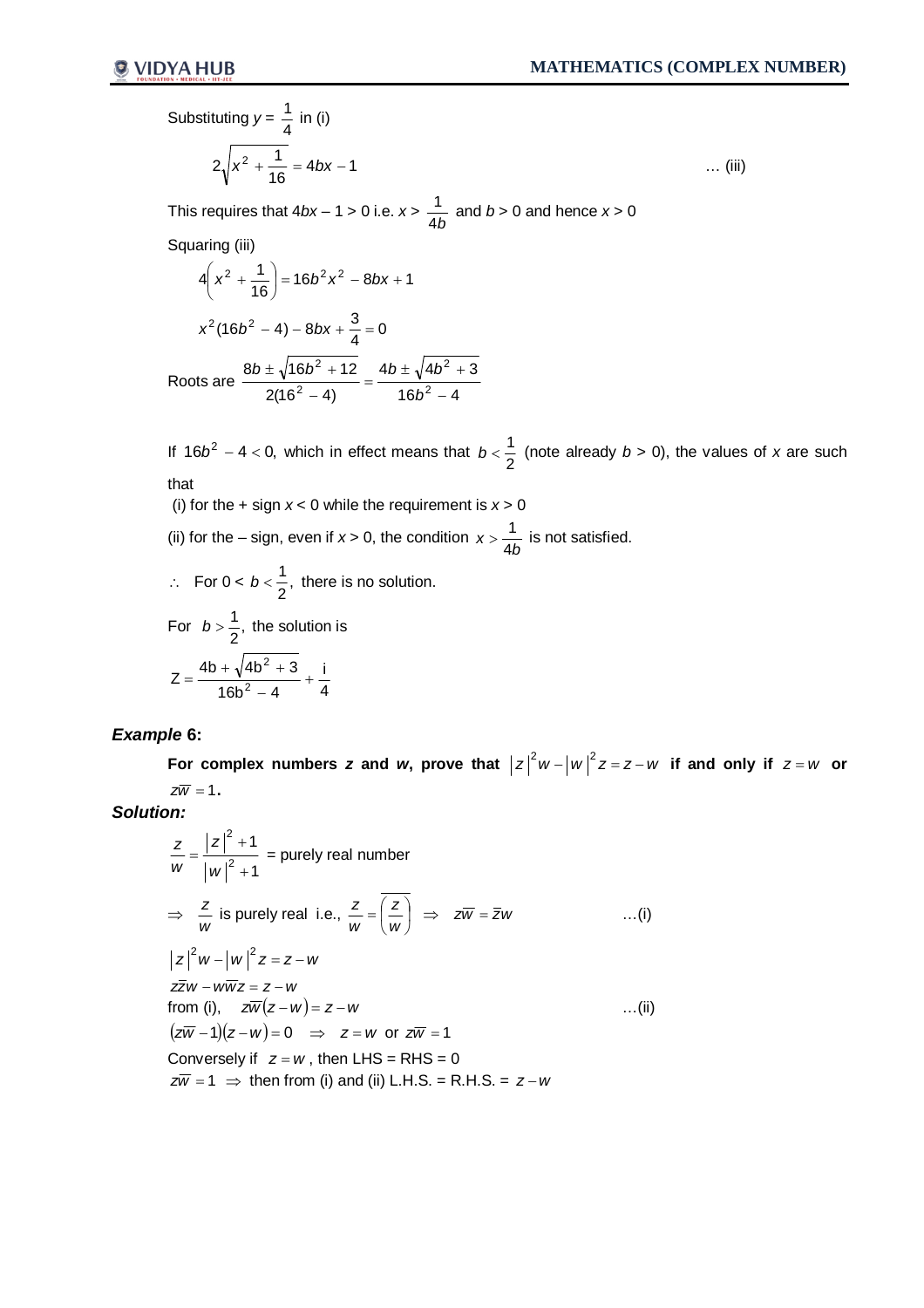#### *Example* **7:**

Show that the triangle whose vertices are the points represented by the complex numbers  $Z_1$ ,  $Z_2$  and  $Z_3$ 

on the argand diagram is equilateral if and only if  $\frac{1}{\frac{1}{\frac{1}{1-\frac{1}{1-\frac{1}{1-\frac{1}{1-\frac{1}{1-\frac{1}{1-\frac{1}{1-\frac{1}{1-\frac{1}{1-\frac{1}{1-\frac{1}{1-\frac{1}{1-\frac{1}{1-\frac{1}{1-\frac{1}{1-\frac{1}{1-\frac{1}{1-\frac{1}{1-\frac{1}{1-\frac{1}{1-\frac{1}{1-\frac{1}{1-\frac{1}{1-\frac{1}{1-\frac{1}{1-\frac{1}{1-\frac$ **2**  $-$  **4**  $-$  **4**  $-$  **4**  $-$  **4**  $-$  **4**  $-$  **4**  $-$  **4**  $-$  **4**  $-$  **4**  $-$  **4**  $-$  **4**  $-$  **4**  $-$  **4**  $-$  **4**  $-$  **4**  $-$  **4**  $-$  **4**  $-$  **4**  $-$  **4**  $-$  **4**  $-$  **4**  $-$  **4**  $-$  **4**  $-$  **4**  $-$  **4**  $-$  **4**  $-$  **4** = - $\ddot{\phantom{1}}$ - $\ddot{}$  $\overline{Z_2 - Z_3} + \overline{Z_3 - Z_1} + \overline{Z_1 - Z_2} = 0$  (OR)

**equivalently**  $Z_1^2 + Z_2^2 + Z_3^2 = Z_1Z_2 + Z_2Z_3 + Z_3Z_1$ .

#### *Solution:*

*ABC* is the equilateral triangle formed of  $A(Z_1)$ ;  $B(Z_2)$  and  $C(Z_3)$ 

$$
Z_3 - Z_1 = (Z_2 - Z_1) (\cos \frac{\pi}{3} + i \sin \frac{\pi}{3})
$$

(*AC* is obtained from *AB* by a rotation anticlockwise through an angle  $\pi/3$ ) Lengthwise *AC* = *AB*

$$
\frac{1}{Z_3 - Z_1} = \frac{1}{Z_1 - Z_2} \left\{ -\cos\frac{\pi}{3} + i\sin\frac{\pi}{3} \right\}
$$

**Similarly** 

$$
\frac{1}{Z_2 - Z_3} = \frac{1}{Z_1 - Z_2} \left\{ -\cos\frac{\pi}{3} - i\sin\frac{\pi}{3} \right\} \qquad \qquad \dots \text{ (ii)}
$$

Adding (i) and (ii)

i.e. 
$$
\frac{1}{Z_3 - Z_1} + \frac{1}{Z_2 - Z_3} = -\frac{1}{Z_1 - Z_2}
$$
  
\ni.e. 
$$
\frac{1}{Z_3 - Z_1} + \frac{1}{Z_2 - Z_3} + \frac{1}{Z_1 - Z_2} = 0
$$
 ... (iii)

This may be equivalently written in the form

$$
\sum (Z_1 - Z_2) (Z_3 - Z_1) = 0
$$
  
\ni.e. 
$$
\sum Z_1 (Z_3 - Z_1) - \sum Z_2 (Z_3 - Z_1) = 0
$$
  
\ni.e. 
$$
Z_1^2 + Z_2^2 + Z_3^2 = Z_1 Z_2 + Z_3 Z_1 + Z_2 Z_3 \qquad (\because \sum Z_2 (Z_3 - Z_1) = 0) \dots (iv)
$$

The condition for  $Z_1$ ,  $Z_2$  *and*  $Z_3$  to form an equilateral triangle is given in one of the two equivalent forms given by (iii) and (iv).

Let us prove the converse also

Assume 
$$
\frac{1}{Z_2 - Z_3} + \frac{1}{Z_3 - Z_1} + \frac{1}{Z_1 - Z_2} = 0
$$
 ... (A)  
\nIf  $p = Z_2 - Z_3$ ,  $q = Z_3 - Z_1$ ;  $r = Z_1 - Z_2$ ;  $p + q + r = 0$   
\n $\therefore p(q + r) + rq = 0 \Rightarrow p(-p) + qr = 0 \Rightarrow p^2 = qr$   
\n $\therefore p^2 = qr$ ;  $\overline{p}^2 = \overline{q} \ \overline{r}$   
\n $\therefore p^2 \overline{p}^2 = q\overline{q} \ \overline{r} \Rightarrow (p\overline{p})^2 (p\overline{p}) = (q\overline{q}) (r\overline{r}) (p\overline{p})$   
\nSimilarly it is possible to prove  $p\overline{p} q\overline{q} \ \overline{r} = (q\overline{q})^3 = (r\overline{r})^3$   
\nThis gives  $p\overline{p} = q\overline{q} = r\overline{r}$   
\ni.e.  $|p^2| = |q|^2 = |r|^2$   
\ni.e.  $|Z_2 - Z_3| = |Z_3 - Z_1| = |Z_1 - Z_2|$   
\n $\therefore$  The triangle is equilateral  
\nLet us also prove the converse from the other condition  
\nnamely  $Z_1^2 + Z_2^2 + Z_3^2 - Z_1Z_2 - Z_2Z_3 - Z_3Z = 0$  ... (B)

 $\omega$ ,  $\omega^2$  being the two imaginary cube roots of unity; (B) may be written as

$$
(Z_1 + \omega Z_2 + \omega_2 Z_3) (Z_1 + \omega^2 Z_2 + \omega Z_3) = 0
$$

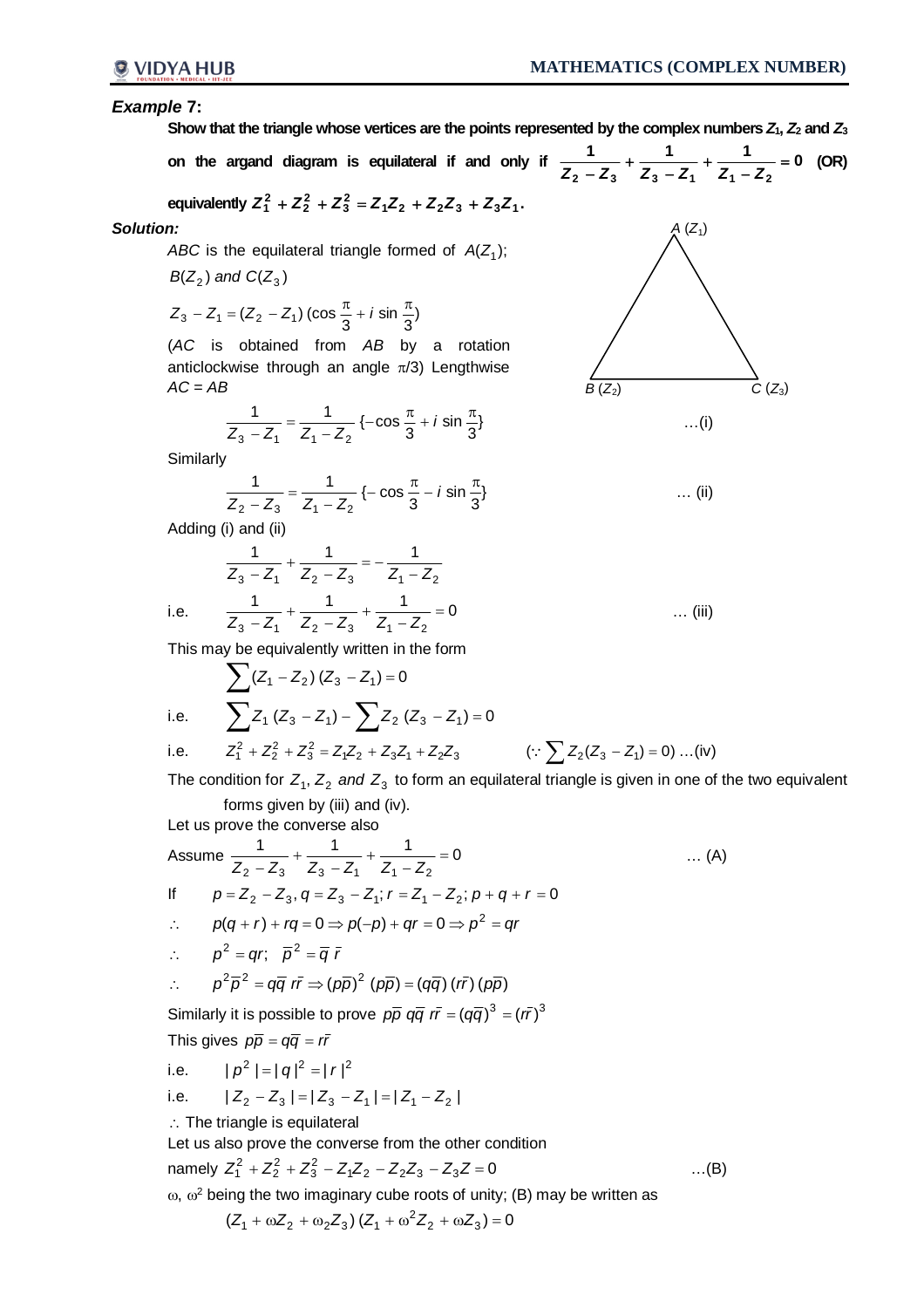Hence  $Z_1 - Z_2 = -Z_2 - \omega Z_2 - \omega^2 Z_3$  $\therefore$  = -  $Z_2(1+\omega) - \omega^2 Z_3$  $= -Z_2(-\omega^2) - \omega^2 Z_3$  $Z_1 - Z_2 = \omega^2 (Z_2 - Z_3)$  $\therefore$  | Z<sub>1</sub> - Z<sub>2</sub> | = |  $\omega^2$  || Z<sub>2</sub> - Z<sub>3</sub> |  $\Rightarrow$  | Z<sub>1</sub> - Z<sub>2</sub> | = | Z<sub>2</sub> - Z<sub>3</sub> | and similarly it can be proved by combining the terms differently  $| \, Z_1 - Z_3 \, | = | \, Z_2 - Z_3 \, | \, .$ Hence  $|Z_1 - Z_2| = |Z_2 - Z_3| = |Z_3 - Z_1|$ 

 $\therefore$  The triangle is equilateral.

### *Example* **8:**

Find all non-zero complex numbers satisfying  $\overline{Z} = iZ^2$ .

#### *Solution:*

Let *Z* = *x* + *iy*; *Z* = *x* – *iy* ; *Z*<sup>2</sup> = *x*<sup>2</sup> – *y*<sup>2</sup> + 2*ixy* 

- $\therefore$  The equation is  $x iy = i(x^2 y^2 + 2ixy)$
- $\therefore$  Equating real and imaginary parts

$$
x = -2xy
$$
 ... (i)  
-y = x<sup>2</sup> - y<sup>2</sup> ... (ii)

(i) gives either  $x = 0$ , in that case  $y = 0$ ;  $y = 1$ 

or 
$$
y = -\frac{1}{2}
$$
, in that case  $\frac{1}{4} + \frac{1}{2} = x^2$   
\n $\therefore$   $x = \pm \frac{\sqrt{3}}{2}$ 

 $\therefore$  The non-zero Z, satisfying the equation are

$$
Z_1 = i \; ; \; Z_2 = \frac{\sqrt{3}}{2} - \frac{1}{2}i \; ; \; Z_3 = -\frac{\sqrt{3}}{2} - \frac{1}{2}i
$$

## *Example* **9:**

**If** *A***,** *B***,** *C***,** *D* **are four points in a plane forming a quadrilateral** *ABCD***, prove that**   $AC \cdot BD \le AB \cdot CD + AD \cdot BC$ . When does the equality exist?

#### *Solution:*

Let the four points *A*, *B*, *C* and *D* have associate complex numbers; *Z*1, *Z*2, *Z*<sup>3</sup> and *Z*<sup>4</sup> First factor *Z*<sup>4</sup> fixed, *Z*1, *Z*2, *Z*<sup>3</sup> cyclically changed. For II terms *Z*2, *Z*3, *Z*<sup>1</sup> cyclically changed. we have

 $(Z_1 - Z_4)(Z_2 - Z_3) + (Z_2 - Z_4)(Z_3 - Z_1) + (Z_3 - Z_4)(Z_1 - Z_2) = 0$  $\therefore$   $-(Z_3 - Z_1)(Z_2 - Z_4) = (Z_1 - Z_4)(Z_2 - Z_3) + (Z_3 - Z_4)(Z_1 - Z_2)$  $\therefore$   $|(Z_3 - Z_1)(Z_2 - Z_4)| = |(Z_1 - Z_4)(Z_2 - Z_3) + (Z_3 - Z_4)(Z_1 - Z_2)|$  $\leq |Z_1 - Z_4| |Z_2 - Z_3| + |Z_3 - Z_4| |Z_1 - Z_2|$ 

i.e.  $AC \cdot BD \le AD \cdot BC + AB \cdot CD$ When equality exists, we have

$$
|(Z_1 - Z_4)(Z_2 - Z_3) + (Z_3 - Z_4)(Z_1 - Z_2)|
$$
  
= |Z\_1 - Z\_4||Z\_2 - Z\_3| + |Z\_3 - Z\_4||Z\_1 - Z\_2|  

$$
\Rightarrow \arg((z_1 - z_4)(z_2 - z_3)) = \arg((z_3 - z_4)(z_1 - z_2))
$$
  

$$
\Rightarrow \arg((z_1 - z_4)(z_2 - z_3)) - \arg((z_3 - z_4)(z_1 - z_2)) = 0
$$

$$
\Rightarrow \quad \arg \left\{\frac{\left(z_1-z_4\right)\left(z_2-z_3\right)}{\left(z_3-z_4\right)\left(z_1-z_2\right)}\right\}=0
$$

i.e. when *A*, *B*, *C*, *D* are concylic points.

i.e. when  $Z_1$ ,  $Z_2$ ,  $Z_3$  and  $Z_4$  represent four points which are concylic.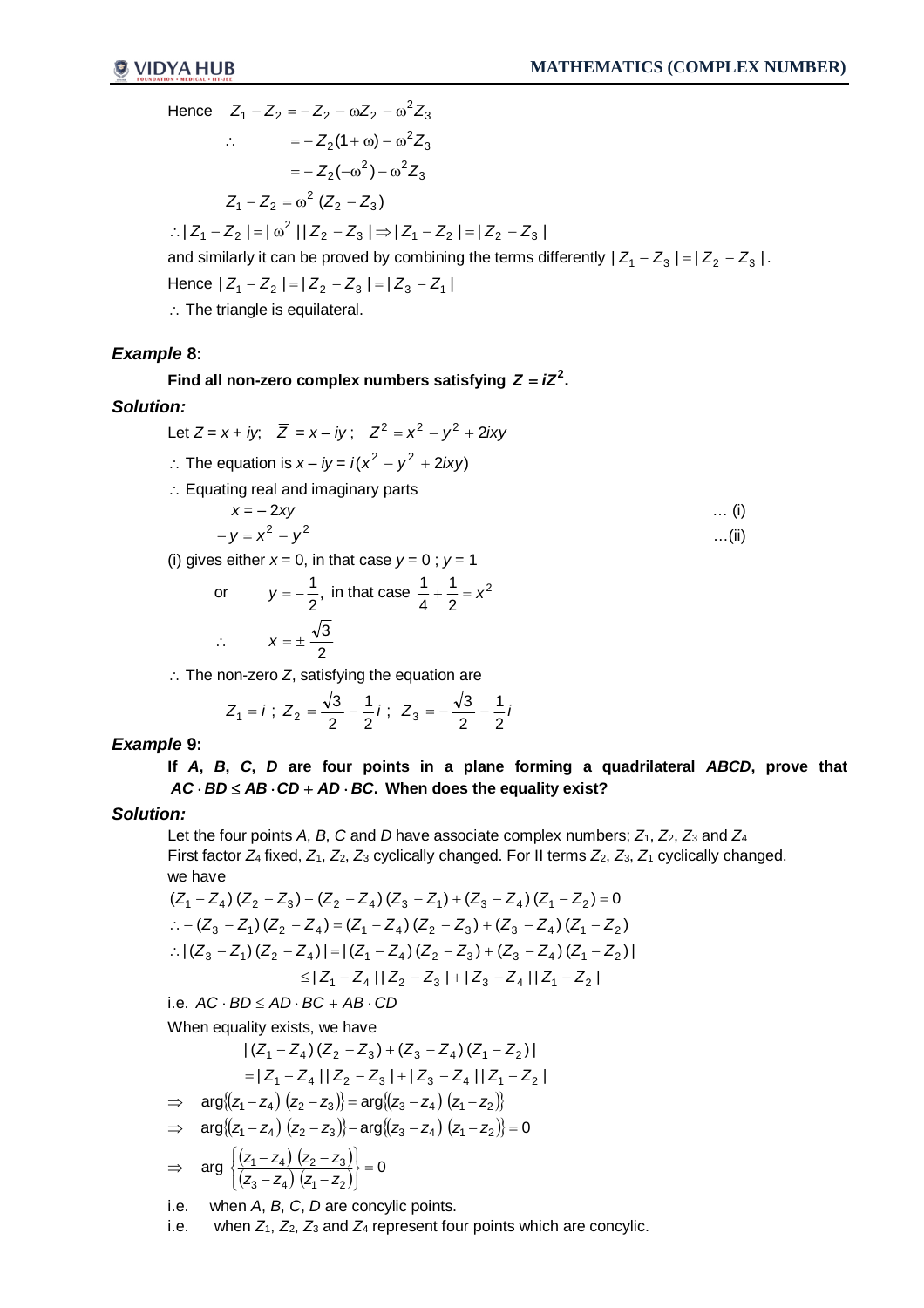#### *Example* **10***:*

Solve the equation;  $Z + a |Z + 1| + i = 0$  (*a* is a real number  $\geq 1$ ).

#### *Solution:*

Taking *Z* = *x* + *iy*, the equation reduces to *x* + *iy* +  $a\sqrt{x^2 + 2x + 1 + y^2 + i} = 0$ . Imaginary =  $0 \Rightarrow y = -1$ Real part =  $0 \Rightarrow x + a\sqrt{x^2 + 2x + 1 + y^2} = 0$ Eliminating *y*, the equation in *x* is  $x^2 = a^2 (x^2 + 2x + 2)$  $x^2 (a^2 - 1) + 2a^2x + 2a^2 = 0$ This gives real *x* only if 4 $a^4$  – 8 $a^2$  ( $a^2$  – 1)  $\geq$  0 i.e if  $-a^4 + 2a^2 \ge 0$ i.e if  $0 \le a^2 \le 2$ and  $a \ge 1$ , the value of a are  $1 \le a \le \sqrt{2}$ , 0 1 2 2  $2 + 2 \times 2$  $\lt$  $\overline{a}$  $=\frac{-a^2\pm a\sqrt{2-1}}{2}$ *a*  $x = \frac{-a^2 \pm a\sqrt{2-a^2}}{2}$ , < 0 for the negative sign and for the positive sign also *x* < 0. Hence the solutions are;

$$
Z = \left\{ \frac{-a^2 \pm a\sqrt{2-a^2}}{a^2 - 1} \right\} - i \quad \text{where } 1 \le a \le \sqrt{2}.
$$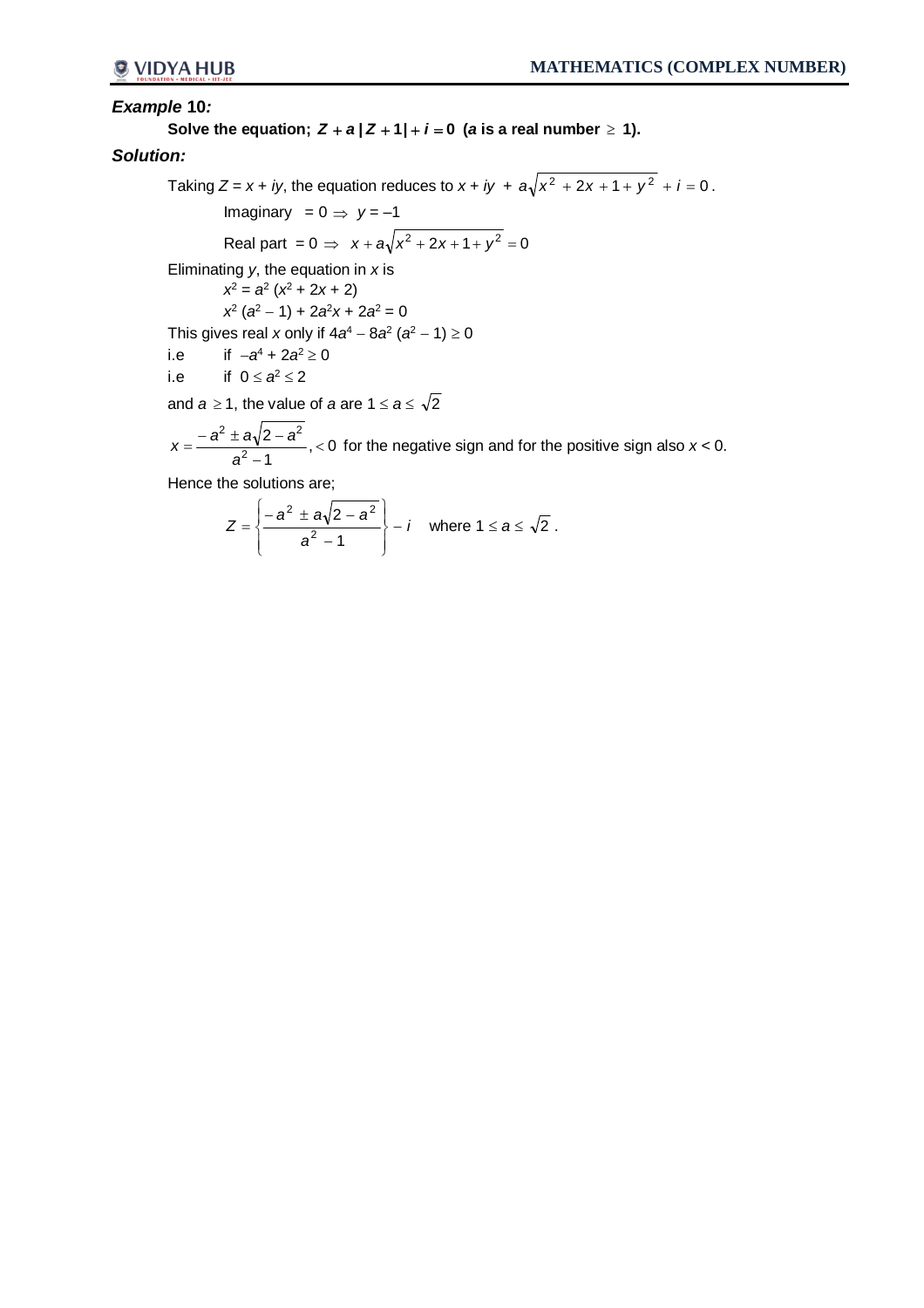# **MIND MAP**

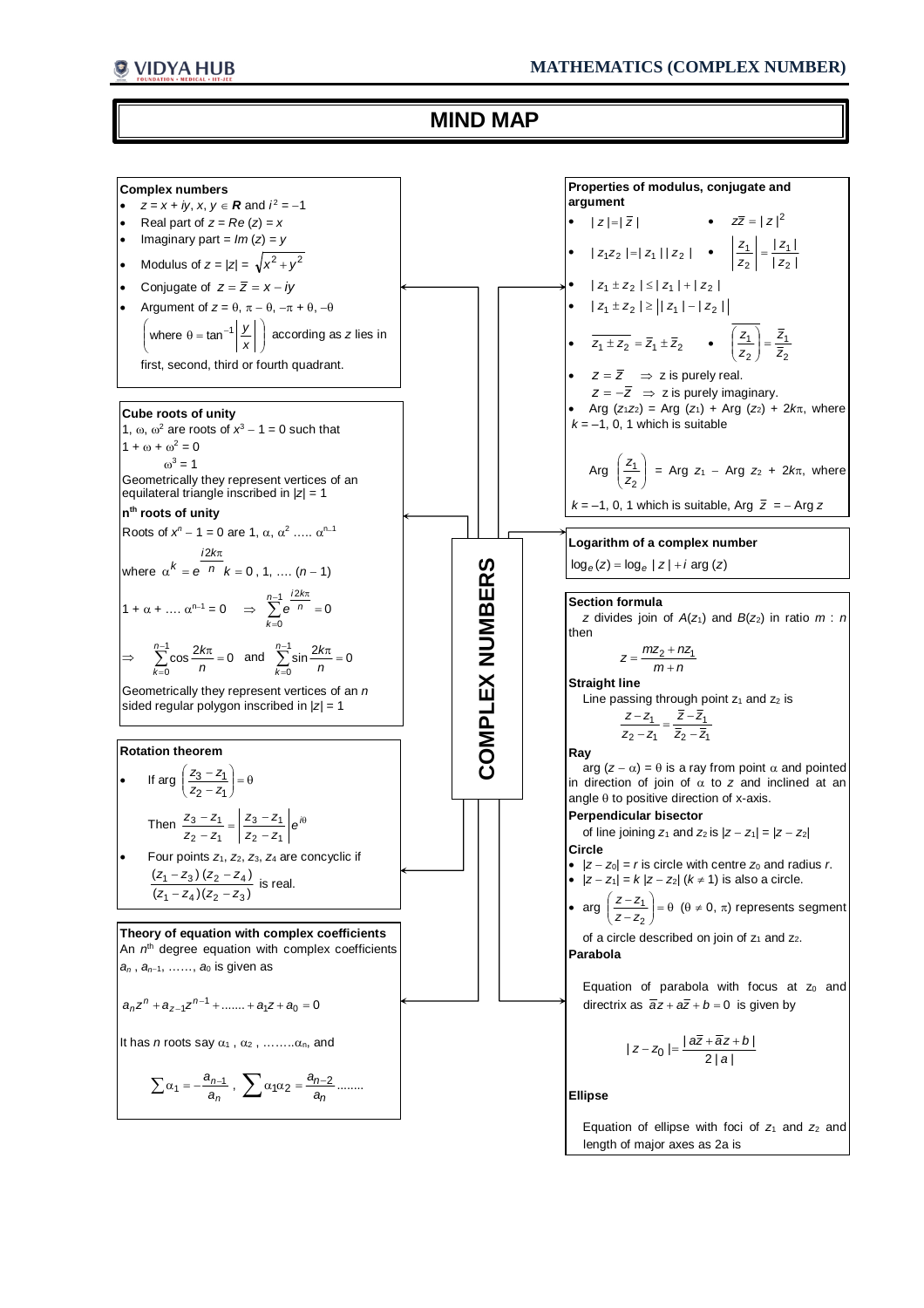# **EXERCISE – I**

## **CBSE PROBLEMS**

**1.** Find the value of 
$$
\frac{i^{592} + i^{590} + i^{588} + i^{586} + i^{584}}{i^{582} + i^{580} + i^{578} + i^{576} + i^{574}}.
$$

**2.** If  $x = a + b$ ,  $y = a\alpha + b\beta$  and  $z = a\beta + b\alpha$ , where  $\alpha$  and  $\beta$  are complex cube roots of unity, show that  $xyz = a^3 + b^3$ .

3. Prove that 
$$
\left(\frac{-1+i\sqrt{3}}{2}\right)^{17} + \left(\frac{-1-i\sqrt{3}}{2}\right)^{17} = -1.
$$

- **4.** Graph the complex numbers on the Argand plane  $3 + 2i$ ,  $-4 5i$ ,  $-5$ ,  $1 2i$ .
- **5.** Express the numbers in the form  $r$  (cos $\theta$  + *i* sin $\theta$ ):

(i)  $1 + i \tan \alpha$  (ii)  $1 - \sin \alpha + i \cos \alpha$ .

- **6.** Find the square root of following:
	- (i)  $7 24i$  (ii)  $-5 + 12i$

(iii) 
$$
4ab - 2(a^2 - b^2)i
$$
 (iv)  $x^2 + \frac{1}{x^2} + 4i\left(x - \frac{1}{x}\right) - 6$ 

**7.** Find *x* and *y* in the following equations:

(i) 
$$
(x + iy)(2-3i) = 4 + i
$$
  
\n(ii) 
$$
\frac{(1+i)x-2i}{3+i} + \frac{(2-3i)y+i}{3-i} = i
$$

- **8.** Express the following in the form of  $a + ib$ (i) *i i*  $1 - \sqrt{2}$  $5 + \sqrt{2}$ - $+$ (ii)  $(1-i)^4$
- **9.** For any two complex numbers  $z_1$  and  $z_2$  , prove that  $\text{Re}(z_1z_2)$  =  $\text{Re }z_1\text{Re }z_2$  Im  $z_1$  Im  $z_2$  .
- **10.** If  $(a + ib)(c + id)(e + if)(g + ih) = A + iB$ , then find value of  $(a^2 + b^2)(c^2 + d^2)(e^2 + f^2)(g^2 + h^2).$
- **11.** Find the value of  $\sqrt[4]{-64}$ .
- **12.** Find the real  $\theta$  such that  $-2i\sin\theta$  $+2i\sin\theta$  $1 - 2i \sin$  $3 + 2i \sin$ *i*  $\frac{i \sin \theta}{\sin \theta}$  is purely real.
- **13.** Find the conjugate of  $\frac{(3-2i)(2+3i)}{(4-2i)(2-i)}$  $(1+2i)(2-i)$ *i i* + 2*i* )(2 – – 2i)(2 +  $(1 + 2i)(2)$  $\frac{(3-2i)(2+3i)}{(4-2i)(2-i)}$ .
- **14.** Find modulus of the following complex numbers:

(i) 
$$
\frac{1+2i}{1-3i}
$$
 (ii)  $\frac{1+i}{1-i} - \frac{1-i}{1+i}$ 

**15.** Find argument of following complex numbers:

(i) 
$$
\frac{1+i}{1-i}
$$
 (ii)  $-\sqrt{3}-i$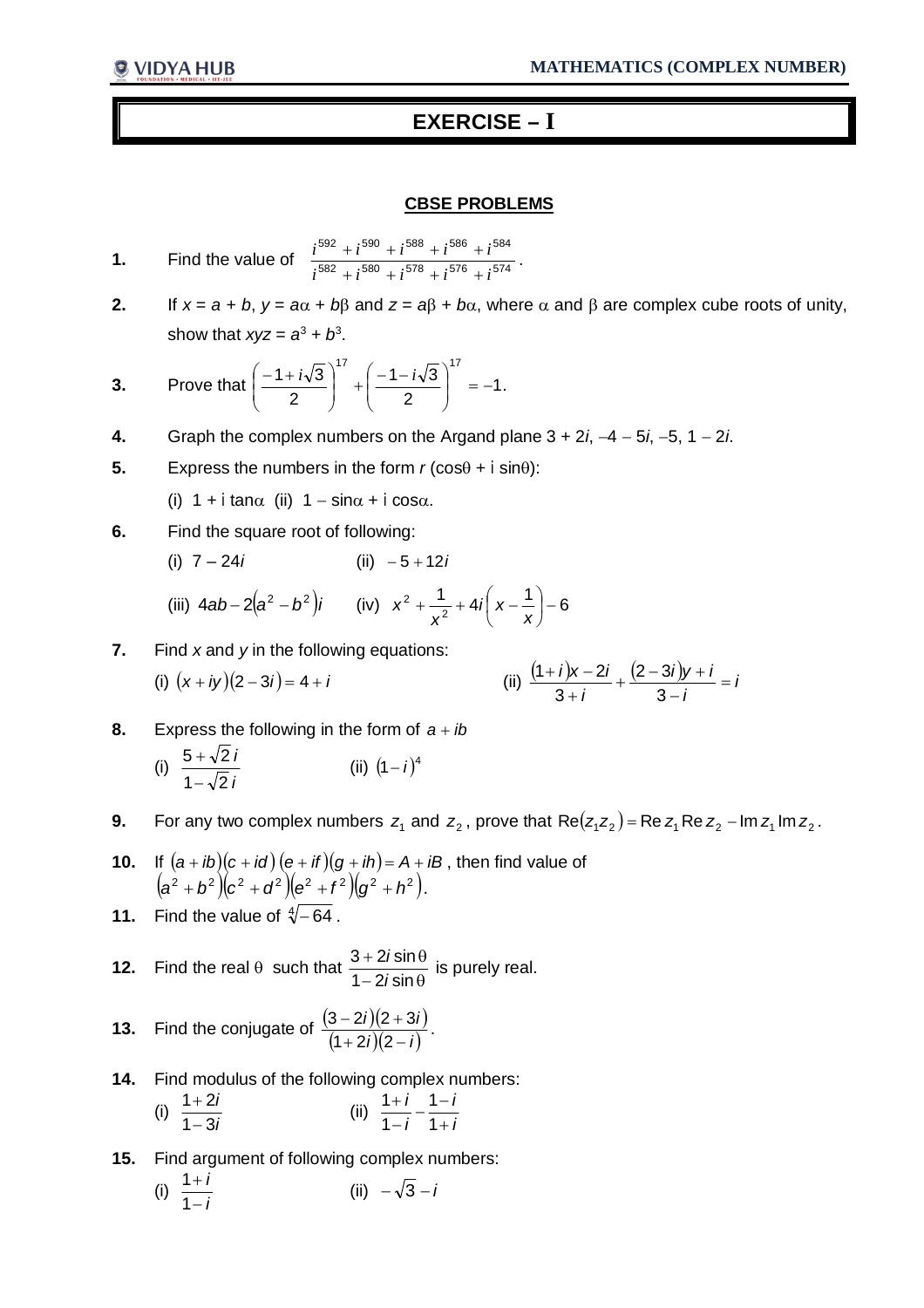**16.** Put the following complex numbers in polar form:

(i) 
$$
\frac{1+2i}{1-3i}
$$
 (ii)  $1+i$ 

- **17.** If  $|2z-1|=|z-2|$ , then find value of  $|z|$ .
- **18.** If  $x = \sqrt{2}i 1$  find the value of  $x^4 + 4x^3 + 6x^2 + 4x + 9$ .
- **19.** Express  $(1 + a^2)(1 + b^2)$  as sum of two squares.
- **20.** Find the value of  $\frac{(1+i)^n}{(1+i)^n}$  $(1-i)^{4n+3}$  $4n + 5$ 1 1  $^{+}$  $^{+}$  $\overline{\phantom{a}}$  $\ddot{}$ *n n i*  $\frac{i}{(1+i)^{4n+3}}$ .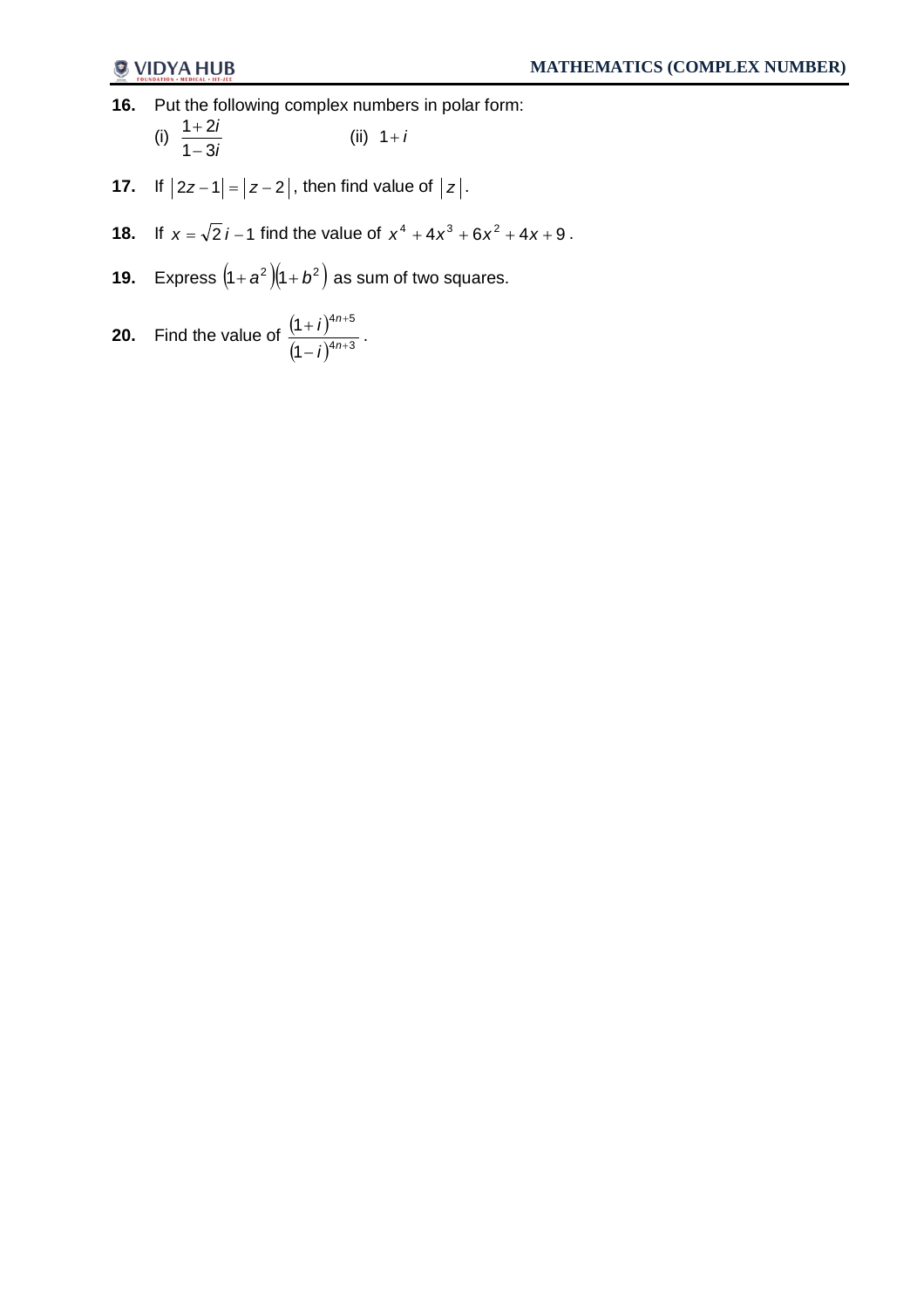# **EXERCISE – II**

# **NEET-SINGLE CHOICE CORRECT**

1. 
$$
x + iy = (1 - i\sqrt{3})^{100}
$$
, then  $(x, y)$  is equal to  
\n(a)  $(2^{69}, 2^{69}\sqrt{3})$  (b)  $(2^{69}, -2^{69}\sqrt{3})$   
\n(c)  $(-2^{69}, 2^{69}\sqrt{3})$  (d) none of these  
\n2. The smallest positive integer for which  $(1 + i)^{2n} = (1 - i)^{2n}$  is  
\n(a) 4 (b) 8 (c) 2 (d) 12  
\n3. The value of  $\sum_{n=1}^{13} (i^n + i^{n+1})$ , where  $i = \sqrt{-1}$  equals  
\n(a) i (b)  $i - 1$  (c)  $-i$  (d) 0  
\n4. If  $z_1, z_2$  and  $z_3, z_4$  are two pairs of conjugate complex numbers, then  
\n $arg(\frac{z_1}{z_4}) + arg(\frac{z_2}{z_3})$  equals  
\n(a) 0 (b)  $\frac{\pi}{2}$  (c)  $\frac{3\pi}{2}$  (d)  $\pi$   
\n5. The number of solutions of  $z^2 + 3\overline{z} = 0$  is  
\n(a) 2 (b) 3 (c) 4 (d) 5  
\n6. The locus of  $z$  moving in the Argand plane such that  $arg(\frac{z-2}{z+2}) = \frac{\pi}{2}$  is  
\n(a) a straight line  
\n(b) a semi-circle centred at origin and radius  $\sqrt{2}$   
\n(c) a circle centred at origin and radius  $\sqrt{2}$   
\n(d) none of these  
\n7. One of the values of  $i^i$  is  
\n(a)  $e^{-s/2}$  (b)  $e^{s/2}$  (c)  $e^{\pi}$  (d)  $e^{-\pi}$   
\n8. For a complex number  $z$ , the minimum value of  $|z|+|z-2|$  is  
\n(a) 1 (b) 2 (c) 3 (d) none of these  
\n9. Let  $z = 1-t + i\sqrt{(t^2 + t + 2)}$ , where  $t$  is a real parameter. The locus of  $z$  in the Argand  
\nplane is a part of  
\n(a) a hyperbola (b) an ellipse (d) none of these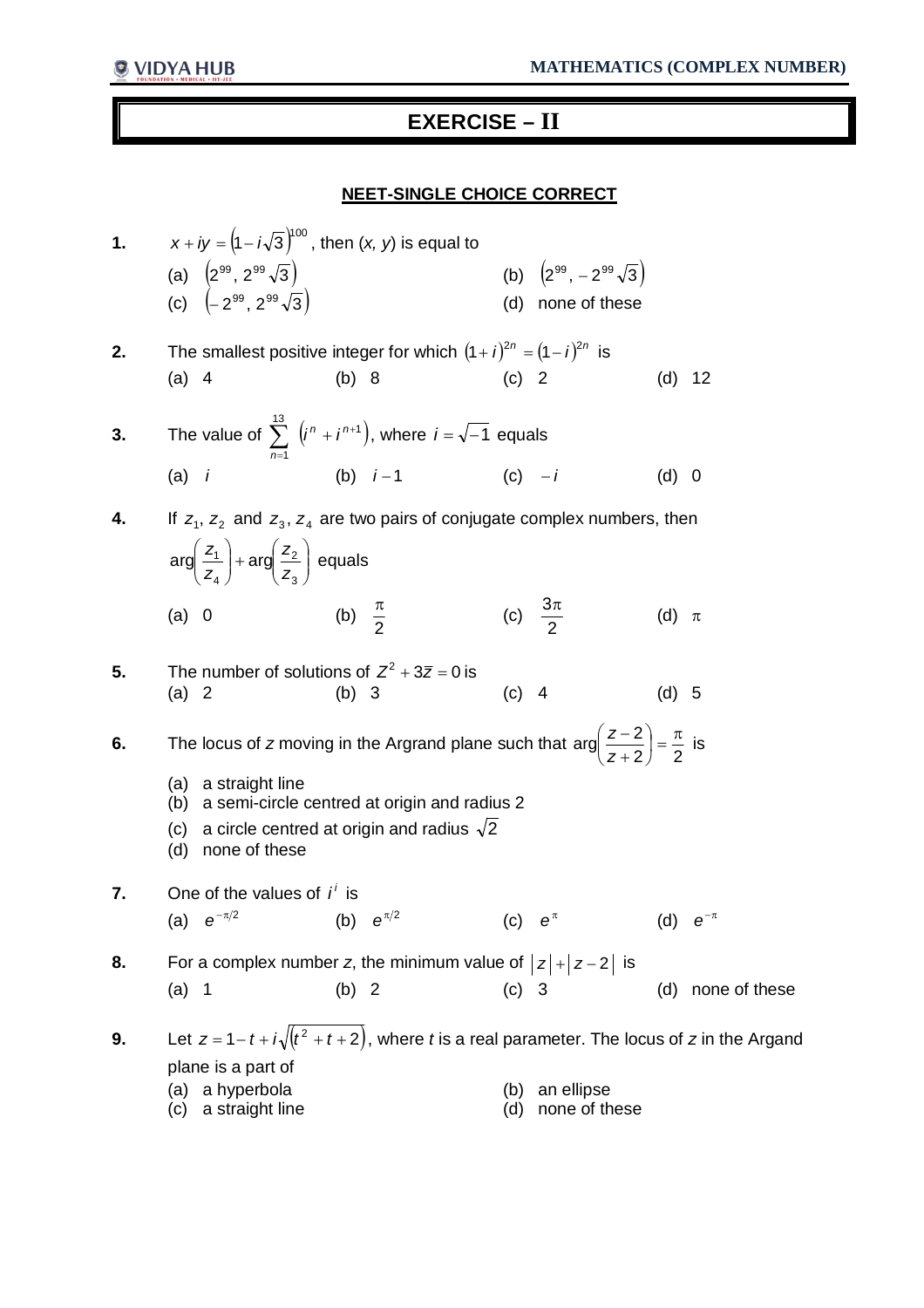|       | <b>10.</b> If $ z  \ge 3$ , the least value of $ z+\frac{1}{z} $ is                         |                                                                                                                           |                    |                                         |                   |
|-------|---------------------------------------------------------------------------------------------|---------------------------------------------------------------------------------------------------------------------------|--------------------|-----------------------------------------|-------------------|
|       | (a) $\frac{8}{3}$ (b) $\frac{3}{8}$                                                         |                                                                                                                           | (c) $\frac{10}{3}$ |                                         | (d) none of these |
| 11.   | The value of $\sum_{k=1}^{6} \left(\sin \frac{2k\pi}{7} - i \cos \frac{2k\pi}{7}\right)$ is |                                                                                                                           |                    |                                         |                   |
|       | $(a) -1$                                                                                    | (b) 1                                                                                                                     | (c) 0              |                                         | (d) $i$           |
| $12.$ |                                                                                             | If $ z_1 + z_2  =  z_1  +  z_2 $ , then $\arg z_1 - \arg z_2$ is equal to                                                 |                    |                                         |                   |
|       | (a) $\pi$                                                                                   | (b) $-\frac{\pi}{2}$ (c) $\frac{\pi}{2}$                                                                                  |                    |                                         | $(d)$ 0           |
| 13.   | If $ z+i = z-i $ , then the locus of z is                                                   |                                                                                                                           |                    |                                         |                   |
|       | (a) imaginary axis<br>(c) region above the x-axis                                           |                                                                                                                           | (b)<br>(d)         | real axis<br>region below the X-axis    |                   |
| 14.   |                                                                                             | If $z_1 = \frac{mz_2 + z_3}{m+1}$ where $m \in R^+$ , then the distance of $z_1$ from the line joining $z_2$ and $z_3$ is |                    |                                         |                   |
|       | (a) 0                                                                                       | $(b)$ m                                                                                                                   |                    | (c) $\frac{m}{m+1}$ (d) $\frac{1}{m+1}$ |                   |
|       | 15. If $ z-4  >  z-2 $ , then                                                               |                                                                                                                           |                    |                                         |                   |
|       |                                                                                             | (a) $Re z < 3$ (b) $Re z < 2$ (c) $Re z > 2$ (d) $Re z > 3$                                                               |                    |                                         |                   |
|       |                                                                                             | <b>16.</b> If $z_1 = \frac{-1+3i}{2}$ and $z_2 = \frac{-1-3i}{2}$ , then value of $z_1^3 + z_2^3 - 3z_1z_2$ is            |                    |                                         |                   |
|       | (b) $-1$<br>$(a)$ 1                                                                         | $\left( \text{c} \right)$ 3                                                                                               |                    |                                         | $(d) -3$          |
| 17.   |                                                                                             | If one root of the equation $ix^2 - 2(1+i)x + (2-i) = 0$ is $2-i$ , then the other root is                                |                    |                                         |                   |
|       | (a) $2+i$                                                                                   | (b) $2-i$<br>$(c)$ i                                                                                                      |                    |                                         | $(d) -i$          |
| 18.   |                                                                                             | For $x_1, x_2, y_1, y_2 \in R$ , if $0 < x_1 < x_2, y_1 = y_2$ and $z_1 = x_1 + iy_1, z_2 = x_2 + iy_2$                   |                    |                                         | and               |
|       | $z_3 = \frac{z_1 + z_2}{2}$ , then $z_1$ , $z_2$ and $z_3$ satisfy                          |                                                                                                                           |                    |                                         |                   |
|       | (a) $ Z_1  <  Z_3  <  Z_2 $                                                                 |                                                                                                                           |                    | (b) $ Z_1  >  Z_3  >  Z_2 $             |                   |
|       | (c) $ Z_1  <  Z_2  <  Z_3 $                                                                 |                                                                                                                           |                    | (d) $ z_1  =  z_2  =  z_3 $             |                   |
| 19.   |                                                                                             | The number of values of z satisfying both $ z =4$ and $ z = z-6 $ is                                                      |                    |                                         |                   |
|       | (a) 2                                                                                       | (b) 1                                                                                                                     | (c)                | 4                                       | (d) 0             |
| 20.   |                                                                                             | The equation $ z-1 - z+1  = \lambda$ represents a hyperbola if                                                            |                    |                                         |                   |
|       | (a) $-2 < \lambda < 2$                                                                      |                                                                                                                           | (b)                | $\lambda > 2$                           |                   |
|       | $0 < \lambda < 2$<br>(c)                                                                    |                                                                                                                           | (d)                | none of these                           |                   |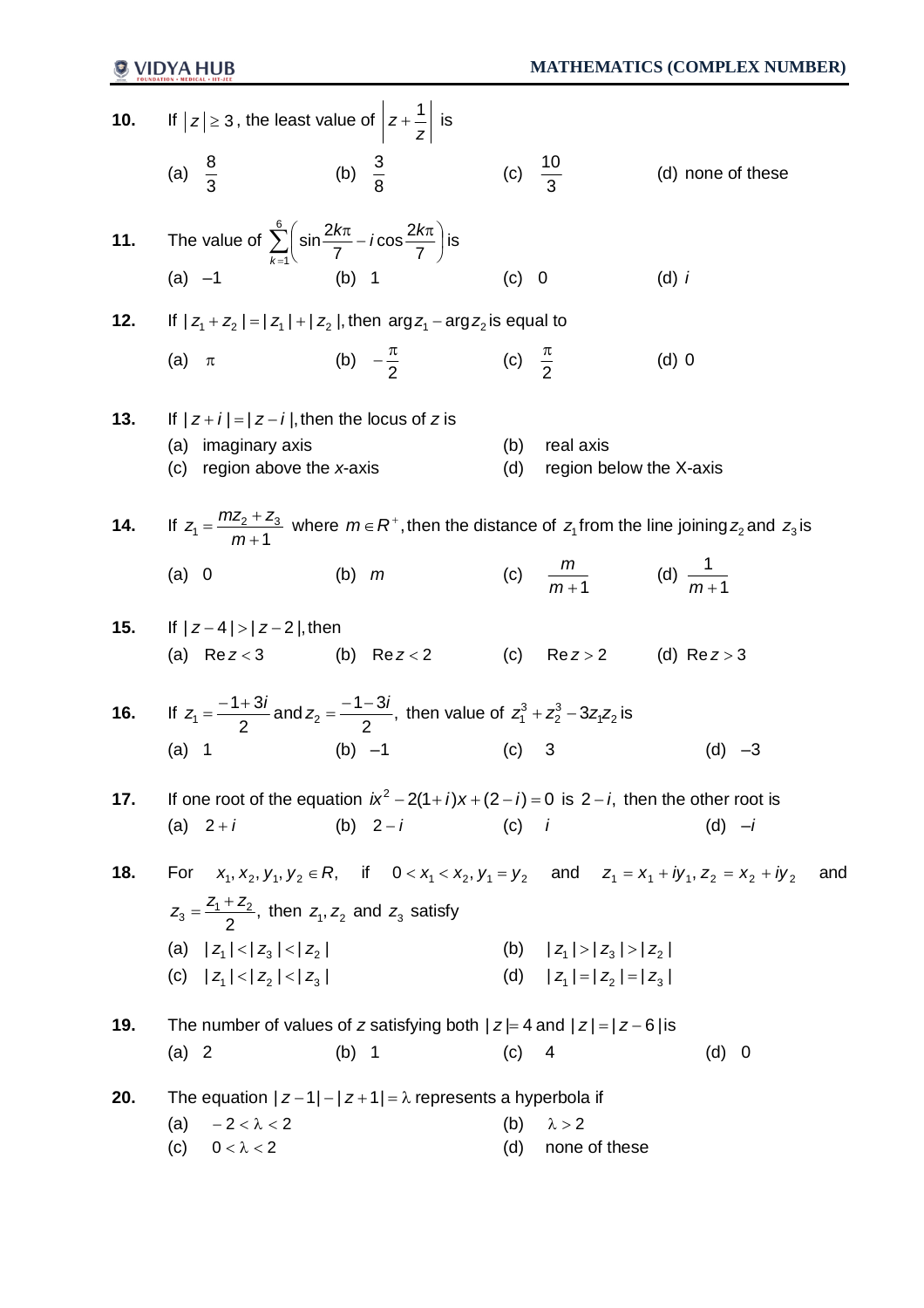|     | 21. If $\frac{z-1}{z+1}$ is purely imaginary, then $ z $ is                                                                                 |                                             |
|-----|---------------------------------------------------------------------------------------------------------------------------------------------|---------------------------------------------|
|     | (a) equal to $1$                                                                                                                            | (b) $> 1$                                   |
|     | (c) < 1                                                                                                                                     | (d) > 2                                     |
|     | <b>22.</b> If $\left(\frac{3}{2} + i\frac{\sqrt{3}}{2}\right)^{50} = \frac{3^{25}}{2}(x + iy)$ , then the ordered pair $(x, y)$ is equal to |                                             |
|     | (a) $(1, -\sqrt{3})$                                                                                                                        |                                             |
|     | (c) $(1, \sqrt{3})$                                                                                                                         | (b) $(\sqrt{3}, 1)$<br>(d) $(\sqrt{3}, -1)$ |
| 23. | The equation $z\bar{z} + (4-3i)z + (4+3i)\bar{z} + 5 = 0$ represents a circle of radius                                                     |                                             |
|     | (a) $2\sqrt{5}$                                                                                                                             | (b) $\sqrt{5}$                              |
|     | (c) 5                                                                                                                                       | (d) $\frac{5}{2}$                           |
| 24. | If $M =$ greatest $ z $ and $m =$ least $ z $ for the complex number satisfying $ z-(3+4i) =1$ then                                         |                                             |

the ordered pair (*M*, *m*)is (a)  $(5, 4)$  (b)  $(6, 4)$ (c)  $(6, 5)$  (d)  $(4, 3)$ 

- **25.** Locus of *z*, if  $\left|\frac{2-1}{2}\right|=2$ , 1  $\frac{1}{1}$  =  $\ddot{}$ *z*  $\left| \frac{z-1}{z} \right|$  = 2, is
	-
	-
	- (a) circle (b) pair of straight line
	- (c) ellipse (d) none of these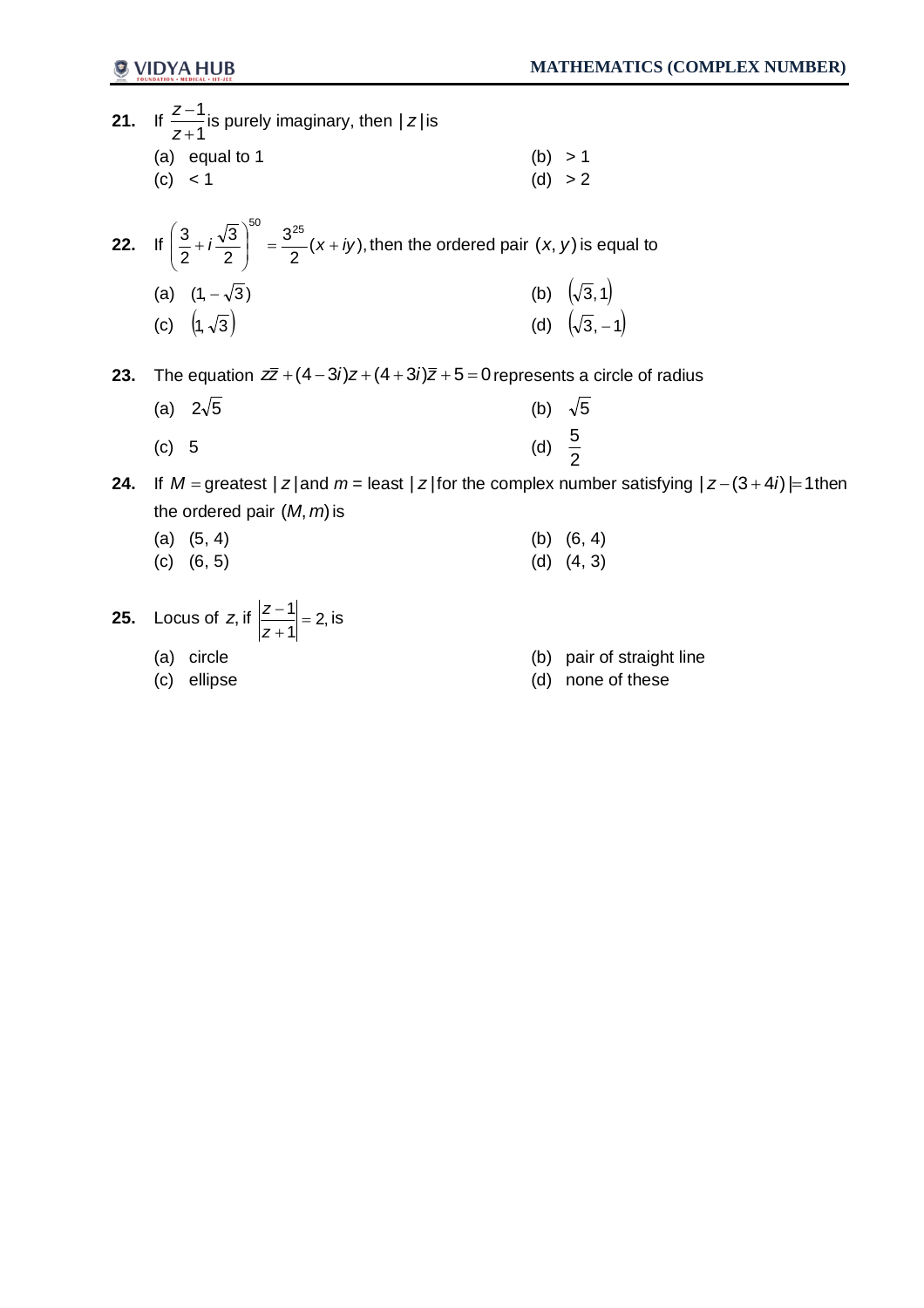# **EXERCISE – III**

# **IIT-JEE – SINGLE CHOICE CORRECT**

| 1. | If $x_r = \cos{\frac{\pi}{2}} + i \sin{\frac{\pi}{2}}$ then $x_1x_2x_3\infty$ is equal to                                                                             |          |                                       |
|----|-----------------------------------------------------------------------------------------------------------------------------------------------------------------------|----------|---------------------------------------|
|    | $(a)$ 1                                                                                                                                                               | (b) $-1$ |                                       |
|    | (c) 0                                                                                                                                                                 | (d)      | none of these                         |
| 2. | If $sin\alpha + sin\beta + sin\gamma = 0 = cos\alpha + cos\beta + cos\gamma$ then $cos2\alpha + cos2\beta + cos2\gamma$ is equal to                                   |          |                                       |
|    | (a) 0                                                                                                                                                                 | (b)      | 1                                     |
|    | $(c) -1$                                                                                                                                                              |          | (d) can't be determined               |
| 3. | If 1, $\omega$ , $\omega^2$ ,, $\omega^{n-1}$ are <i>n</i> , <i>n</i> <sup>th</sup> roots of unity then $(5 - \omega)(5 - \omega^2)$ $(5 - \omega^{n-1})$ is equal to |          |                                       |
|    | (a) $\frac{5^{n}-1}{4}$                                                                                                                                               |          | (b) $\frac{5^{n}+1}{4}$               |
|    |                                                                                                                                                                       |          |                                       |
|    | (c) $\frac{5^n}{4}$                                                                                                                                                   |          | (d) $\frac{5^n + 2}{4}$               |
| 4. | If z satisfies the equation $ z-3i + z-4 =5$ , then minimum value of $ z $ is                                                                                         |          |                                       |
|    | (a) 5                                                                                                                                                                 |          | (b) $12$                              |
|    |                                                                                                                                                                       |          | (d) $\frac{12}{5}$                    |
|    | (c) $\frac{5}{12}$                                                                                                                                                    |          |                                       |
| 5. | Let z and w be two complex numbers such that $ z  \leq 1$ , $ w  \leq 1$ and $ z + iw  =  z - iw  = 2$ ,                                                              |          |                                       |
|    | then z equals.                                                                                                                                                        |          |                                       |
|    | (a) 1 or $i$                                                                                                                                                          |          | (b) $i$ or $-i$                       |
|    | (c) $1$ or $-1$                                                                                                                                                       |          | (d) $i$ or $-1$                       |
| 6. | If $i = \sqrt{-1}$ , then $4 + 5\left(-\frac{1}{2} + \frac{i\sqrt{3}}{2}\right)^{334} + \left(-\frac{1}{2} + \frac{i\sqrt{3}}{2}\right)^{365}$ is equal to            |          |                                       |
|    | (a) $1-i\sqrt{3}$                                                                                                                                                     |          | (b) $-1 + i\sqrt{3}$                  |
|    | (c) $i\sqrt{3}$                                                                                                                                                       |          | (d) $1+2i\sqrt{3}$                    |
|    |                                                                                                                                                                       |          |                                       |
| 7. | The complex numbers $z_1$ , $z_2$ and $z_3$ satisfying $\frac{z_1 - z_3}{z_2 - z_3} = \frac{1 - i\sqrt{3}}{2}$ are the vertices of a triangle                         |          |                                       |
|    | which is                                                                                                                                                              |          |                                       |
|    | (a) of area zero                                                                                                                                                      |          | (b) right angled isosceles            |
|    | equilateral<br>(c)                                                                                                                                                    | (d)      | obtuse angled isosceles               |
| 8. | The points of z satisfying $\arg\left(\frac{z-1}{z+1}\right) = \frac{\pi}{4}$ lies on                                                                                 |          |                                       |
|    | an arc of a circle<br>(a)                                                                                                                                             |          | (b) line joining $(1, 0)$ , $(-1, 0)$ |
|    | pair of lines<br>(c)                                                                                                                                                  | (d)      | line joining $(0, i)$ , $(0, -i)$     |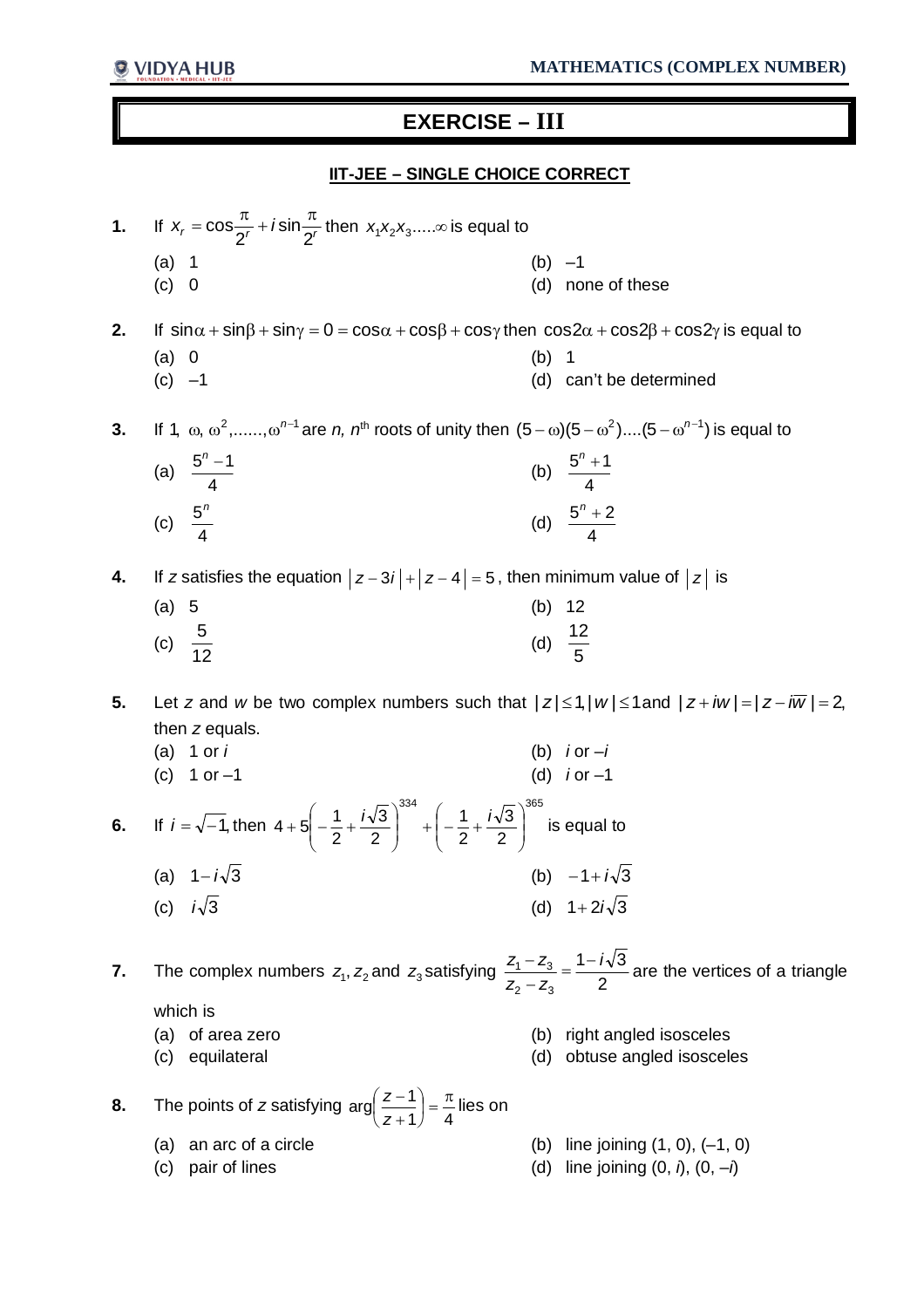| 9.  | If a, b, c and $u$ , v, w are complex numbers representing vertices of two triangle such that<br>$c = (1 - r)a + rb$ and $w = (1 - r)a + rv$ , where r is a complex number, then the two triangles |                                                |  |  |  |
|-----|----------------------------------------------------------------------------------------------------------------------------------------------------------------------------------------------------|------------------------------------------------|--|--|--|
|     | have same area<br>(a)                                                                                                                                                                              | (b) are similar                                |  |  |  |
|     | (c)<br>are congruent                                                                                                                                                                               | (d) none of these                              |  |  |  |
|     | <b>10.</b> If $\alpha = \left(\cos\frac{8\pi}{11} + i\sin\frac{8\pi}{11}\right)$ , then Re( $\alpha + \alpha^2 + \alpha^3 + \alpha^4 + \alpha^5$ ) is equal to                                     |                                                |  |  |  |
|     | (a) $\frac{1}{2}$                                                                                                                                                                                  | (b) $-\frac{1}{2}$                             |  |  |  |
|     | (c) 0                                                                                                                                                                                              | (d) none of these                              |  |  |  |
| 11. | The complex number z satisfies the condition $ z-\frac{25}{Z}  = 24$ , then maximum value of  z  is                                                                                                |                                                |  |  |  |
|     | (a) 25                                                                                                                                                                                             | (b)<br>30                                      |  |  |  |
|     | (c) 32                                                                                                                                                                                             | (d) none of these                              |  |  |  |
|     | <b>12.</b> If $ z-3i =3$ and $\arg z \in \left(0, \frac{\pi}{2}\right)$ , then $\cot(\arg z) - \frac{6}{z}$ is equal to                                                                            |                                                |  |  |  |
|     | $(a)$ <i>i</i>                                                                                                                                                                                     | (b) $-i$<br>(d) $-2i$                          |  |  |  |
|     | $(c)$ 2i                                                                                                                                                                                           |                                                |  |  |  |
| 13. | If $\arg z < 0$ , then $\arg(-z) - \arg(z)$ is equal to                                                                                                                                            |                                                |  |  |  |
|     | (a) $\pi$                                                                                                                                                                                          | (b) $-\pi$                                     |  |  |  |
|     | (c) $-\frac{\pi}{2}$                                                                                                                                                                               | (d) $\frac{\pi}{2}$                            |  |  |  |
| 14. | If $n_1$ , $n_2$ are positive integers, then $(1+i)^{n_1} + (1+i^3)^{n_1} + (1+i^5)^{n_2} + (1+i^7)^{n_2}$ is a real number if                                                                     |                                                |  |  |  |
|     | (a) $n_1 = n_2$ only                                                                                                                                                                               | (b) $n_1 + 1 = n_2$ only                       |  |  |  |
|     | (c) $n_1 = n_2 + 1$ only                                                                                                                                                                           | (d) $n_1$ , $n_2$ are positive integers        |  |  |  |
| 15. | If $\log_{(\frac{1}{\sqrt{2}})}\frac{ z ^2- z +1}{ z +2}$ > -2, then the locus of z is                                                                                                             |                                                |  |  |  |
|     | the interior of a circle<br>(a)                                                                                                                                                                    | exterior of a circle<br>(b)                    |  |  |  |
|     | boundary of a circle<br>(c)                                                                                                                                                                        | none of these<br>(d)                           |  |  |  |
| 16. | If $z_1$ , $z_2$ , $z_3$ are the vertices of an equilateral triangle (vertices taken anticlockwise) inscribed<br>in the circle $ z =1$ and if $z_1 = i$ , then                                     |                                                |  |  |  |
|     | (a) $z_2 = -\frac{\sqrt{3}}{2} - \frac{i}{2}$                                                                                                                                                      | (b) $z_2 = -\frac{1}{2} - i\frac{\sqrt{3}}{2}$ |  |  |  |
|     | (c) $z_3 = \frac{1}{2} - i \frac{\sqrt{3}}{2}$                                                                                                                                                     | (d) $z_3 = \frac{\sqrt{3}}{2} + \frac{i}{2}$   |  |  |  |

- **17.** If  $(1+\omega^2)^n = (1+\omega^4)^n$ , where  $\omega$ ,  $\omega^2$  are non real cube roots of unity then least positive value of *n* is
	- (a) 2 (b) 3 (c) 5 (d) 6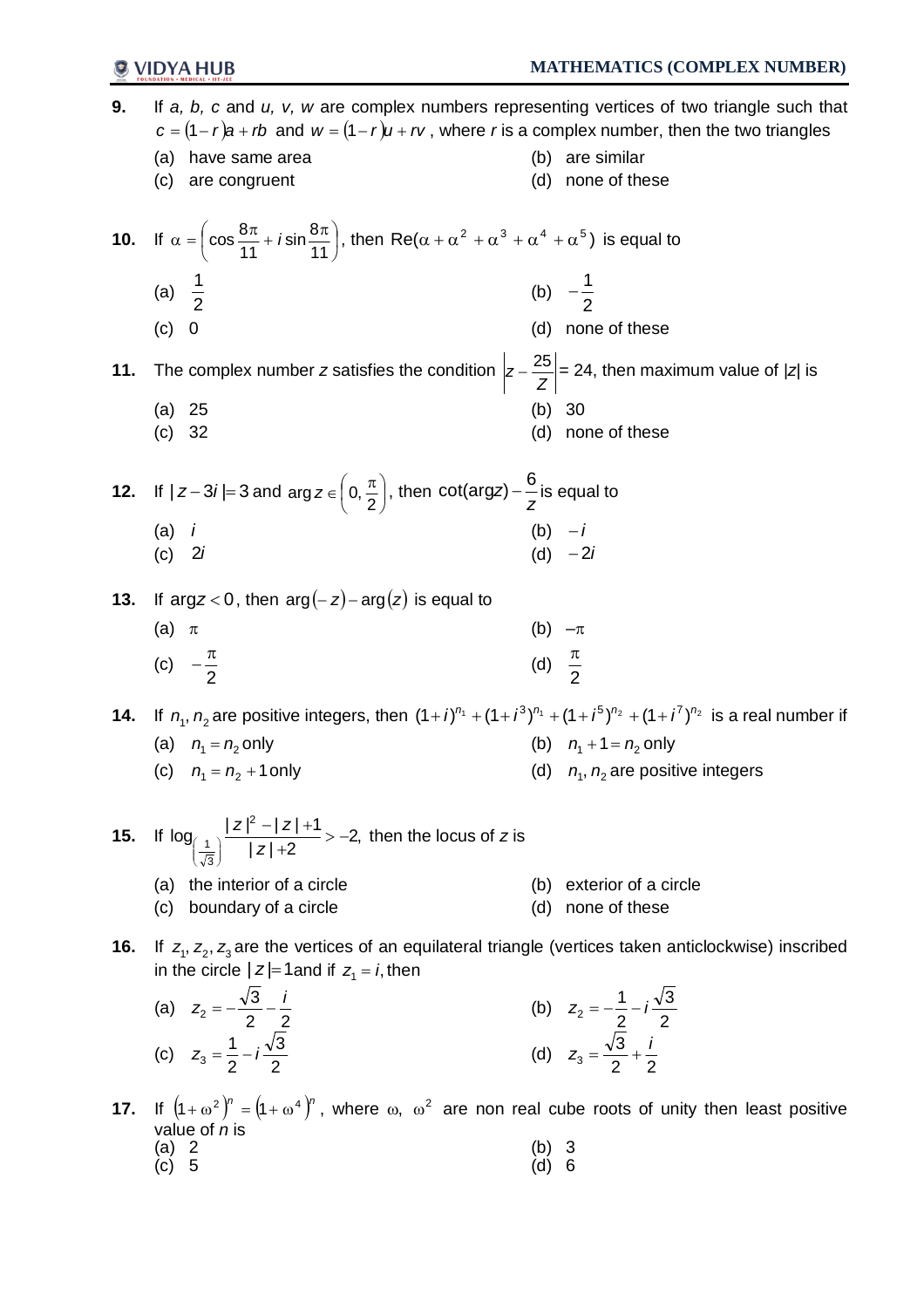

**24.** The value of  $\tan \left[ \log \frac{a - b}{a + ib} \right]$  $\overline{\phantom{a}}$ L  $\mathbf{r}$  $\ddot{}$  $\overline{a}$ *a ib*  $tan \mid i \log \frac{a - ib}{a} \mid$  is equal to

(a) 
$$
\frac{ab}{a^2 + b^2}
$$
  
\n(b)  $\frac{2ab}{a^2 - b^2}$   
\n(c)  $\frac{ab}{a^2 - b^2}$   
\n(d)  $\frac{2ab}{a^2 + b^2}$ 

**25.** If  $z_1$  and  $z_2$  are any two point on the circle  $|z|=2$  such that 2 arg 2  $\frac{z_1}{z_2} = \frac{\pi}{2}$  $\frac{z_1}{z_1} = \frac{\pi}{2}$ , then locus of point of intersection of tangents at  $z_1$  and  $z_2$  is

(a) 
$$
|z| = 8
$$
  
\n(b)  $|z| = 2\sqrt{2}$   
\n(c)  $|z| = 4$   
\n(d)  $|z| = 4\sqrt{2}$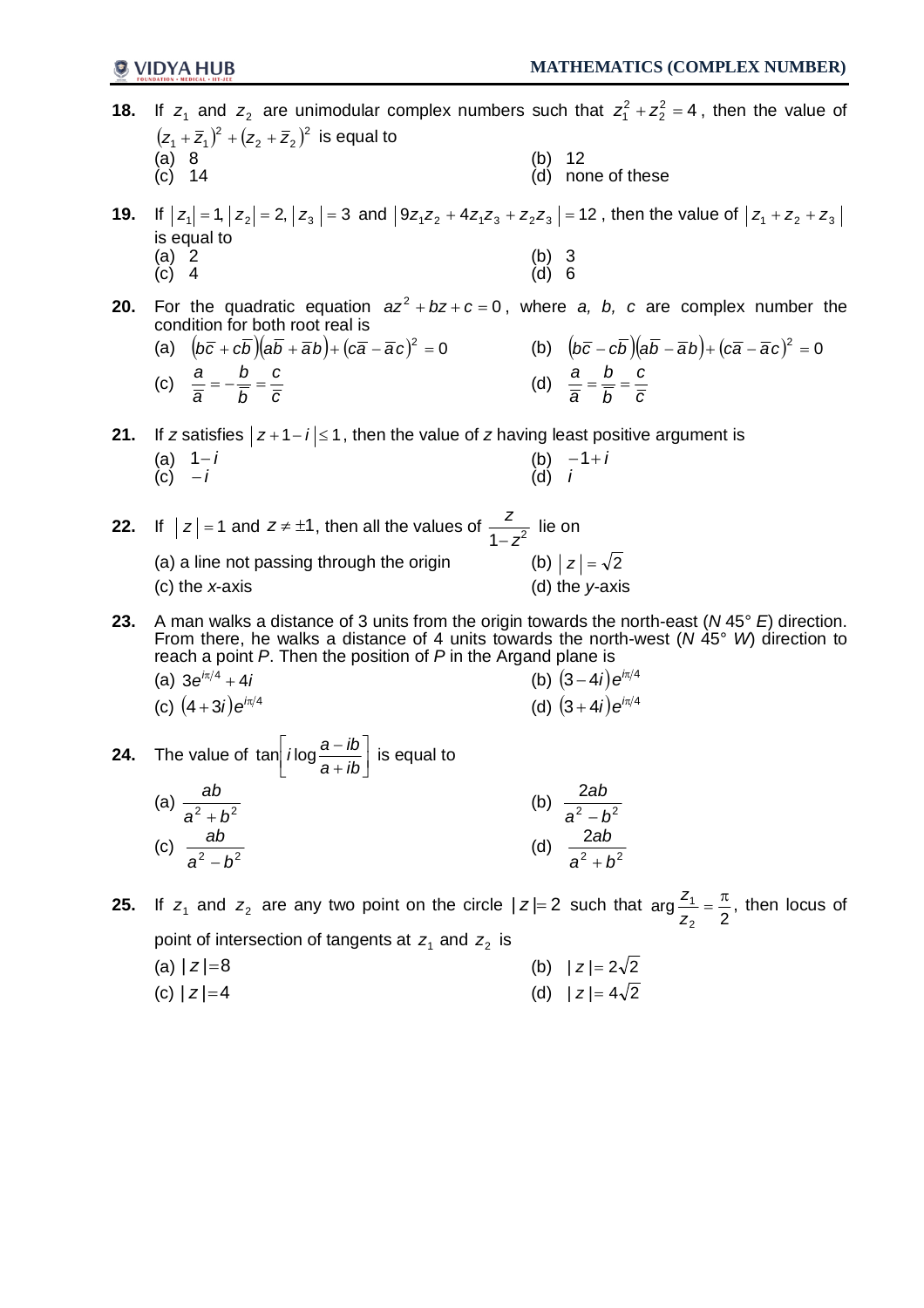# **EXERCISE – IV**

## **ONE OR MORE THAN ONE CHOICE CORRECT**

- **1.** The complex number *z* satisfying  $|z + \overline{z}| + |z \overline{z}| = 2$  and  $|i z 1| + |z i| = 2$  is/are (a)  $i$  (b)  $-i$ *i* 1 (d)  $\frac{1}{2}$ *i*
- **2.** If *z* satisfies  $iz^2 = \overline{z}^2 + z$ , then arg(*z*) is equal to (*z* is a non-zero complex number)
	- (a) 4  $\pi$ (b) 4  $3\pi$ (c) 4  $\pi$  $-\frac{\pi}{4}$  (d) 4  $-\frac{3\pi}{4}$
- **3.** If *i*  $z = \frac{1+3i}{1+i}$  $\ddot{}$  $=\frac{1+}{1}$ 1  $\frac{1+3i}{1}$ , then (a)  $Re(z) = 2Im(z)$  (b)  $Re(z) + 2Im(z) = 0$ (c)  $|z| = 5$  (d)  $\text{amp}(z) = \tan^{-1} 2$

**4.** If  $-3 + ix^2y$  and  $x^2 + y + 4i$  are conjugate of each other then  $(x, y)$  is (a)  $(1, -4)$  (b)  $(-1, -4)$ (c)  $(2, 1)$  (d)  $(-2, 1)$ 

**5.** If  $g(x)$  and  $h(x)$  are two polynomials such that  $p(x) = g(x^3) + xh(x^3)$  and  $p(x)$  is divisible by  $x^2 + x + 1$ , then (a)  $g(1) + h(1) = -1$  (b)  $g(1) + h(1) = 0$ (c)  $g(1) - h(1) = 0$  (d)  $g(1) = h(1) = -1$ 

**6.** The equation whose roots are *n*th power of roots of equation  $x^2 - 2x\cos\theta + 1 = 0$  is given by

| (a) $(x + \cos n\theta)^2 + \sin^2 n\theta = 0$ | (b) $(x - \cos n\theta)^2 + \sin^2 n\theta = 0$ |
|-------------------------------------------------|-------------------------------------------------|
| (c) $x^2 - 2x \cos n\theta + 1 = 0$             | (d) $x^2 - 2x\cos\theta + 1 = 0$                |

- **7.** If  $\cos A + \cos B + \cos C = \sin A + \sin B + \sin C = 0$ , then (a)  $\sum \cos 2A = 0$ <br>
(b)  $\sum \sin 2A = 0$ <br>
(c)  $\sum \cos(A + B) = 0$ <br>
(d)  $\sum \sin(A + B)$ (d)  $\sum_{A}$   $\sin(A + B) = 0$
- **8.** If  $\overline{\phantom{a}}$ J  $\left(\frac{\theta}{2}\right)$  $\setminus$ + 2*i* sin $\left(\frac{\theta}{2}\right)$  $\frac{1}{2}$  $\overline{\phantom{a}}$  $\overline{\phantom{a}}$  $\theta - i \sin \frac{\theta}{2} + \cos \frac{\theta}{2}$ 2  $1 + 2i \sin$ 2 cos 2 tan $\theta$  –  $\dot{\eta}$  sin *i i* is purely imaginary if  $\theta$  equals (a) 4  $n\pi + \frac{\pi}{4}$  (b) 4  $n\pi - \frac{\pi}{4}$ (c)  $2n\pi$ 4  $2n\pi + \frac{\pi}{4}$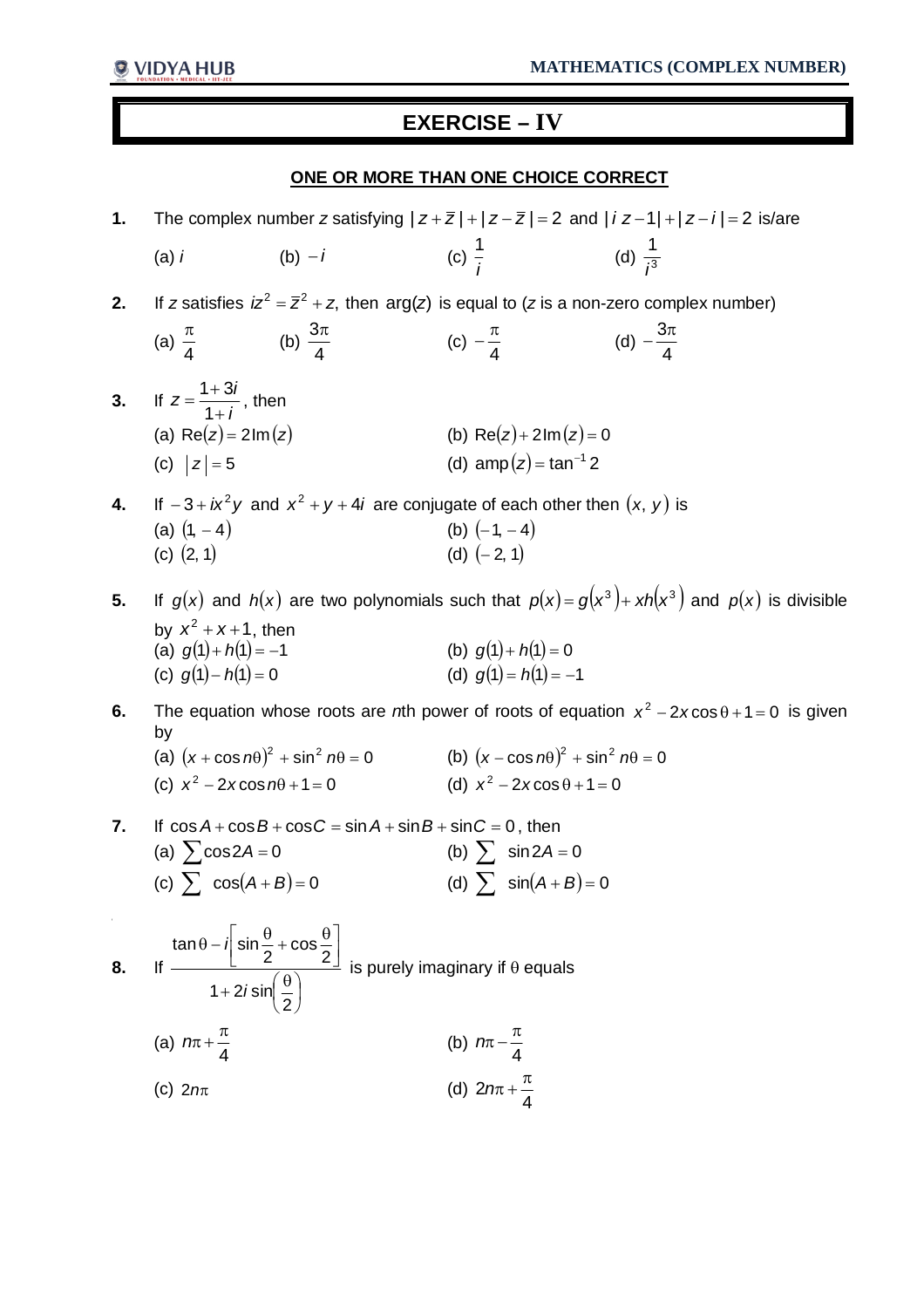| 9.  | $a_0$ , $a_1$ , $a_2$ , $a_3$ , $a_4$ are real, then<br>(a) $\bar{z}_1$ , $\bar{z}_2$ , $\bar{z}_3$ , $\bar{z}_4$ are also roots of equation<br>(b) $z_1$ is equal to any one of $\overline{z}_2$ , $\overline{z}_3$ , $\overline{z}_4$<br>(c) $-z_1$ , $-z_2$ , $-z_3$ , $-z_4$ are also roots of equation<br>(d) $-\overline{z}_1, -\overline{z}_2, -\overline{z}_3, -\overline{z}_4$ are also roots of equation | If $z_1$ , $z_2$ , $z_3$ , $z_4$ are roots of equation $a_0z^4 + a_1z^3 + a_2z^2 + a_3z + a_4 = 0$ , where                                            |
|-----|--------------------------------------------------------------------------------------------------------------------------------------------------------------------------------------------------------------------------------------------------------------------------------------------------------------------------------------------------------------------------------------------------------------------|-------------------------------------------------------------------------------------------------------------------------------------------------------|
|     | <b>10.</b> If $amp(z_1z_2) = 0$ and $ z_1  =  z_2  = 1$ , then                                                                                                                                                                                                                                                                                                                                                     |                                                                                                                                                       |
|     | (a) $Z_1 + Z_2 = 0$                                                                                                                                                                                                                                                                                                                                                                                                | (b) $Z_1Z_2 = 1$                                                                                                                                      |
|     | (c) $Z_1 = \overline{Z}_2$                                                                                                                                                                                                                                                                                                                                                                                         | (d) $z_1 - \overline{z}_2$ is purely real                                                                                                             |
| 11. | vertex A represents the complex number z, then<br>(a) $B$ represents $iz$<br>(c) C represents $-z$                                                                                                                                                                                                                                                                                                                 | If ABCD is a square (vertices taken in anticlockwise sense) and diagonals meets at origin. If<br>(b) D represents $\bar{z}$<br>(d) D represents $-iz$ |
|     |                                                                                                                                                                                                                                                                                                                                                                                                                    | 12. If $ z_1 = z_2 = z_3 =1$ , where $z_1, z_2, z_3$ represent vertices of equilateral triangle, then                                                 |
|     | (a) $Z_1 + Z_2 + Z_3 = 0$                                                                                                                                                                                                                                                                                                                                                                                          | (b) $Z_1Z_2 + Z_2Z_3 + Z_1Z_3 = 0$                                                                                                                    |
|     | (c) $Z_1Z_2Z_3 = 1$                                                                                                                                                                                                                                                                                                                                                                                                | (d) $z_1^2 + z_2^2 + z_3^2 = 0$                                                                                                                       |
|     | <b>13.</b> If $ z_1 + z_2 ^2 =  z_1 ^2 +  z_2 ^2$ , then                                                                                                                                                                                                                                                                                                                                                           |                                                                                                                                                       |
|     | (a) $z_1\overline{z}_2 + z_2\overline{z}_1 = 0$                                                                                                                                                                                                                                                                                                                                                                    | (b) $\frac{Z_1}{Z_0}$ is purely real                                                                                                                  |
|     | (c) $\frac{Z_1}{Z_2}$ is purely imaginary                                                                                                                                                                                                                                                                                                                                                                          | (d) amp $\left(\frac{Z_1}{Z_2}\right) = \pm \frac{\pi}{2}$                                                                                            |
| 14. |                                                                                                                                                                                                                                                                                                                                                                                                                    | If $z_1$ and $z_2$ are two different complex number but $ z_1 = z_2 $ . If $z_1$ has positive real part and                                           |
|     | $z_2$ has negative imaginary part, then $\frac{z_1 + z_2}{z_1 - z_2}$ may be                                                                                                                                                                                                                                                                                                                                       |                                                                                                                                                       |
|     | (a) zero                                                                                                                                                                                                                                                                                                                                                                                                           | (b) real and positive                                                                                                                                 |
|     | (c) real and negative                                                                                                                                                                                                                                                                                                                                                                                              | (d) purely imaginary                                                                                                                                  |
|     |                                                                                                                                                                                                                                                                                                                                                                                                                    |                                                                                                                                                       |

**15.** The equation  $z^6 + z^3 + 1 = 0$  has a root  $r e^{i\theta}$ , where  $0 < \theta < 90^{\circ}$ , then the value of  $\theta \Box$ is (a)  $40^{\circ}$  (b)  $80^{\circ}$  (c)  $120^{\circ}$  (d)  $150^{\circ}$  $(d) 150^{\circ}$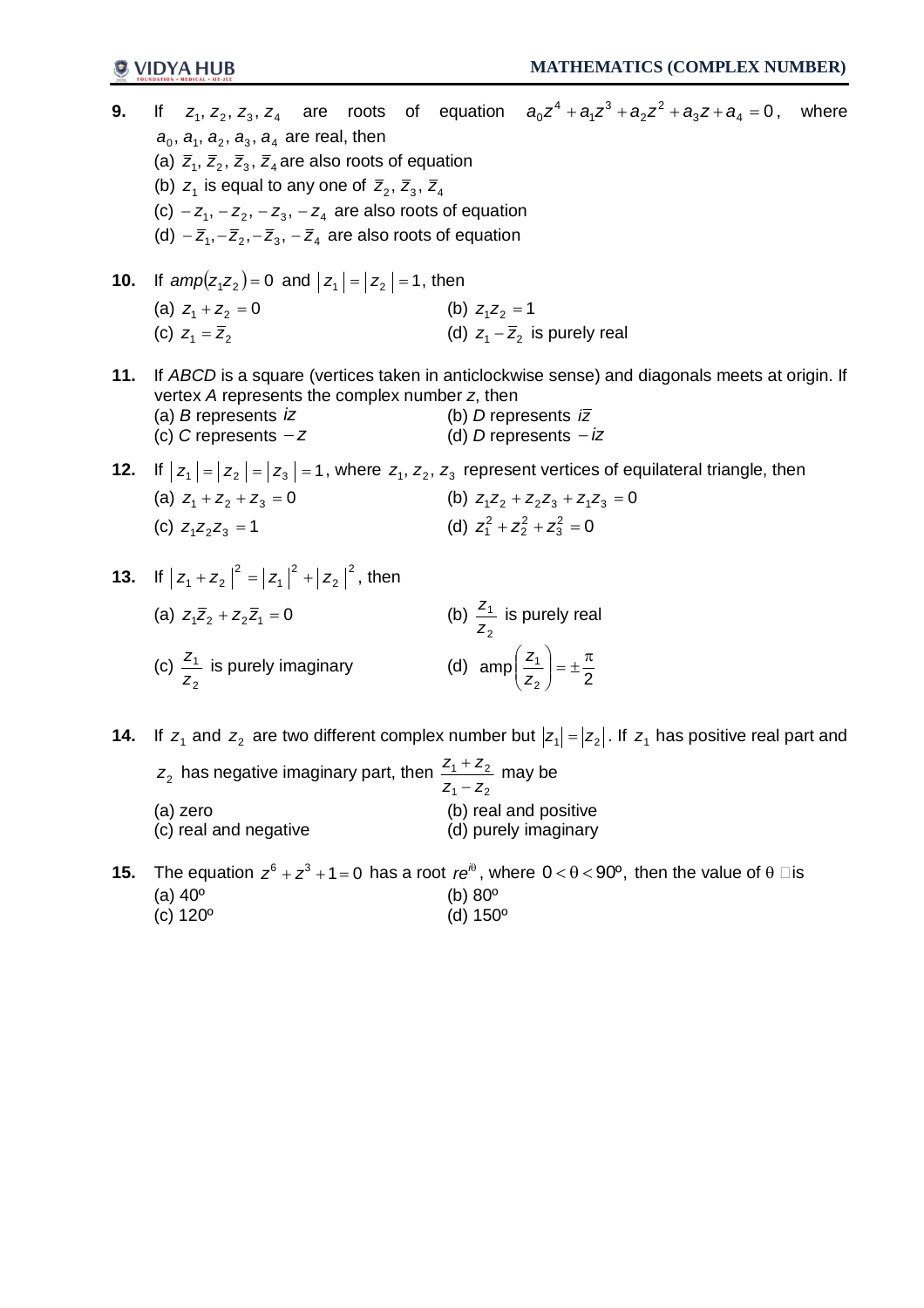**3.**

# **EXERCISE – V**

# **MATCH THE FOLLOWING**

**Note:** Each statement in column – I has one or more than one match in column - II

|              | <b>Column I</b>                                                                                                  |                    |                 | <b>Column II</b> |
|--------------|------------------------------------------------------------------------------------------------------------------|--------------------|-----------------|------------------|
| $\mathbf{L}$ | If $\arg\left(\frac{z-i}{z+i}\right) = \frac{3\pi}{4}$ , then $ z $ is always less than                          | A. $\frac{\pi}{4}$ |                 |                  |
|              | II. If $arg(z) = \frac{\pi}{4}$ , then $arg(z) - arg(\frac{4}{z})$ is equal to                                   | <b>B.</b> 0        |                 |                  |
| Ш.           | $z_1$ and $z_2$ are two complex numbers satisfying<br>$ z+2 + z-2 =4$ and $ z =1$ , then $z_1 + z_2$ is equal to | C. 1               |                 |                  |
| IV.          | Area of the region bounded by $ z  \le 1$ and<br>$\frac{-\pi}{4} \leq \arg(z) \leq \frac{\pi}{4}$ is             | D.                 | $\frac{\pi}{2}$ |                  |

**Note:** Each statement in column – I has one or more than one match in column - II **2.**

| . . | <b>Column I</b>                                                                            |    | <b>Column II</b>         |
|-----|--------------------------------------------------------------------------------------------|----|--------------------------|
|     | <b>I.</b> If $ z-2i + z-7i =k$ , then locus of z is                                        | А. | ellipse if $k > 5$       |
|     | <b>II.</b> If $ z-1 + z-6  = k$ , then locus of z is                                       | В. | hyperbola if $0 < k < 5$ |
|     | <b>III.</b> If $  z-3 - z-4i  =k$ , then locus of z is                                     | C. | hyperbola if $k > 5$     |
|     | <b>IV.</b> If $ z-(2+4i)  = \frac{k}{50}  \vec{az} + \vec{a}z + b $ , where $a = 3 + 4i$ , | D. | straight line if $k = 5$ |
|     | then locus of z is                                                                         |    |                          |

**Note:** Each statement in column – I has one or more than one match in column - II

|                | Column I                                     |    | <b>Column II</b>                                    |
|----------------|----------------------------------------------|----|-----------------------------------------------------|
| $\mathbf{C}$ . | If $ z_1 + z_2  =  z_1 - z_2 $               | А. | arg $z_1$ = arg $z_2$                               |
|                | <b>II.</b> If $ z_1 + z_2  =  z_1  +  z_2 $  |    | <b>B.</b> arg $\frac{Z_1}{Z_2} = \pm \frac{\pi}{2}$ |
|                | <b>III.</b> If $ z_1 - z_2  =  z_1  -  z_2 $ |    | <b>C.</b> $\frac{Z_1}{Z_2}$ is purely real          |
|                | <b>IV.</b> If $ z_1 - z_2  =  z_1  +  z_2 $  |    | <b>D.</b> $\frac{Z_1}{Z_2}$ is purely imaginary     |
|                | BE 18811118 TVBE                             |    |                                                     |

# **REASONING TYPE**

**Directions: Read the following questions and choose**

- **(A) If both the statements are true and statement-2** is the correct explanation of **statement-1.**
- **(B) If both the statements are true but statement-2** is not the correct explanation of **statement-1.**
- **(C) If statement-1** is True and **statement-2** is False.
- **(D) If statement-1** is False and **statement-2** is True.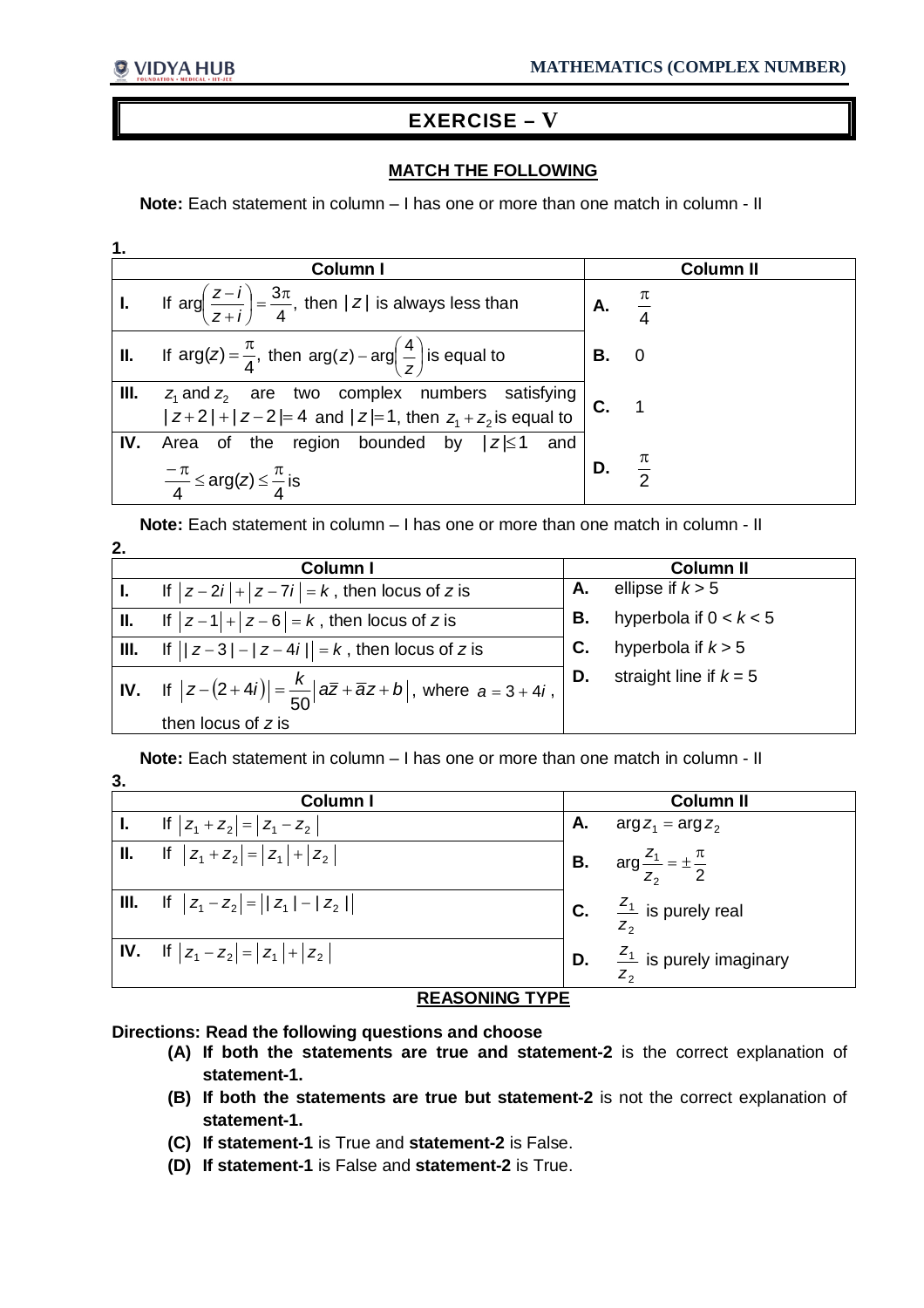**1. Statement-1:** A triangle is formed by joining the points  $A(z_1), B(z_2)$  and  $C(z_3)$ . If anglular bisector of  $\angle A$  meets the circumcircle at  $P$ , then  $P$  is represented by the complex number  $\sqrt{Z_2 Z_3}$  .

**Statement-2:** Angle subtended by chord at the centre of the circle is double the angle subtended on the circumference of the circle.

(a) A (b) B (c) C (d) D

**2.** Statement-1: If  $z_1^2 + z_2^2 + z_1 z_2 = 0$ , then the points represented by  $z_1$ ,  $z_2$  and origin form vertices of an isosceles triangles. (where  $z_1, z_2$  are non zero complex numbers)

**Statement-2:**  $z_2 = z_1 e^{-3}$ 2  $2 - 4$  $\pi$  $=$ *i*  $Z_2 = Z_1 e^{-3}$ . (a) A (b) B (c) C (d) D

**3. Statement-1:** Sum of square of four non-zero complex numbers may be zero. **Statement-2:**  $z_1, z_2, z_3, z_4$  may be the fourth roots of unity. (a) A (b) B (c) C (d) D

**4.** Statement-1: If  $1 + ixy$  and  $y + 2i$  are conjugate to each other then  $x^2 + y^2 = 5$ . **Statement-2:** If sum and product of two complex numbers is real, then they are conjugate complex numbers. (a) A (b) B (c) C (d) D

**5. Statement-1:** A complex number *z* is such that *z* > 2, then the locus of *z* is exterior of a circle whose radius is 2.

**Statement-2:** The only order relation, that can exist in complex numbers is equality (a) A (b) B (c) C (d) D

## **LINKED COMPREHENSION TYPE**

The equation of a circle in argand plane can be written in several ways. For example, the following relations:

- (i)  $|z 2i| = 2$  (ii)  $\frac{|z 2i|}{2} = 3$ 2  $\left|\frac{2i}{2i}\right| =$  $\ddot{}$  $\overline{\phantom{0}}$ *z i z i*
- (iii) Re $\frac{2}{\epsilon}$  = 0 4  $Re\left(\frac{z-2}{z-4i}\right)$  =  $\bigg)$  $\left(\frac{z-2}{z-4i}\right)$  $\setminus$ ſ  $\ddot{}$  $\overline{a}$ *z i z* (iv)  $|z - z_1|^2 + |z - z_2|^2 = k$ 2 2  $\left| z_{1} \right|^{2} + \left| z - z_{2} \right|^{2} = k$  (where  $\left| z_{1} - z_{2} \right|^{2} < 2k$ )

define a circle. We can get the cartesian equation of the circle by putting  $z = x + iy$ , *x*,  $y$ ,  $\in$  *R*. Circle can be defined through a parameter also. For example, the relation  $(t \in R)$ *it*  $z = \frac{2i - t}{2i}$  (*t*  $\in$  $^{+}$  $=\frac{2i-1}{2}$ 3  $\frac{2i-t}{2i}$  ( $t \in R$ ) defines a circle. If we want its cartesian equation, we must find real part *x* and imaginary party *y* of *z* in terms of *t*. The eliminant will yield the equation of the circle.

- **1.** The centre of the circle  $z = \frac{S}{2}$   $(t \in R)$ *it*  $z = \frac{3i-t}{2i}$  $^{+}$  $=\frac{3i-1}{2}$ 2  $\frac{3i-t}{2}(t \in R)$  must be
	- (a)  $|0, \frac{3}{4}|$ J  $\left(0, \frac{3}{4}\right)$  $\setminus$ ſ 4 3  $0, \frac{3}{4}$  (b)  $0, \frac{3}{4}$ J  $\left(0, \frac{5}{4}\right)$  $\setminus$ ſ 4  $0, \frac{5}{4}$ (c)  $|0, \frac{2}{3}|$ J  $\left(0, \frac{2}{5}\right)$  $\setminus$ ſ 3 2  $(d)$   $(0, 0)$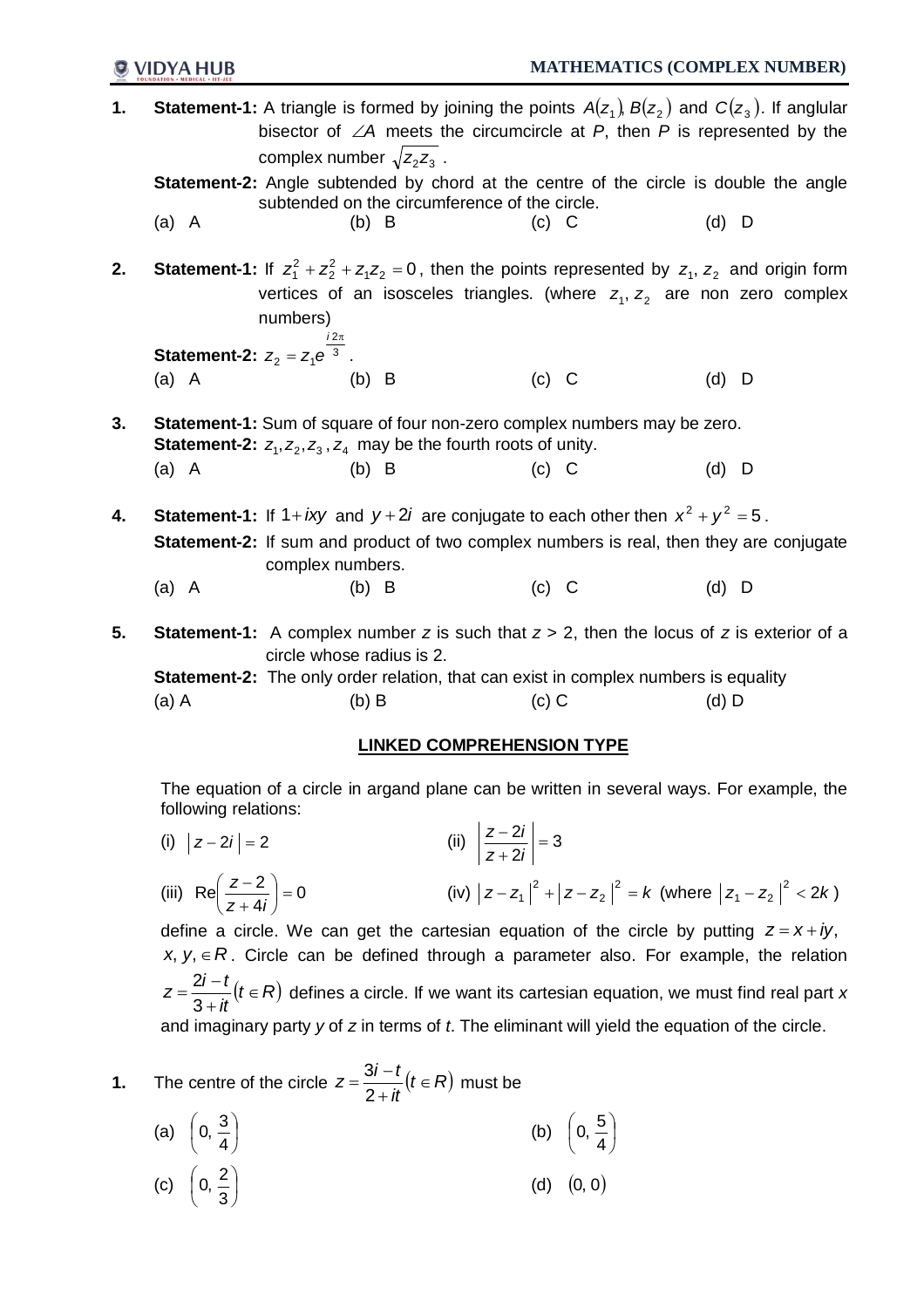- **2.** The radius of the circle *it*  $z = \frac{3i-t}{2}$  $^{+}$  $=\frac{3i-1}{2}$ 2  $\frac{3i-t}{2}$  must be
	- (a) 2 1 (b) 4 1 (c) 2 1 (d) 1
- **3.** The centre of the circle  $\left|\frac{2}{2} \frac{2}{1}\right| = k$ ;  $k \neq 1$ 2  $\mathbf{1} = k$ ;  $k \neq$  $\overline{a}$  $\left| \frac{-z_1}{z_2} \right| = k$ ; k *z z*  $\left|\frac{z-z_1}{z}\right| = k$ ;  $k \neq 1$  is

(a) 
$$
\frac{k^2 z_2 + z_1}{k^2 + 1}
$$
  
\n(b)  $\frac{k^2 z_1 + z_2}{k^2 + 1}$   
\n(c)  $\frac{k^2 z_2 - z_1}{k^2 - 1}$   
\n(d)  $\frac{k^2 z_1 - z_2}{k^2 - 1}$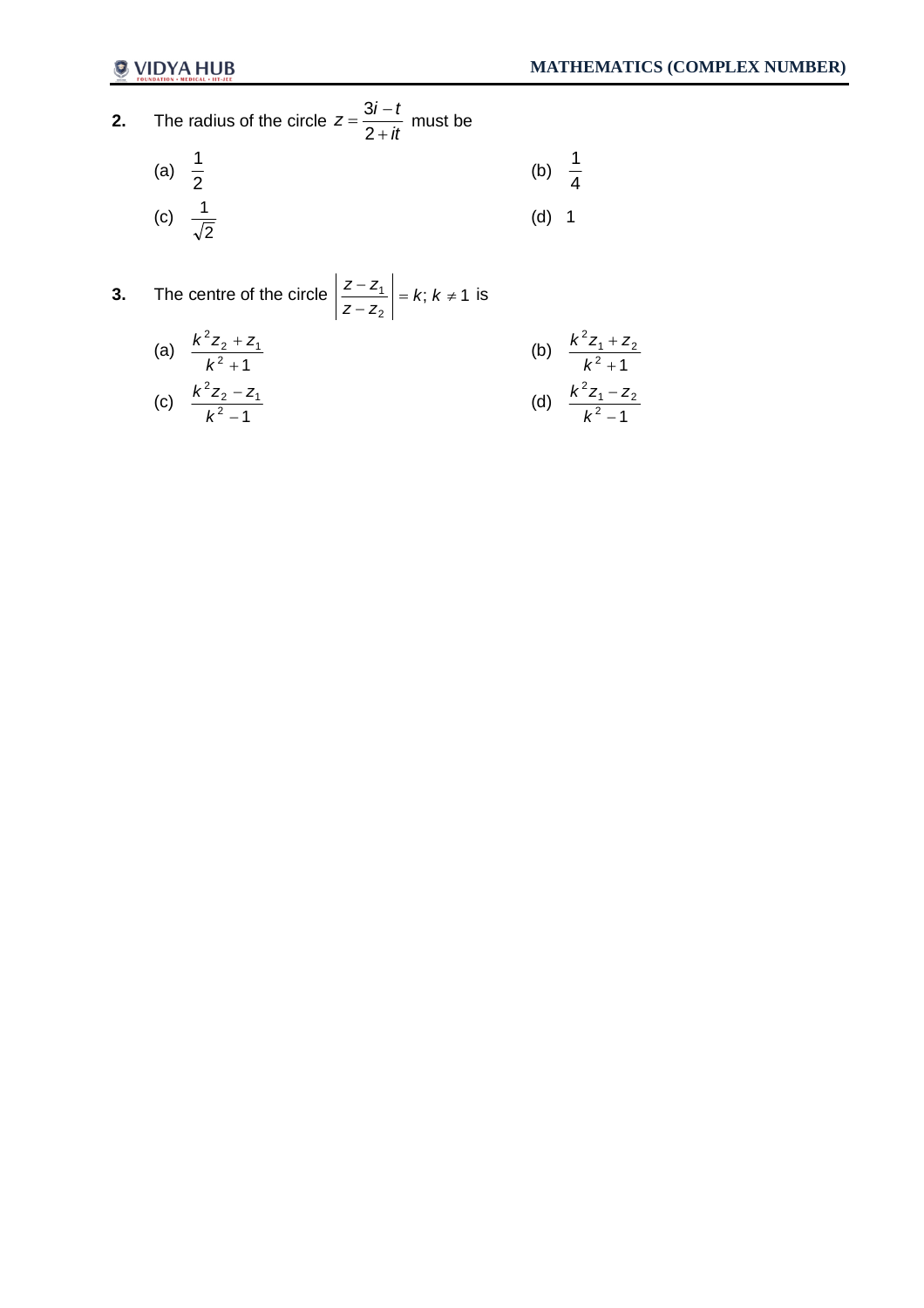# **EXERCISE – VI**

# **SUBJECTIVE PROBLEMS**

- **1.** Find the complex number *Z* which simultaneously satisfies the equation 1 8  $5/3$ ;  $\frac{|Z-4|}{|Z-2|}$ 8  $\left|\frac{12}{2}\right| = 5/3; \left|\frac{Z-4}{7-2}\right| =$ -= 5/3;  $\frac{Z-}{Z}$ - $\overline{a}$ *Z Z Z i*  $\left|\frac{Z-12}{Z-21}\right| = 5/3; \left|\frac{Z-4}{Z-21}\right| = 1.$
- **2. (i)** If  $\omega$  is a complex cube root of unity, prove that  $(a + b\omega + c\omega^2)^3 + (a + b\omega^2 + c\omega)^3 = (2a - b - c)(2b - a - c)(2c - a - b).$ 
	- **(ii)** Find the value of  $\sum_{r=1}^{4} \frac{1}{2-\alpha}$  $\frac{1}{1}$  2 1  $\sum_{r=1}^{\infty} \frac{1}{2-\alpha^r}$ , where  $\alpha^k$  (*k* = 0, 1, 2, 3, 4) are fifth roots of unity.
- **3.** If  $(a + \omega)^{-1} + (b + \omega)^{-1} + (c + \omega)^{-1} + (d + \omega)^{-1} = 2\omega^{-1}$ ,  $(a + \omega')^{-1} + (b + \omega')^{-1} + (c + \omega')^{-1} + (d + \omega')^{-1} = 2(\omega')^{-1}$ , where  $\omega$  and  $\omega'$  are the imaginary cube roots of unity, prove that  $(a + 1)^{-1} + (b + 1)^{-1} + (c + 1)^{-1} + (d + 1)^{-1} = 2$ .
- **4. (i)** Let *A* and *B* be two complex numbers such that  $\frac{1}{2} + \frac{1}{2} = 1$ *A B B*  $\frac{A}{B} + \frac{B}{A} = 1$ , then prove that the origin and the two points represented by *A* and *B* form vertices of an equilateral triangle.
	- **(ii)** Find radius of arc given by locus of *z* if 3 3  $arg\left(\frac{z-4i}{z-2}\right)=\frac{\pi}{2}$ J  $\left(\frac{z-4i}{2}\right)$  $\setminus$ ſ  $\overline{\phantom{a}}$ *z*  $\left(\frac{z-4i}{2}\right)=\frac{\pi}{2}.$
	- (iii) Let  $Z_1$  and  $Z_2$  be the roots of  $Z^2 + pZ + q = 0$  where the coefficients p and q may be complex numbers. Let  $A$  and  $B$  represent  $Z_1$  and  $Z_2$  in the complex plane. If

 $|AOB| = \alpha \neq 0$  and  $OA = OB$ , where *O* is the origin, prove that  $p^2 = 4q\cos^2\left(\frac{a}{q}\right)$ J  $\left(\frac{\alpha}{2}\right)$  $\setminus$ =4qcos<sup>2</sup> $\left(\frac{\alpha}{2}\right)$ 2  $p^2 = 4q\cos^2\left(\frac{\alpha}{2}\right)$ .

- **5.** A cubic equation  $f(x) = 0$  has one real root  $\alpha$  and two complex roots  $\beta \pm i\gamma$ . Points A, B and *C* represent roots  $\alpha$ ,  $\beta$  +  $\dot{\gamma}$ ,  $\beta$  -  $\dot{\gamma}$  respectively on the argand diagram. Show that the roots of the derived equation  $f'(x) = 0$  are complex if *A* falls inside one of the two equilateral triangle described on base *BC*.
- **6. (i)** Show that the roots of the equation  $Z^n = (Z + 1)^n$  when represented on the Argand diagram are collinear points.
	- (ii) Find the point in Argand plane which is equidistant from roots of  $(z+1)^4 = 16z^4$ .
- **7.** Two different non-parallel lines meet the circle  $|z| = r$  in the point *a*, *b*, *c* and *d* respectively. Prove that these lines meet at a point Z given by  $z = \frac{a}{2}h^{-1} \frac{b}{2} \frac{c}{2} \frac{1}{2} \frac{c}{2}$ 1  $h^{-1}$   $a^{-1}$   $d^{-1}$  $^{-1}h^{-1}$   $c^{-1}d^{-}$  $^{-1}$ ,  $h^{-1}$ ,  $c^{-1}$ ,  $d^{-1}$  $\overline{\phantom{0}}$  $=\frac{a^{-1}+b^{-1}-c^{-1}-1}{1+a^{-1}-1}$  $a^{-1}b^{-1} - c^{-1}$ d  $z = \frac{a^{-1} + b^{-1} - c^{-1} - d^{-1}}{1 + 1}$ .
- **8.** Examine the location in the Argand's diagram of the point represented by the roots of the equation  $Z^n$   $\cos \theta_0 + Z^{n-1} \cos \theta_1 + \dots + \cos \theta_n = 2$  where  $\theta_0, \theta_1, \dots, \theta_n$  are real angles and  $n \geq 2$ .
- **9.** Assume that  $A_i$  (i = 1, 2, 3, ..., *n*) are the vertices of a regular polygon of *n* sides inscribed in a circle of radius unity. Show that

(i) 
$$
|A_1A_2|^2 + |A_1A_3|^2 + ... + |A_1A_n|^2 = 2n
$$
. (ii)  $|A_1A_2| \cdot |A_1A_3| \dots |A_1A_n| = n$ .

**10.** *A*, *B*, *C* are the points representing the complex numbers  $z_1$ ,  $z_2$ ,  $z_3$  respectively on the complex plane and the circumcentre of the triangle *ABC* lies at the origin. If the altitude of the triangle through the vertex *A* meets the circumcircle again at *P*, then prove that *P* represents the complex number  $- z_2 z_3 / z_1$ .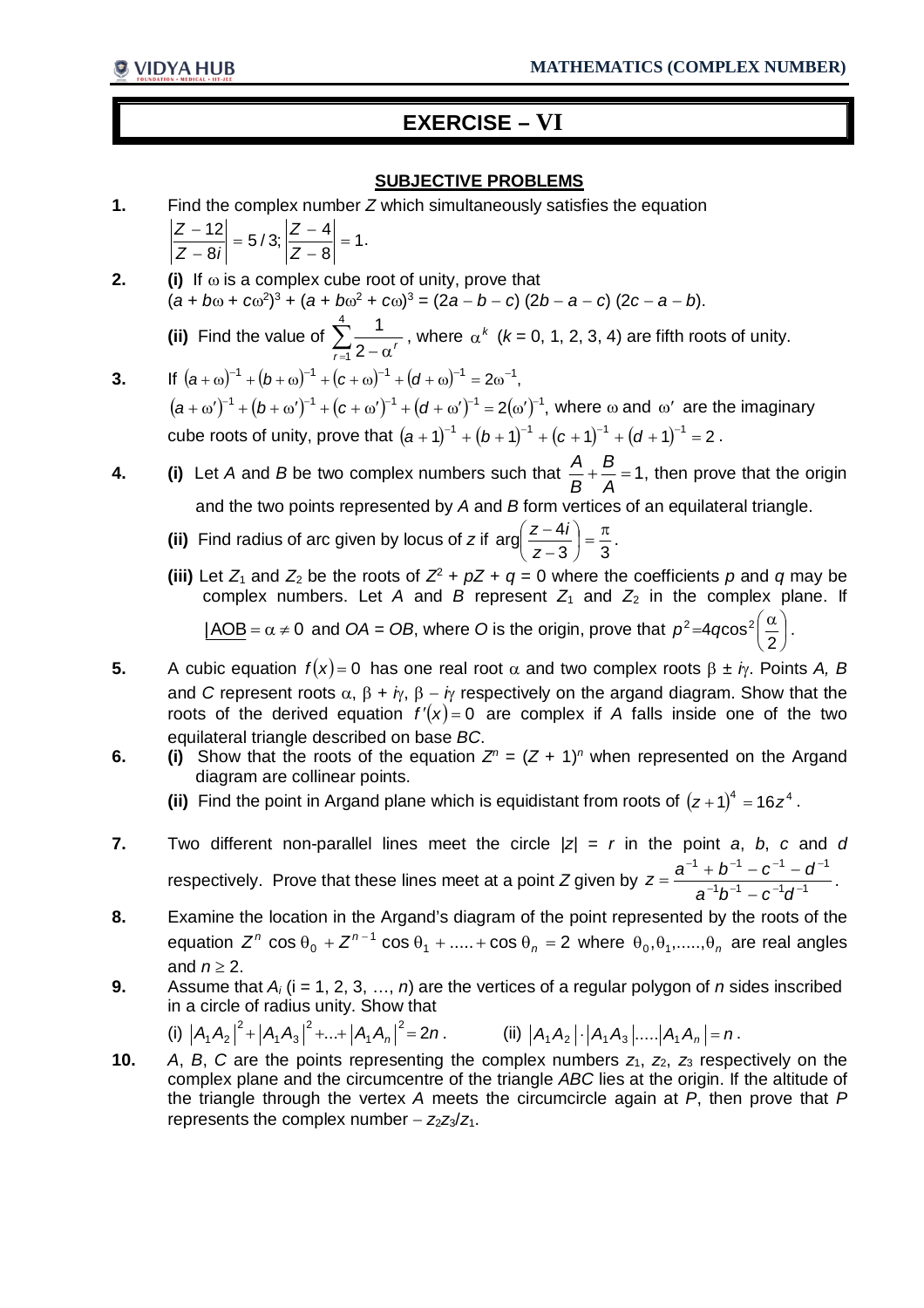# **ANSWERS**

# **EXERCISE – I**

# **CBSE PROBLEMS**

| 1.  | $-1$                                                                                                                                                                |
|-----|---------------------------------------------------------------------------------------------------------------------------------------------------------------------|
| 5.  | (i)<br>$sec\alpha$ (cos $\alpha$ + <i>i</i> sin $\alpha$ )                                                                                                          |
|     | (ii) $r(\cos\theta + i\sin\theta)$ , $r = \sqrt{2} \left(\cos\frac{\alpha}{2} - \sin\frac{\alpha}{2}\right)$ , $\theta = \frac{\pi}{4} + \frac{\alpha}{2}$ .        |
| 6.  | (ii) $\pm (2+3i)$ (iii) $\pm [(a+b)-i(a-b)]$<br>(i) $\pm (4-3i)$                                                                                                    |
|     | (iv) $\pm \left(x - \frac{1}{x} + 2i\right)$                                                                                                                        |
|     | 7. (i) $x = \frac{5}{13}$ , $y = \frac{14}{13}$ (ii) $x = 3$ , $y = -1$                                                                                             |
|     | <b>8.</b> (i) $1+2\sqrt{2}i$<br>(ii) $-4$                                                                                                                           |
|     | 10. $A^2 + B^2$                                                                                                                                                     |
|     | 11. $\pm 2(1 \pm i)$                                                                                                                                                |
|     | 12. $\theta = n\pi$                                                                                                                                                 |
|     | 13. $\frac{63}{25} + \frac{16}{25}i$                                                                                                                                |
|     | <b>14.</b> (i) $\frac{1}{\sqrt{2}}$<br>(ii) 2                                                                                                                       |
|     | (ii) $-\frac{5\pi}{6}$<br><b>15.</b> (i) $\frac{\pi}{2}$                                                                                                            |
|     | <b>16.</b> (i) $\frac{1}{\sqrt{2}}\left(\cos{\frac{3\pi}{4}} + i\sin{\frac{3\pi}{4}}\right)$ (ii) $\sqrt{2}\left(\cos{\frac{\pi}{4}} + i\sin{\frac{\pi}{4}}\right)$ |
| 17. | $\overline{\phantom{0}}$                                                                                                                                            |
| 18. | 12                                                                                                                                                                  |
|     | <b>19.</b> $(1-ab)^2 + (a+b)^2$                                                                                                                                     |
| 20. | $\overline{2}$                                                                                                                                                      |
|     |                                                                                                                                                                     |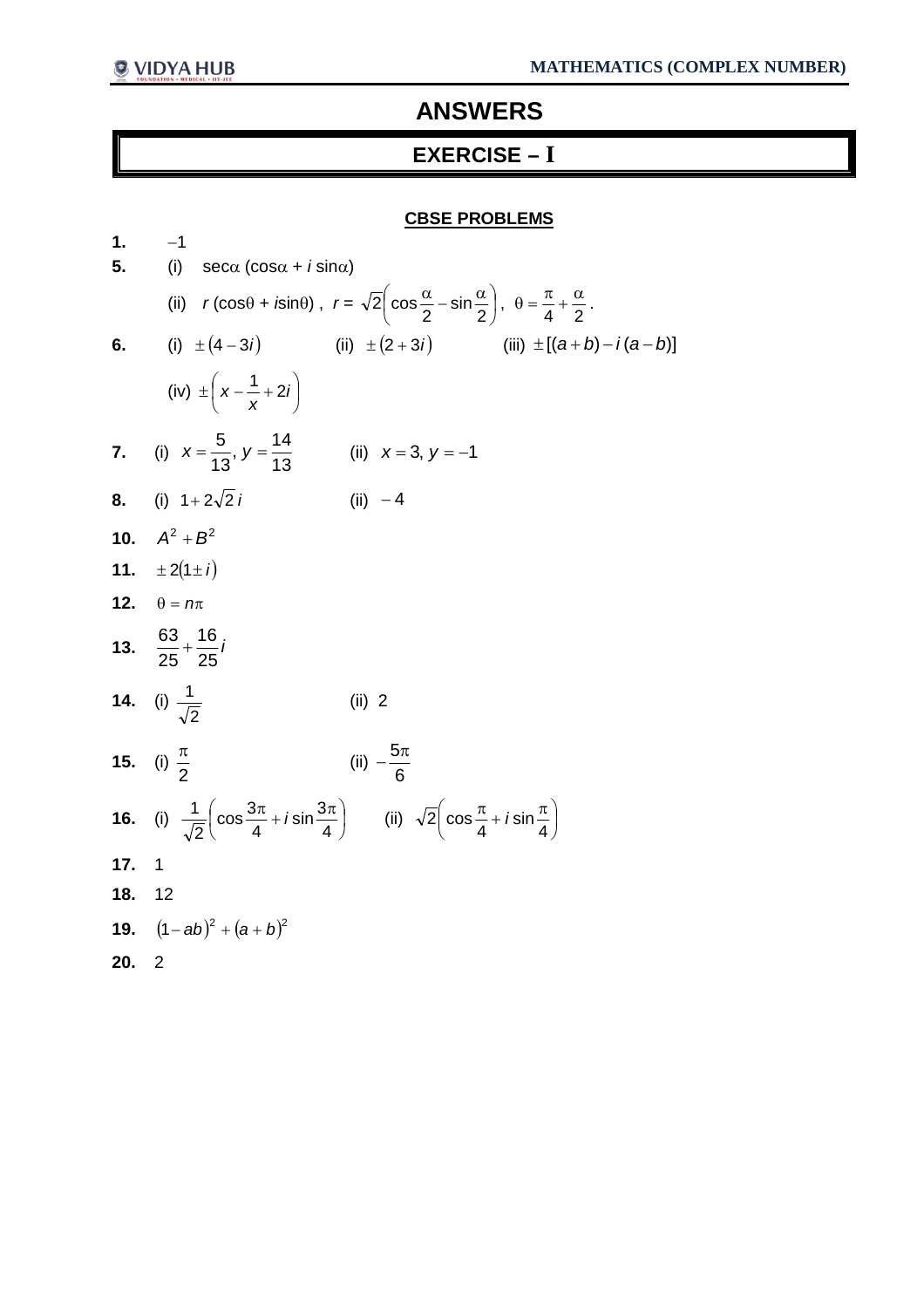# **EXERCISE – II**

# **NEET-SINGLE CHOICE CORRECT**

| 1. $(c)$  | 2. $(c)$  | 3. (b)    | 4. (a)    | 5. $(c)$  |
|-----------|-----------|-----------|-----------|-----------|
| 6. (b)    | 7. (a)    | 8. (b)    | 9. (a)    | 10. (a)   |
| 11. $(d)$ | 12. $(d)$ | 13. $(b)$ | 14. (a)   | 15. (a)   |
| 16. (b)   | 17. $(d)$ | 18. $(a)$ | 19. $(a)$ | $20.$ (a) |
| 21. (a)   | 22. (c)   | 23. (a)   | 24. (b)   | $25.$ (a) |

# **EXERCISE – III**

# **IIT-JEE – SINGLE CHOICE CORRECT**

| 1. (b)    | 2. $(a)$  | 3. (a)    | 4. (d)    | 5. $(c)$  |
|-----------|-----------|-----------|-----------|-----------|
| 6. (d)    | 7. $(c)$  | 8. (a)    | 9. (b)    | 10. (b)   |
| 11. (a)   | 12. (a)   | 13. $(a)$ | 14. $(d)$ | 15. (a)   |
| 16. (a)   | 17. (b)   | 18. $(b)$ | 19. (a)   | $20.$ (d) |
| $21.$ (d) | $22.$ (d) | $23.$ (d) | 24. (b)   | 25. (b)   |

# **EXERCISE – IV**

# **ONE OR MORE THAN ONE CHOICE CORRECT**

| 1. $(a, b, c, d)$ | 2. (c)            | 3. (a, c)       | 4. $(a, b)$  | 5. (b, c)     |
|-------------------|-------------------|-----------------|--------------|---------------|
| 6. $(b, c)$       | 7. $(a, b, c, d)$ | 8. (a, c, d)    | 9. (a, b)    | 10. (b, c, d) |
| (a, c, d)<br>11.  | 12. $(a, b, d)$   | 13. $(a, c, d)$ | 14. $(a, d)$ | 15.(a, b)     |